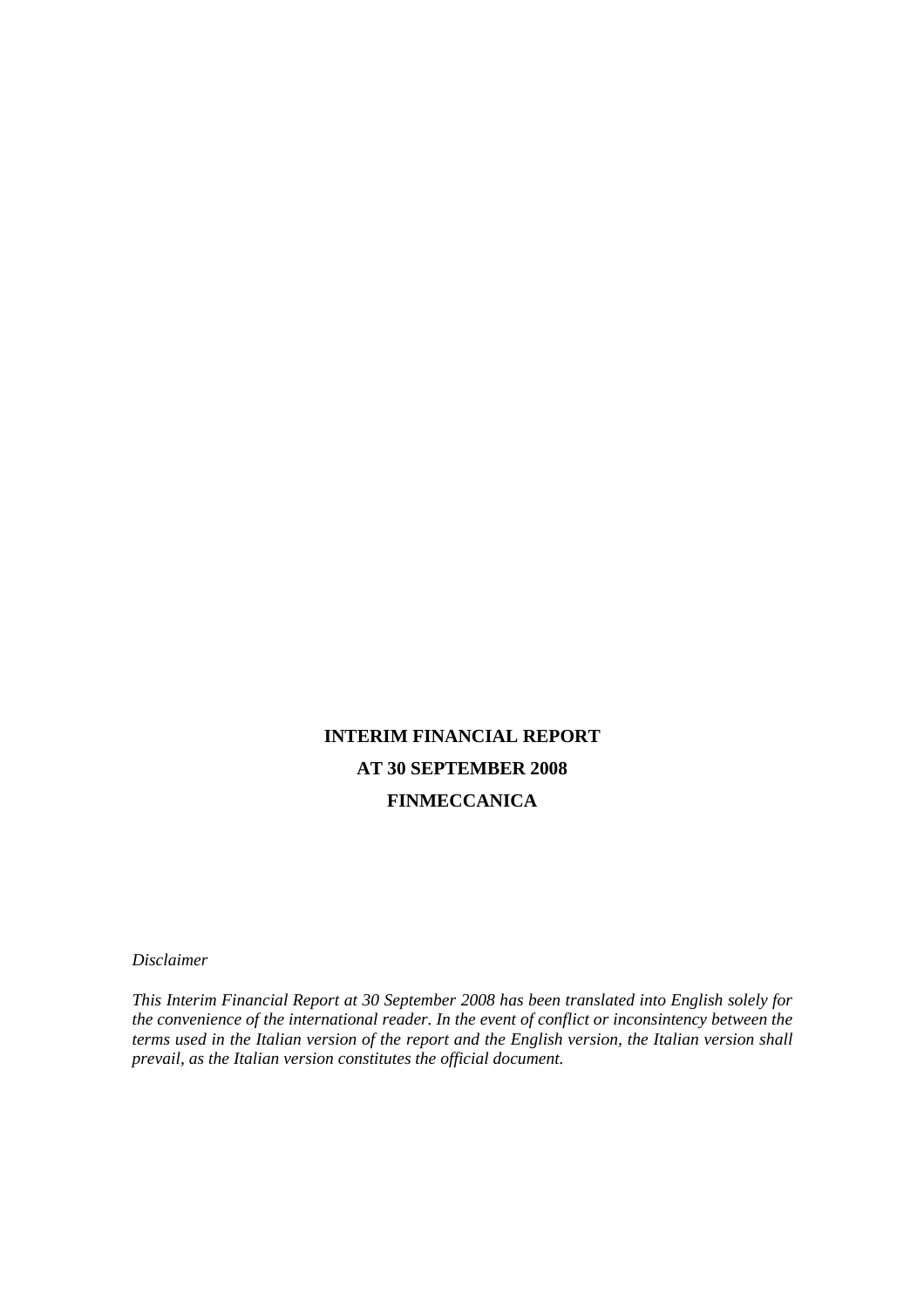# **CONTENTS**

|           | Significant events and events subsequent to closure of the accounts for the quarter 57 |  |
|-----------|----------------------------------------------------------------------------------------|--|
|           |                                                                                        |  |
|           | ANALYSIS OF THE BALANCE SHEET AND INCOME STATEMENT AT 30                               |  |
|           |                                                                                        |  |
|           |                                                                                        |  |
| $\bullet$ |                                                                                        |  |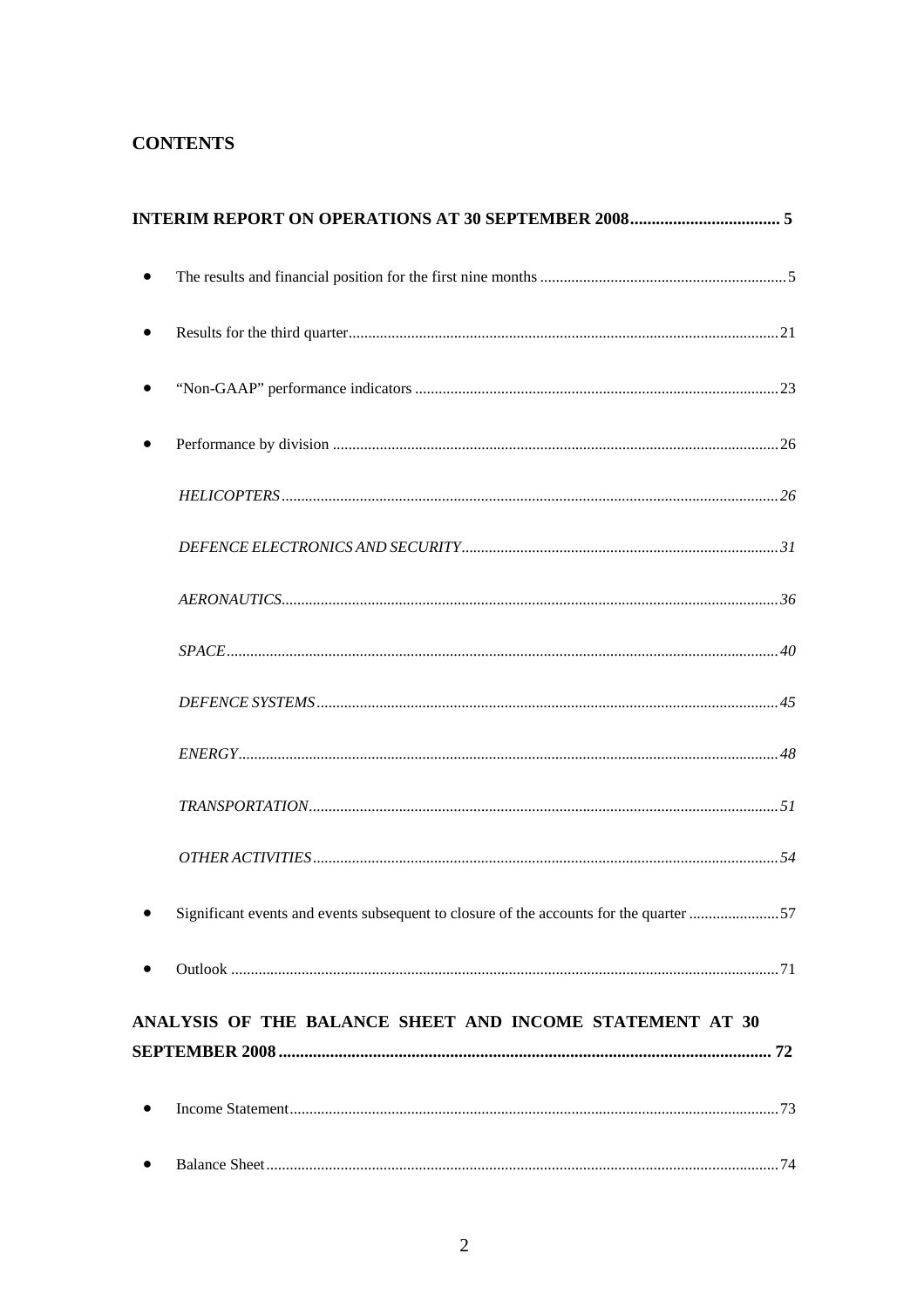| $\mathfrak{1}.$  |                                                                             |  |
|------------------|-----------------------------------------------------------------------------|--|
| 2.               |                                                                             |  |
| 3.               | Treatment of income taxes applied in the preparation of interim reports and |  |
| $\overline{4}$ . |                                                                             |  |
| 5.               |                                                                             |  |
| 6.               |                                                                             |  |
| 7.               |                                                                             |  |
| 8.               |                                                                             |  |
| 9.               |                                                                             |  |
| 10.              |                                                                             |  |
| 11.              |                                                                             |  |
| 12.              |                                                                             |  |
| 13.              |                                                                             |  |
| 14.              |                                                                             |  |
| 15.              |                                                                             |  |
| 16.              |                                                                             |  |
| 17.              |                                                                             |  |
| 18.              |                                                                             |  |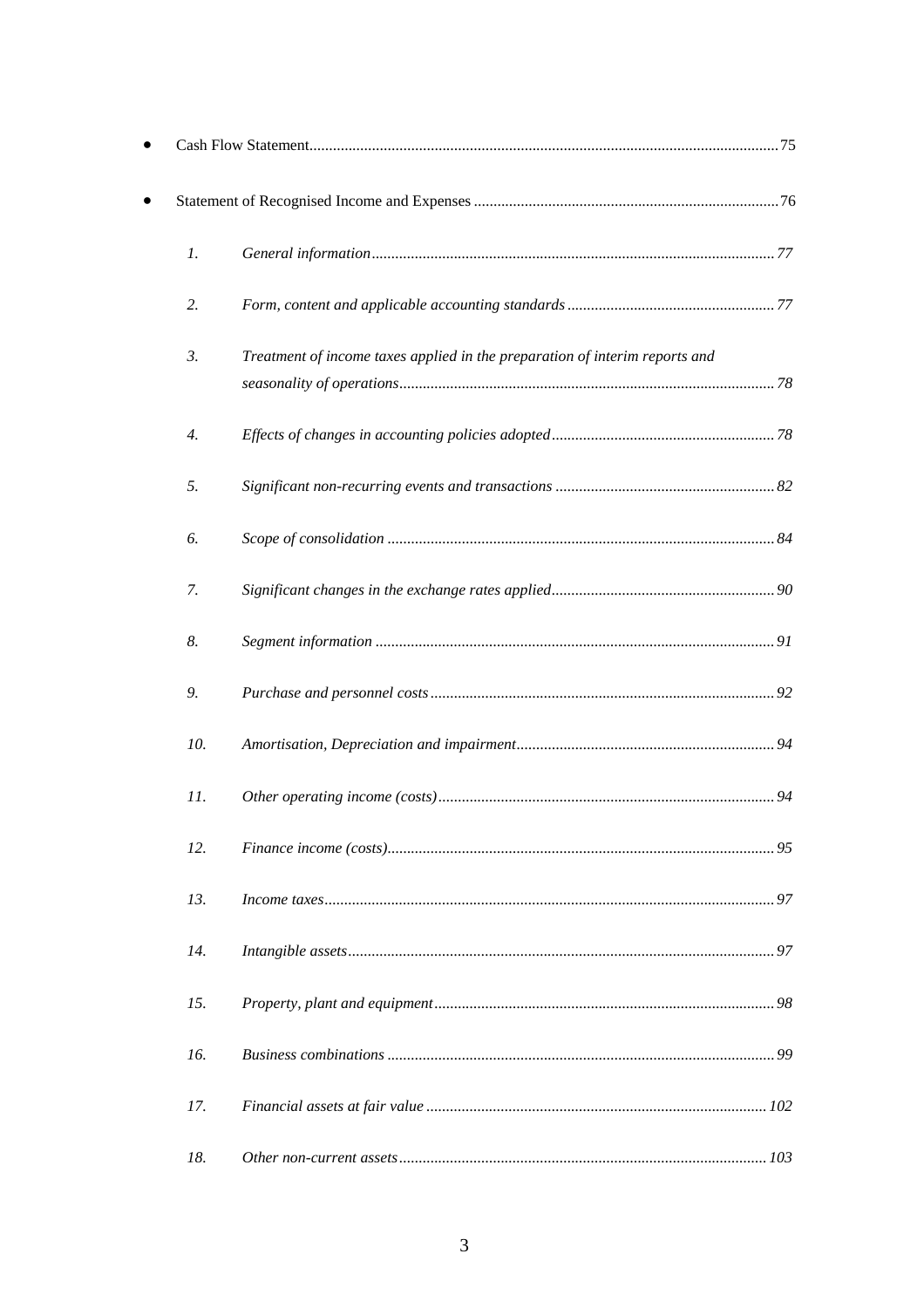| 19. |  |
|-----|--|
| 20. |  |
| 21. |  |
| 22. |  |
| 23. |  |
| 24. |  |
| 25. |  |
| 26. |  |
| 27. |  |
| 28. |  |
| 29. |  |
| 30. |  |

Declaration of the officer responsible for the interim financial report at 30 September 2008  $\bullet$ pursuant to art. 154-bis, paragraph 2 of Legislative Decree 58/98, as amended ........................... 127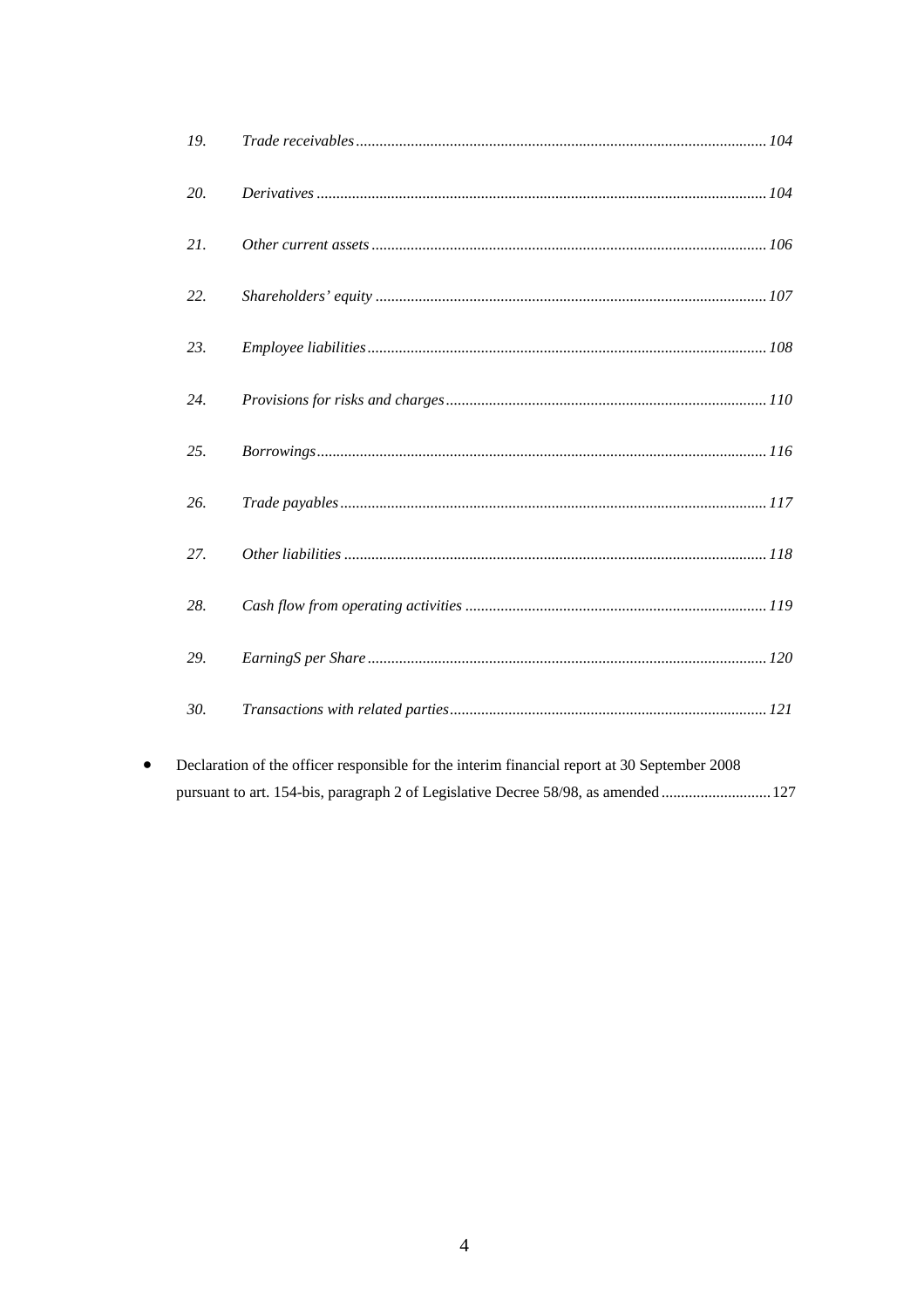# **Finmeccanica Group**

# **Interim report on operations at 30 September 2008**

# **The results and financial position for the first nine months**

# Highlights

| $\epsilon$ millions  | September<br>2008 | September<br>2007 | change      | 2007   |
|----------------------|-------------------|-------------------|-------------|--------|
| <b>New orders</b>    | 11,579            | 9,861             | <b>17%</b>  | 17,916 |
| Order backlog        | 40,856            | 36,247            |             | 39,304 |
| <b>Revenues</b>      | 9,688             | 9,117             | 6%          | 13,429 |
| Adjusted EBITA (*)   | 606               | 552               | 10%         | 1,045  |
| Net profit           | 396               | 294               | 35%         | 521    |
| Net invested capital | 8,103             | 7,941             |             | 6,590  |
| Net debt             | 2,706             | 2,485             |             | 1,158  |
| FOCF (*)             | $-1,542$          | $-1,432$          | $-8%$       | 375    |
| <b>ROS (*)</b>       | 6.3%              | 6.1%              | 0.2 p.p.    | 7.8%   |
| <b>ROI</b> (*)       | 14.8%             | 14.8%             | 0 p.p.      | 18.9%  |
| <b>ROE (*)</b>       | 11.5%             | 13.6%             | $-2.1 p.p.$ | 9.7%   |
| $EVA$ $(*)$          | 11                | $-13$             | n.a.        | 227    |
| <b>R&amp;D costs</b> | 1,192             | 1,233             | $-3%$       | 1,836  |
| Worforce (no.)       | 62,308            | 59,882            |             | 60,748 |

*(\*):refer to the following section for definitions.* 

Finmeccanica Group's consolidated results for the third quarter of 2008 confirm the solid growth seen over the first half of 2008.

Despite this, the results are not entirely representative of the trend for the financial year as a whole since a considerable portion of the Group's business occurs in the fourth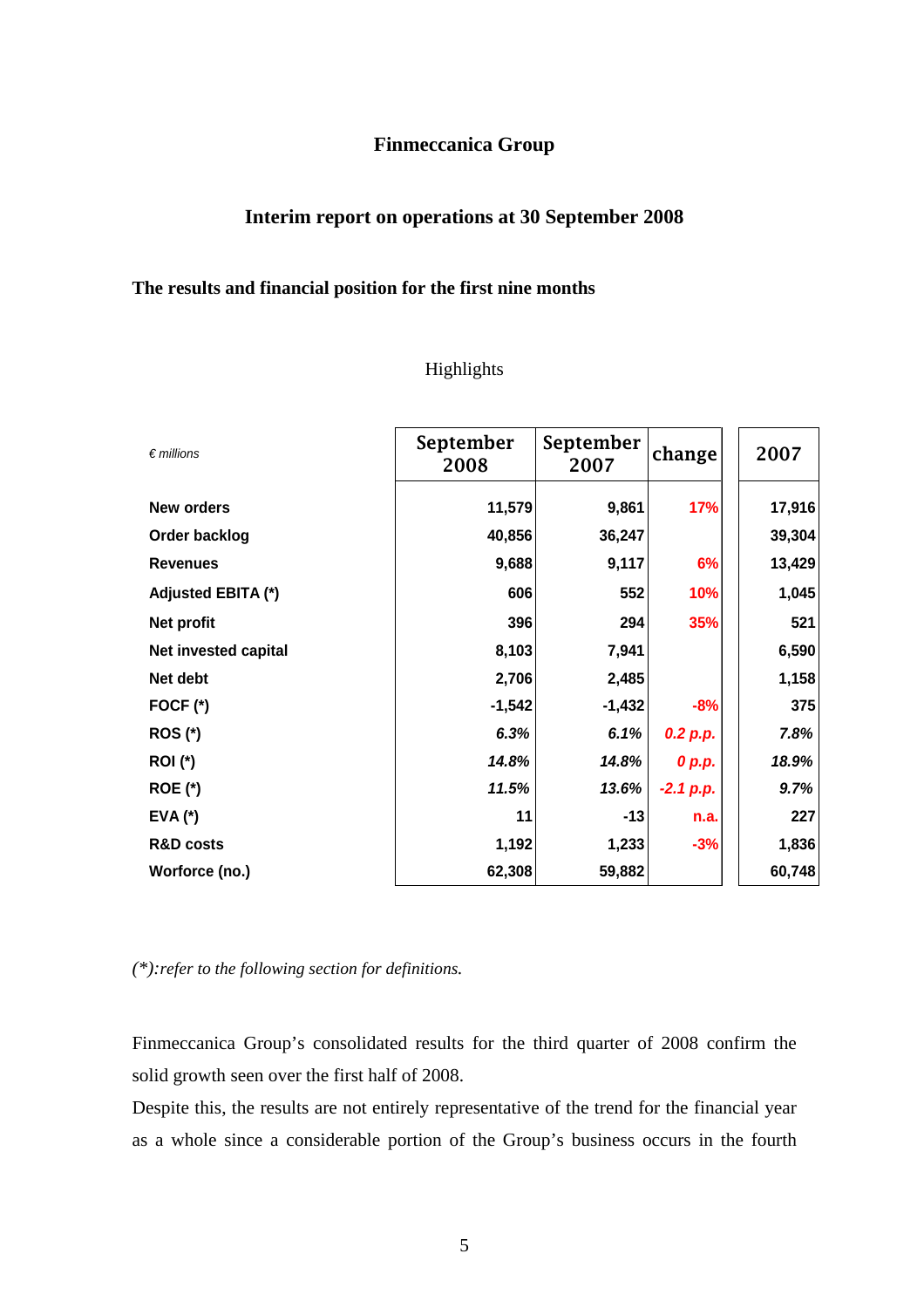quarter of the year due to the high concentration of significant sub-supply and co-supply lots in production for the period.

In demonstration of this point, revenues for the third quarter of 2007 amounted to  $\theta$ mil. 9,117, while revenues for the final quarter of 2007 came to  $\theta$ mil. 4,312 and Adjusted EBITA for the fourth quarter of 2007 ( $\epsilon$ mil. 493) was considerably higher than that reported at 30 September 2007 ( $\epsilon$ mil. 552).

With regard to the third quarter of 2008, as compared with the same period of the previous year, the primary Group indicators reveal strong commercial performance with an increase in new orders of about 17%, in revenues of 6% and in Adjusted EBITA of 10%. As a result, ROS amounted to 6.3%, a 0.2 percentage point increase over 30 September 2007 (6.1%).

The net profit at 30 September 2008 came to €mil. 396 compared with €mil. 294 for the third quarter of 2007, an increase of  $\theta$ mil. 102 (+35%).

With regard to Group profitability, compared with the same period of last year, return on investment (ROI) stood at 14.8% (14.8% in the third quarter of 2007), EVA came to a positive  $\epsilon$ mil. 11 (negative  $\epsilon$ mil. 13 in the third quarter of 2007) and return on equity (ROE) came to 11.5% (13.6% in the third quarter of 2007).

Finally, it should be noted that the figures (comments about which follow), although not revealing any significant lack of homogeneity between the two periods being compared, include, for the figures at 30 September 2008, the British Vega Group under the Defence Electronics and Security division. Vega specialises in providing hi-tech professional services.

\*\*\*\*\*\*\*\*\*\*\*\*\*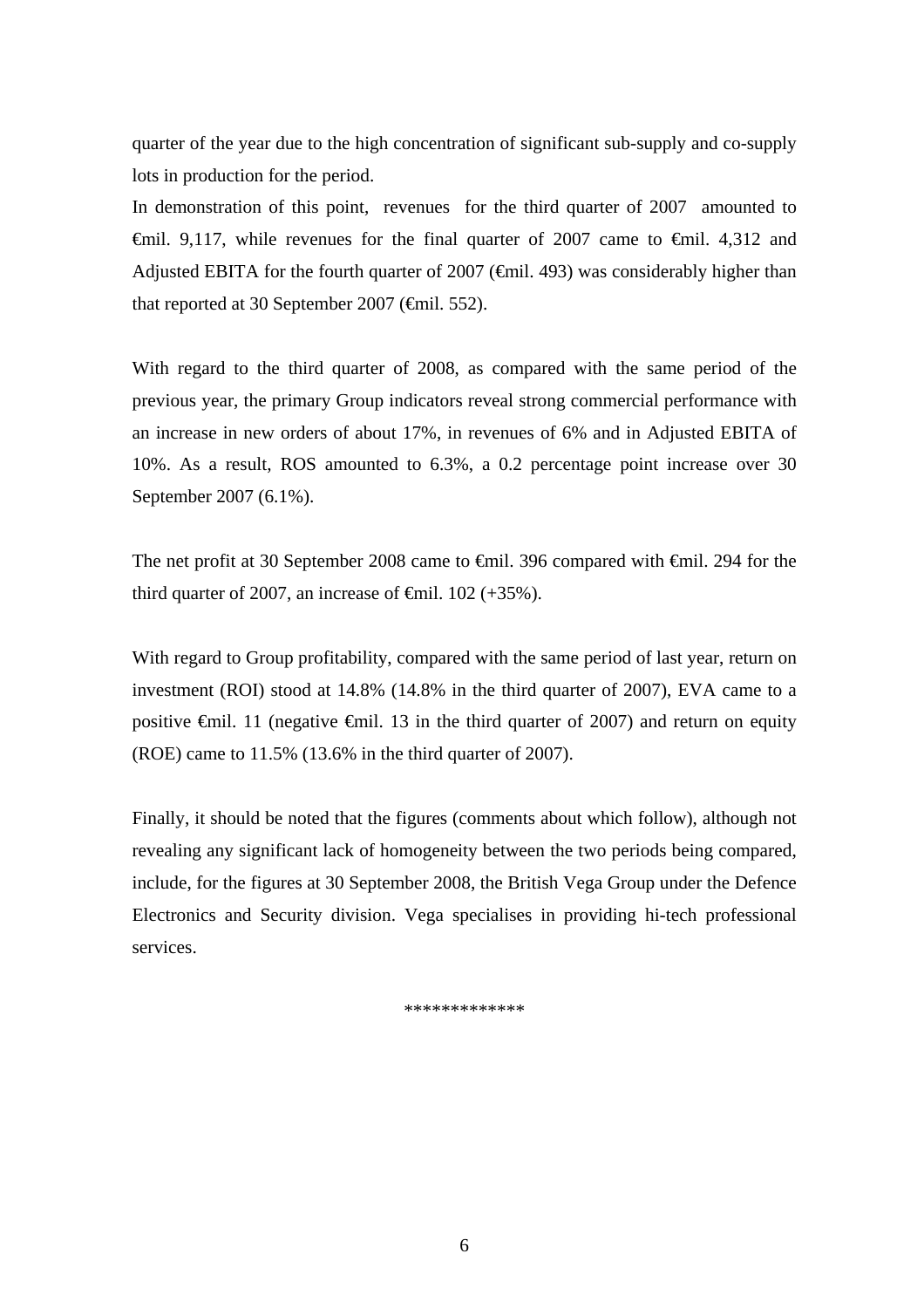| <b>Income Statement</b>                            |                | For the nine months ended 30<br><i>September</i> |         |  |
|----------------------------------------------------|----------------|--------------------------------------------------|---------|--|
| $\epsilon$ mil.                                    | <b>Section</b> | 2008                                             | 2007    |  |
| Revenue                                            | $(*)$          | 9,688                                            | 9,117   |  |
| Purchase and personnel costs                       | $^{(**)}$      | (8,733)                                          | (8,284) |  |
| Depreciation and amortisation                      | /***)          | (319)                                            | (310)   |  |
| Other net operating income (costs)                 | $(***)$        | (30)                                             | 29      |  |
| <b>Adjusted EBITA</b>                              |                | 606                                              | 552     |  |
| Non-recurring income/(costs)                       |                |                                                  |         |  |
| Restructuring costs                                | /*****)        | (28)                                             | (27)    |  |
| Amortisation of intangible assets purchased during |                |                                                  |         |  |
| business combinations                              |                | (17)                                             | (18)    |  |
| <b>EBIT</b>                                        |                | 561                                              | 507     |  |
| Net finance income (costs)                         | /******)       | (25)                                             | (58)    |  |
| Income taxes                                       |                | (140)                                            | (155)   |  |
| <b>NET PROFIT (LOSS)</b>                           |                | 396                                              | 294     |  |

*Notes on the reconciliation between the reclassified income statement and the statutory income statement:* 

*(\*) Includes "revenue" and "revenues from related parties".* 

*(\*\*) Includes "costs from related parties", "purchases and personnel costs" (net of restructuring costs classified among personnel costs).* 

*(\*\*\*) Includes depreciation of property, plant and equipment and amortisation of intangible assets, net of the portion related to intangible assets acquired during the set-up of business combinations.* 

*(\*\*\*\*) Includes "other operating revenues (costs)" net of restructuring costs, "impairments" (included among "depreciation, amortisation and impairment").* 

*(\*\*\*\*\*) Includes the restructuring costs classified as "purchase and personnel costs" and "other operating revenues (costs)".* 

*(\*\*\*\*\*\*) Includes finance income and costs from related parties and the effect of measurement of equity investments using the equity method*

Contributing to the net profit for the third quarter of 2008 ( $\epsilon$ mil. 396) was the  $\epsilon$ mil. 54 capital gain (recognised in the first half), net of the tax effects, from the sale of 2.9% of STM (about 26 million shares) to the French company FT1CI (held by Areva - the nuclear group controlled by the French government.

Excluding the impact of this event (net of the correlated tax effect), the net profit at 30 September 2008 came to roughly <del>€</del>mil. 342, a <del>€</del>mil. 48 increase over the same period of 2007.

The improvement in the Group's net profit is primarily due to: the increase in EBIT for €mil. 54, the €mil. 23 increase in finance costs due, in particular, to higher interest expense and lower dividends, partly offset by an improvement due to lower taxes for the period that resulted in a theoretical tax rate at 30 September 2008 of 34% (effective tax rate of 26.1%) for €mil. 17.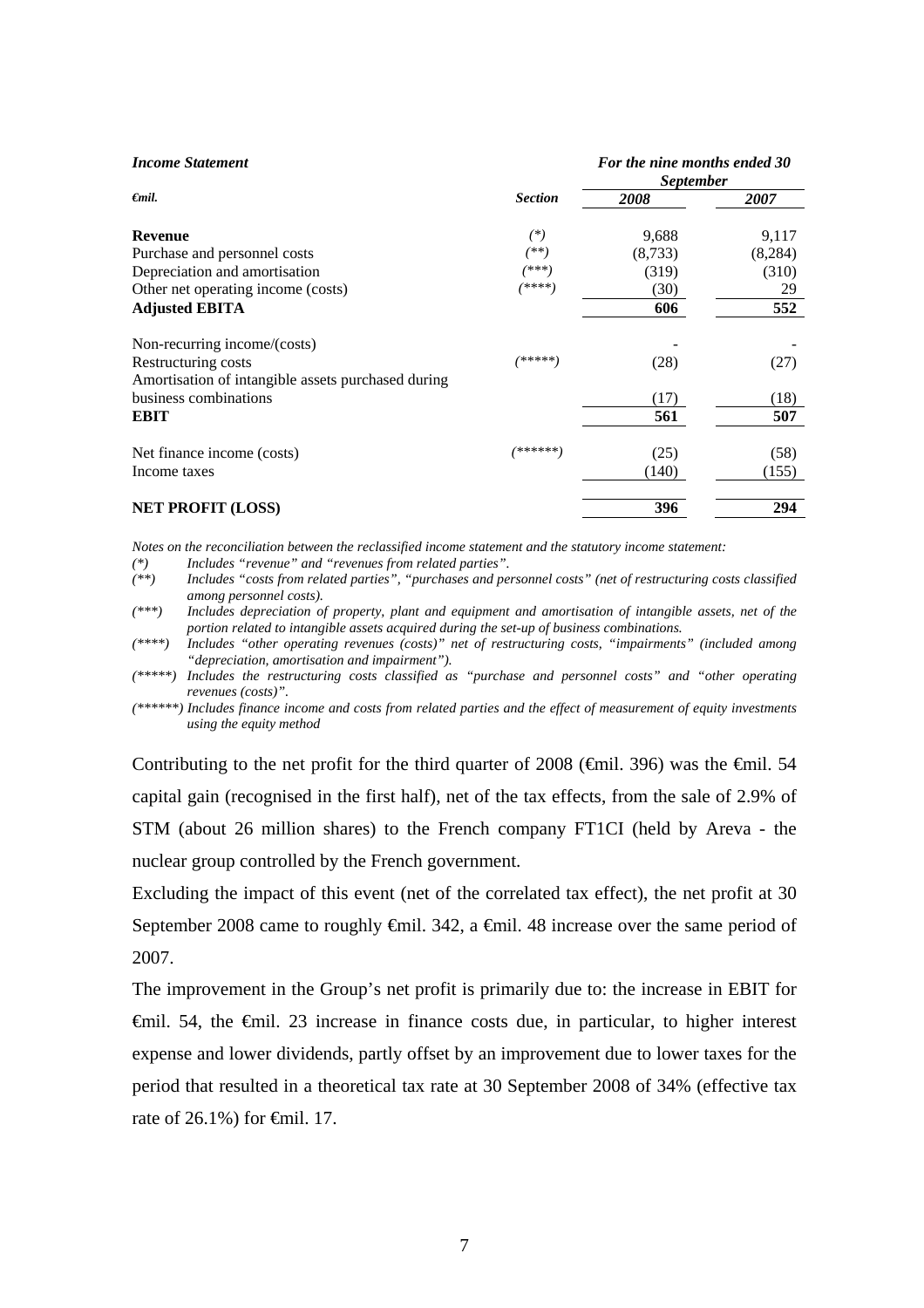# **Primary Group indicators by segment**

# September 2008 **New orders Order**

| September 2008                          | New orders | Order<br>backlog | <b>Revenues</b> | Adj.<br><b>EBITDA</b> | ROS <sub>%</sub> | R&D   | <b>Workforce</b><br>(no.) |
|-----------------------------------------|------------|------------------|-----------------|-----------------------|------------------|-------|---------------------------|
| <b>Helicopters</b>                      | 3,398      | 10,126           | 2,188           | 233                   | 10.6%            | 185   | 10,176                    |
| <b>Defence Electronics and Security</b> | 2,684      | 8,795            | 2,373           | 145                   | 6.1%             | 385   | 19,490                    |
| Aeronautics                             | 1,448      | 7,920            | 1,701           | 117                   | 6.9%             | 339   | 13,910                    |
| Space                                   | 579        | 1,381            | 671             | 27                    | 4.0%             | 42    | 3,574                     |
| Defence Systems                         | 740        | 3,979            | 758             | 56                    | 7.4%             | 183   | 4,056                     |
| Energy                                  | 1,937      | 4,327            | 801             | 62                    | 7.7%             | 20    | 3,225                     |
| Transportation                          | 922        | 4,754            | 1,227           | 79                    | 6.4%             | 35    | 6,815                     |
| Other activities and eliminations       | $-129$     | $-426$           | $-31$           | $-113$                | n.a.             | 3     | 1,062                     |
|                                         | 11,579     | 40,856           | 9,688           | 606                   | 6.3%             | 1,192 | 62,308                    |

| September 2007                          | New Orders | Order<br>backlog<br>at 31.12.2007 | <b>Revenues</b> | Adj. EBITA | ROS <sub>%</sub> | R&D   | <b>Workforce</b><br>(no.)<br>at 31.12.2007 |
|-----------------------------------------|------------|-----------------------------------|-----------------|------------|------------------|-------|--------------------------------------------|
|                                         |            |                                   |                 |            |                  |       |                                            |
| <b>Helicopters</b>                      | 2,084      | 9,004                             | 2,084           | 221        | 10.6%            | 213   | 9,556                                      |
| <b>Defence Electronics and Security</b> | 2,336      | 8,725                             | 2,462           | 154        | 6.3%             | 386   | 19,589                                     |
| Aeronautics                             | 1,532      | 8,248                             | 1,496           | 112        | 7.5%             | 393   | 13,301                                     |
| Space                                   | 545        | 1,423                             | 593             | 26         | 4.4%             | 38    | 3,386                                      |
| Defence Systems                         | 446        | 4,099                             | 719             | 38         | 5.3%             | 149   | 4,149                                      |
| Energy                                  | 1,351      | 3,177                             | 751             | 47         | 6.3%             | 14    | 2,980                                      |
| Transportation                          | 1,329      | 5,108                             | 1,054           | 24         | 2.3%             | 36    | 6,669                                      |
| Other activities and eliminations       | 238        | $-480$                            | -42             | $-70$      | n.a.             | 4     | 1,118                                      |
|                                         | 9,861      | 39,304                            | 9,117           | 552        | 6.1%             | 1,233 | 60,748                                     |

| Change                                  | New orders | Order<br>backlog | <b>Revenues</b> | Adj.<br><b>EBITDA</b> | ROS <sub>%</sub> | R&D     | <b>Workforce</b><br>(no.) |
|-----------------------------------------|------------|------------------|-----------------|-----------------------|------------------|---------|---------------------------|
|                                         | delta %    | delta %          | delta %         | delta %               | delta p.p.       | delta % | delta %                   |
| <b>Helicopters</b>                      | 63%        | 12%              | 5%              | 5%                    | 0 p.p.           | $-13%$  | 6%                        |
| <b>Defence Electronics and Security</b> | 15%        | 1%               | $-4%$           | $-6%$                 | $-0.1$ p.p.      | $0\%$   | $-1%$                     |
| <b>Aeronautics</b>                      | $-5%$      | $-4%$            | 14%             | 4%                    | $-0.6 p.p.$      | $-14%$  | 5%                        |
| Space                                   | 6%         | $-3%$            | 13%             | 4%                    | $-0.4 p.p.$      | 11%     | 6%                        |
| <b>Defence Systems</b>                  | 66%        | $-3%$            | 5%              | 47%                   | 2.1 p.p.         | 23%     | $-2%$                     |
| Energy                                  | 43%        | 36%              | 7%              | 32%                   | 1.5 p.p.         | 43%     | 8%                        |
| Transportation                          | $-31%$     | $-7%$            | 16%             | 229%                  | 4.2 p.p.         | $-3%$   | 2%                        |
|                                         | 17%        | 4%               | 6%              | 10%                   | 0.2 p.p.         | $-3%$   | 3%                        |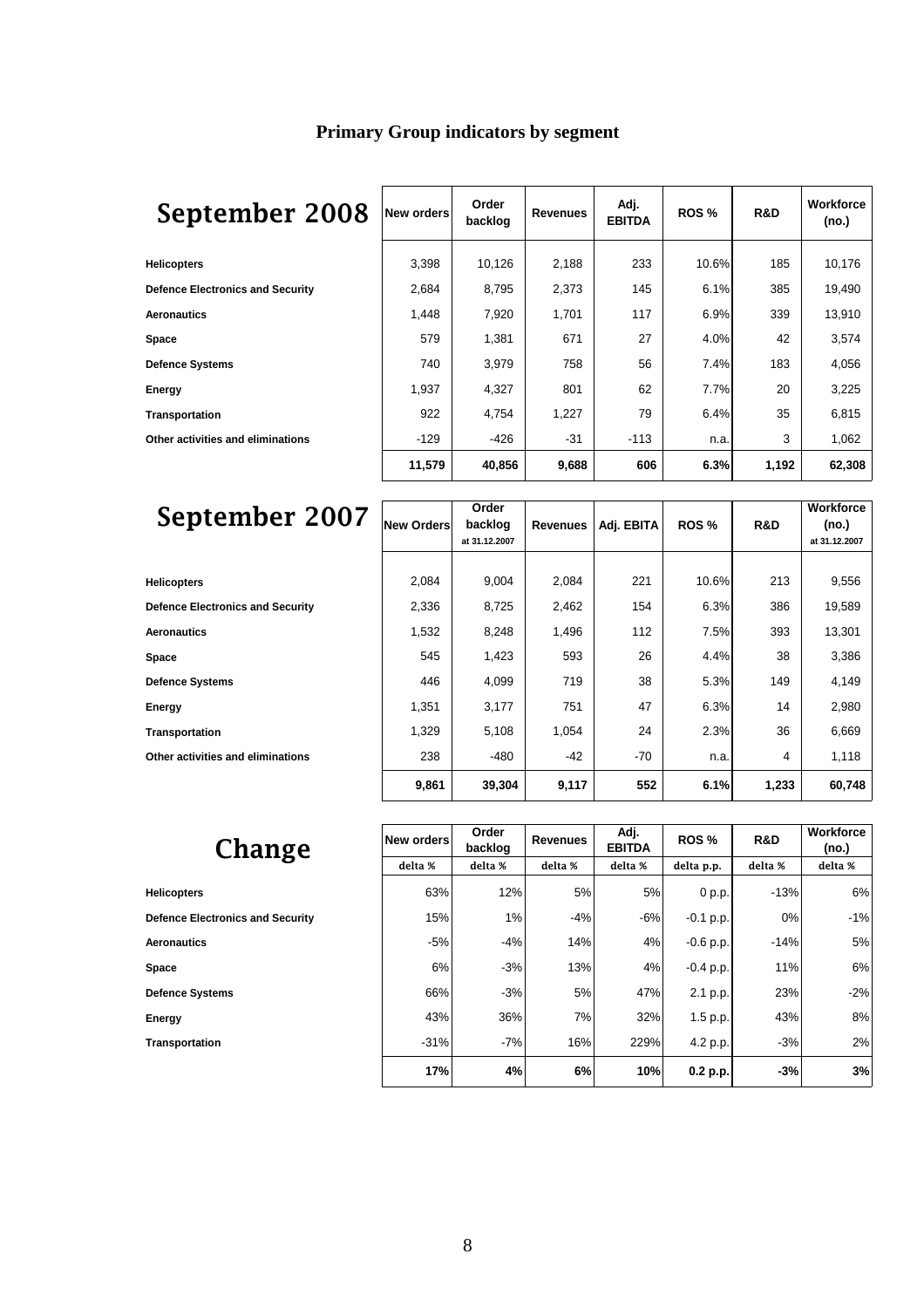The primary changes that marked the Group's performance compared with the same period of the previous year are described below. A deeper analysis can be found in the section covering the trends in each business segment*.*

From a commercial perspective, the Group ended the third quarter of 2008 with acquisitions on the rise across all business segments, with the exception of the Aeronautics and Transportation divisions. **New orders** at 30 September 2008 stood at €mil. 11,579, an increase of about 17% over the corresponding period of 2007 (€mil. 9,861).

New orders at the end of the third quarter of 2008 were attributable to the Aerospace and Defence segments for 76% and Energy and Transportation for 24%.

In the Aerospace and Defence segment, new orders in the Helicopters division were 63% higher than the same period of 2007, largely due to the ATAK contract for the Turkish Ground Forces Command, and in Defence Systems division, new orders were 66% higher in the third quarter of 2007, thanks to the contribution of all segments.

There was also improvement of 15% in the Defence Electronics and Security division compared with the same period of 2007, thanks in particular to the acquisition of the additional order for the FREMM programme and increased orders for command and control systems and for information technology and security activities.

Finally, in the Space division, new orders rose by 6% over 30 September 2007, due to higher orders related to the In-Orbit Validation (IOV) phase of the Galileo satellite navigation programme and good performance in the commercial telecommunications satellites segment.

In the Aerospace and Defence segments, 61% of new orders for the third quarter of 2008 were attributable to the military market, a 10 percentage point increase over the third quarter of 2007 (51%).

In the more strictly civil segments, the Energy sector once again showed excellent commercial performance, with growth of 43% over the same period of 2007 due to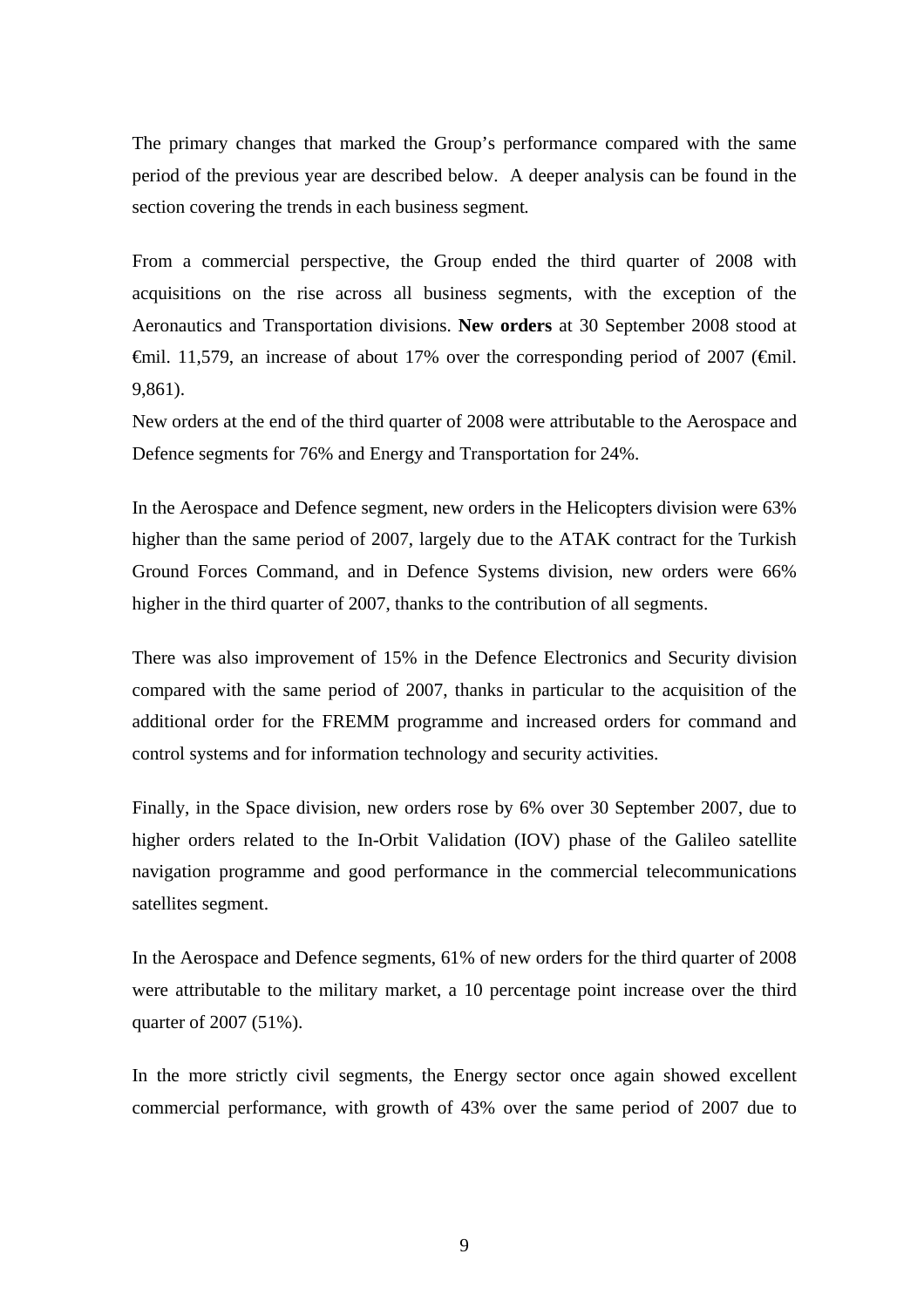numerous orders for machinery and parts from abroad and to orders for three combinedcycle plants in Turano, San Severo and Bayet.

#### \*\*\*\*\*\*\*\*\*\*\*\*\*

The **order backlog** at 30 September 2008 amounted to €mil. 40,856, an increase of €mil. 1,552 over 31 December 2007 (€mil. 39,304), attributable to the acquisition of new orders which exceeded customer billings and that offset the unfavourable exchange rates (euro/dollar and euro/pound).

The order backlog at 30 September 2008 can be broken down into 79% for Aerospace and Defence and 21% for Energy and Transportation.

The order backlog, based on workability, guarantees coverage of around 3 years of production for the Group.

\*\*\*\*\*\*\*\*\*\*\*\*\*\*

At 30 September 2008, **revenues** totalled €mil. 9,688 for an increase of €mil. 571, or 6%, over the same period of 2007.

The production increase at the end of the third quarter of 2008 was divided between the Aerospace and Defence segment for 79% and the Energy and Transportation segments for 21%.

The increase in production volumes is mainly attributable to Aeronautics due to the higher contribution of the civil segment (increased production of ATR, B787 and A380 aircraft). There were also higher revenues in other sectors: Space, due to increased production in both segments, particularly manufacturing, and Transportation, due to greater activity in both segments (signalling and systems, vehicles).

\*\*\*\*\*\*\*\*\*\*\*\*\*\*

The **adjusted EBITA** at 30 September 2008 amounted to €mil. 606, a 10% increase over 30 September 2007 (€mil. 552).

In the Aerospace and Defence segment, the divisions that contributed the most to the improvement included the Defence Systems segment (up 47% compared with the third quarter of 2007), due to greater activity and improved profitability in underwater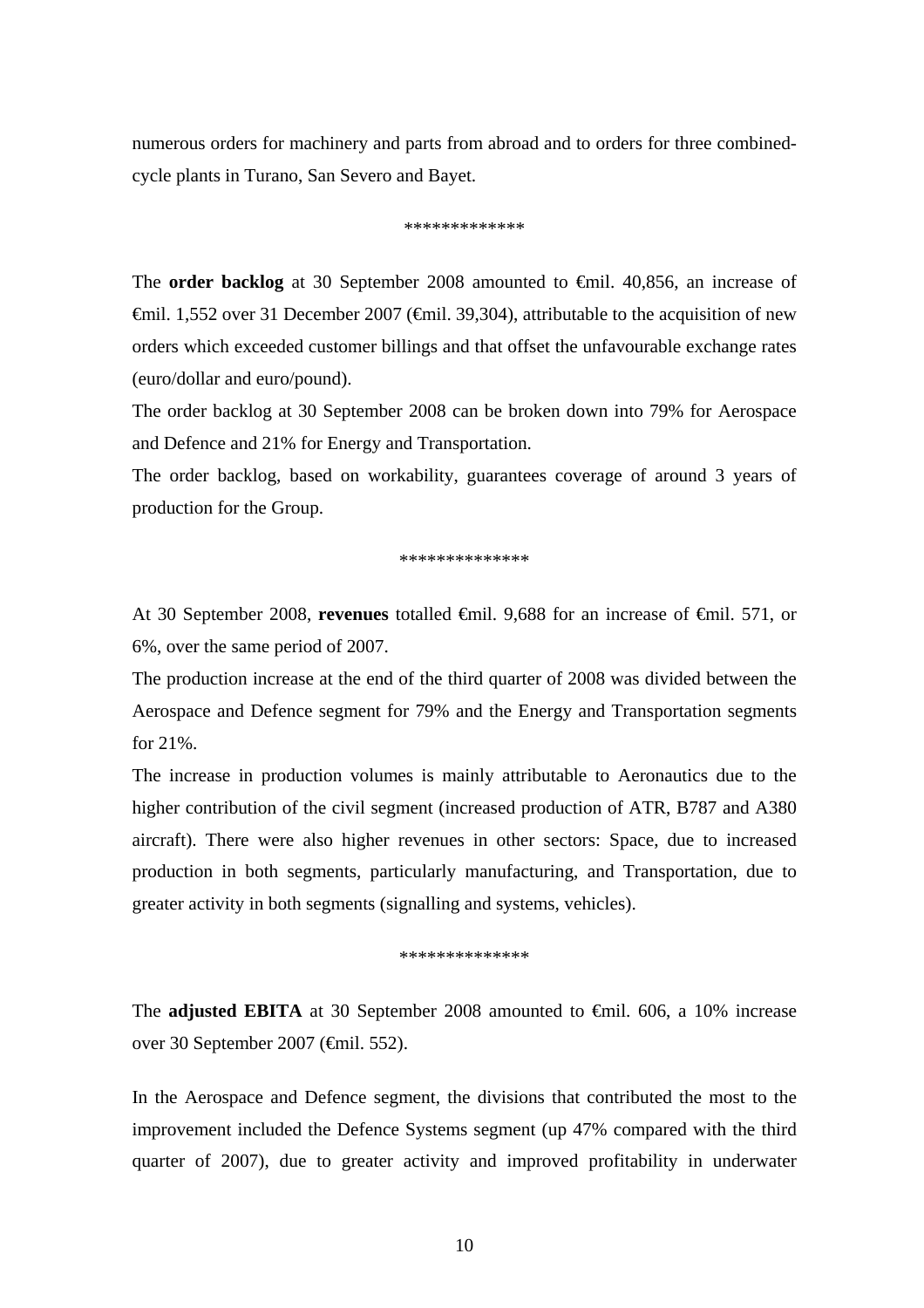weapons systems and improved profitability in a number of missile systems programmes. There was modest growth in the Aeronautics, Helicopters and Space divisions.

Finally, there was growth in the civil sectors: Energy division (up 32% over the same period of the previous year) due to increased production volumes and the greater industrial profitability of several orders in the plant segment, and in Transportation due mainly to improved industrial profitability in the vehicles segment and to higher production volumes in the signalling and systems segment.

#### \*\*\*\*\*\*\*\*\*\*\*\*\*\*

**Research and development costs** at 30 September 2008 came to €mil. 1,192, a slight decrease of 3% from 30 September 2007 (€mil. 1,233).

Group R&D represents roughly 12% of consolidated revenues generated at 30 September 2008, with the bulk (95%) going to the Aerospace and Defence segments and the remainder (5%) to Energy and Transportation segments

It should be noted that the R&D costs in the first nine months of 2008 for the Aeronautics division totalled  $\oplus$ mil. 339 (28% of the Group's total). This spending reflects the commitment to programmes being developed in the civil and military segments.

The Defence Electronics and Security division was also responsible for a considerable portion, with R&D costs of €mil. 385, or 32% of the Group's total R&D spending. The R&D costs for this segment relate in particular to: new electronic-scan radar systems for both surveillance and combat; continued development of the EFA programme; TETRA technology products and the new switching ALL-IP, software design radio, ad hoc networks and WIMAX product families in the communications segment; continuation of activity on the mobile three-dimensional early-warning radar system, naval command and control systems, the 3D Kronos and MFRA multi-functional active radar surveillance systems, and the upgrading the current SATCAS products.

Finally, as to the Helicopters division, R&D expenditure came to €mil. 185, or 16% of the Group total. This spending mainly regarded the activity to develop technologies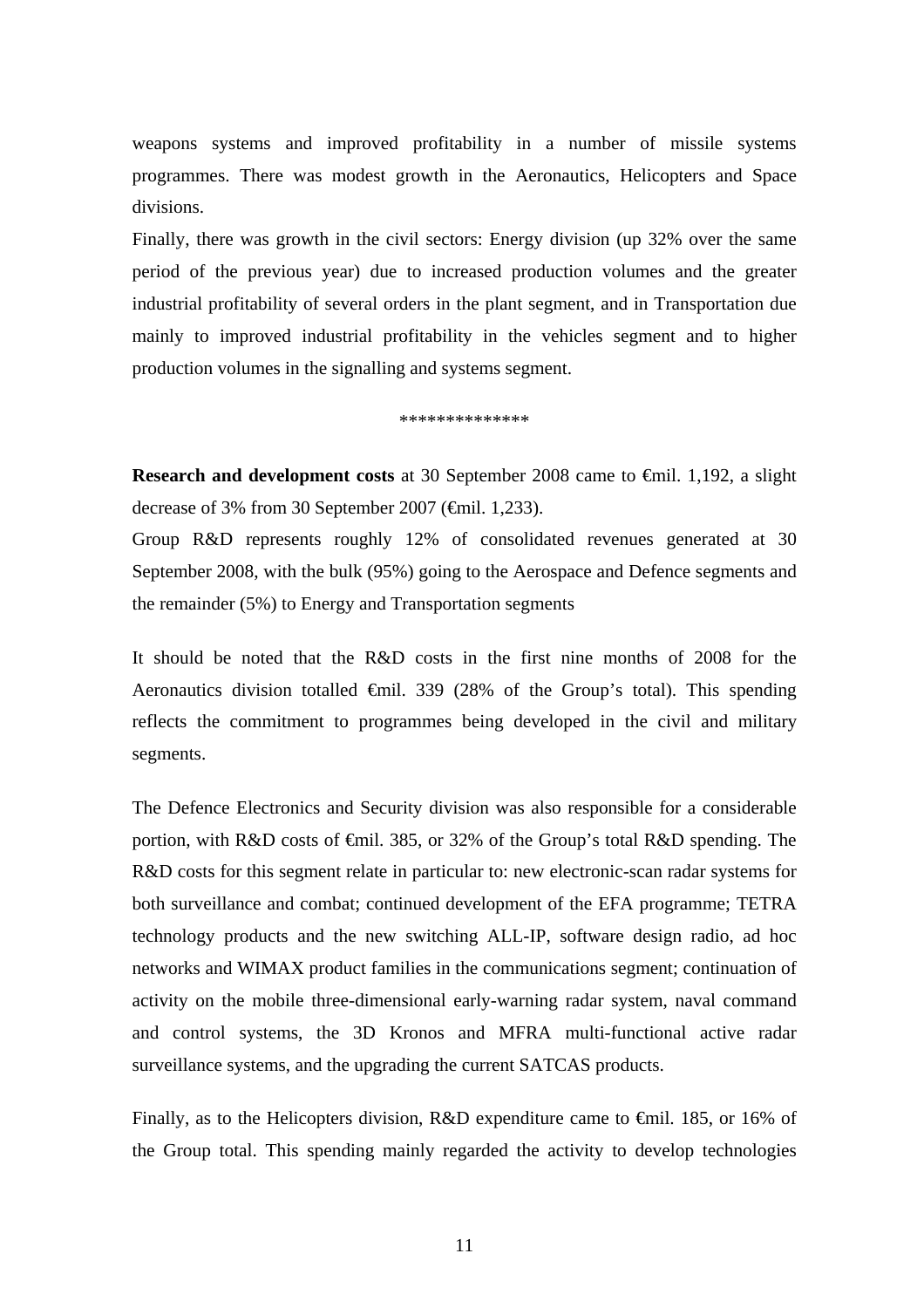primarily for military use (AW149) and to develop multi-role versions of the BA 609 convertiplane for national security.

#### \*\*\*\*\*\*\*\*\*\*\*\*\*\*\*\*

The **workforce** at 30 September 2008 came to 62,308, an increase of 1,560 over the 60,748 at 31 December 2007.

This increase is attributable to the positive turnover in almost all sectors, particularly in Helicopters, Aeronautics, Space and Energy.

The geographical distribution of the workforce in the third quarter of 2008 was substantially in line with that at the end of 2007, with about 69% of the workforce in Italy, and 31% in foreign countries (largely the United Kingdom and France).

#### $\Phi$  the the the theory of the theory of the theory of the theory

| <b>Balance sheet</b>                        | <b>Section</b> | 30.09.2008 | 31.12.2007 |
|---------------------------------------------|----------------|------------|------------|
| $\epsilon$ mil.                             |                |            |            |
| Non-current assets                          |                | 9,907      | 9,845      |
| Non-current liabilities                     | $(*)$          | (2,440)    | (2,562)    |
|                                             |                | 7,467      | 7,283      |
| Inventories                                 |                | 4,092      | 3,383      |
| Trade receivables                           | (**) 19/30     | 8,516      | 7,546      |
| Trade payables                              | $(***) 26/30$  | (10, 897)  | (10, 481)  |
| Provisions for short-term risks and charges |                | (484)      | (545)      |
| Other net current assets (liabilities)      | $(****)$       | (591)      | (596)      |
| Net working capital                         |                | 636        | (693)      |
| Net invested capital                        |                | 8,103      | 6,590      |
| Capital and reserves attributable to equity |                |            |            |
| holders of the Company                      |                | 5,268      | 5,329      |
| Minority interests in equity                |                | 129        | 103        |
| <b>Shareholders' equity</b>                 |                | 5,397      | 5,432      |
| Net debt (cash)                             |                | 2,706      | 1,158      |

*Notes on the reconciliation between the reclassified balance sheet and the statutory balance sheet:* 

*(\*) Includes all non-current liabilities except "non-current borrowings".* 

*(\*\*) Includes "trade receivables from related parties" (among "current receivables from related parties").* 

*(\*\*\*) Includes "trade payables to related parties" (among "current payables to related parties").* 

*(\*\*\*\*) Includes: "other current receivables from related parties" (among "current receivables from related*  parties"), "derivatives", "other assets" (excluding "financial assets at fair value" among "other assets"); *net of "income tax payables", "other payables to related parties" (among "current payables to related parties"), "derivatives" and "other liabilities".* 

\*\*\*\*\*\*\*\*\*\*\*\*\*\*\*\*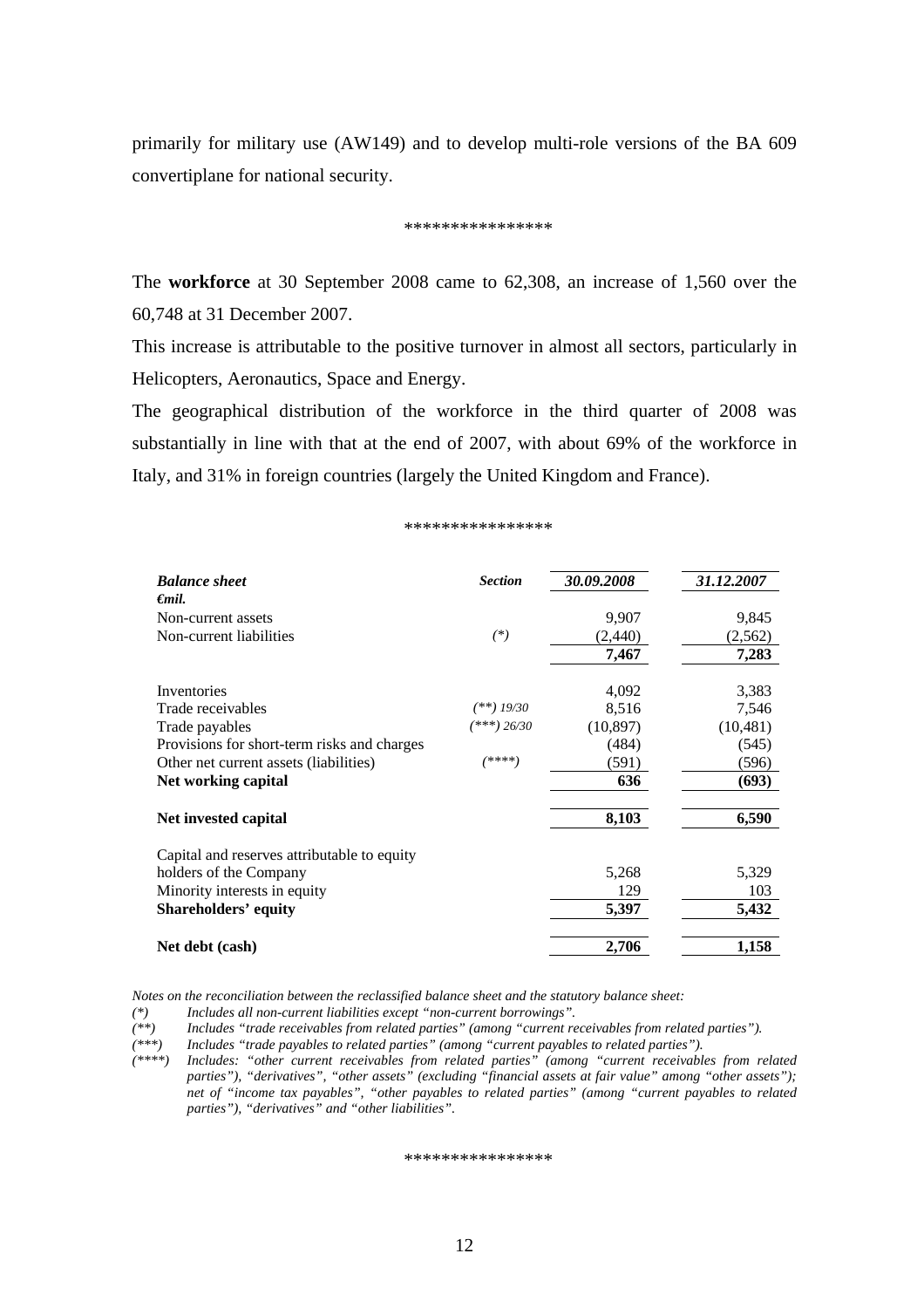At 30 September 2008 the consolidated **net capital invested** came to €mil. 8,103, compared with  $\epsilon$ mil. 6,590 at 31 December 2007. This net increase of  $\epsilon$ mil. 1,513 is due to the €mil. 1,329 increase in **working capital** (positive €mil. 636 at 30 September 2008 compared with negative €mil. 693 at 31 December 2007) as a result of the dynamics of FOCF for the period (described further below), and by the €mil. 184 net increase in **capital assets** (€mil. 7,467 at 30 September 2008 compared with €mil. 7,283 at 31 December 2007). This increase is mainly attributable to increased investment in property, plant and equipment and intangible assets, net of depreciation and amortisation, partly offset by the effect of the sale of the stake in STM.

\*\*\*\*\*\*\*\*\*\*\*\*\*\*\*\*

**Free Operating Cash Flow** (FOCF) at 30 September 2008 was negative (use of cash) in the amount of €mil. 1,542 compared with a negative €mil. 1,432 at 30 September 2007. It should be noted that, in analysing FOCF for the first nine months of the year, seasonal factors have to be taken into account. The balance between trade collections and payments reveals that payments are particularly higher than collections for most of the year, while a significant portion of the Group's collections occurs in the last three months of the year.

Specifically, the deterioration in FOCF of  $\epsilon$ mil. 110 between the two period compared is correlated with the use of cash in operating activities for  $\epsilon$ mil. 175, partly offset by lower use of cash in ordinary investing activities for €mil. 65.

In the third quarter of 2008, investment activities, needed for product development, were largely concentrated in the Aeronautics (55%), Defence Electronics and Security (22%) and Helicopters (13%) divisions, with the remaining 10% equally distributed among the other divisions.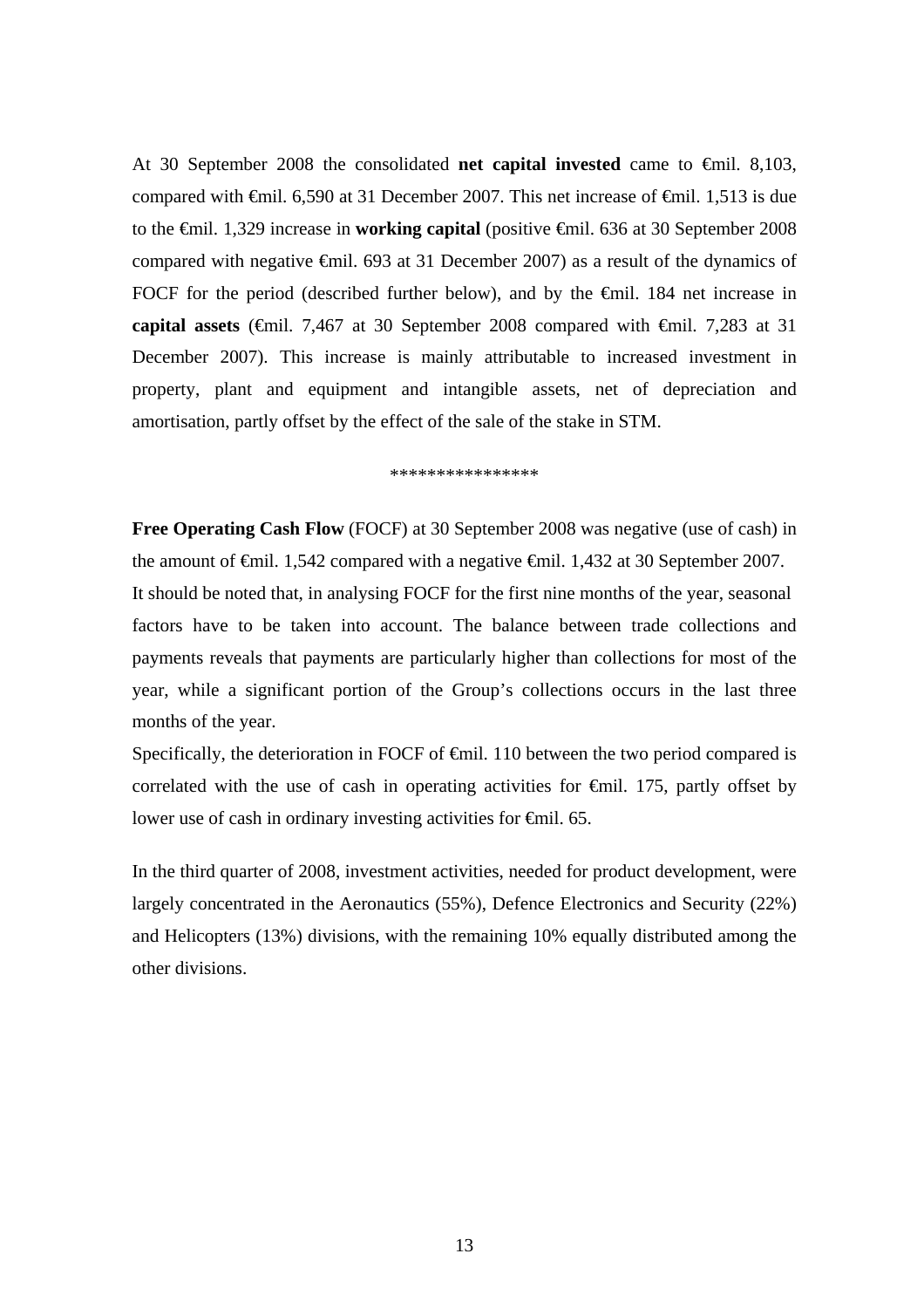| $\epsilon$ mil.                                         | For the nine months ended 30 September |          |          |  |  |
|---------------------------------------------------------|----------------------------------------|----------|----------|--|--|
|                                                         | 2008                                   | 2007     |          |  |  |
| Cash and cash equivalents at 1 January                  | 1,607                                  | 2,003    |          |  |  |
| Gross cash flow from operating activities               | 980                                    | 943      |          |  |  |
| Change in other operating assets and liabilities        | (489)                                  | (464)    |          |  |  |
| <b>Funds From Operations (FFO)</b>                      |                                        | 491      | 479      |  |  |
| Change in working capital                               | (1,227)                                | (1,040)  |          |  |  |
| Cash flow generated from (used in) operating activities | (736)                                  | (561)    |          |  |  |
| Cash flow from ordinary investing activities            | (806)                                  | (871)    |          |  |  |
| <b>Free Operating Cash Flow (FOCF)</b>                  |                                        | (1, 542) | (1, 432) |  |  |
| Strategic operations                                    | 191                                    | (420)    |          |  |  |
| Change in other financing activities                    | 108                                    | 6        |          |  |  |
| Cash flow generated from (used in) investing activities | (507)                                  | (1, 285) |          |  |  |
| Capital increases                                       | 2                                      | 8        |          |  |  |
| Net change in borrowings                                | 240                                    | 407      |          |  |  |
| Dividends paid                                          | (187)                                  | (151)    |          |  |  |
| Cash flow generated from (used in) financing activities | 55                                     | 264      |          |  |  |
| <b>Translation differences</b>                          | (7)                                    | (17)     |          |  |  |
| Cash and cash equivalents at 30 September               | 412                                    | 404      |          |  |  |

#### \*\*\*\*\*\*\*\*\*\*\*\*\*\*\*\*

Group **net financial debt** (payables higher than financial receivables and cash and cash equivalents) at 30 September 2008 came to €mil. 2,706 (€mil. 1,158 at 31 December 2007,  $\epsilon$ mil. 1,928 at 31 March 2008 and  $\epsilon$ mil 2,607 at 30 June 2008), for a net increase of €mil. 1,548 from December 2007.

The following graph shows the most significant movements that contributed to the change in net financial debt.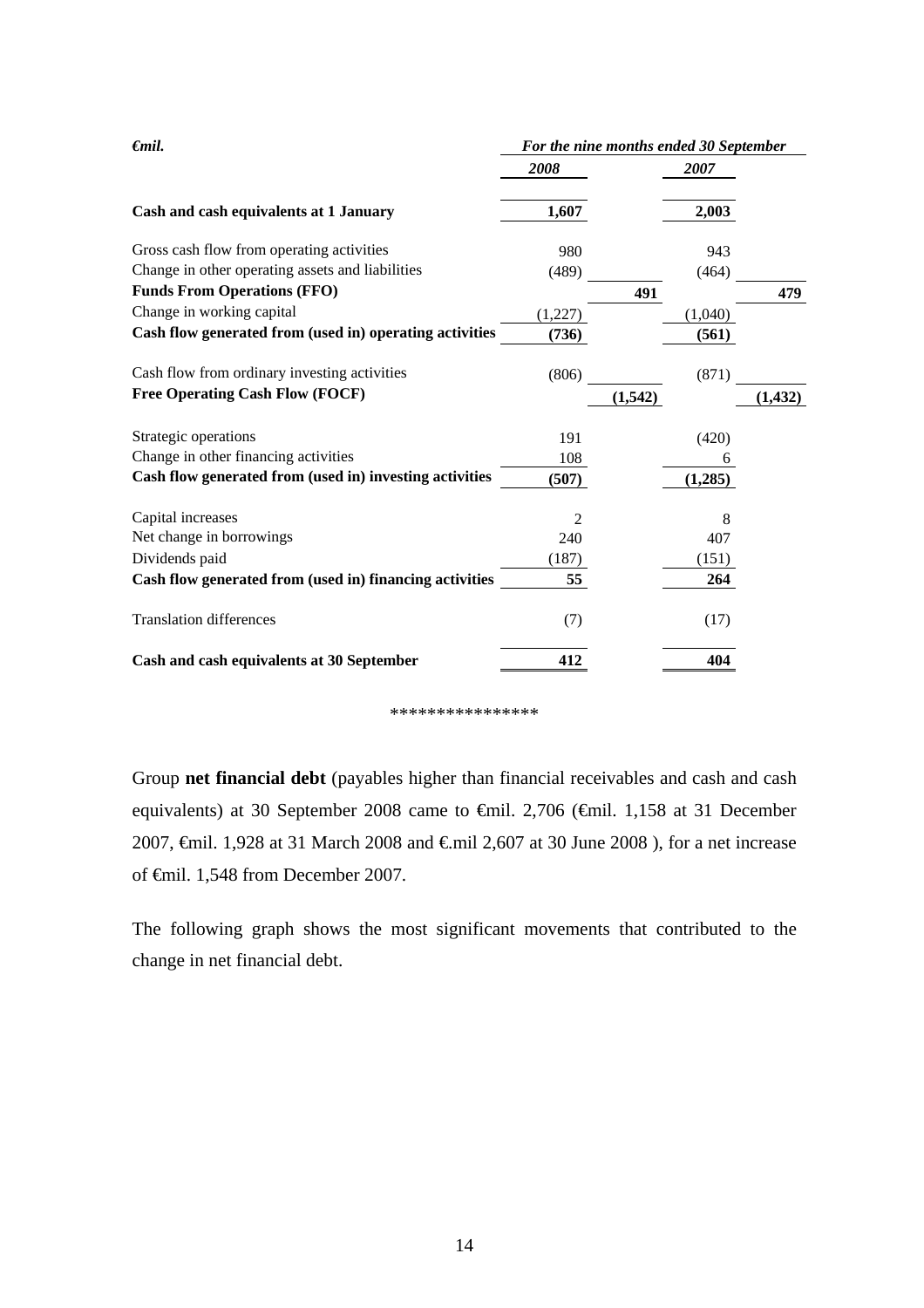



| €mil.                                       | 30.09.08 | 31.12.07 |
|---------------------------------------------|----------|----------|
| Short-term financial payables               | 1,101    | 484      |
| Medium/long-term financial payables         | 1,559    | 1,556    |
| Cash and cash equivalents                   | (412)    | (1,607)  |
| <b>BANK DEBT AND BONDS</b>                  | 2,248    | 433      |
| Securities                                  | (22)     | (13)     |
| Financial receivables from Group companies  | (36)     | (33)     |
| Other financial receivables                 | (511)    | (573)    |
| <b>FINANCIAL RECEIVABLES AND SECURITIES</b> | (569)    | (619)    |
| Financial payables to related parties       | 489      | 560      |
| Other short-term financial payables         | 426      | 665      |
| Other medium/long-term financial payables   | 112      | 119      |
| <b>OTHER FINANCIAL PAYABLES</b>             | 1,027    | 1,344    |
| NET FINANCIAL DEBT (CASH)                   | 2,706    | 1,158    |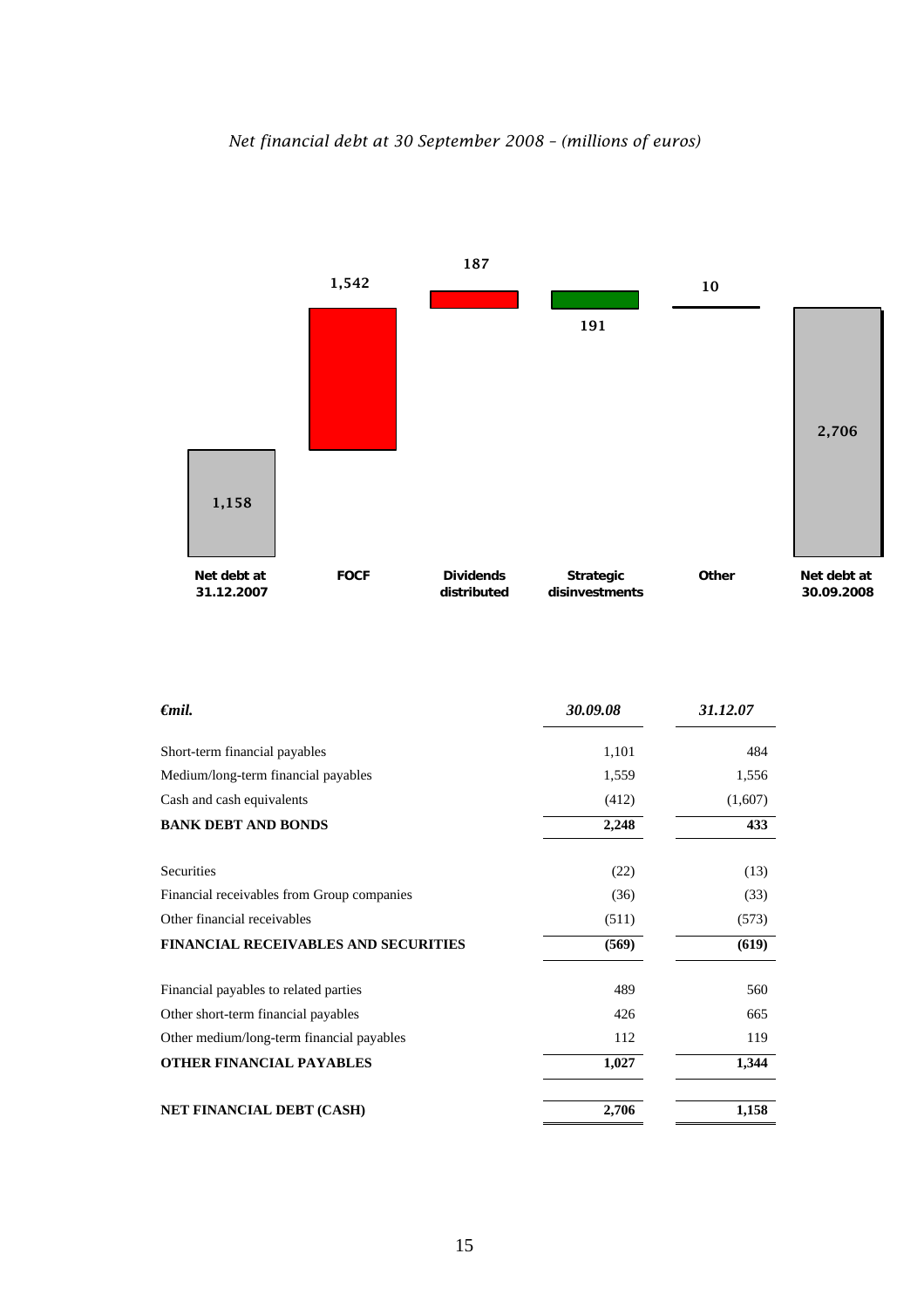Consistent with the approach adopted in the presentation of the accounts over the last few years, it was decided - in view of the fact that a significant part of these transactions are designed to hedge "underlying" commercial positions - not to recognise as debt the balancing entries resulting from fair value measurement of the derivatives on the date that the accounts were closed. At 30 September 2008 these items showed a positive balance of <del>€mil</del>. 16.

As already mentioned in the section on FOCF, the deterioration from 31 December 2007 confirms the ordinary pattern of cash receipts and outlays, the latter of which resulted in considerable uses of cash in the period. This performance was also affected by investment activities carried out during the period and includes advances received on certain contracts entered into by Group companies for amounts larger than forecast at the end of December 2007.

The debt figure for the first nine months of the year includes, among other things, the effects of certain transactions that are not strictly related to operating activities, specifically:

- the payment of roughly  $\oplus$ mil. 63 relating to Finmeccanica's purchase of the entire share capital of the British company Vega Group Plc (a transaction begun last year and described in more detail elsewhere in this report);
- the payment of  $\epsilon$ mil. 12 for the purchase of an additional 18% stake in Sirio Panel S.p.A. by Selex Communications S.p.A.;
- the payment of  $\epsilon$ mil. 174 relating to the ordinary dividends paid out by the Group Parent to its shareholders for 2007;
- the payment of  $\epsilon$ mil. 12 relating to the minority interest portion of the ordinary dividends paid out by Ansaldo STS S.p.A. to its shareholders for 2007;
- the receipt of around  $\epsilon$ mil. 260 from the sale of 26,034,141 shares of STM to its French partner, equal to about 2.9% of the remaining shares held by Finmeccanica, at the price of  $\epsilon$  0 each;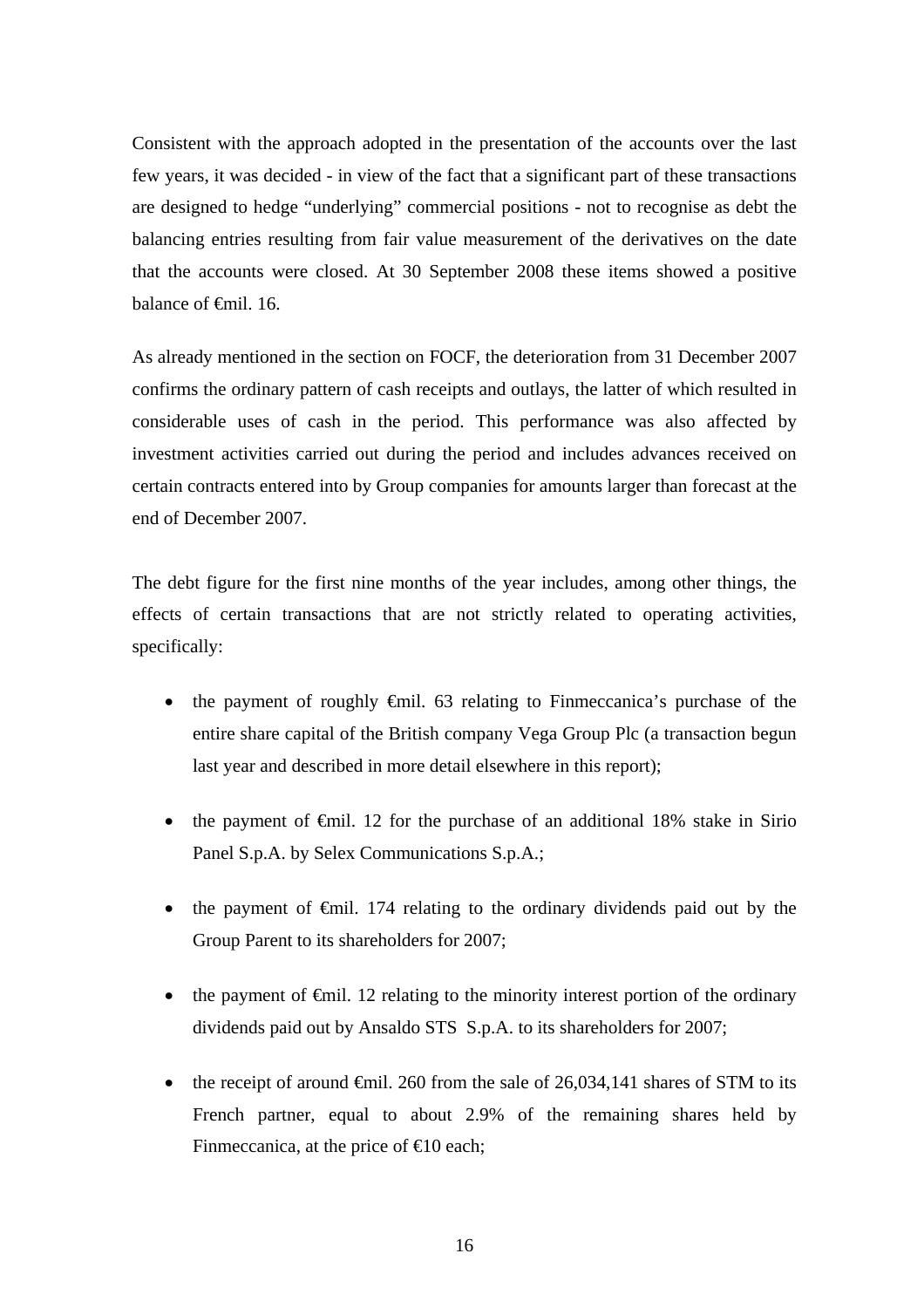- the receipt of  $\epsilon$ mil. 5 relating to dividends paid by Elettronica ( $\epsilon$ mil. 3) and STM (€mil. 2) for 2007:
- the receipt of  $\epsilon$ mil. 26 (principal plus interest) relating to the resolution of the dispute with GKN Holding BV (GKN) that arose with regard to the purchase of 50% of AgustaWestland by Finmeccanica on 30 November 2004. The agreement provided that a portion of the purchase price (GBPmil. 50) would be held in escrow, to be paid to the seller GKN or returned to the purchaser Finmeccanica based on whether or not the AgustaWestland group was awarded a procurement contract by the U.K. Ministry of Defence within a specified period of time. In 2006, an arbitration proceeding was initiated following a disagreement between the parties as to strict observance of the conditions in the purchase agreement. The arbitration concluded August 2008 with a settlement agreement under which the amount in escrow, plus any interest that had accrued in the meantime, was to be equally divided between the parties;
- the receipt of roughly  $\oplus$ mil. 151 as a result of the renewal of the euro/dollar exchange rate hedge set to expire on 30 September 2008 and entered into as part of the acquisition of the U.S. company DRS (this transaction is covered in more detail elsewhere in this report). The effect of this transaction was recognised in the Group's shareholders' equity at 30 September 2008 (Section 22).

In May, the relevant Group companies made the first reimbursement payment of €mil. 297 (out of a total of €mil. 389 for financial debts ) to the Ministry of Economic Development (MED) as a result of the decisions made concerning the methods for complying with the scheduled repayment plans and the corresponding finance costs related to programmes funded by Law 808/1985.

As with the previous period, the debt figure benefited from the offsetting effect of the consolidated taxation mechanism, with lower outlays for the period of about €mil. 213.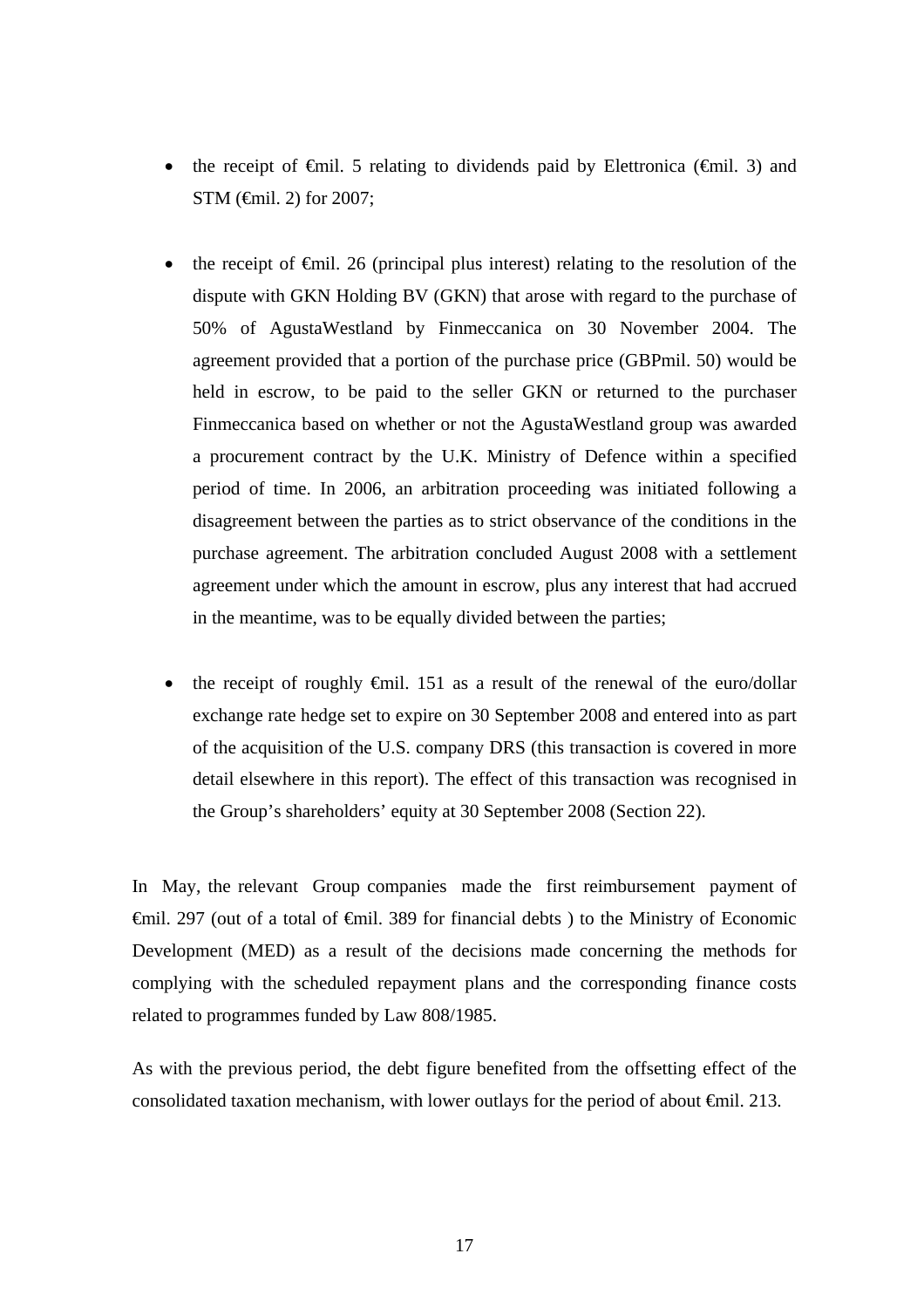Finally, it should be noted that the Group made assignments of non-recourse receivables totalling €mil. 215 during the first nine months of 2008.

As regards the composition of the debt items, there was a shift in total gross bank borrowings from €mil. 2,040 at 31 December 2007 to €mil. 2,660 at 30 September 2008 essentially due to a change in short-term debt from €mil. 484 at 31 December 2007 to €mil. 1,101 at 30 September 2008. There was a significant decline in cash and cash equivalents from €mil. 1,607 at December 2007 to €mil. 412 at September 2008. This cash was used to finance the ordinary operations and investments mentioned above as well as strategic activities, particularly with regard to the purchase of the shares of Vega Group Plc and the receipt of funds from the partial sale of STM shares (both transactions are described in another part of this report). The cash flow figure is also affected, as stated previously, by the payment of <del>€mil</del>. 297 to the MED.

The item "financial receivables and securities" equal to  $\epsilon$ mil. 569 ( $\epsilon$ mil. 619 at 31 December 2007) includes the amount of  $\epsilon$ mil. 477 in respect of the portion of financial receivables that the MBDA and Thales Alenia Space joint ventures hold vis-à-vis the other partners in implementation of existing treasury agreements. In accordance with the consolidation method used, these receivables, like all the other joint venture items, are included in the Group's scope of consolidation on a proportionate basis.

The item "financial payables to related parties" includes the debt of €mil. 474 of Group companies in the above joint ventures for the unconsolidated portion.

Finmeccanica pursues a policy aimed at minimizing the average cost of debt (4%) and at extending the average remaining life (currently about 8 years). This contributes to making the Group's financial structure more sound by making its debt structure and medium and long-term financial returns compatible with the significant investments required to develop products.

It was possible to maintain a stable financial and capital structure through constant control over the companies' financial needs and proactive dealings with customers and suppliers.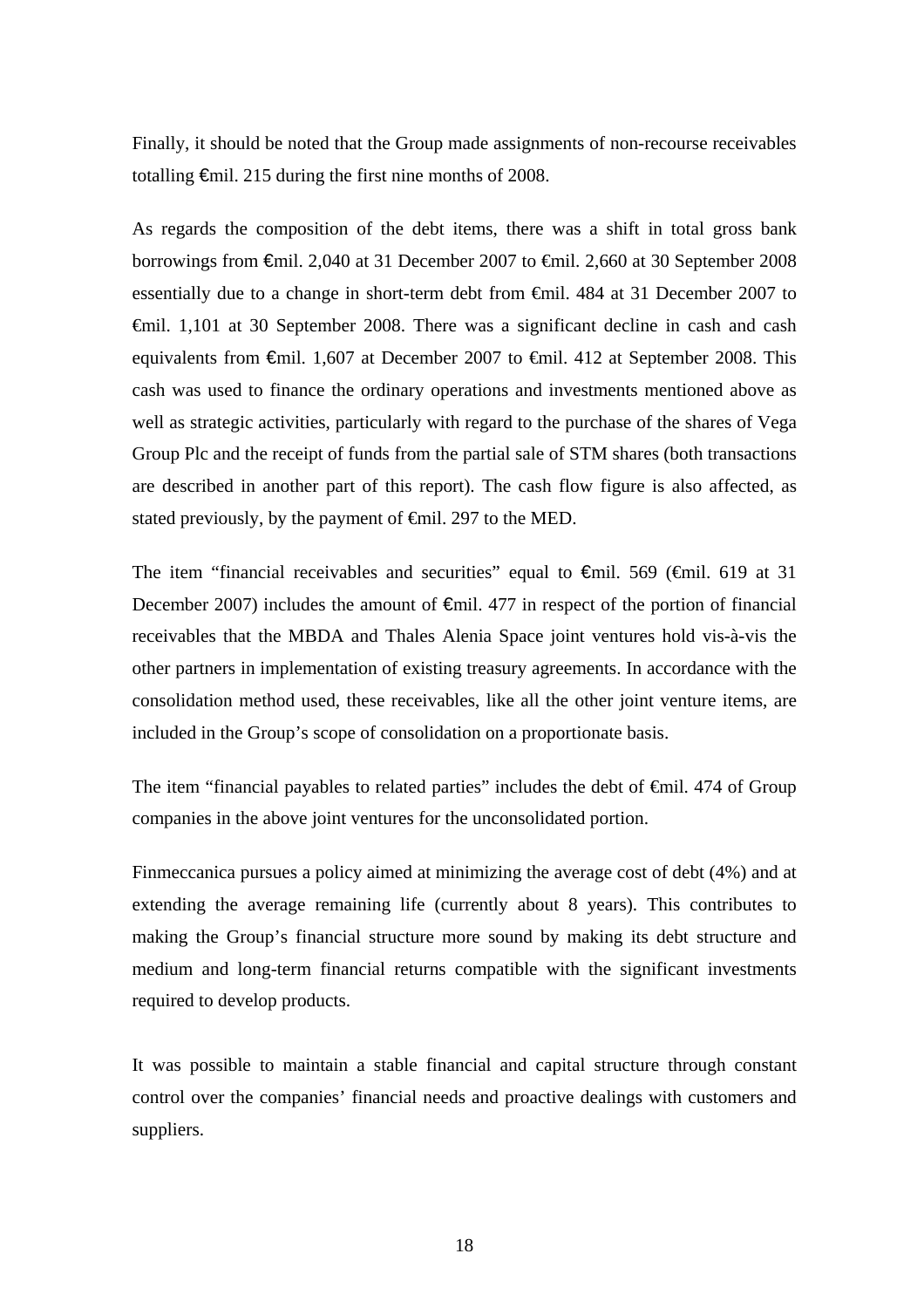As part of the centralisation of its financial operations, Finmeccanica S.p.A. has credit lines and guarantees to meet the Group needs. Specifically, it holds a medium-term revolving credit line of €mil. 1,200 agreed in 2004 with a pool of domestic and foreign banks (current maturity 2012). At 30 September 2008, this credit line was used in the amount of €mil. 650. Finmeccanica also has additional short-term credit lines for cash amounting to around  $\oplus$ mil. 1,050, of which  $\oplus$ mil. 900 is unconfirmed and around  $\oplus$ mil. 150 is confirmed; at 30 September 2008, these credit lines were used in the amount of €mil. 10. There are also unconfirmed guarantees of around €mil. 1,800.

Finally, as more fully described in the section on financial operations, it should be noted that, within the context of actions taken to fund the acquisition of the U.S. company DRS Technologies Inc. (DRS), Finmeccanica S.p.A. signed an agreement in June for a senior term loan in the amount of <del>€</del>mil. 3,200 with a pool of organiser banks that subsequently syndicated the loan on the euro-market. The highly-successful syndication process was completed in early July, with subscriptions being more than double the amount of the operation. As a result, the amounts allotted to each bank were drastically reduced. At 30 June 2008, the loan was entirely unused.

Moreover, as described in more detail elsewhere in this document, in October the first disbursement of about ⊕il. 3 was made to coincide with the closing of the acquisition of DRS.

\*\*\*\*\*\*\*\*\*\*

As to transactions with related parties, it should be noted that transactions between the companies are of a commercial, financial or other nature and relate to the ordinary accounts that govern receivables and payables between Group companies, ordinary loans given/received, and debiting/crediting of the related interest.

These transactions are carried out as part of ordinary management and generally at arms' length. A summary of the income statement and balance sheet items relating to transactions with related parties, as well as the percentage incidence of the respective total figures attributable to these transactions, are found in the section on the "Analysis of the income statement and balance sheet at 30 September 2008".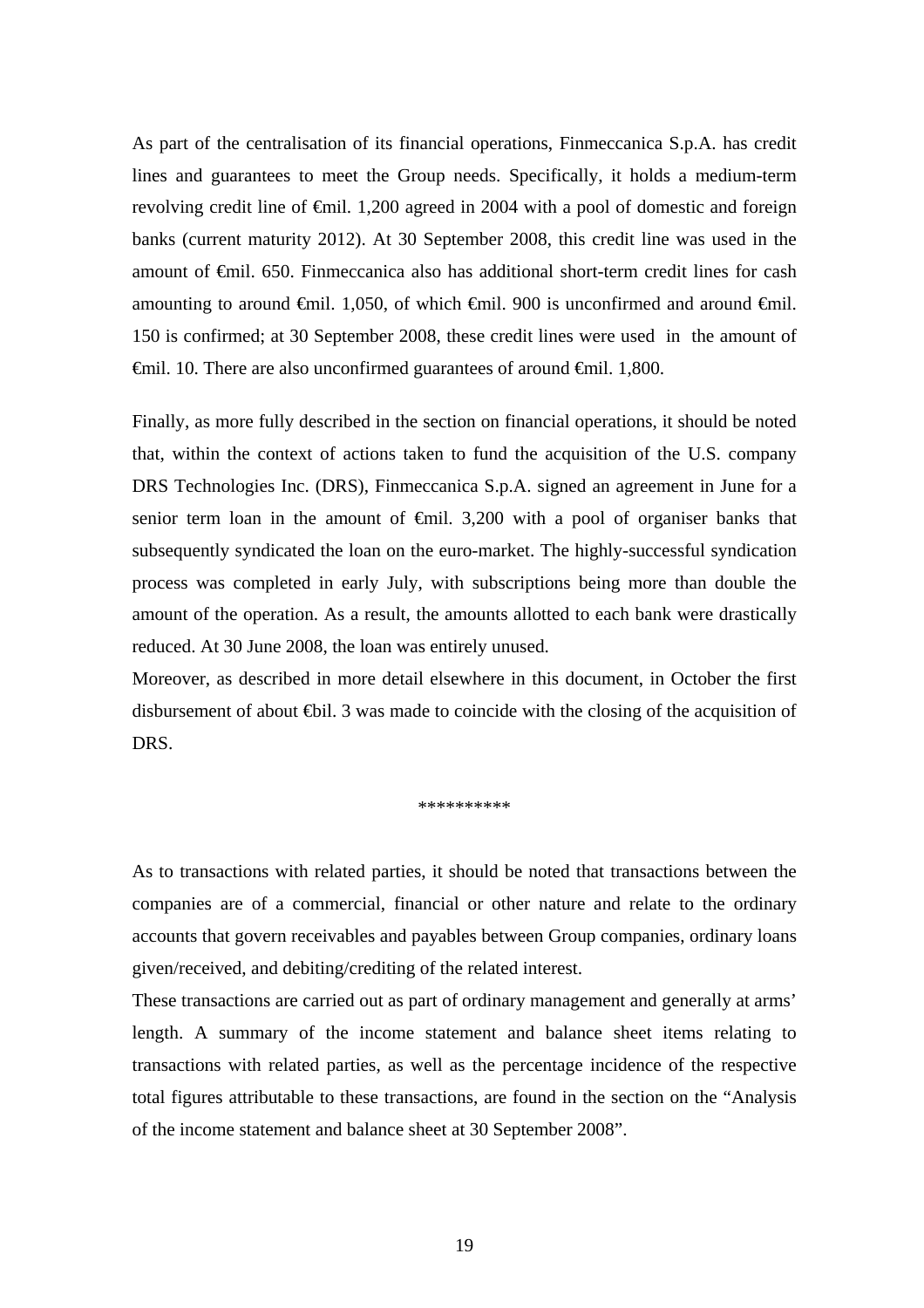\*\*\*\*\*\*\*\*\*\*

# CONSOB - Market Regulation, Art. 36.

In accordance with CONSOB provisions contained in the Market Regulation, specifically Art. 36 of Resolution no. 16191/2007, Finmeccanica carried out an assessment of whether this regulatory provision applied to the Group. It found that its subsidiaries at 30 September 2008, established and regulated under the law of non-EU countries, were not deemed material based on the exemption criteria provided under Art. 151 of the Issuers' Regulation adopted through CONSOB Resolution no. 11971/1999.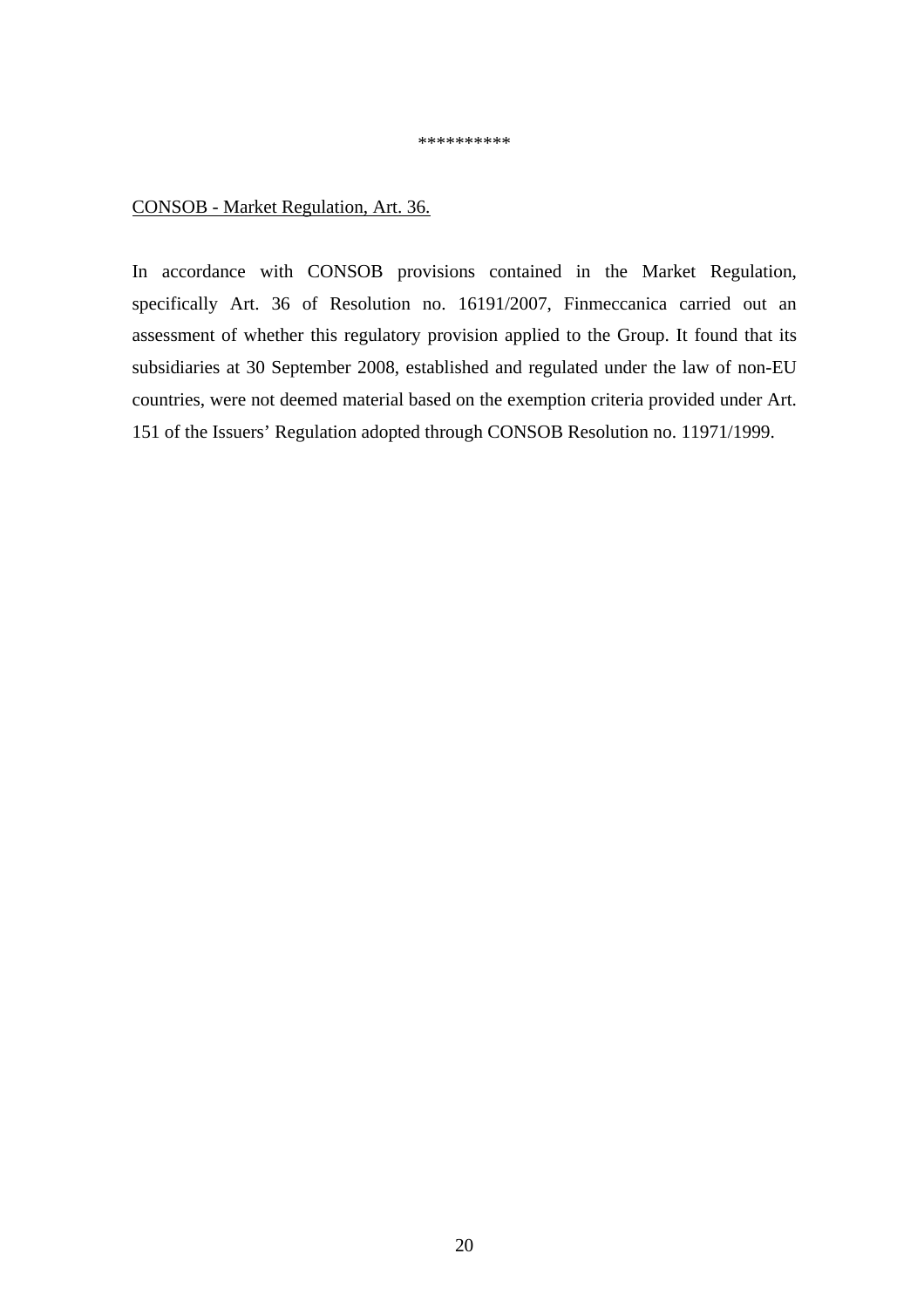### **Results for the third quarter**

In the third quarter of 2008 the Finmeccanica Group reported revenues of  $\epsilon$ mil. 3,261 (+ 7%), compared with  $\theta$ mil. 3,047 for the third quarter of 2007, Adjusted EBITA of  $\theta$ mil. 206 (+2%), compared with  $\epsilon$ mil. 201 for the third quarter of 2007, and EBIT of  $\epsilon$ mil.186, substantially in line with the third quarter of 2007 ( $\epsilon$ mil. 180).

| <b>Income Statement</b>                            |                | For the three months ended 30<br><i>September</i> |         |  |
|----------------------------------------------------|----------------|---------------------------------------------------|---------|--|
| $\epsilon$ mil.                                    | <b>Section</b> | 2008                                              | 2007    |  |
| <b>Revenue</b>                                     | $(*)$          | 3,261                                             | 3,047   |  |
| Purchase and personnel costs                       | $^{(**)}$      | (2,928)                                           | (2,752) |  |
| Depreciation and amortisation                      | (***)          | (114)                                             | (107)   |  |
| Other net operating income (costs)                 | (****)         | (13)                                              | 13      |  |
| <b>Adjusted EBITA</b>                              |                | 206                                               | 201     |  |
| Non-recurring income/(costs)                       |                |                                                   |         |  |
| Restructuring costs                                | /*****]        | (14)                                              | (15)    |  |
| Amortisation of intangible assets purchased during |                |                                                   |         |  |
| business combinations                              |                | (6)                                               | (6)     |  |
| <b>EBIT</b>                                        |                | 186                                               | 180     |  |
| Net finance income (costs)                         | /******)       | (34)                                              | (1)     |  |
| Income taxes                                       |                | (52)                                              | (62)    |  |
| <b>NET PROFIT (LOSS)</b>                           |                | <b>100</b>                                        | 117     |  |

*Notes on the reconciliation between the reclassified income statement and the statutory income statement:* 

*(\*) Includes "revenue" and "revenues from related parties".* 

*(\*\*) Includes "costs from related parties", "purchases and personnel costs" (net of restructuring costs classified among personnel costs).* 

*(\*\*\*) Includes depreciation of property, plant and equipment and amortisation of intangible assets, net of the portion related to intangible assets acquired during the set-up of business combinations.* 

*(\*\*\*\*) Includes "other operating revenues (costs)" net of restructuring costs, "impairments" (included among "depreciation, amortisation and impairment").* 

*(\*\*\*\*\*) Includes the restructuring costs classified as "purchase and personnel costs" and "other operating revenues (costs)".* 

*(\*\*\*\*\*\*) Includes finance income and costs from related parties and the effect of measurement of equity investments using the equity method*

This positive performance led to a ROS (the ratio between Adjusted EBITA and revenues) of 6.3% in the third quarter of 2008, substantially in line with the 6.6% reported for the third quarter of 2007.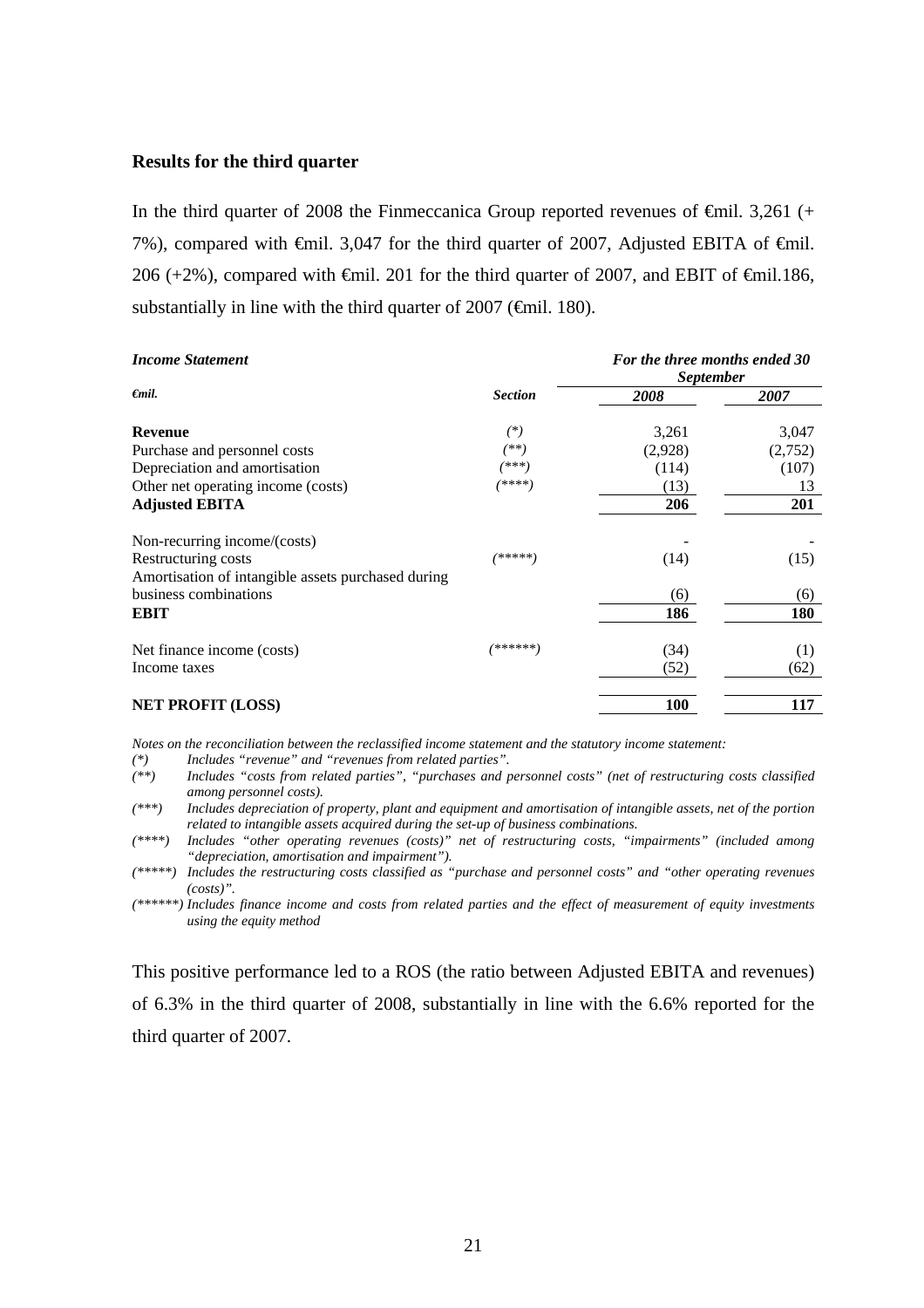| <b>€</b> mil.           | 1 July $-30$ September 2008 |                          |             | 1 July $-30$ September 2007 |                          |             |  |
|-------------------------|-----------------------------|--------------------------|-------------|-----------------------------|--------------------------|-------------|--|
| <b>Divisions</b>        | Revenues                    | Adjusted<br><b>EBITA</b> | <b>EBIT</b> | Revenues                    | Adjusted<br><b>EBITA</b> | <b>EBIT</b> |  |
| <b>Helicopters</b>      | 722                         | 75                       | 72          | 610                         | 67                       | 65          |  |
| Defence Electronics and |                             |                          |             |                             |                          |             |  |
| Security                | 750                         | 47                       | 35          | 857                         | 54                       | 45          |  |
| Aeronautics             | 638                         | 47                       | 45          | 545                         | 44                       | 43          |  |
| Space                   | 220                         | 12                       | 11          | 216                         | 11                       | 11          |  |
| Defence Systems         | 245                         | 14                       | 12          | 222                         | 9                        | 7           |  |
| Energy                  | 289                         | 25                       | 25          | 274                         | 16                       | 16          |  |
| Transportation          | 414                         | 29                       | 29          | 329                         | 7                        |             |  |
| Other Activities and    |                             |                          |             |                             |                          |             |  |
| Eliminations            | (17)                        | (43)                     | (43)        | (6)                         | (7)                      | (8)         |  |
|                         | 3,261                       | 206                      | 186         | 3,047                       | 201                      | 180         |  |

Compared with the same period of the previous year, the third quarter of 2008 was characterised by a net increase in finance costs of €mil. 33 (€mil. 34 in net costs in 2008 compared with €mil. 1 in net costs for the same period of 2007) due largely to "results at fair value in the income statement".

Income taxes for the period came to €mil. 52, compared with €mil. 62 for the third quarter of 2007.

The net profit for the period amounted to €mil. 100, compared with €mil. 117 for the third quarter of 2007.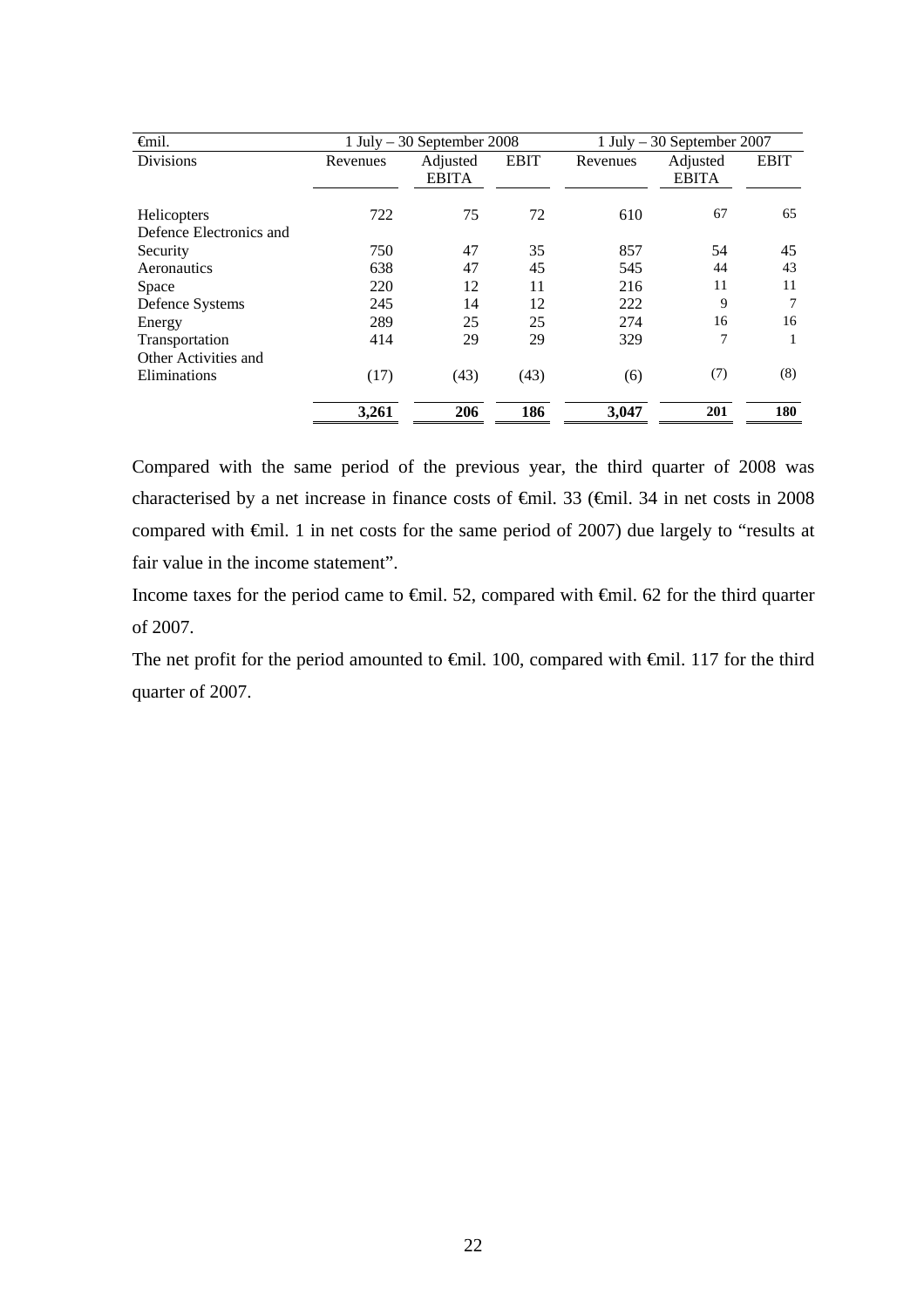# **"Non-GAAP" performance indicators**

Finmeccanica's management assesses the Group's financial performance and that of its business segments based on a number of indicators that are not envisaged by the IFRSs.

As required by Communication CESR/05-178b, below is a description of the components of each of these indicators:

- *EBIT*: i.e. earnings before interest and taxes, with no adjustments. EBIT also does not include costs and income resulting from the management of unconsolidated equity investments and other securities, nor the results of any sales of consolidated shareholdings, which are classified on the financial statements either as "*finance income and costs*" or, for the results of equity investments accounted for with the equity method, under "*effect of the measurement of equity investments using the equity method*".
- *Adjusted EBITA*: It is given by EBIT (as defined above) before exceptionals:
	- any impairment in goodwill;
	- − amortisation of the portion of the purchase price allocated to intangible assets in relation to business combinations, as required by IFRS3;
	- − reorganization costs that are a part of significant, defined plans;
	- − other exceptional costs or income, i.e. connected to particularly significant events that are not related to the ordinary performance of the business.

Adjusted EBITA is then used to calculate return on sales (ROS) and return on investment (ROI), which is calculated as the ratio of adjusted EBITA to the average value of capital invested during the two periods being compared, net of investments in STM and Avio.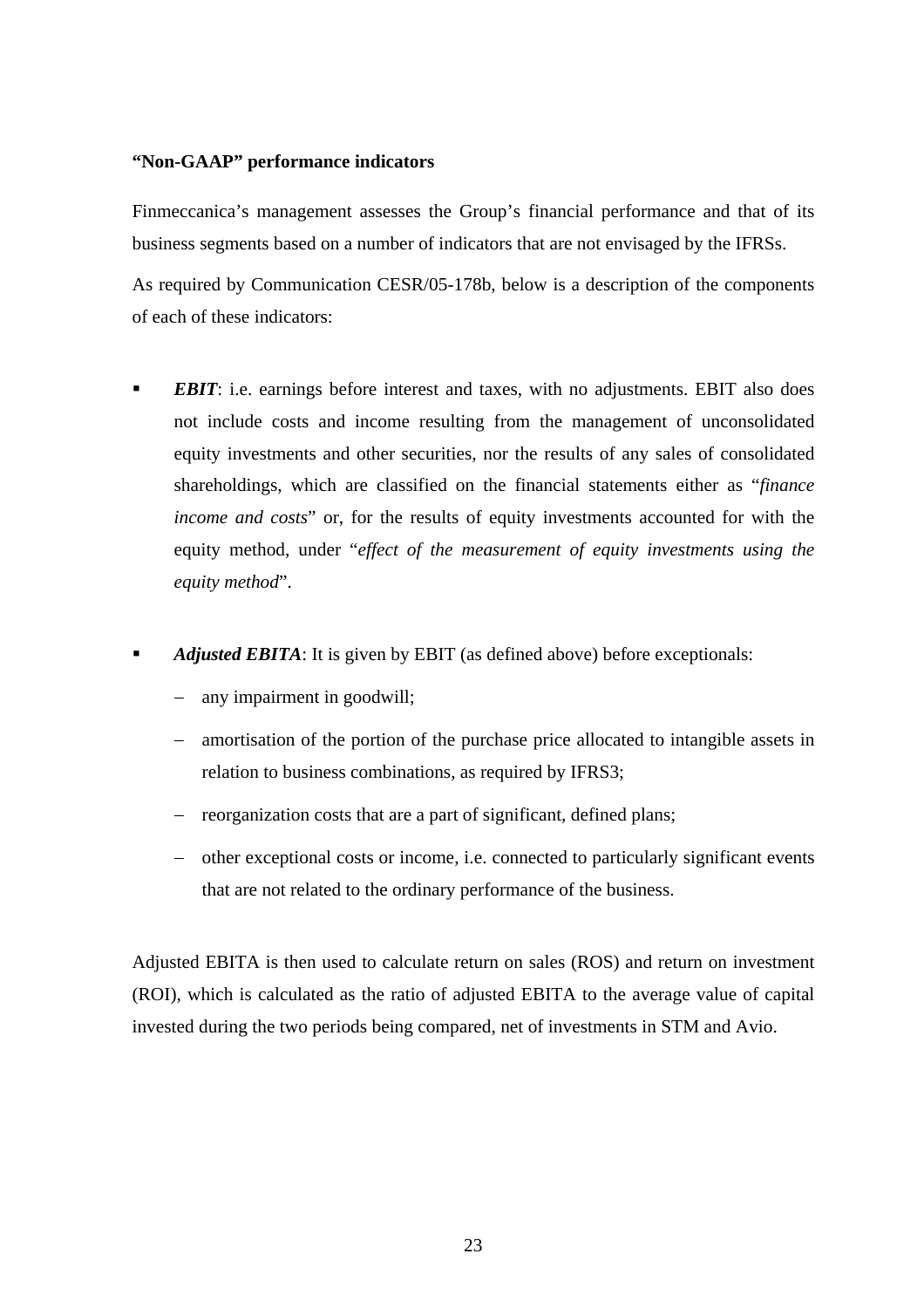# A reconciliation of EBIT and Adjusted EBITA for the periods concerned is shown below:

|                                                                                                                    | For the nine months ended 30<br><i>September</i> |      |  |
|--------------------------------------------------------------------------------------------------------------------|--------------------------------------------------|------|--|
|                                                                                                                    | 2008                                             | 2007 |  |
| $\epsilon$ mil.                                                                                                    |                                                  |      |  |
| Earnings before income taxes, finance net result and<br>share of results of equity accounted investments<br>(EBIT) | 561                                              | 507  |  |
| Amortisation of intangible assets acquired as part of<br>business combinations                                     | 17                                               | 18   |  |
| Restructuring costs                                                                                                | 28                                               | 27   |  |
| <b>Adjusted EBITA</b>                                                                                              | 606                                              | 552  |  |

**Adjusted net profit:** This is given by net profit before exceptionals.

A reconciliation of net profit and adjusted net profit for the periods concerned is shown below:

|                                      | For the nine months ended 30 September |      |                |  |
|--------------------------------------|----------------------------------------|------|----------------|--|
|                                      | 2008                                   | 2007 | <b>Section</b> |  |
| €mil.                                |                                        |      |                |  |
| Net profit                           | 396                                    | 294  |                |  |
| Gain on disposal of STM shares       | (56)                                   |      | 5              |  |
| <b>Adjusted earning before taxes</b> | 340                                    | 294  |                |  |
| Tax effect of the adjustments        | $\overline{2}$                         |      | 5              |  |
| <b>Adjusted net profit</b>           | 342                                    | 294  |                |  |

This adjusted net profit is used to calculate return on equity (ROE), which is based on the average value of equity for the two periods being compared.

**Free Operating Cash Flow (FOCF):** This is the sum of the cash flow generated by (used in) operating activities and the cash flow generated by (used in) investment and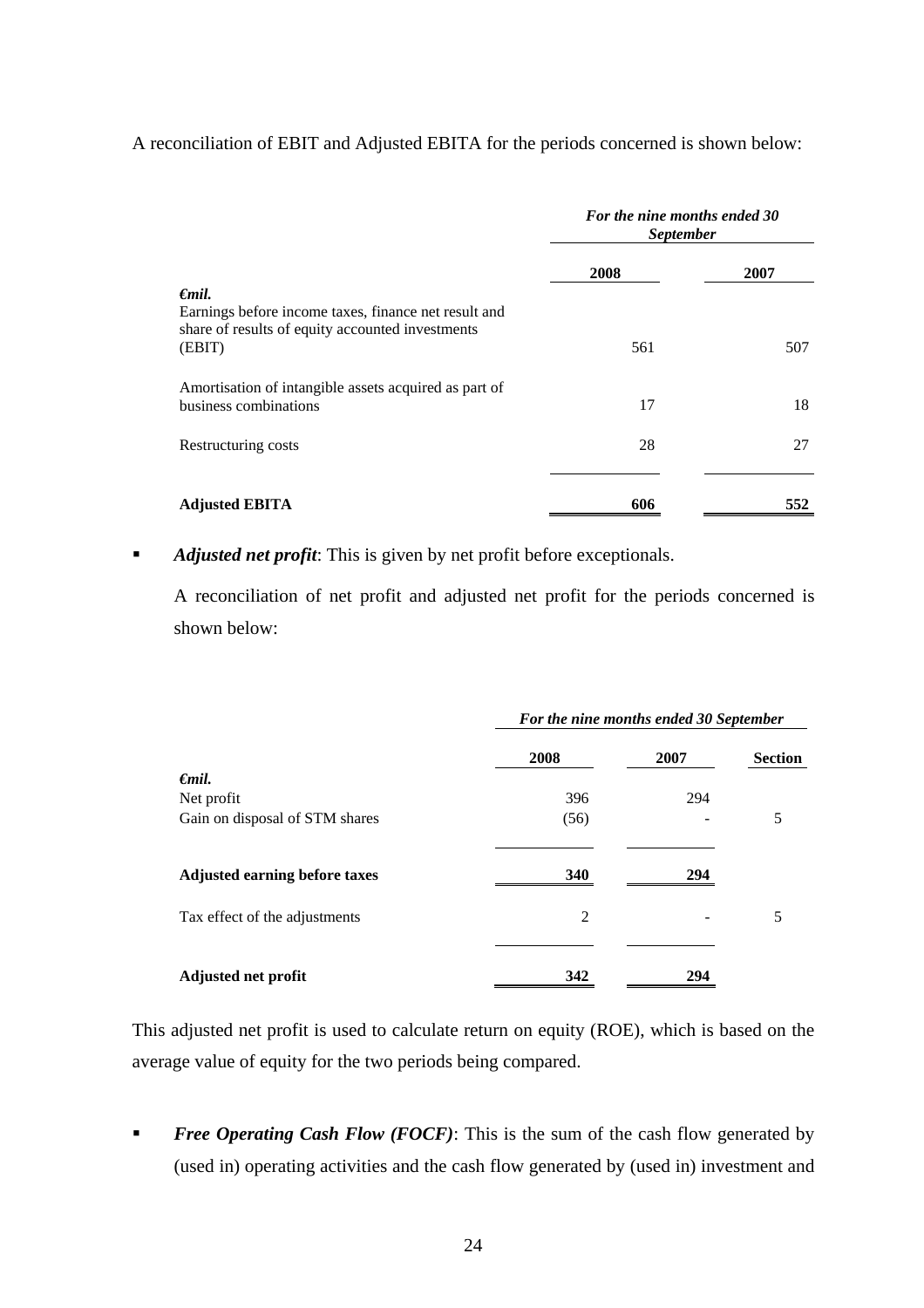divestment of intangible assets, property, plant and equipment, and equity investments, net of cash flows from the purchase or sale of equity investments that, due to their nature or significance, are considered "strategic investments". The calculation of FOCF for the periods concerned is presented in the reclassified statement of cash flows shown in the previous section.

- **Funds From Operations (FFO):** This is cash flow generated by (used in) operating activities net of changes in working capital (as described under Section 28). The calculation of FFO for the periods concerned is presented in the reclassified statement of cash flows shown in the previous section.
- *Economic Value Added (EVA)*: This is calculated as adjusted EBITA net of taxes and the cost (comparing like-for-like in terms of consolidated companies) of the average value of invested capital (excluding the investments in STM and Avio) for the two periods concerned and measured on a weighted-average cost of capital (WACC) basis.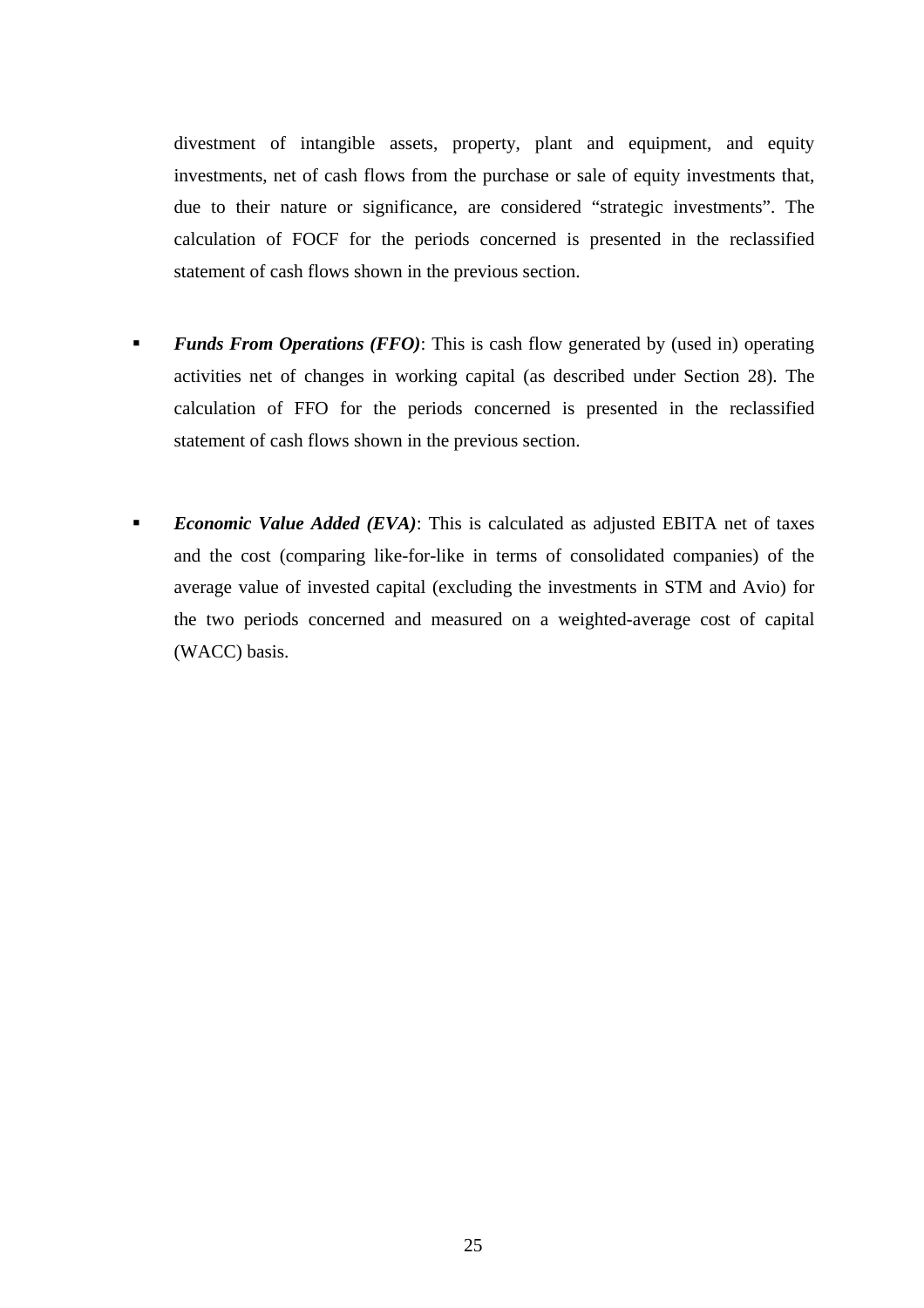## **Performance by division**

# *HELICOPTERS*

| $\epsilon$ millions         | 30.09.2008 | 30.09.2007 | 3rd Q<br>2008 | 3rd Q<br>2007 | 31.12.2007 |
|-----------------------------|------------|------------|---------------|---------------|------------|
| New orders                  | 3,398      | 2,084      | 1,780         | 614           | 3,970      |
| Order backlog               | 10,126     | 8,290      | n.a           | n.a.          | 9,004      |
| Revenues                    | 2,188      | 2,084      | 722           | 610           | 2,980      |
| <b>Adjusted EBITA</b>       | 233        | 221        | 75            | 67            | 377        |
| R.O.S                       | 10.6%      | 10.6%      | 10.4%         | 11.0%         | 12.7%      |
| Research and<br>Development | 185        | 213        | 59            | 66            | 322        |
| Workforce (no.)             | 10,176     | 9,363      | n.a           | n.a.          | 9,556      |

Finmeccanica is, together with AgustaWestland NV and its subsidiaries, a leader in the extremely restricted circle of systems designers in the world helicopter industry with EADS (Eurocopter) and United Technologies (Sikorsky).

The total volume of **new orders** at 30 September 2008 came to €mil. 3,398, a 63% increase over the same period of 2007 (€mil. 2,084).

The considerable increase is mainly attributable to the contract to supply 50 T-129 attack and tactical recognisance (ATAK) helicopters (a version of the AW129 Mangusta used by the Italian Army), plus an option for an additional 41 for the Turkish Ground Forces Command, which became operational on 3 July. The contract is worth  $\oplus$ mil. 1,070 (Q3).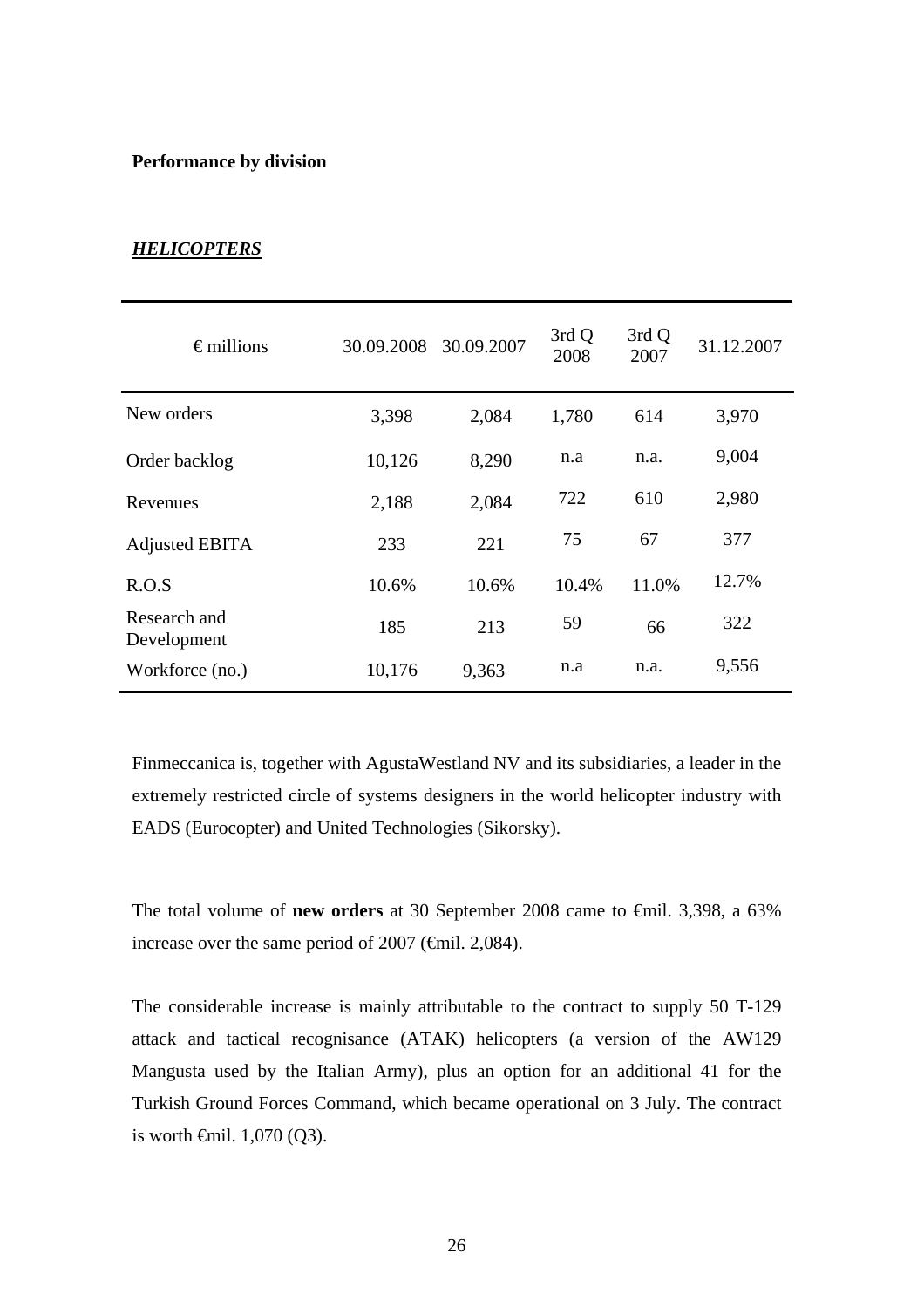AgustaWestland's proposal contains significant benefits for the Turkish aerospace firms that will be involved in the programme. Turkish Aerospace Industries (TAI) will be the prime contractor for the ATAK programme, while Aselsan and AgustaWestland will act as sub-contractors. Manufacturing, final assembly and acceptance of the helicopters will take place in Turkey. The programme is expected to last more than 9 year and the first aircraft will be delivered within 5 years.

The most significant other new orders received in the first nine months of 2008 in the military segment included:

- the exercise by the French and German governments of the contractual option to purchase 24 NH90 Tactical Transport Helicopters (TTH). The contract is worth €mil. 54 to AgustaWestland (Q1);
- the contract to supply an additional five EH101 helicopters out of a total of 14 to the Japanese Navy under the agreement signed in 2003 between Kawasaki Heavy Industries and AgustaWestland. The agreement requires AgustaWestland to manufacture the kits, while Kawasaki will carry out the customisation and final assembly in Japan. The contract is worth  $\Theta$ mil. 106 (Q1);
- the contract, which became operational in May, for five Light Utility Helicopter (LUH)-version AW109 helicopters for the government of New Zealand. The contract is worth  $\oplus$ mil. 34 (Q2).

In the commercial (civil and government) sector, too, AgustaWestland continued to demonstrate excellent performance given the availability of its modern, competitive product portfolio. In the first nine months of 2008, it recorded orders for 263 helicopters (up 80 units compared with 30 September 2007) worth about <del>€</del>mil. 1,500 (30% over 30 September 2007). The following are the most significant acquisitions:

• the contract to supply two EH101 VVIP helicopters, a special configuration of the VIP version featuring high standards of safety and comfort for an important Saudi Arabian customer (Q2);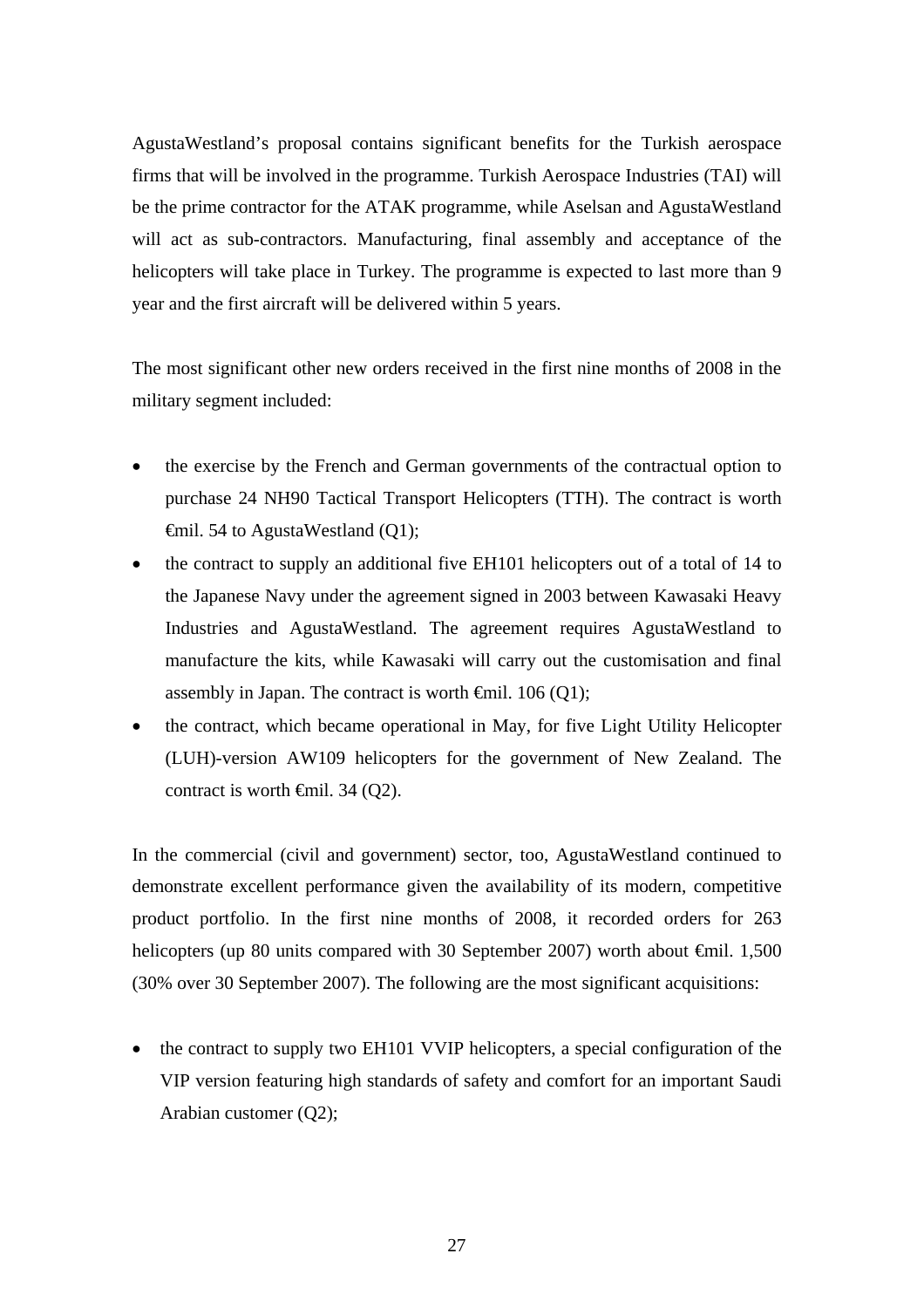orders for an additional 80 AW139 helicopters, totalling  $\theta$ mil. 700, including the contracts for 5 helicopters for an important Asian customer (Q1), 2 helicopters for the Korean government for that country's national coast guard (Q1), and 10 rescue helicopters, with an option for a further 2, for the non-profit Canadian organisation Ornge. The order backlog for the AW139 continues to grow with 156 units ordered and awaiting delivery.

Within the segment, orders were also obtained for a further 181 helicopters, of which 93 Grand, 5 of which were purchased by the Australian company Heliflite Helicopters (Q1) and 9 by the Aero Toy Store (Q3); 37 AW109 Power, including the contract for an additional 5 helicopters for the Japan National Police Agency (JNPA), under its programme to upgrade the fleet used by police forces (Q2); 5 helicopters for Aerolíneas Ejecutivas, a Mexican operator (Q1); and the AW119 helicopter has also proven successful with contracts for 51 helicopters being signed in the first nine months of 2008 including the contracts with the Spanish operator Helicopteros de Sureste, S.A. and with the Finnish Border Guard for 3 units  $(Q1)$  and  $(Q3)$ .

The **order backlog** at 30 September 2008 came to €mil. 10,126, higher (12%) than the €mil. 9,004 reported at 31 December 2007, despite the considerable negative impact (€mil. 240) of translating the financial statements (in pound sterling and dollars) of the subsidiaries of AgustaWestland NV that fall within the scope of consolidation. The order backlog at 30 September 2008 breaks down into 74% for helicopters, 24% for support activities, and 2% for engineering activities. The overall amount is sufficient to guarantee coverage of production for an equivalent of 3 years.

**Revenues** at 30 September 2008 came to €mil. 2,188, up 5% from the figure at 30 September 2007 ( $\epsilon$ mil. 2,084), despite the considerable negative impact of the translation of financial statements in foreign currencies  $(\widehat{\mathsf{f}}$ mil. 141). Excluding this factor, revenues grew by  $\epsilon$ mil. 245, mainly due to the increase in the production rates of the commercial lines.

Of particular significance was the performance of the AW139, which grew by 43%, and the entire AW109 line, which grew by 53%.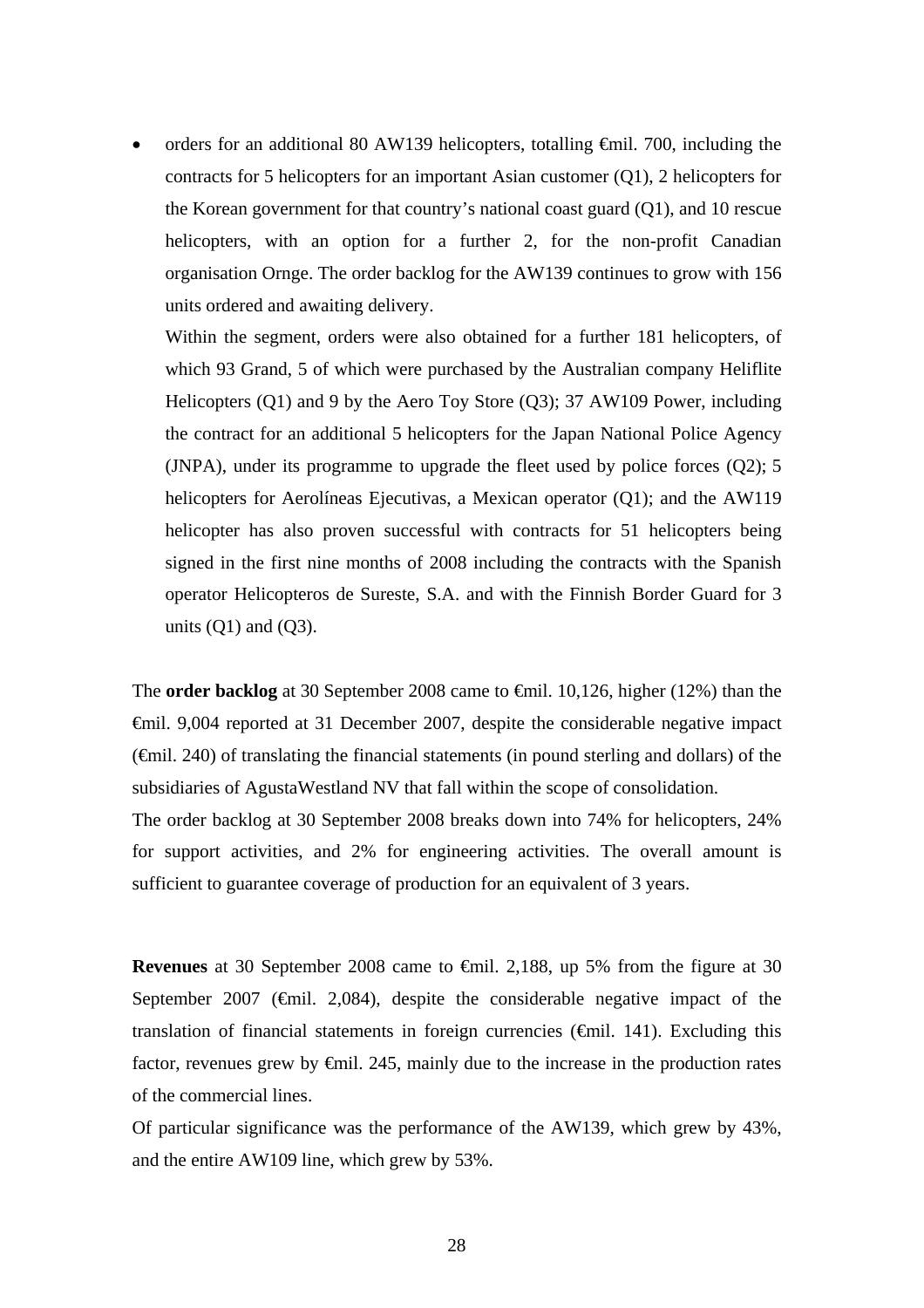Steady growth of about 33% was reported for the NH90 line, for total revenues of roughly €mil. 100.

Production of the EH101 is in line with the performance of the previous period due to the start of 4 new programmes for the Italian Navy  $3^{rd}$  lot), Algeria, Japan and the MK3A for the U.K. government, respectively.

As a result of cutbacks in funding by the U.S. Department of Defense effective in fiscal year 2008, the VH71 programme, the helicopter for the President of the United States, suffered a slowdown in activity in expectation of new funding.

The production volumes for the AW119 grew by 42% over the same period of the previous year.

Product Support business declined by about 15%, compared with 30 September 2007, with the most marked decline in spare parts and servicing (47%) due to the completion of international programmes and the AW129 programme for the Italian Army. However, there was 26% growth in turnkey support (COMP – IMOS), which posted revenues of €mil. 250.

The number of helicopters delivered at 30 September 2008 came to 148 units, up 16% compared with the 128 units delivered during the same period of the previous year.

**Adjusted EBITA** at 30 September 2008 came to €mil. 233, up 5% over the same period of the previous year ( $\epsilon$ mil. 221). This result, however, was affected by the negative impact of the translation of financial statements in foreign currencies ( $\epsilon$ mil. 8).

Excluding the impact of translation, there was a  $\epsilon$ mil. 20 improvement positively correlated with the increase in production volumes on the commercial lines, particularly the AW139 and AW109, and negatively correlated with the reduced contribution of spare parts and service contracts.

As a result of these factors, **ROS** increased to 10.6%, in line with the figure reported at 30 September 2007.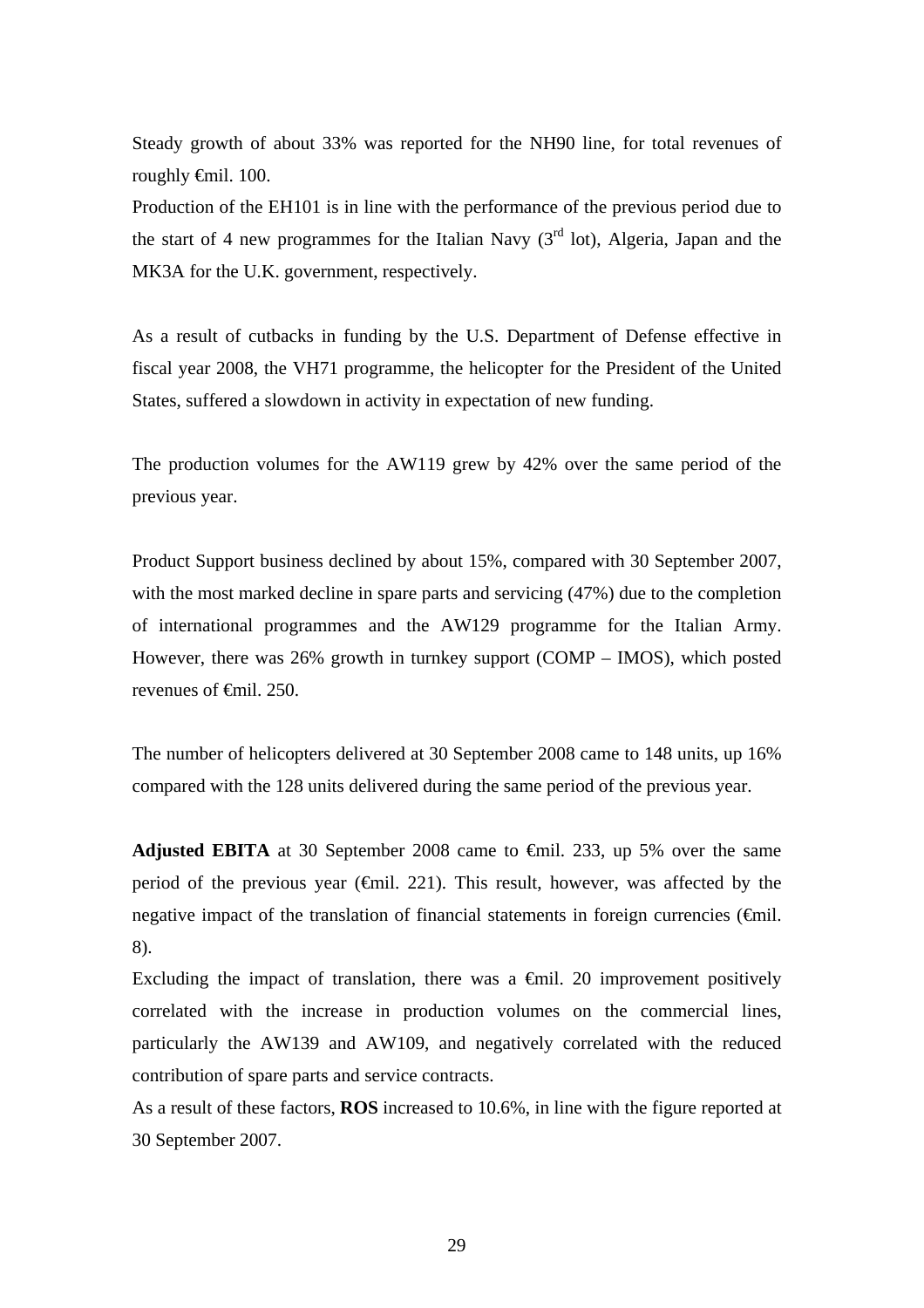**Research and development** costs at 30 September 2008, amounting to €mil. 185 (€mil. 213 at 30 September 2007), primarily concerned:

- the area of pre-competitive research: which includes the development of technologies primarily for military use for a new helicopter of the 6/7-tonne class named the AW149 and development of multi-role versions of the BA 609 convertiplane for national security;
- the area of product improvement research: for the EH101, development of the new tail rotor;
- research and development into variants of base models: in connection with government/military and civil contracts.

The **workforce** at 30 September 2008 came to 10,176, a 620 employee increase over 31 December 2007 (9,556). This increase was necessary in order to meet the technical/production needs related to the increase in business volumes and, for roughly 200 employees, was due to the change in the U.K. employee classification scheme for "apprentices" who, until 31 December 2007, were treated as temporary workers and thus were not included in the workforce figure.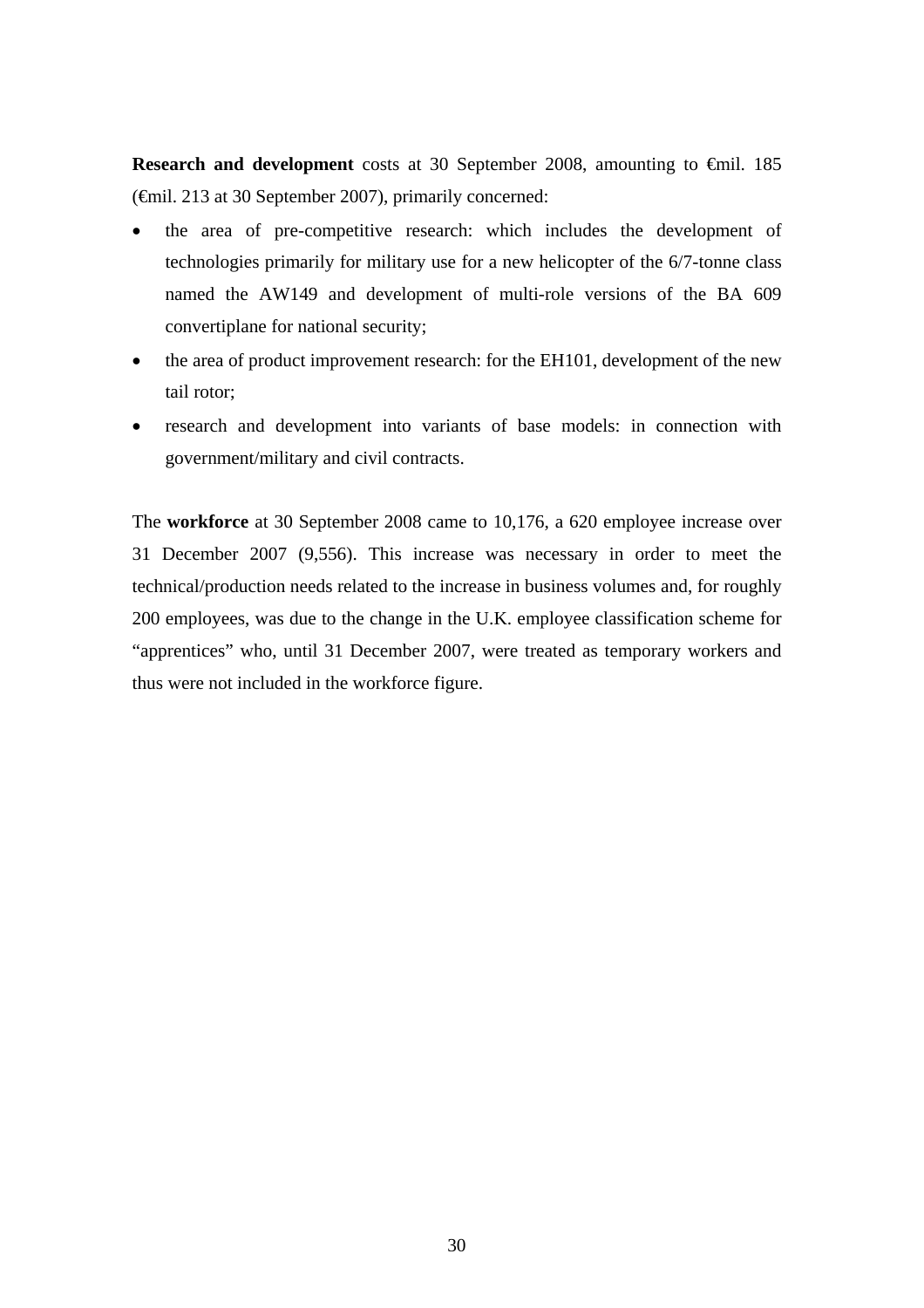| $\epsilon$ millions         | 30.09.2008 | 30.09.2007 | 3rd Q<br>2008 | 3rd Q<br>2007 | 31.12.2007 |
|-----------------------------|------------|------------|---------------|---------------|------------|
| New orders                  | 2,684      | 2,336      | 733           | 542           | 5,240      |
| Order backlog               | 8,795      | 7,420      | n.a.          | n.a.          | 8,725      |
| Revenues                    | 2,373      | 2,462      | 750           | 857           | 3,826      |
| <b>Adjusted EBITA</b>       | 145        | 154        | 47            | 54            | 427        |
| R.O.S                       | 6.1%       | 6.3%       | 6.3%          | 6.3%          | 11.2%      |
| Research and<br>Development | 385        | 386        | 113           | 120           | 557        |
| Workforce (no.)             | 19,490     | 19,052     | n.a.          | n.a.          | 19,589     |

# *DEFENCE ELECTRONICS AND SECURITY*

The division includes activities concerning the realisation of large-scale integrated systems for defence and security based on complex architectures and network-centric techniques and the manufacture of avionics and electro-optical equipment and systems, unmanned aircraft, radar systems, land and naval command and control systems, air traffic control systems, integrated communications systems and networks for land, naval, satellite and avionic applications, and activities for private mobile radio communications systems, value-added services and IT and security activities.

Finmeccanica has a number of companies that are active in the Defence Electronics and Security industry, including: Selex Sensors and Airborne Systems Ltd; Galileo Avionica S.p.A.; Selex Sistemi Integrati S.p.A.; the Elsag Datamat group; the Selex Communications group; Selex Service Management S.p.A.; Seicos S.p.A and the Vega Group Plc (which was fully consolidated starting in 2007).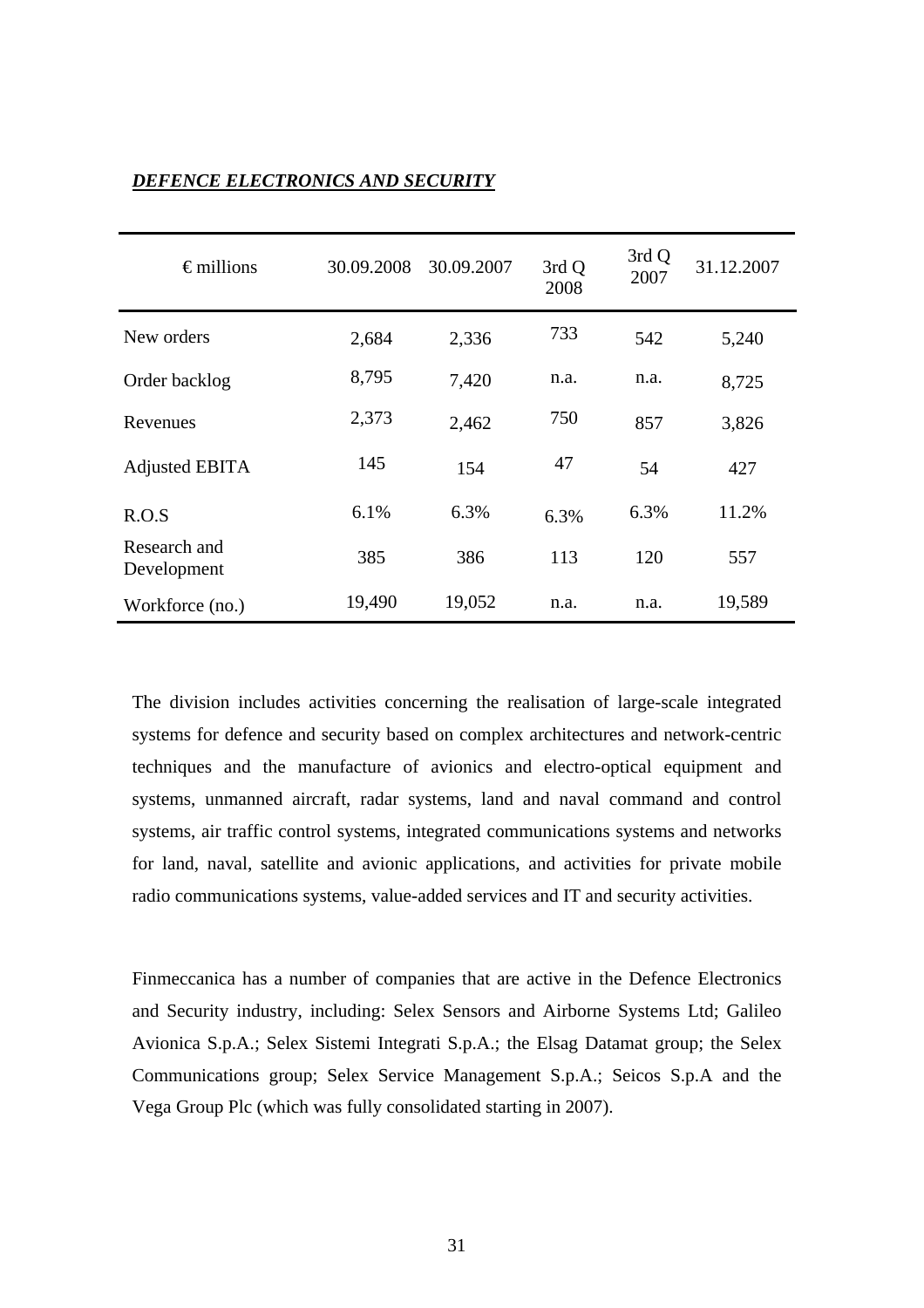**New orders** at 30 September 2008 totalled  $\oplus$  mil. 2,684, an increase (+14.9%) over the orders received during the same period of the prior year ( $\epsilon$ mil. 2,336), thanks to additional new orders for FREMMs and to increased command and control system, information technology and security orders.

The main new orders received during the nine months in the various segments include the following:

- avionics and electro-optical systems: additional orders for the European EFA programme (Q1-Q2-Q3), relating, in particular, to the second lot for the supply and construction of the simulator, as well as logistics; additional orders for the Saudi Arabian EFA order (Q1-Q2); orders for countermeasures (Q1-Q2-Q3); the order for the SEASPRAY 7500E radar under the programme to revamp the HC-130H for the U.S. Coast Guard (Q1); space programme orders (Q1-Q2-Q3);
- radar and command and control systems: the above-mentioned order for a significant amount for 4 additional ships for the Italian FREMM programme (Q1); the signing of a contract with the Italian Department of Civil Protection to develop, manage and maintain a technologically integrated emergency management system through a joint venture with Seicos (Q3); the order to build a large system for the new Doha, Qatar airport, including the design and integration of all air traffic control and meteorological devices (Q3); the additional order for the new lot of the "Piano Radar" programme as part of ENAV's plan to upgrade Italian radar sites (Q3); and the order to upgrade the software on all systems installed in Romania's major airports and control towers (Q2);
- integrated communication networks and systems: additional orders for EFA communication systems (Q1-Q2-Q3); order to develop and supply avionics systems interface control units and to manufacture the cockpit lighting system for the new Airbus A350 XWB (eXtra Wide Body) (Q1); the contract to develop and supply General Purpose Automatic Test Equipment (GPATE) for the avionics on the NH90 (Q2); the order for communications systems for additional FREMM vessels (Q2);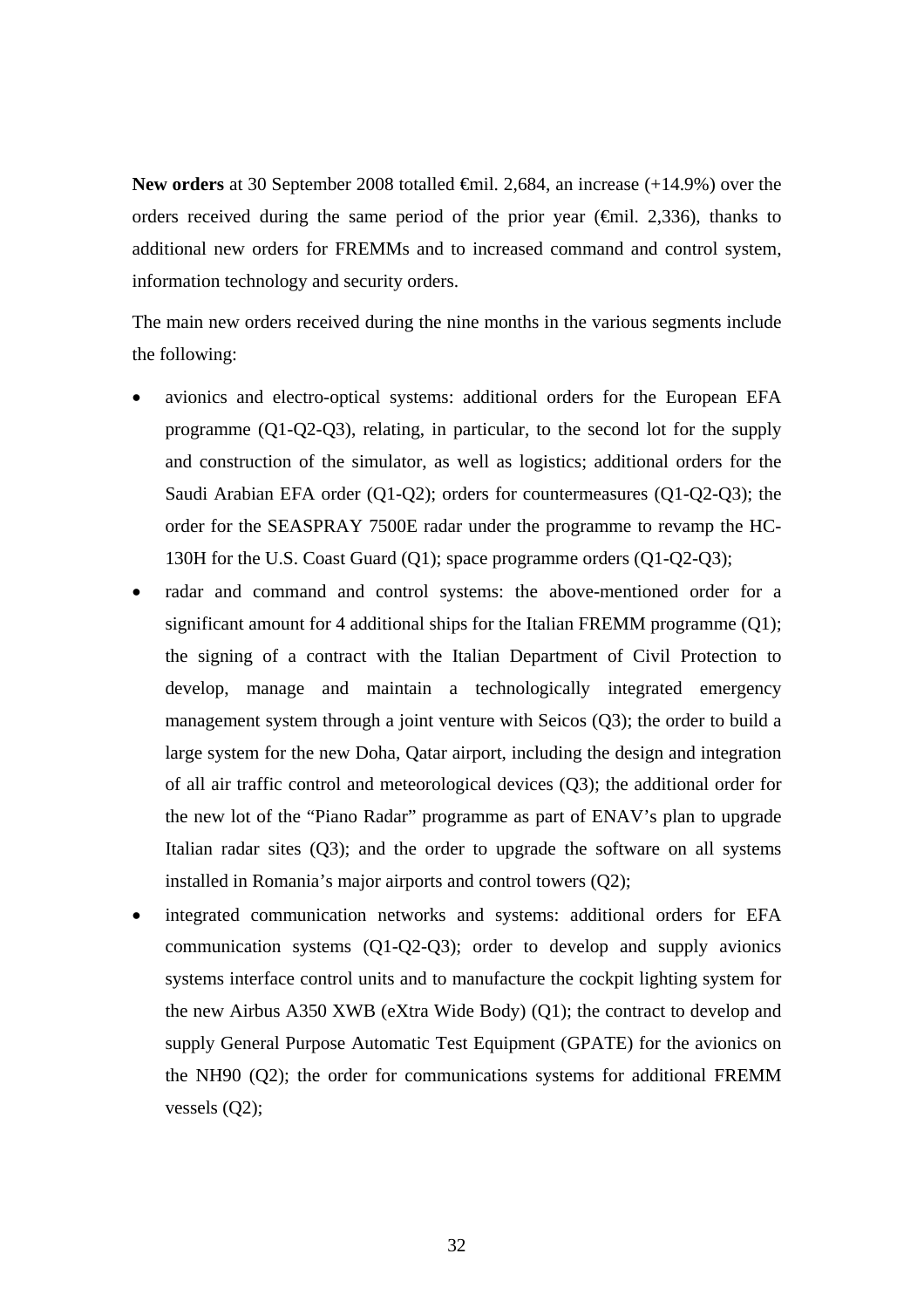- information technology and security: the renewal of the contract with Poste Italiane to maintain letter sorting systems and to manage information systems (Q2); the order for the physical security system for Monte dei Paschi di Siena (Q1); integration of the project for INPS's Five-Year Plan to make sensitive applications more secure (Q2); the order to supply Telecom Italia with security logic devices to be installed at post offices (Q2); the order from the Carabinieri to upgrade license plate reading devices and to supply biometrics equipment (Q2); and new orders from Poste Italiane specifically relating to variants of the New Network (O1):
- value-added services in security applications: the order from the Italian Department of Civil Protection signed as part of a joint venture with Selex Sistemi Integrati (Q3); the contracts to manage e-government applications for the Province of Rome (Q1) and for "Improving the availability of ICT services for industry" for the Region of Abruzzo (Q1).

It should further be noted that the division continued its intensive efforts concerning the provision of large-scale integrated systems based on complex architectures and network-centric techniques.

The **order backlog** came to <del>€mil.</del> 8,759, compared with <del>€mil.</del> 8,725 at 31 December 2007, reflecting the depreciation of the pound sterling with regard to the euro (roughly negative €mil. 240). Half of the order backlog related to the avionics and electrooptical systems segment.

**Revenues** at 30 September 2008 amounting to €mil. 2,373, are substantially in line with those recorded for the same period of 2007 ( $\epsilon$ mil. 2,462), excluding the effect of the change in the euro/pound sterling exchange rate, which resulted in €mil. 135 in lower revenues. This was thanks to increased activity in information technology and security, as well as the consolidation of the newly-acquired Vega Group, which offset the drop in production values due particularly to delays in starting activity on several programmes in communications and in command and control systems.

Revenues resulted from the following: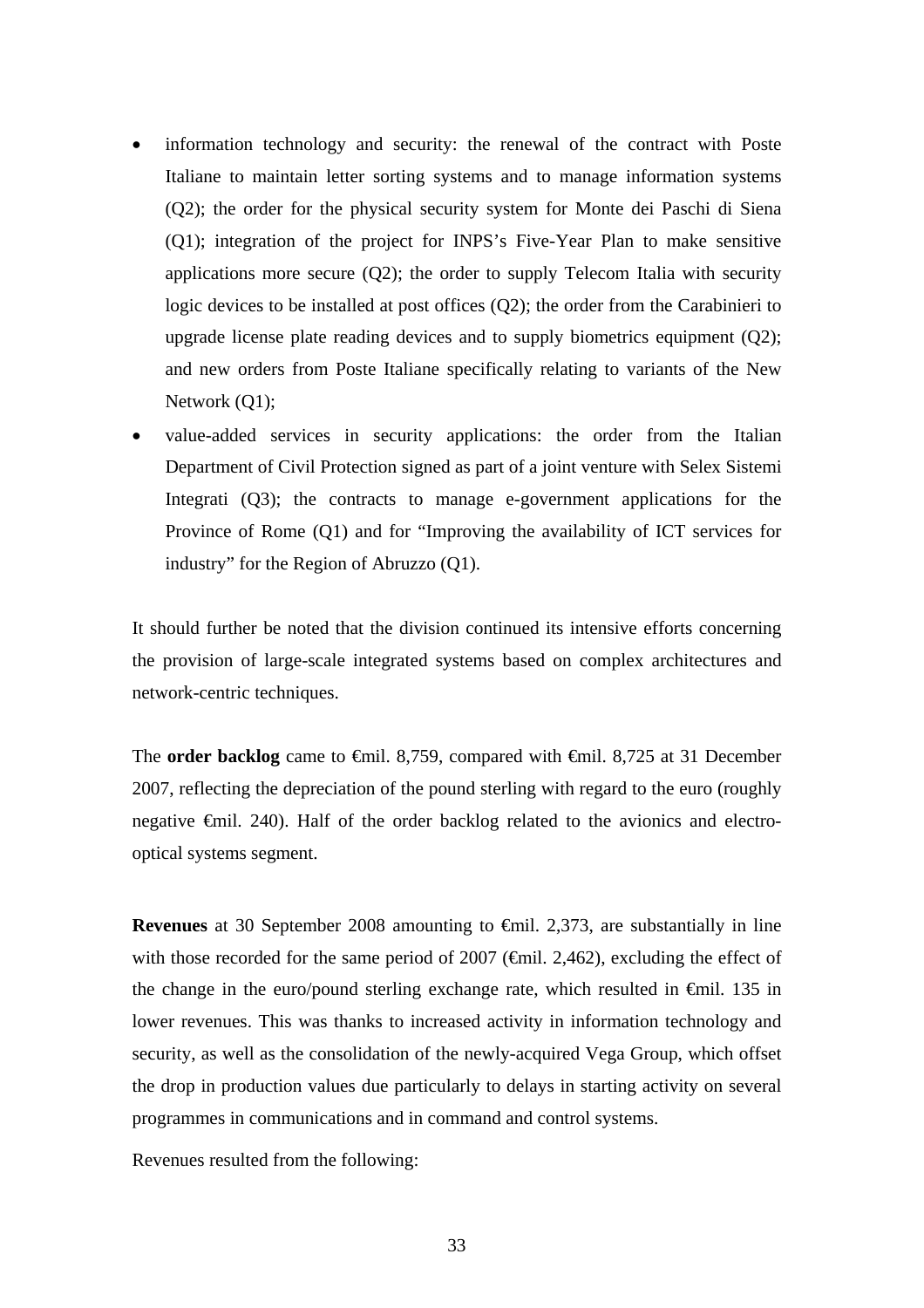- avionics and electro-optical systems: the continuation of activities relating to DASS production and the production of avionics equipment and radar for the EFA program, electronic battle systems for the Tornado, systems for countermeasures, devices for the helicopter and space programmes, and logistics;
- radar and command and control systems: the continuation of activities relating to air traffic control programmes both in Italy and, above all, abroad (ATC), as well as to contracts for Orizzonte, FREMM and Upgrading, to MEADS international cooperation contracts;
- integrated communication systems and networks: the continuation of activities relating to the construction of the national Tetra network, the development and manufacture of equipment for EFA and the NH90 and the provision of communication systems for the military both in Italy and the U.K.;
- information technology and security: activities relating to postal automation services, especially orders from the Italian and Russian postal services; information technology services and naval systems for the Defence division;
- value-added services: with regard to security applications, activities relating to the Interpol contract and to supplying broadband infrastructures and applications to the Region of Abruzzo for regional monitoring.

**Adjusted EBITA** reached €mil. 145 at 30 September 2008, lower by €mil. 9 than the figure reported at 30 September 2007 ( $\epsilon$ mil. 154), mainly due to the negative effect of the change in the euro/pound sterling exchange rate (roughly  $\oplus$ mil. 14) The improved productivity of the U.K. component, of the avionics and electro-optical systems segment and the growth in information technology and security activities more than offset the decline in revenues in other business segments. As a result, **ROS** came to 6.1% (6.3% at 30 September 2007).

**Research and development** costs at 30 September 2008 totalled €mil. 385, in line with the figure reported at 30 September 2007 and relate in particular, in the avionics and electro-optical systems segment, to the continuation of development for the EFA programme, new electronic-scan radar systems for both surveillance and combat and the Falco tactical surveillance unmanned aerial vehicle (UAV); in the communications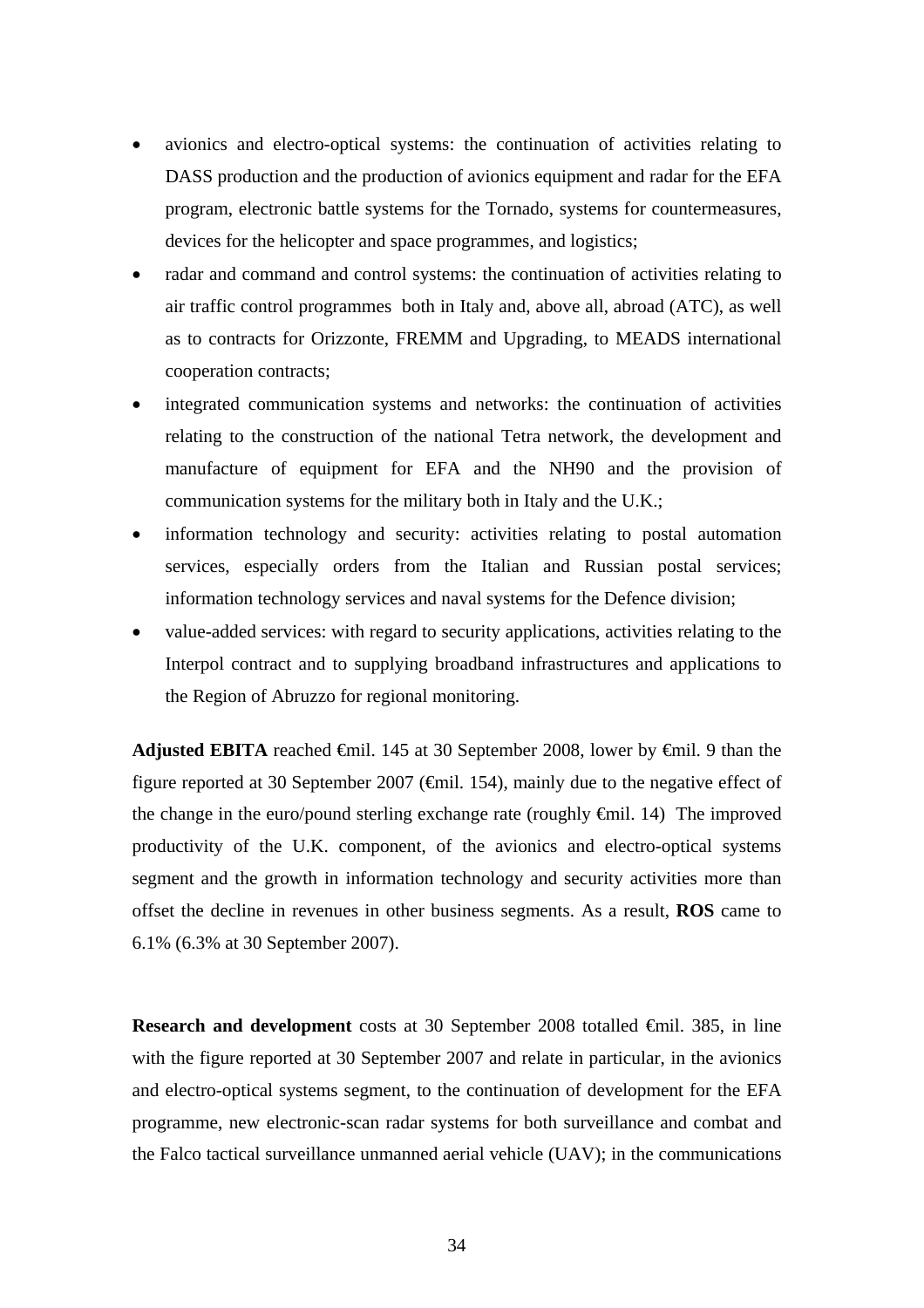segment, to the development of TETRA technology products and new product families such as ALL-IP switching, software design radio, ad hoc networks and WIMAX; the command and control systems segment to the continuation of development of the mobile three-dimensional early-warning radar system, naval command and control systems, MFRA multi-functional 3D Kronos active radar surveillance systems and upgrading the current SATCAS products.

The **workforce** at 30 September 2008 totalled 19,490, a decrease of 99 from 31 December 2007 (19,589 employees) due mainly to the effect of the industrial reorganisation plan in the communications segment.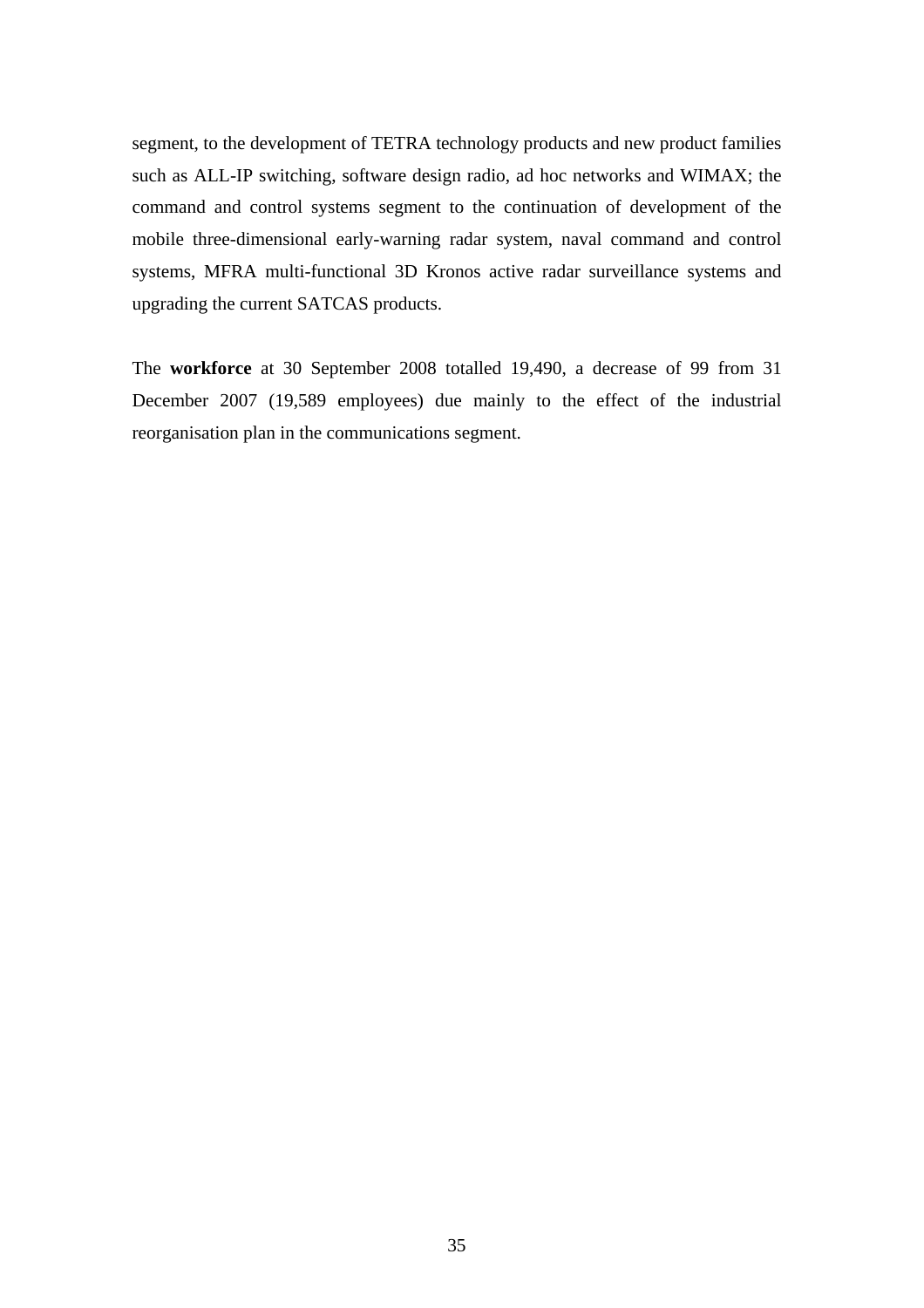## *AERONAUTICS*

| $\epsilon$ millions         | 30.09.2008 | 30.09.2007 | 3rd Q<br>2008 | 3rd Q<br>2007 | 31.12.2007 |
|-----------------------------|------------|------------|---------------|---------------|------------|
| New orders                  | 1,448      | 1,532      | 604           | 384           | 3,104      |
| Order backlog               | 7,920      | 7,572      | n.a.          | n.a.          | 8,248      |
| Revenues                    | 1,701      | 1,496      | 638           | 545           | 2,306      |
| <b>Adjusted EBITA</b>       | 117        | 112        | 47            | 44            | 240        |
| R.O.S                       | 6.9%       | 7.5%       | 7.4%          | 8.1%          | 10.4%      |
| Research and<br>Development | 339        | 393        | 94            | 129           | 581        |
| Workforce (no.)             | 13,910     | 13,000     | n.a.          | n.a.          | 13,301     |

The Aeronautics division includes Alenia Aeronautica S.p.A. (production of military aircraft for combat, transport and special missions, as well as civil applications such as aerostructures and regional turboprop aircraft) and its subsidiaries, including: Alenia Aermacchi S.p.A. (production of military training aircraft and engine nacelles for civil aeronautics); Alenia Aeronavali S.p.A. (cargo aircraft conversions and maintenance); and the GIE-ATR consortium, in which a 50% equity stake is held (marketing and assembly of ATR aircraft) and Alenia North America which operates in the American market through a joint venture.

New orders at 30 September 2008 came to <del>€</del>mil. 1,448, a decline of <del>€</del>mil. 84 from the €mil. 1,532 reported at 30 September 2007, which however benefited from significant orders for ATR and EFA aircraft. New orders in the third quarter of 2008 came to €mil. 604, an increase of €mil. 220 over the €mil. 384 reported for the third quarter of 2007.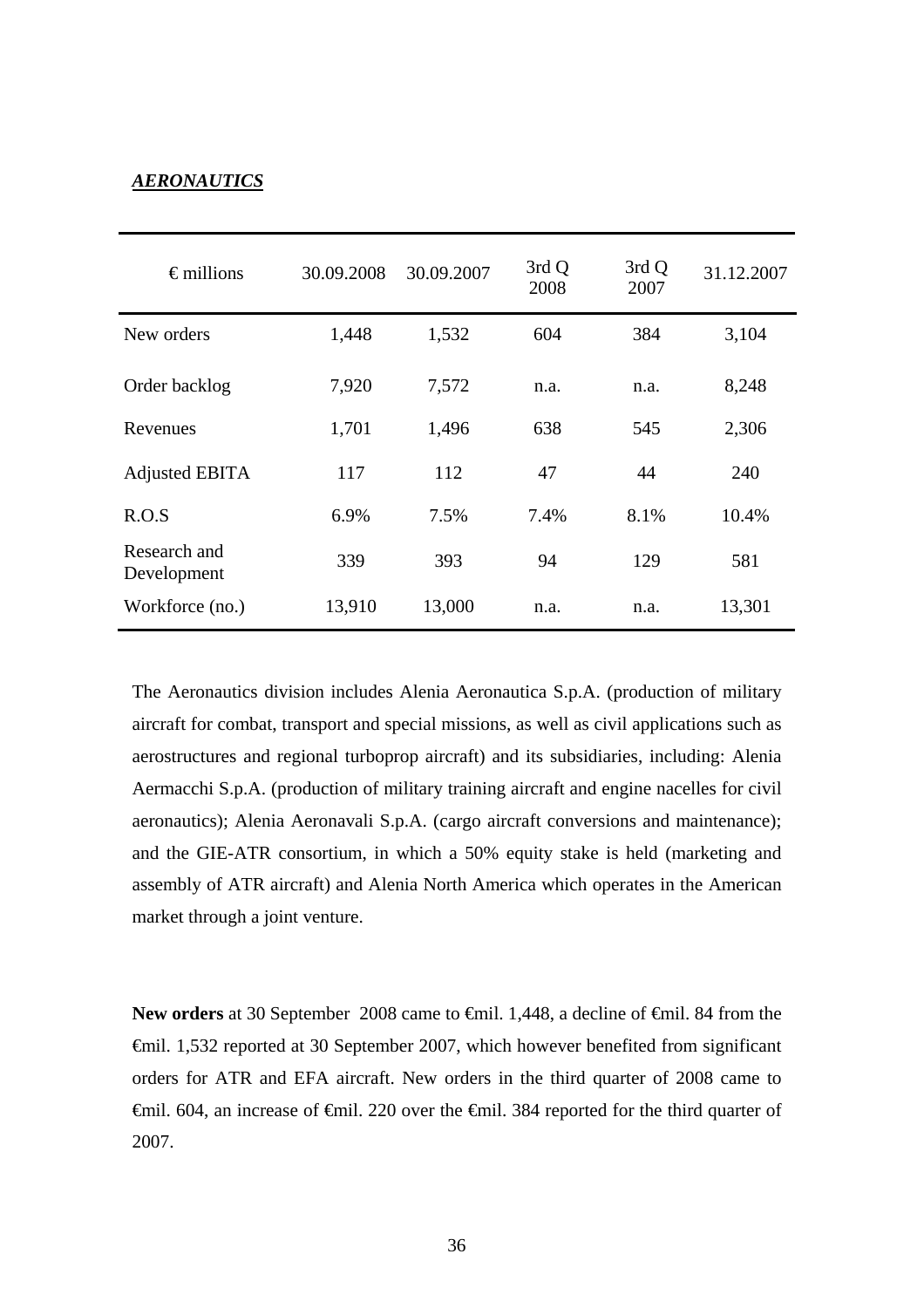The main orders received during the first nine months of 2008 included the following:

- in the military segment: the order for seven C27J aircraft for Romania  $(Q1)$  and for four aircraft for the U.S. Army (Q3); orders for logistical support for EFA craft from Saudi Arabia (Q1) and additional development lots (Q2-Q3); the contract to supply the U.S. Air Force with 18 reconditioned G222 transport aircraft (Q3); logistical support for the C130J (Q1) and Tornado craft (Q1-Q2) for the Italian Air Force; the order from the Harbour Office for the third "green" ATR MP aircraft; the first contract signed with Lockheed Martin Inc. for industrial activity for beginning production on portions of the wings of the F-35 Joint Strike Fighter (Q3) and the order to develop the Neuron programme in collaboration with Dassault;
- the civil segment: orders for GIE-ATR, which received orders for 7 aircraft (3 in Q1 and 4 in Q2); orders for aerostructures for the B767 (Q1), the B777 (Q3) and additional lots for the A380, A321 and Falcon programmes and for engine nacelles (Q1-Q2-Q3).

The **order backlog** at 30 September 2008 came to €mil. 7,920, with a significant portion for the EFA (about 48%), B787 (about 17%) and C27J (about 5%) programmes. It is expected to continue expanding over the medium/long term.

Revenues at 30 September 2008 came to €mil. 1,701, an increase of €mil. 205  $(+13.7%)$  over the  $\epsilon$ mil. 1,496 achieved at 30 September 2007. The growth was mainly due to civil activities with the increase in production of ATR and aerostructures for the B787 and A380 crafts. Growth in the military segment was more limited, with increased production of EFA and training crafts*.* 

The activities in the military segment mainly regarded:

• aircraft: logistics and continuation of development and production for the second lot of the EFA programme and logistics; production of the C27J aircraft, particularly for the Italian Air Force, for Greece, Bulgaria, Romania and Lithuania and for the U.S. Army (to which, in September 2008, the first aircraft was delivered; the second, which is undergoing testing in Italy, will be delivered in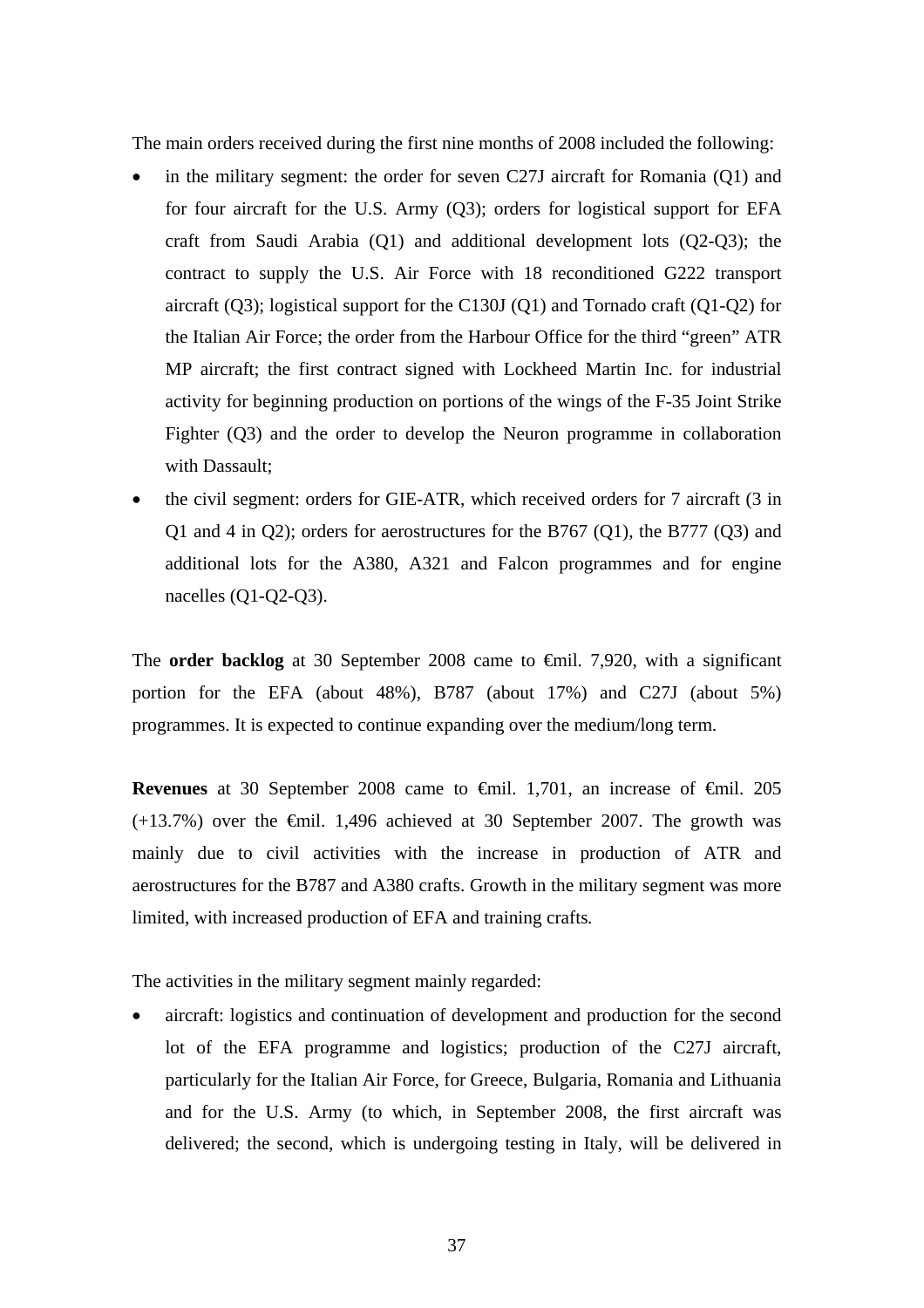November 2008); the continuation of upgrades to the Tornado aircraft and the ACOL modification and upgrading of the avionics of the AMX;

- trainers: the production of the M339 aircraft with regard to contracts for upgrading 14 aircrafts for the Italian Air Force and for supplying 8 crafts to the Royal Malaysian Air Force; further development and test flights of the new M346 training aircraft as well as works in preparation for the start of production;
- transformation: production for the B767 tanker program; overhaul and logistical support for the B707 tanker and AWACS aircraft.

Projects for the following customers of the civil segment:

- Boeing: production of sections of fuselages and horizontal tail wings for the new B787 aircraft and of components for fuselages and control surfaces for the B767 and B777 aircraft. With regard to the B787, which underwent a slowdown due to delays in the programme announced by Boeing, during the first nine months 4 fuselage sections and 4 horizontal stabilizers were delivered (at 30 September 2008 a total of 10 fuselages and 8 horizontal stabilizers had been delivered).
- Airbus: production of components for the central section of the fuselage of the A380, of a fuselage section for the A321, and of the tail cone and mechanical wing components for the A340;
- GIE ATR, in partnership with EADS-ATR: the production of the ATR 42 and 72 turboprops;
- Dassault Aviation: the fuselage section of the Falcon 2000 Extended Range and the engine nacelles for the Falcon 900EX.

For other customers, work also continued on the assembly and sale of ATR craft by GIE-ATR which delivered 37 aircraft (8 in Q1, 14 in Q2 and 15 in Q3) in the first nine months of the year, as well as on the production of engine nacelles and cargo transformations of the B767, MD10 and MD11 aircraft.

**Adjusted EBITA** came to €mil. 117 at 30 September 2008, €mil. 5 higher than the €mil. 112 reported at 30 September 2007. **ROS** fell slightly to 6.9%, compared with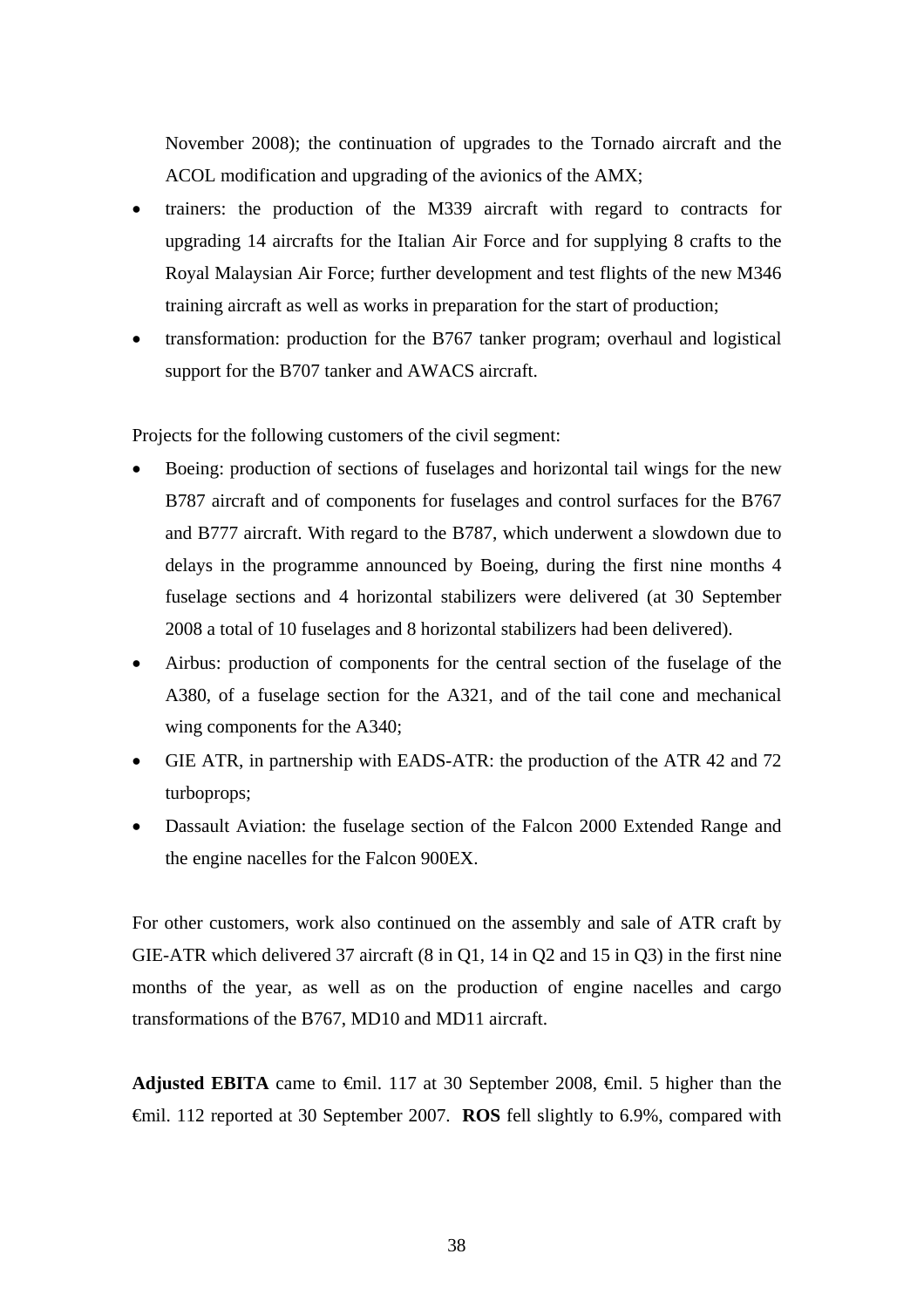7.5% at 30 September 2007 due to the different mix of activities and the depreciation of the US dollar.

**Research and development** costs for the first nine months of 2008 totalled €mil. 339 (€mil. 393 al 30 September 2007). This result reflects the commitment to programmes being developed: C27J, M346, ATR ASW, UAV, A380, and engine nacelles*.* Research and development into technologies for innovative aerostructures using composite materials and system integration also continued.

Furthermore, a portion of these costs is related to the development of important military programmes (EFA, JSF, Tornado and Neuron) that have been commissioned by customers.

The **workforce** at 30 September 2008 numbered 13,910, an increase of 609 over the 13,301 employees at 31 December 2007 necessary as a result of higher workloads, mainly by Alenia Aeronautica.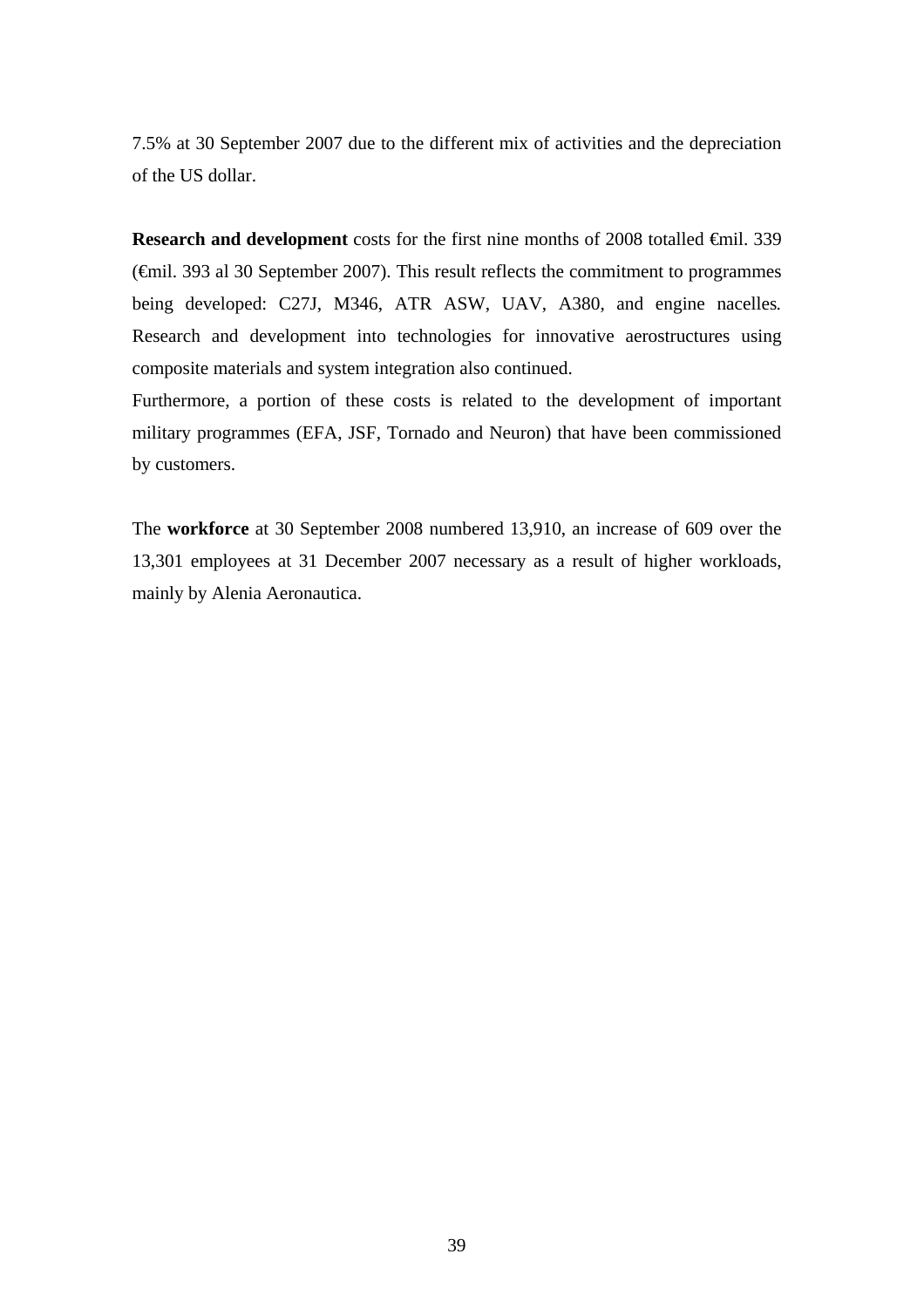### *SPACE*

| $\epsilon$ millions         | 30.09.2008 | 30.09.2007 | 3rd Q<br>2008 | 3rd Q<br>2007 | 31.12.2007 |
|-----------------------------|------------|------------|---------------|---------------|------------|
| New orders                  | 579        | 545        | 163           | 220           | 979        |
| Order backlog               | 1,381      | 1,286      | n.a.          | n.a.          | 1,423      |
| Revenues                    | 671        | 593        | 220           | 216           | 853        |
| <b>Adjusted EBITA</b>       | 27         | 26         | 12            | 11            | 61         |
| R.O.S.                      | 4.0%       | 4.4%       | 5.5%          | 5.1%          | 7.2%       |
| Research and<br>Development | 42         | 38         | 13            | 12            | 62         |
| Workforce (no.)             | 3,574      | 3,339      | n.a.          | n.a.          | 3,386      |

*Note that all figures refer to the two joint ventures (Thales Alenia Space S.A.S. and Telespazio Holding S.r.l) consolidated on a proportionate basis at 33% and 67%, respectively.* 

Finmeccanica S.p.A. operates in the space industry through the **Space Alliance** between Finmeccanica and Thales through two joint ventures in the space industry dedicated, respectively, to satellite services (Telespazio Holding S.r.l., which is based in Italy and has its main industrial facilities in Italy, France, Germany and Spain and in which Finmeccanica S.p.A. holds 67% and Thales 33%) and to manufacturing (Thales Alenia Space S.A.S., which is based in France and has its main industrial facilities in France, Italy, Belgium and Spain, in which Finmeccanica S.p.A. holds 33% and Thales 67%).

More specifically, **Telespazio Holding S.r.l.** focuses on satellite services in the following segments: networks and connectivity (fixed and mobile telecommunications services, network services, TV, defence and security services, valued-added services), satellite operations (in-orbit satellite control, earth centre management, telemetry services, command and control and low earth orbit phased (LEOP) services), earth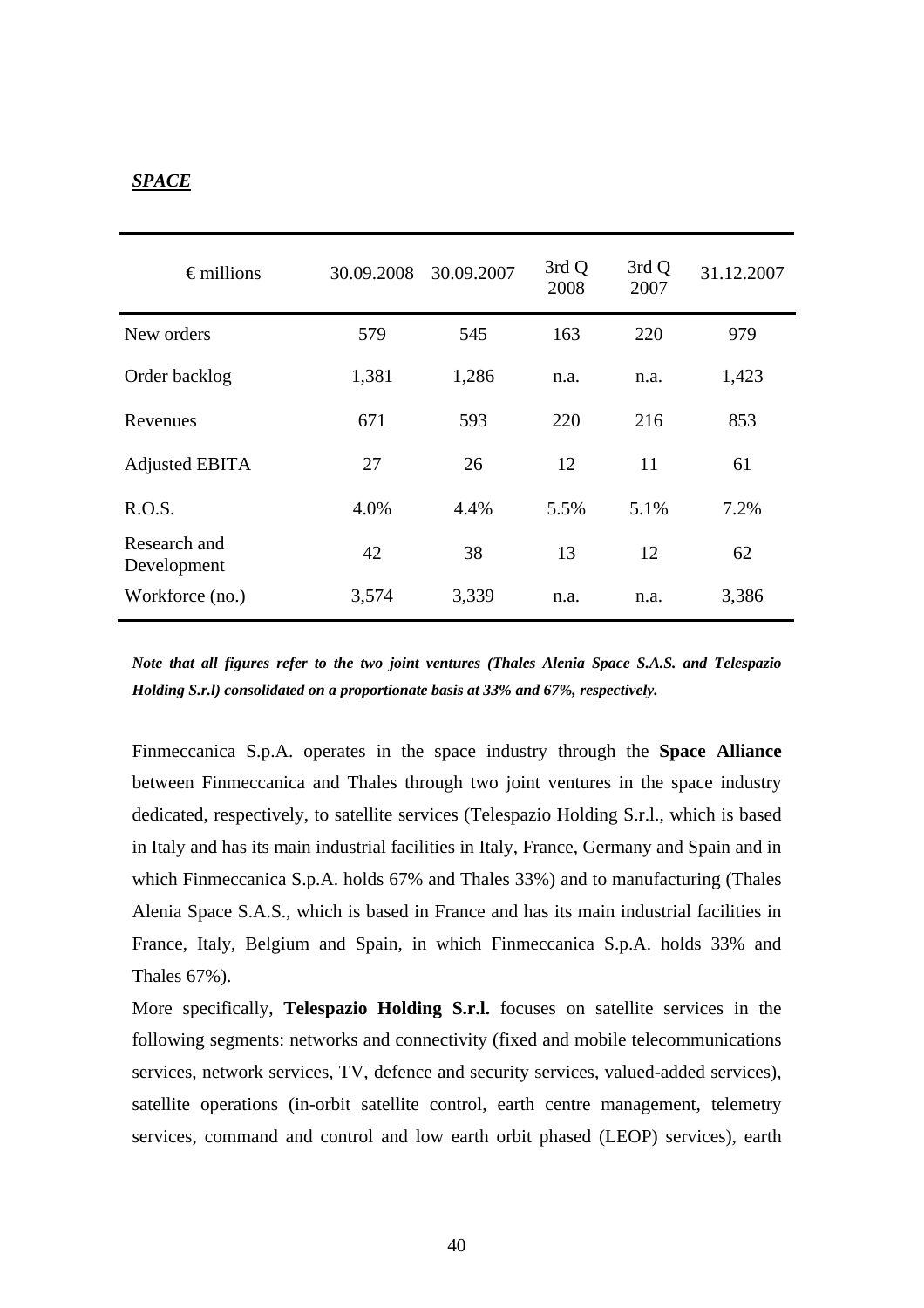observation (data, thematic maps, operational services) and navigation and infomobility (Galileo, Egnos services).

**Thales Alenia Space SAS** focuses on manufacturing (design, development and production) in the following segments: telecommunications satellites (commercial, governmental and military), scientific programmes, earth observation systems, satellite navigation, orbital infrastructures and transport systems, and equipment and devices.

From a commercial perspective, during the first nine months of 2008, the group acquired **new orders** in the amount of  $\oplus$  inil. 579, up  $\oplus$  inil. 34 compared with the same period of 2007 (€mil. 545) due to an increase in orders relating to the In-Orbit Validation (IOV) phase of the Galileo programme and the good performance of the commercial telecommunications satellites segment.

The most significant new orders for the period were:

- in the commercial telecommunications segment: the contracts for the provision of the W3B satellite to Eutelsat and of the Egyptian Nilesat 201 (Q1); the first lot in the provision of 16 low-earth orbit (LEO) satellites for the O3B constellation (Q3) and for the Rascom programme (Q2), and additional lots for the Yahsat programme (Q2) and the provision of 48 low-earth orbit (LEO) satellites for the second-generation Globalstar constellation (Q1); contracts to supply the payloads for the Koreasat 6 satellite  $(Q2)$ , the Israeli Amos 4 satellite  $(Q2)$  and Amos 5 satellite  $(Q3)$ , and for the Chinese Sinosat satellite  $(Q3)$ ; new orders for valueadded TV services (Q1-Q2) and telecommunications satellite services (Q1-Q2- Q3);
- in the military and government telecommunications segment: the first lot of the order by TELEDIFE and the Italian Ministry of Defence relating to the Sicral 2 telecommunications satellite (Q1) and further lots for the Syracuse 3 programme  $(O2-O3)$ ;
- in the earth observation segment: the order for the first lot of the Sentinel 3 mission (oceanography and territorial vegetation) relating to the Global Monitoring for Environment and Security (GMES-Kopernikus) programme for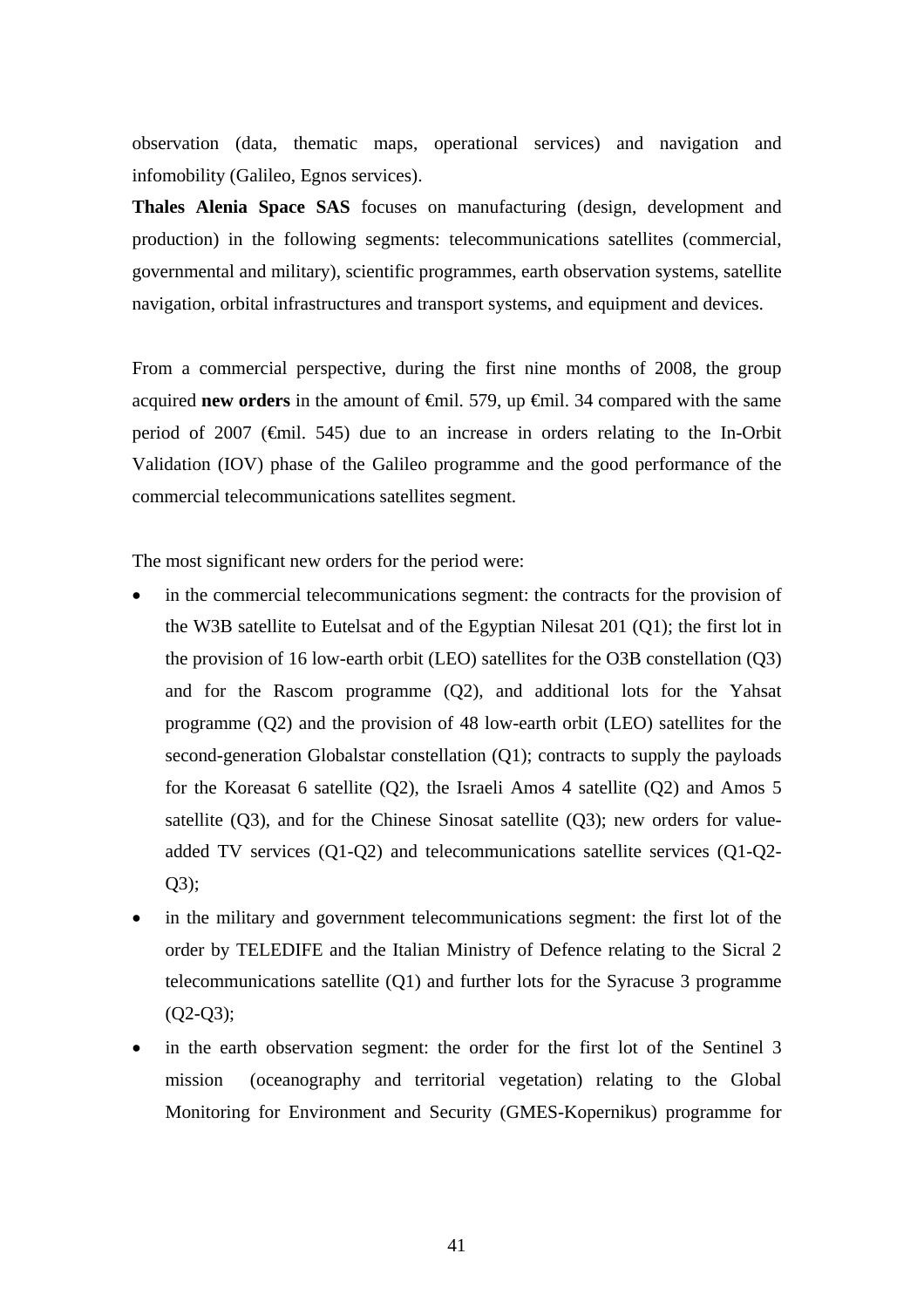territorial control and security (Q1); new monitoring and territorial management services (Q1-Q2-Q3);

- in the navigation and infomobility segment: increased orders relating to the IOV phase of the Galileo Programme (Q1-Q2);
- in the satellite operations segment: new orders for in-orbit satellite management, particularly for the ESA's Artemis satellite (Q1);
- in the science programmes segment: the first lot for the Exomars Programme  $(Q1)$ and the additional lot for the Herschel-Planck Programme (Q2);
- in the equipment and devices segment: new orders for onboard equipment (Q1-Q2-Q3).

The **order backlog** at 30 September 2008 came to <del>€</del>mil. 1,381, a decrease of <del>€</del>mil. 42 from the same figure at 31 December 2007 ( $\theta$ mil. 1,423). The backlog at 30 September 2008 is composed of manufacturing activities (56% satellites and payloads, 14% infrastructures and equipment) for 70% and satellite services for the remaining 30%.

**Revenues** at 30 September 2008 came to <del>€mil.</del> 671, an increase of €mil. 78 over the corresponding period of the previous year  $(\theta$ mil. 593). due to the higher level of production in both segments, particularly manufacturing. The principle sources of production revenues were the continuation of activities relating to:

- in the commercial telecommunications segment:
	- o the Globalstar, W2A and W7 for Eutelsat, Yahsat, Alphabus, Thor 6, Palapa D, Jason-2 (launched on 20 June from the Vandemberg base in California, with a Delta II rocket), Turksat 3A (launched on 12 June from the Kourou site in French Guiana, with an Ariane 5 ECA launcher), Chinasat 9 (launched on 9 June from the Xichang Space Center in China, with a 3B Long-Range rocket) satellites, and those which are expected to be launched this year (StarOne C2, Ciel 2);
	- o development of the payloads for the AMC-21, Arabsat 4R and 5A/5B satellites, the Express AM33/34 and Express MD 1&2, Loutch 5A/5B, and Kompsat satellites;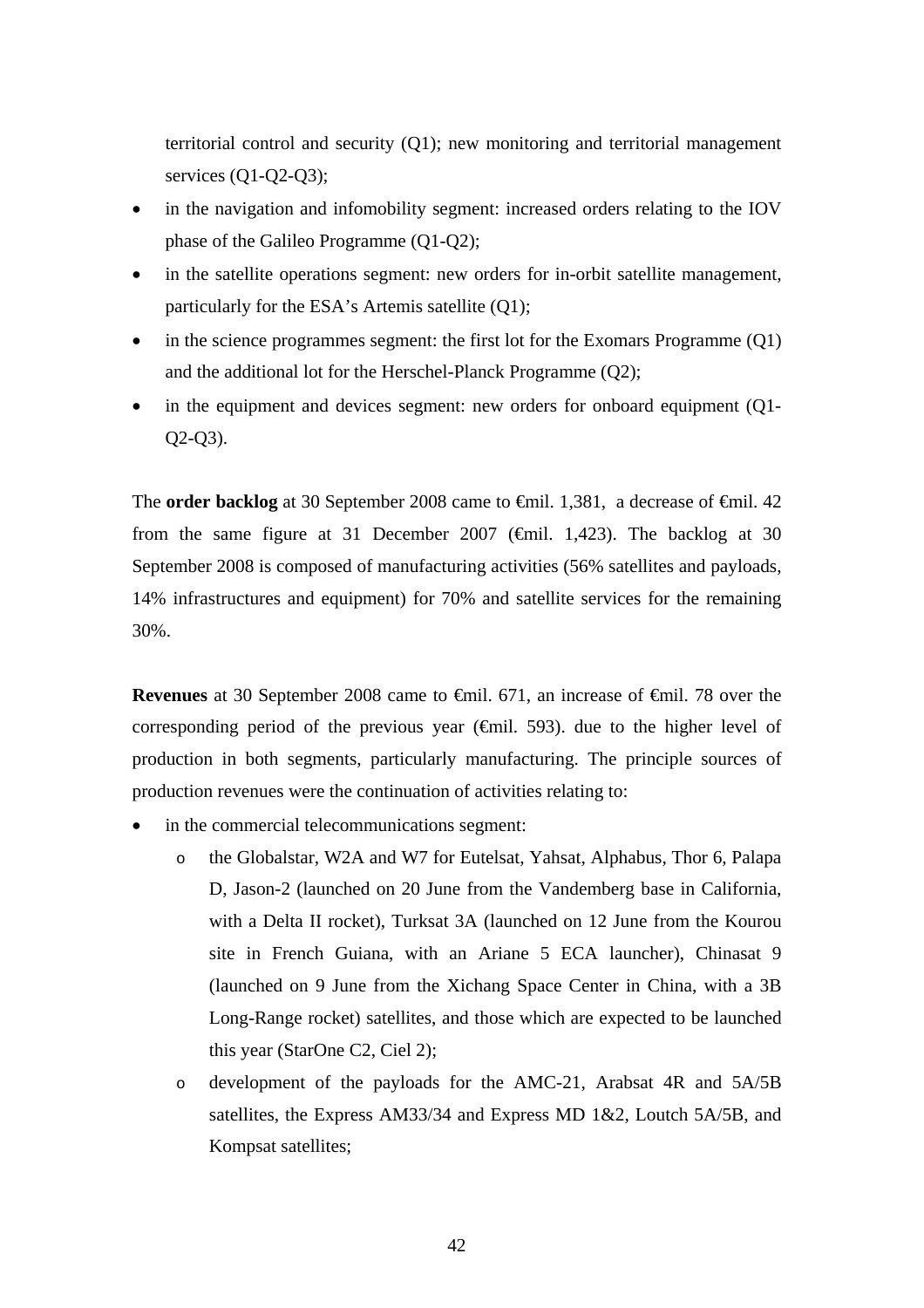- o the provision of telecommunications satellite services and the resale of satellite capacity;
- in the civil and governmental telecommunications segment: the  $2<sup>nd</sup>$  and  $3<sup>rd</sup>$ generation Meteosat programmes;
- in the military telecommunications segment: the Sicral 1B, Satcom BW and Syracuse III programmes;
- in the earth observation segment: the Cosmo-SkyMed programme (the third of four satellites of the constellation was successfully launched on 24 October from the Vandemberg base, in California, using a Delta II rocket from Boeing), the satellites for the Sentinel 1 and 3 missions as part of the GMES programme, the GOCE satellite (which will be launched in early 2009 from the Plesetsk base in Russia with a Rockot rocket), and the provision of environmental monitoring products and services;
- in the science programmes segment: the Herschel- Plank and Alma programmes;
- in the satellite navigation segment: the IOV phase of the Galileo programme and the Egnos programme;
- in the orbital infrastructure segment: programmes connected with the International Space Station (ATV Programme);
- in the equipment and devices segment: the development of onboard equipment.

**Adjusted EBITA** at 30 September 2008 came to  $\theta$ mil. 27, slightly above ( $\theta$ mil. 1) the figure posted at 30 September 2007 ( $\epsilon$ mil. 26), mainly due to higher production volumes excluding lower profitability in certain programmes. As a result of this latter point, **ROS** came to 4.0%, down from the figure reported in September 2007 (4.4%).

**Research and development** costs at 30 September 2008 came to €mil. 42, an increase of  $\epsilon$ mil. 4 over the figure posted for the same period of 2007 ( $\epsilon$ mil. 38).

Activities in this area included the development of:

systems and solutions for security and emergency management (GMES), for navigation/infomobility services (Galileo) and logistics;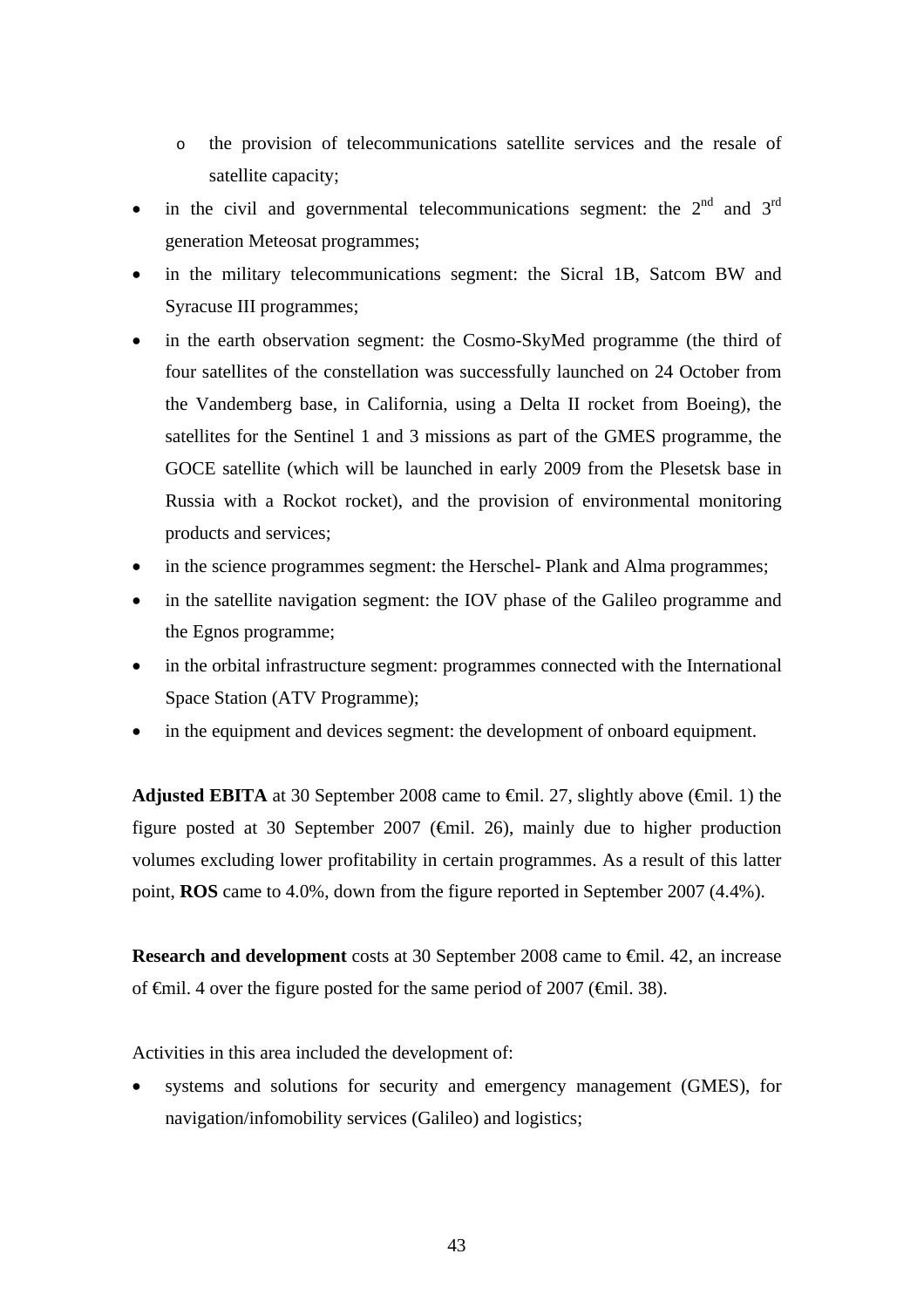- GIS platforms (Geodatabase) and algorithms and processors for the production of earth observation data (Cosmo);
- platforms for LEO and GEO applications;
- production technologies for band Ka mobile TV and/or broadband applications and for radar (band C/Ku flexible payloads) and optical instrumentation;

The **workforce** at 30 September 2008 came to 3,574, for an increase of 188 employees over the 3,386 at 31 December 2007, due to the inclusion of the Spanish company Aurensis (of which Telespazio acquired control on 1 April 2008) within the scope of consolidation and higher production in both segments.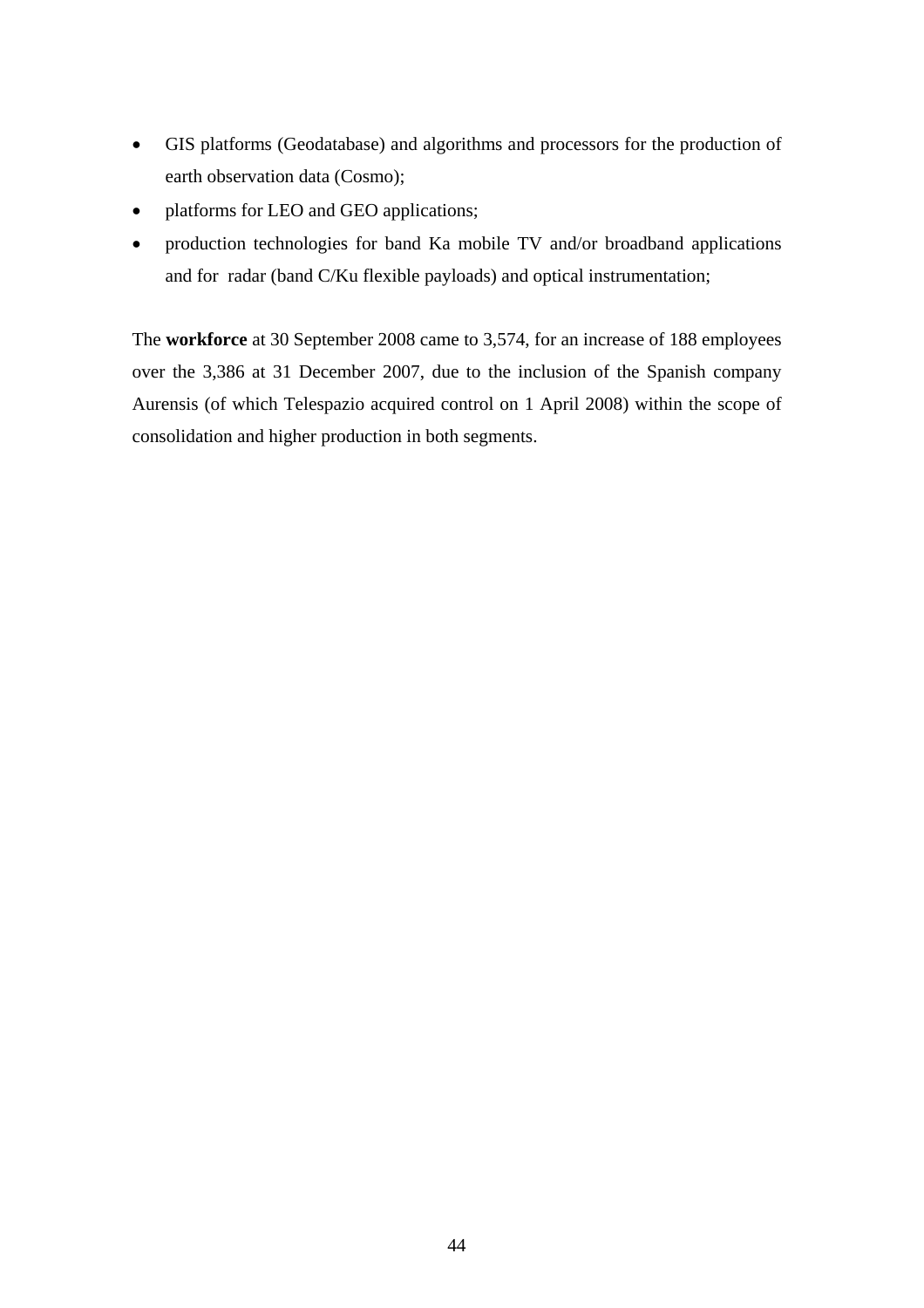#### *DEFENCE SYSTEMS*

| $\epsilon$ millions         | 30.09.2008 | 30.09.2007 | 3rd Q 2008 | 3rd Q<br>2007 | 31.12.2007 |
|-----------------------------|------------|------------|------------|---------------|------------|
| New orders                  | 740        | 446        | 234        | 180           | 981        |
| Order backlog               | 3,979      | 4,030      | n.a.       | n.a.          | 4,099      |
| Revenues                    | 758        | 719        | 245        | 222           | 1,130      |
| Adjusted EBITA              | 56         | 38         | 14         | 9             | 125        |
| R.O.S                       | 7.4%       | 5.3%       | 5.7%       | 4.1%          | 11.1%      |
| Research and<br>Development | 183        | 149        | 61         | 39            | 241        |
| Workforce (no.)             | 4,056      | 4,164      | n.a.       | n.a.          | 4,149      |

*Note that the figures relating to the MBDA joint venture are consolidated on a proportionate basis at 25%.*

Defence Systems includes the activities of MBDA, the joint venture with BAE Systems and EADS in which Finmeccanica holds a 25% stake, in missile systems, the Oto Melara group (which, from 1 January 2008, includes the fully consolidated subsidiary Oto Melara North America Inc.) in land, naval and air weapons systems, and WASS S.p.A. in underwater weapons (torpedoes and counter-measures) and sonar systems.

New orders in the first nine months of 2008 came to <del>€</del>mil 740, a significant increase of  $\epsilon$ mil. 294 over the figure for the same period of 2007 ( $\epsilon$ mil 446) thanks to the contributions of all segments. The most important new orders for the quarter, in the various segments, include:

in missile systems: order for the Spada air defence system for the Pakistani Air Force (Q1), the contract from the U.K. Ministry of Defence for through-life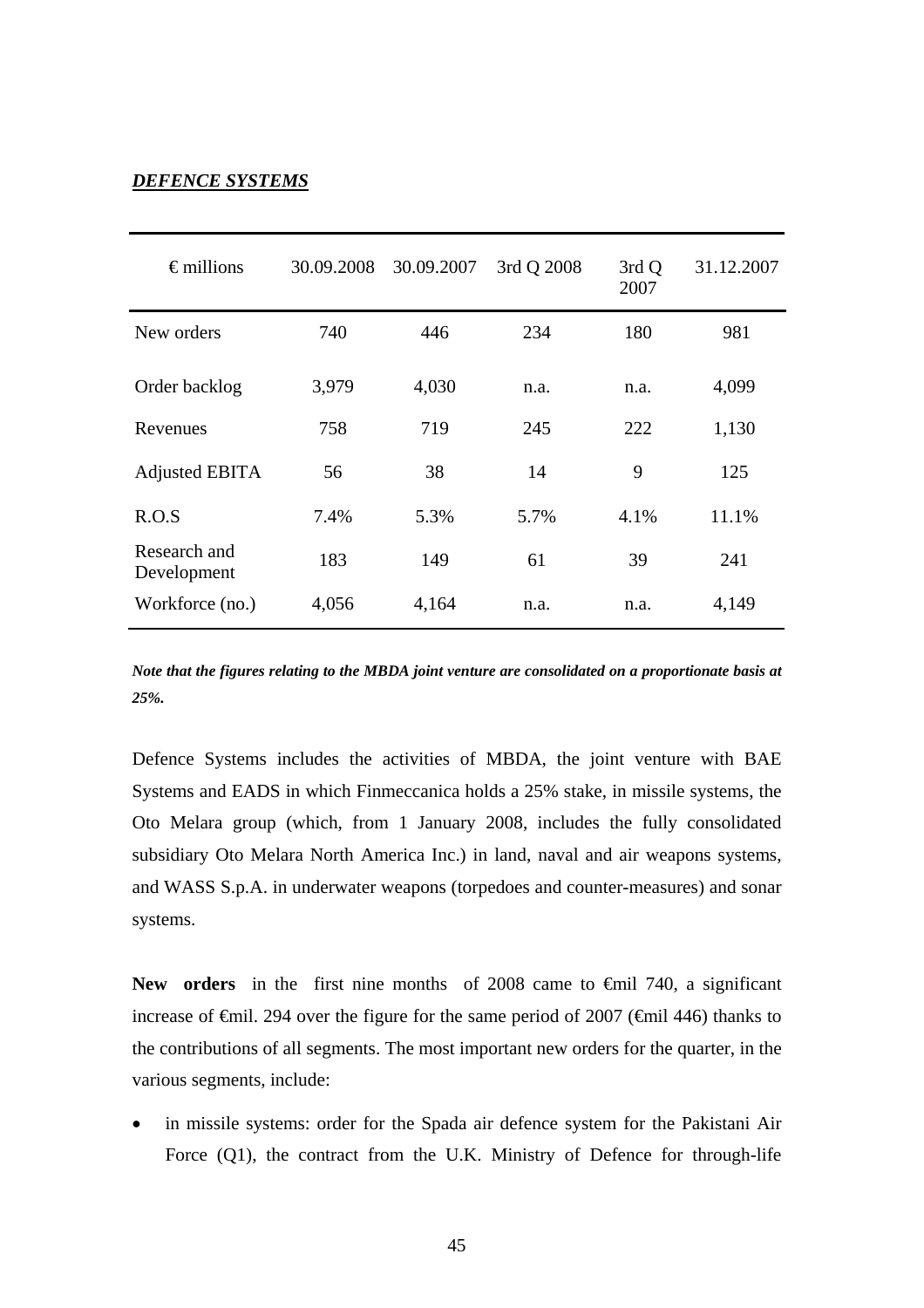support for Seawolf air defence naval systems (Q2); orders from the U.K. Ministry of Defence for the Defence Industrial Strategy programme (Q2) and the additional lot for the provision of missile systems for the FREMM frigates (Q1);

- in land, sea and air weapons systems: orders for six 120 mm for the Centauro from Oman (Q1), a 76/62 SR cannon and PFF shells from France (Q2), two 76/62 SR cannons from Mexico (Q2), further orders for the Italian FREMM programme including the provision of seven 76/62 SR cannons, one 127/64 cannon and 7 Davide kits (Q3), three 76/62 cannons for Morocco (Q3), machine gunner for the Netherlands (Q3) and various logistics orders (Q1-Q2-Q3) including the Indian order (Q1);
- in underwater systems: orders for an additional lot for the FREMM programme (Q1-Q3), 6 counter-measure launch systems for Singapore (Q1), business for faster-than-light (FTL) torpedoes for France (Q2-Q3), launch systems for Schede ships for Morocco  $(Q2)$ , 4 counter-measure launch systems for India  $(Q3)$  and A244 light torpedoes for Indonesia (Q1).

The **order backlog** at 30 September 2008 came to €mil. 3,979 substantially in line with the figure reported at 31 December 2007 ( $\epsilon$ mil. 4,099), of which 70% related to missile systems.

**Revenues** at 30 September 2008 came to €mil 758, an increase of 5% compared with 30 September 2007 (€mil. 719), thanks in particular to increased activity recorded in the underwater systems and land, sea and air weapons systems segments.

Revenues were the result of the following activities:

• missile systems: activities relating to the production of MICA air-to-air missiles for Greece and France, of long-range air-to-surface SCALP missiles, of Aster missiles for PAAMS surface-to-air systems; activities relating to the development of the air defence system in connection with the tri-national Medium Extended Air Defense System (MEADS)programme in which the U.S, Germany and Italy participate, as well as customer support activities;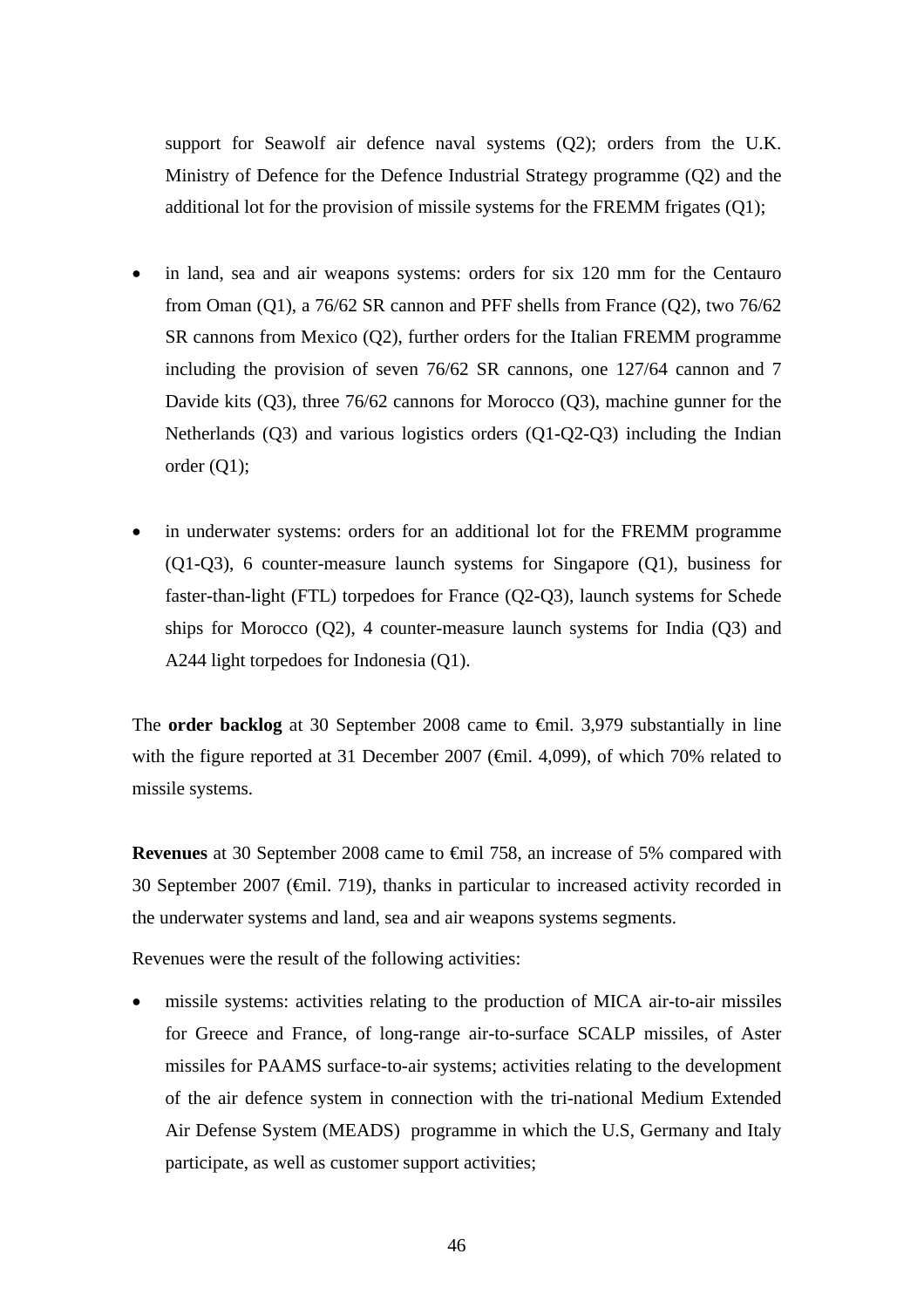- land, sea and air weapons systems: the production of the PZH 2000 howitzers, medium armoured vehicles (MAV) and business related to the Siccona programme for the Italian Army; the production of Hitfist turrets kits for Poland, 76/62 SR cannons for various foreign customers; development of guided munitions, the production of SampT missile launchers for MBDA Italia and logistics:
- underwater systems: activities relating to the Black Shark heavy torpedo, the MU90 light torpedo and to countermeasures for India.

**Adjusted EBITA** at 30 September 2008 totalled <del>C</del>mil. 56, an increase of <del>C</del>mil. 18 over the same period of the previous year ( $\epsilon$ mil. 38), thanks to increased business and improved profitability in underwater systems and the improved profitability of numerous missile systems programmes. As a result, **ROS** amounted to 7.4% at 30 September 2008 compared to 5.3% for the same period of 2007.

**Research and development** spending at 30 September 2008 came to €mil. 183, a 23% increase over the same period of 2007 ( $\epsilon$ mil. 149). Some of the key activities included those for the MEADS air-defence programme mentioned above and the continuation of the development of the Meteor air-to-air missile; guided munitions programmes, the SampT missile launcher and the development of the 127/64 LW cannon in the land, sea and air weapons segment; and those relating to the Black Shark heavy torpedo and the upgrading of the A244 light torpedo in the underwater systems segment.

The **workforce** at 30 September 2008 came to 4,056, a decrease of 93 from 31 December 2007 (4,149 employees) due primarily to the industrial restructuring and reorganisation in land, sea and air weapons systems segment.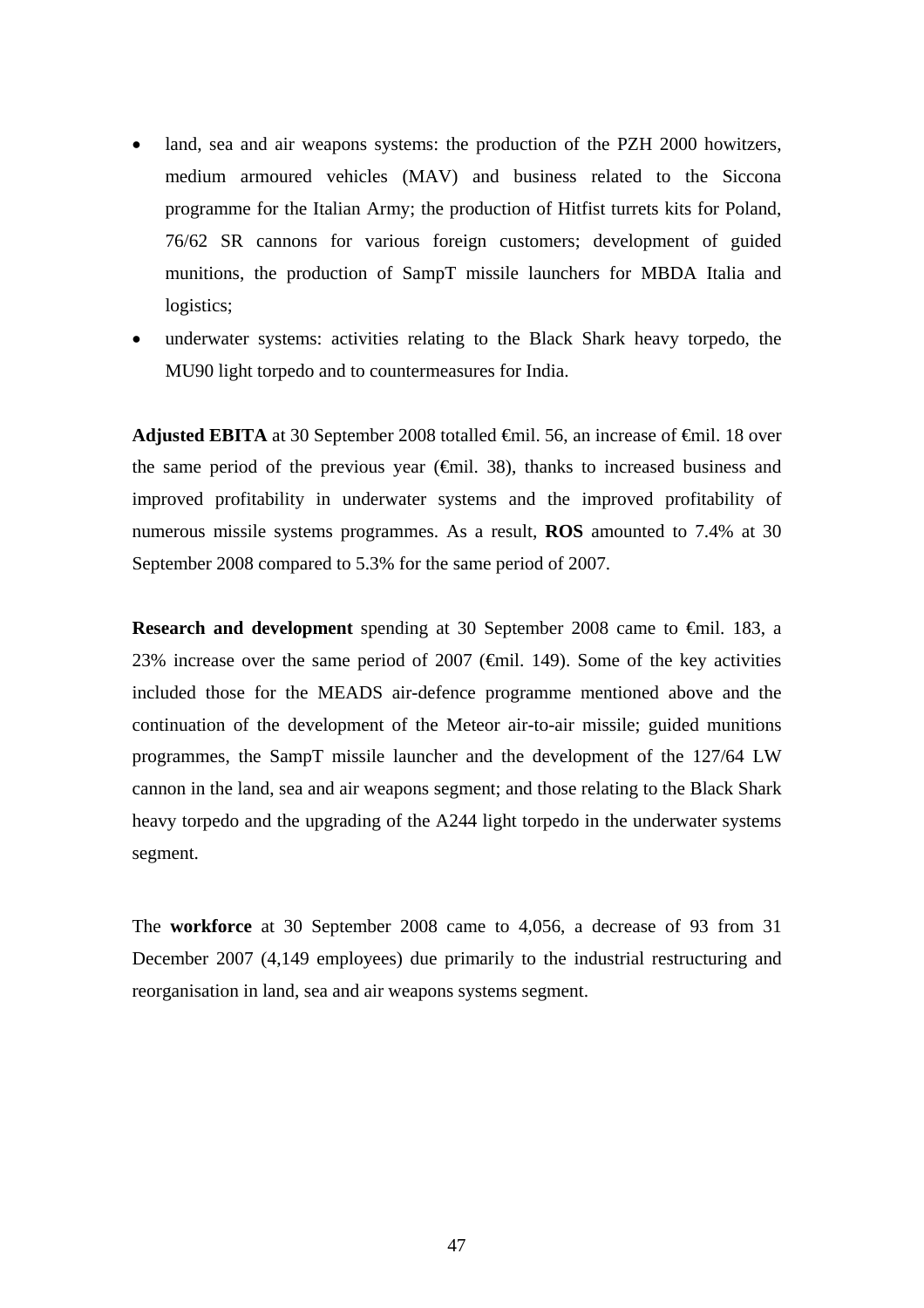## *ENERGY*

| $\epsilon$ millions         | 30.09.2008 | 30.09.2007 | 3rd Q<br>2008 | 3rd Q<br>2007 | 31.12.2007 |
|-----------------------------|------------|------------|---------------|---------------|------------|
| New orders                  | 1,937      | 1,351      | 874           | 752           | 1,801      |
| Order backlog               | 4,327      | 3,062      | n.a.          | n.a.          | 3,177      |
| Revenues                    | 801        | 751        | 289           | 274           | 1,049      |
| Adjusted EBITA              | 62         | 47         | 25            | 16            | 93         |
| R.O.S                       | 7.7%       | 6.3%       | 8.7%          | 5.8%          | 8.9%       |
| Research and<br>Development | 20         | 14         | 8             | 6             | 20         |
| Workforce (no.)             | 3,225      | 2,929      | n.a.          | n.a.          | 2,980      |

During the first quarter of 2008, as part of a process of growth and development of renewable energy, Ansaldo Energia S.p.A. acquired 78.43% of Ansaldo Fuel Cells S.p.A. (a company specialising in the production of fuel cells), from So.Ge.Pa S.p.A., a company wholly-owned by Finmeccanica.

As a result of this acquisition, the scope of the companies that are directly controlled by Ansaldo Energia S.p.A. includes: Ansaldo Nucleare S.p.A., Ansaldo Ricerche S.p.A., Ansaldo Fuel Cells S.p.A., Asia Power Projects Private Ltd, Energy Service Group GmbH and Ansaldo Thomassen BV.

At the end of the third quarter of 2008, **new orders** totalled €mil. 1,937, up 43%, from the same period of the previous year ( $\epsilon$ mil. 1,351).

The most significant new orders for the period were:

• in the New Unit segment*:*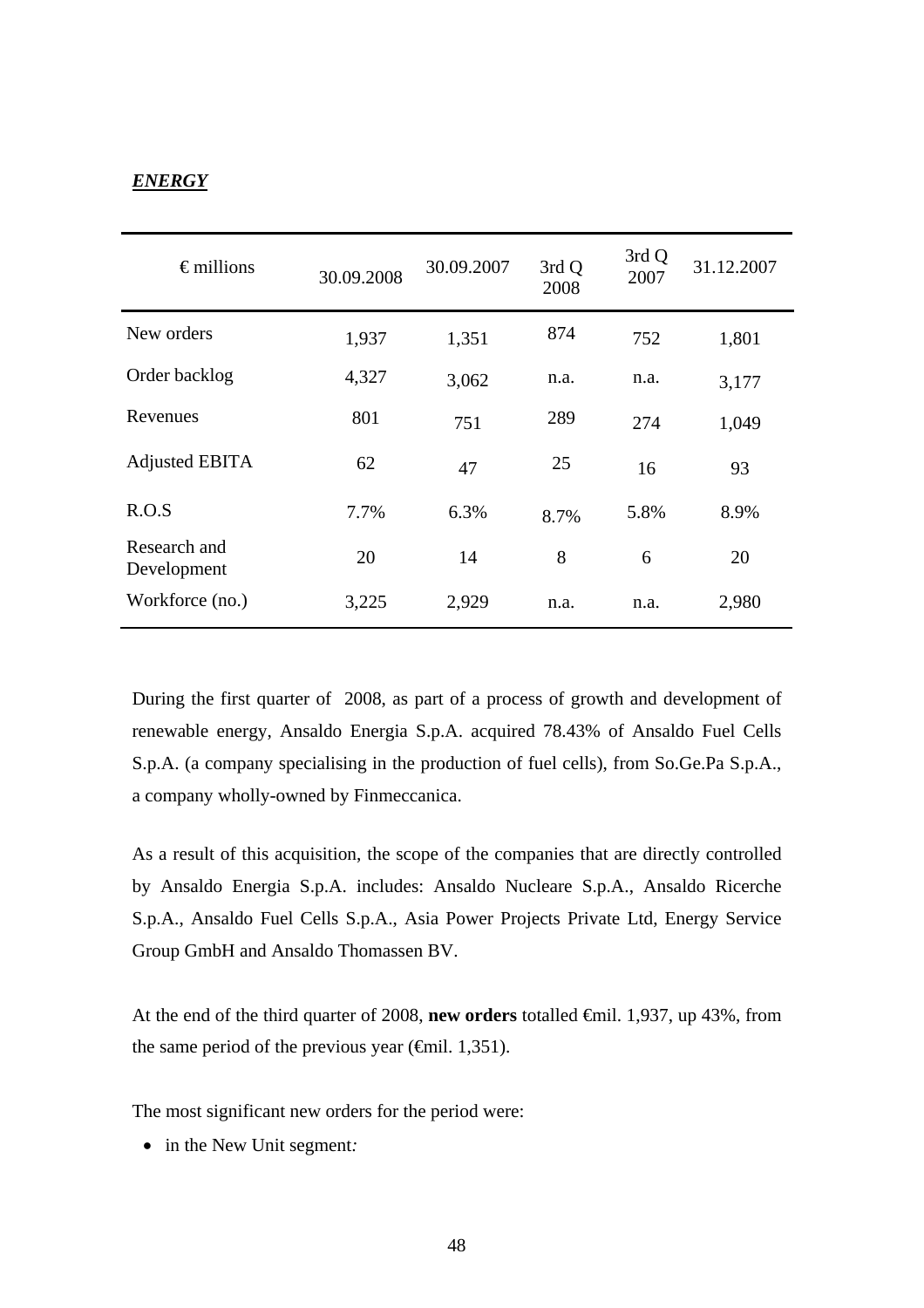- o Congo: supply of two V94.2 turbo groups (Q1);
- o Chile: a steam turbo group for the Nueva Ventanas site (Q1), two steam turbo groups for the Angamos site (Q1);
- o Hungary: a V94.3A steam turbo group for Dunamenti (Q2);
- o Russia: four V64.3A steam turbo groups for the Pervomaiskaya plant (Q2);
- o Israel: a steam turbo group for Tzafit (Q2);
- o Italy: an 800 MW combined-cycle plant at Turano (Q2), a 400 MW combinedcycle plant at San Severo (Q3);
- o Greece: a V94.3A steam turbo group for the Thisvi site (Q3);
- o Belgium: a V94.3A4 steam turbo group for the Marcinelle site (Q3);
- o France: a 400 MW combined-cycle plant at Bayet (Q3);
- in the services segment: acquisition of the spare parts contract for the Dunamenti site in Hungary  $(Q1)$ , the solution contract (changes to parts of the turbine) with Enel for the Brindisi site (Q1), and acquisition of the long-term service agreements (LTSA) for the Turano (Q2), Bayet (Q3) and San Severo (Q3) sites.
- in the nuclear segment: with regard to plants, the new order from China as a result of the agreement reached with Westinghouse at the end of 2007 (Q1), new engineering contracts for the completion of the Mohovce plant in Slovakia (Q2- Q3); with regard to service, assistance contracts for the Superphoenix reactor for the Creyes Malville plant (Q2-Q3) and for the Embalse plant in Argentina (Q3).

The **order backlog** at 30 September 2008 came to €mil. 4,327, compared with €mil. 3,177 at 31 December 2007.

The composition of the backlog at 30 September 2008 has remained fairly stable since 31 December 2007 and is attributable for 56% to plant and manufacturing-related activities, 43% to service activities (largely constituted of scheduled maintenance contracts), and the remaining 1% to nuclear work processes.

**Revenues** at 30 September 2008 amounted to €mil. 801, a 7% increase over the same period of the previous year ( $\epsilon$ mil. 751). The growth in production volumes was due to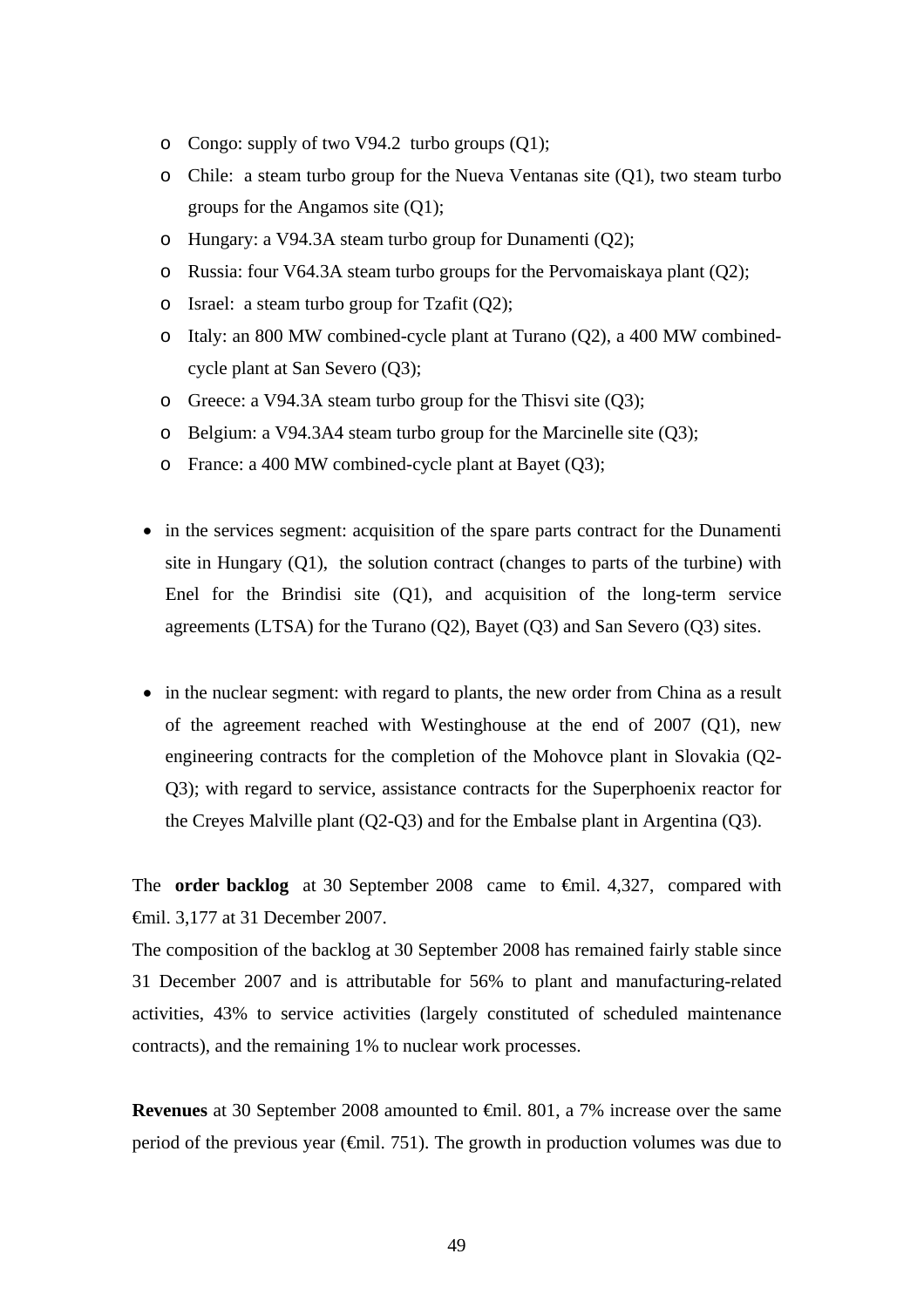work on orders for plants (specifically the orders for Larbaa, Batna, M'Sila and the Naples Levante orders).

**Adjusted EBITA** during the third quarter of 2008 came to €mil. 62, compared with €mil 47 at 30 September 2007. The €mil. 15 increase is due to the higher production volumes and industrial productivity of several plant orders.

**R.O.S.** at 30 September 2008 came to 7.7%, an improvement of 1.4 percentage points over the third quarter of 2007 (6.3%).

**Research and development** costs for the third quarter of 2008 came to €mil. 20, up €mil 6 from 30 September 2007 (€mil. 14). Research and development mainly included large-size gas and steam turbine development projects and continued development of the new air-cooled generator model.

The **workface** at 30 September 2008 came to 3,225, compared with 2,980 at 31 December 2007. The increase of 245 was due to normal turnover and the entry of 56 employees as a result of the acquisition of Ansaldo Fuel Cells S.p.A.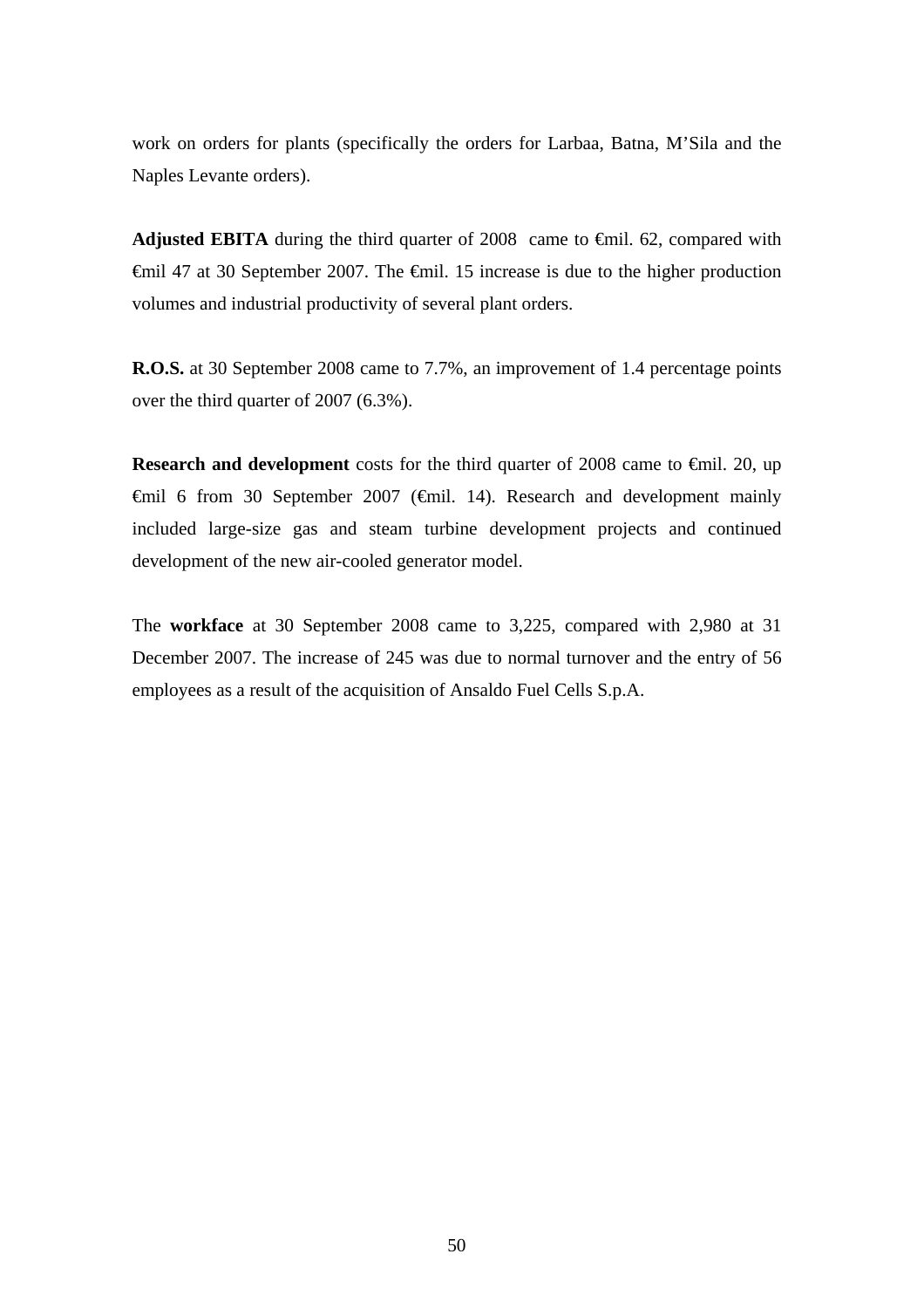## *TRANSPORTATION*

| $\epsilon$ millions             |       | 30.09.2008 30.09.2007 | 3rd Q<br>2008 | 3rd Q<br>2007 | 31.12.2007 |
|---------------------------------|-------|-----------------------|---------------|---------------|------------|
| New orders                      | 922   | 1,329                 | 358           | 734           | 1,786      |
| Order backlog                   | 4,754 | 4,928                 | n.a.          | n.a.          | 5,108      |
| Revenues                        | 1,227 | 1,054                 | 414           | 329           | 1,356      |
| Adjusted EBITA                  | 79    | 24                    | 29            | 7             | (110)      |
| R.O.S                           | 6.4%  | 2.3%                  | 7.0%          | 2.1%          | $(8.1\%)$  |
| <b>Research and Development</b> | 35    | 36                    | 9             | 9             | 47         |
| Workforce (no.)                 | 6,815 | 6,924                 | n.a.          | n.a.          | 6,669      |

The transportation division includes the Ansaldo STS group (Systems and Signalling) and AnsaldoBreda S.p.A. and its subsidiaries (Vehicles).

New orders at 30 September 2008 came to <del>€</del>mil. 922, a decrease of <del>€</del>mil. 407 from 30 September 2007 ( $\epsilon$ mil. 1,329), due to fewer new orders in the Signalling and Systems division as a result of a decline in Systems which benefited during the corresponding period of the previous year from a significant order relating to the Naples Line 6 metro project. New orders for the period include:

- Signalling and Systems:
	- o Signalling: the order for onboard equipment from the French railway agency; the contract from Tunisia for the provision of signalling systems and command and control systems for the railway network in the Banlieue sud de Tunis area (Q1); the order for the Level 2 onboard and wayside European Rail Traffic Management System (ERTMS) signalling systems for the Zhengzhou-Xi'an high-speed line in China (Q2); the contract to supply ERTMS railway signalling systems in Sweden (Q2); the order from Trenitalia for the  $6<sup>th</sup>$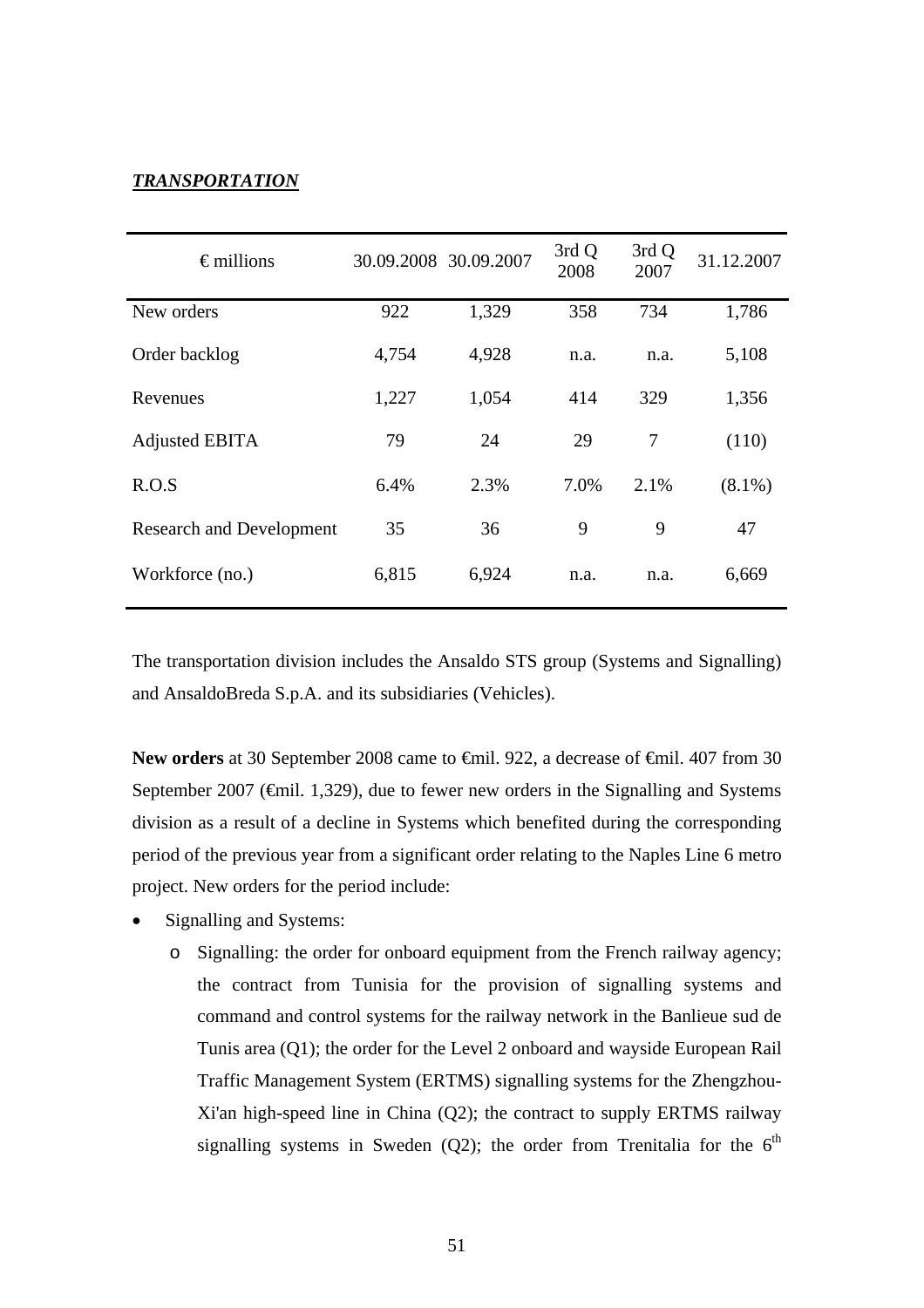implementing contract for onboard SCMT equipment (Q2); two contracts for the extension of line 2 of the Shanghai metro  $(Q2)$ ; the contract for the Sao Paulo Lines 7 and 12 metro in Brazil (Q3); the order to design, supply and install a new signalling system along the tracks for the South Yonge area of the Yonge-University-Spadina (YUS) line of the Toronto metro (Q3); orders under the agreement signed with Australian Rail Track Corporation (ARTC) in Australia and various orders for components;

- o Systems: orders regarding the Rome Line C metro (Q1-Q2); the order for the new railway line connecting Ipoh to Padang Besar in northern Malaysia (Q3) and changes to the Alifana programme (Q1-Q3);
- Vehicles: the Sirio tram for the city of Samsun in Turkey (Q3) and service orders.

At 30 September 2008 the **order backlog** came to €mil. 4,754, down €mil. 354 from 31 December 2007 (€mil. 5,108). The order backlog at 30 September 2008 breaks down as follows: 62% for Systems and Signalling and 38% for Vehicles.

**Revenues** at 30 September 2008 were equal to €mil. 1,227, up €mil. 173 compared to the same period of 2007 ( $\epsilon$ mil. 1,054), due to increased activity in Signalling and Systems in both areas and in Vehicles, primarily relating to regional service trains for Ferrovie Nord Milano, the Milan metro and the Circumvesuviana. Noteworthy orders in the Transportation division include:

- Signalling and Systems:
	- o Signalling: high-speed train orders for the Milan-Bologna line and for the automated train control systems (SCMT) orders, both wayside and on-board, for Italy; orders under the agreement signed with the Australian Rail Track Corporation (ARTC) and with the Fortescue Metals Group in Australia; the Cambrian Line in the U.K.; the order for the Shitai line in China; the order for the Union Pacific Railroad project; the order for the Ghaziabad-Kanpur line in India and orders for components;
	- o Systems: the metro systems of Copenhagen, Genoa, Rome Line C, Naples Line 6 and Brescia; the Alifana regional line; and high-speed rail orders in Italy;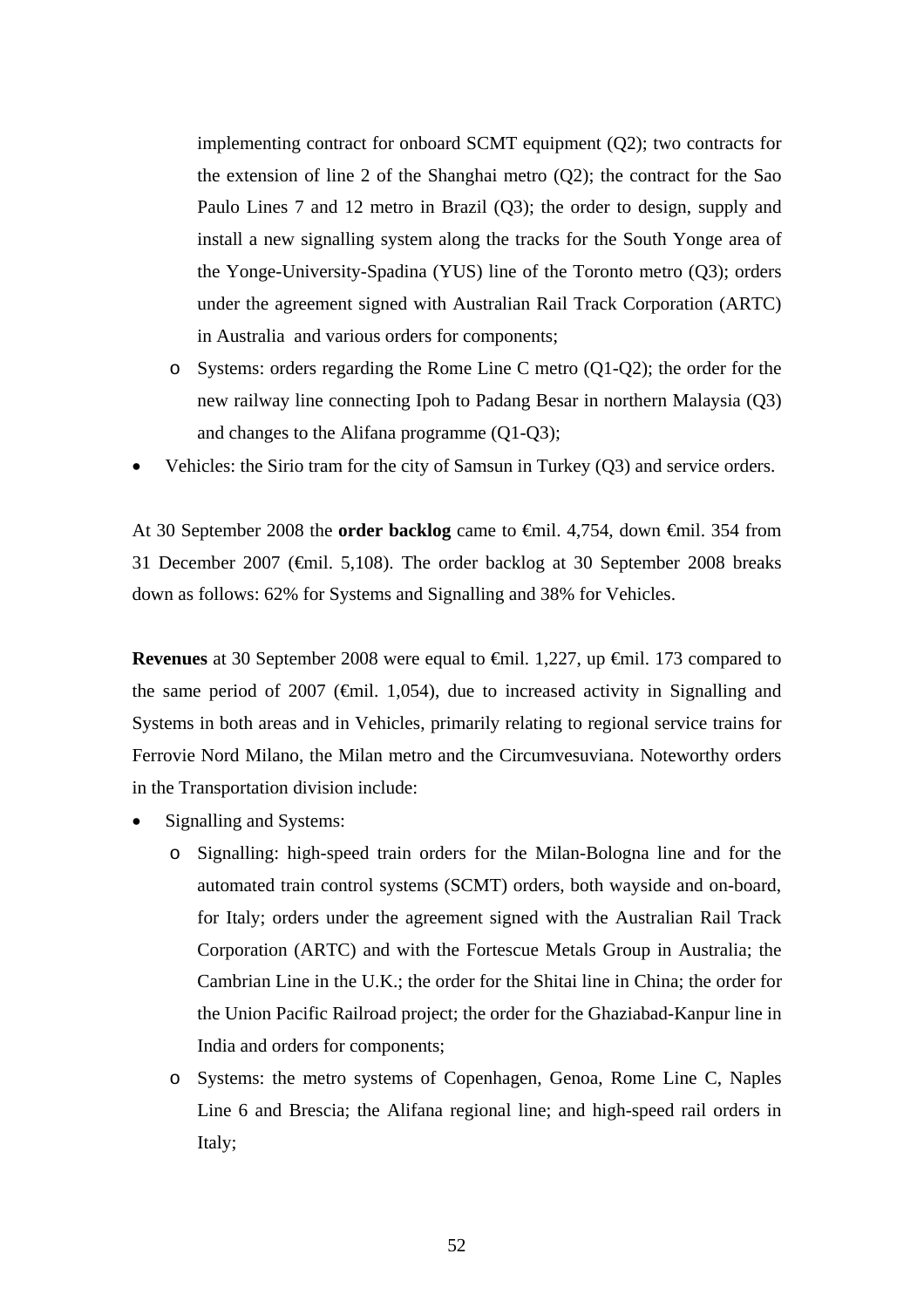• Vehicles: trains for regional service for Ferrovie Nord Milano; trains for the Dutch and Belgian railways; the Circumvesuviana; trains for the Milan and Madrid metros; high-volume passenger trains for Morocco; trams for the city of Los Angeles; trains for the Danish railways; E403 locomotives for Trenitalia; various Sirio orders; and service activities.

Adjusted EBITA at 30 September 2008 came to <del>€</del>mil. 79, an improvement of  $\theta$ mil. 55 compared to the same period of 2007 ( $\theta$ mil. 24), due mainly to increased industrial profitability in the Vehicles division which, despite profitability being slightly negative, represented a considerable improvement over the same period of 2007. There was also marked improvement in the Signalling and Systems division essentially due to the increase in production volumes. **ROS** for the sector rose as a result, reaching 6.4% compared with 2.3% for the same period of 2007.

**Research and development** costs at 30 September 2008 were equal to €mil. 35, down €mil. 1 from the figure reported at 30 September 2007 (€mil. 36). Activities mainly involved the Signalling and Systems division, particularly Signalling, including:

- railway signalling market: projects related to systems based on European standards for traffic management, aimed at guaranteeing the interoperability of lines (ERTMS - European Rail Traffic Management System);
- mass transit market: a project related to the development of a CBTC (Communications Based Train Control) system, based on radio communications system for metro-type applications.

The **workforce** at 30 September 2008 stood at 6,815, representing an increase of 146 compared to 31 December 2007 (6,669), mainly attributable to the increase in Vehicles division employees due to the plan for optimising and developing human resources.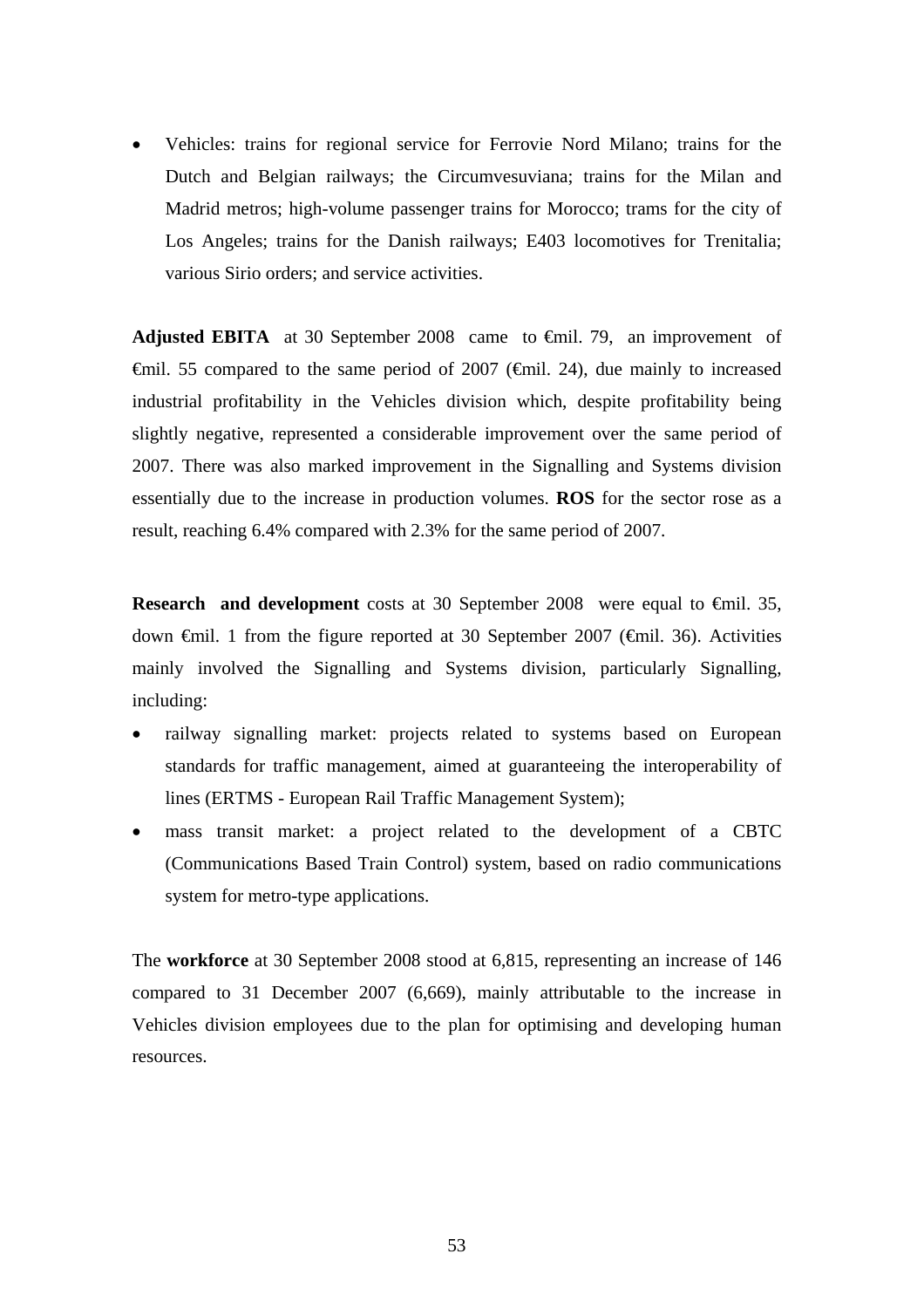# *OTHER ACTIVITIES*

| $\epsilon$ millions         | 30.09.2008 | 30.09.2007     | 3rd Q<br>2008 | 3rd Q<br>2007 | 31.12.2007 |
|-----------------------------|------------|----------------|---------------|---------------|------------|
| New orders                  | 73         | 453            | 32            | 37            | 557        |
| Order backlog               | 421        | 665            | n.a           | n.a.          | 597        |
| Revenues                    | 280        | 214            | 107           | 79            | 345        |
| Adjusted EBITA              | (113)      | (70)           | (43)          | (7)           | (168)      |
| R.O.S                       | n.s.       | n.s.           | n.s.          | n.s.          | n.s.       |
| Research and<br>Development | 3          | $\overline{4}$ | 1             | $\mathbf{1}$  | 6          |
| Workforce (no.)             | 1,062      | 1,111          | n.a           | n.a.          | 1,118      |

The division includes: the Elsacom N.V. group, which manages satellite telephony services; Finmeccanica Group Services S.p.A., the Group service management company; Finmeccanica Finance S.A. and Aeromeccanica S.A., which provide financial support to the Group; and So.Ge.Pa. - Società Generale di Partecipazioni S.p.A., which is responsible for centrally managing the pre-winding-up/winding-up and rationalization processes of companies falling outside the business sectors through transfer/repositioning transactions.

The division also includes the Fata S.p.A. group which operates in the area of plants for processing aluminium and steel flat rolled products and engineering design in the electricity generation area for engineering, procurement and construction (EPC) activities.

With regard to Fata S.p.A., from a commercial standpoint, the company received **new orders** totalling €mil. 45 at 30 September 2008, down €mil. 381 from the same period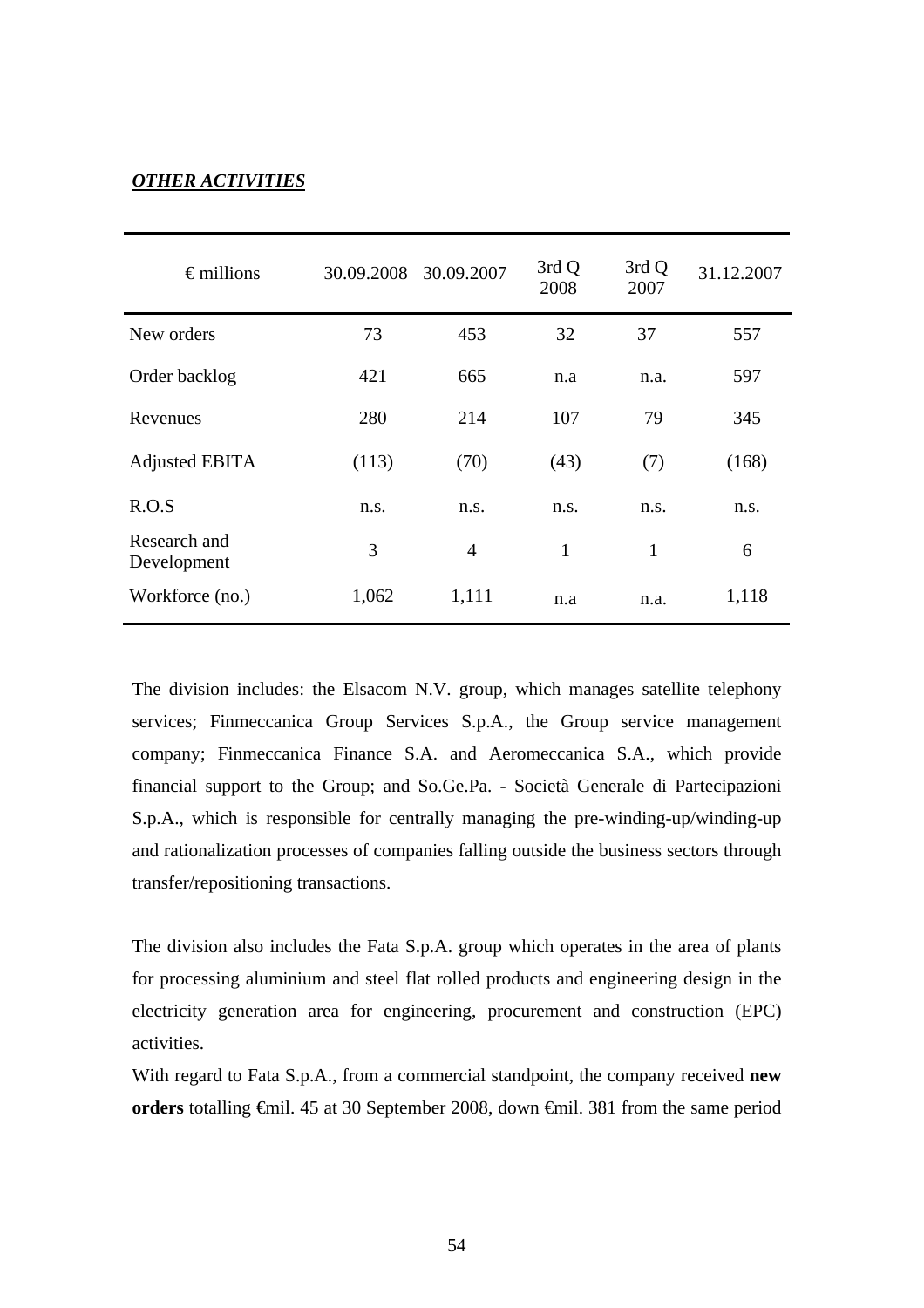of 2007 (€mil. 426). This decline is traceable to the receipt of the order for the Qatar plan in the first half of 2007.

Among the most important acquisitions in the third quarter of 2008 were the Zargan project (Iran) involving preparations for the construction of large-scale plants in partnership with Ansaldo Energia for an advance of  $\oplus$ mil. 8 (Q1) (Power line). There were several changes to the Qatalum (Qatar) contract for the Smelter line. For the Hunter line, there were two orders from Baosteel (China) (Q2) and Tianjin Tiantie (Q3) for a steel processing line worth  $\oplus$ mil 7 and  $\oplus$ mil. 9, respectively.

**Revenues** at 30 September 2008 came to €mil. 206, up €mil. 88 over the same period of the previous year ( $\epsilon$ mil. 118), mainly due to increased production on the Smelter line. Progress was made in the third quarter of 2008 on the Hormozal, Hormozal Phase 2 and Qatalum contracts (Smelter line), on the Chinese, Korean and Romanian contracts (Hunter line) and on the Moncalieri order (Power line).

In addition to the growth in production volumes, logistics activities carried out by Fata Logistic Systems S.p.A. primarily for Finmeccanica Group companies contributed to these results. Its **workforce** at 30 September 2008 totalled 275 employees.

The division also includes BredaMenarinibus S.p.A., which manufactures urban and interurban buses and offers related services. At 30 September 2008, BredaMenarinibus S.p.A. acquired **new orders** amounting to €mil. 29, in line with the same period of 2007. Of these orders, €mil. 18 related to the bus business segment corresponding to 79 units (-11% compared with the same period of 2007), and  $\epsilon$ mil. 11 related to postsales services (+28% compared with the same period of 2007). **Revenues** at 30 September 2008 came to €mil. 32, down €mil. 23 compared with 30 September 2007 (€mil. 55), attributable largely to the decline in the bus business segment. Of these revenues, 67% was due to the bus business segment and 33% to post-sales services. The **workforce** at 30 September 2008 came to 295.

This division's figures also include those of Finmeccanica S.p.A., which for some years has been undergoing an extensive transformation process, altering its focus from a financial company to that of an industrial company. This process, which is not yet complete, received a boost during the preceding fiscal year with a commitment from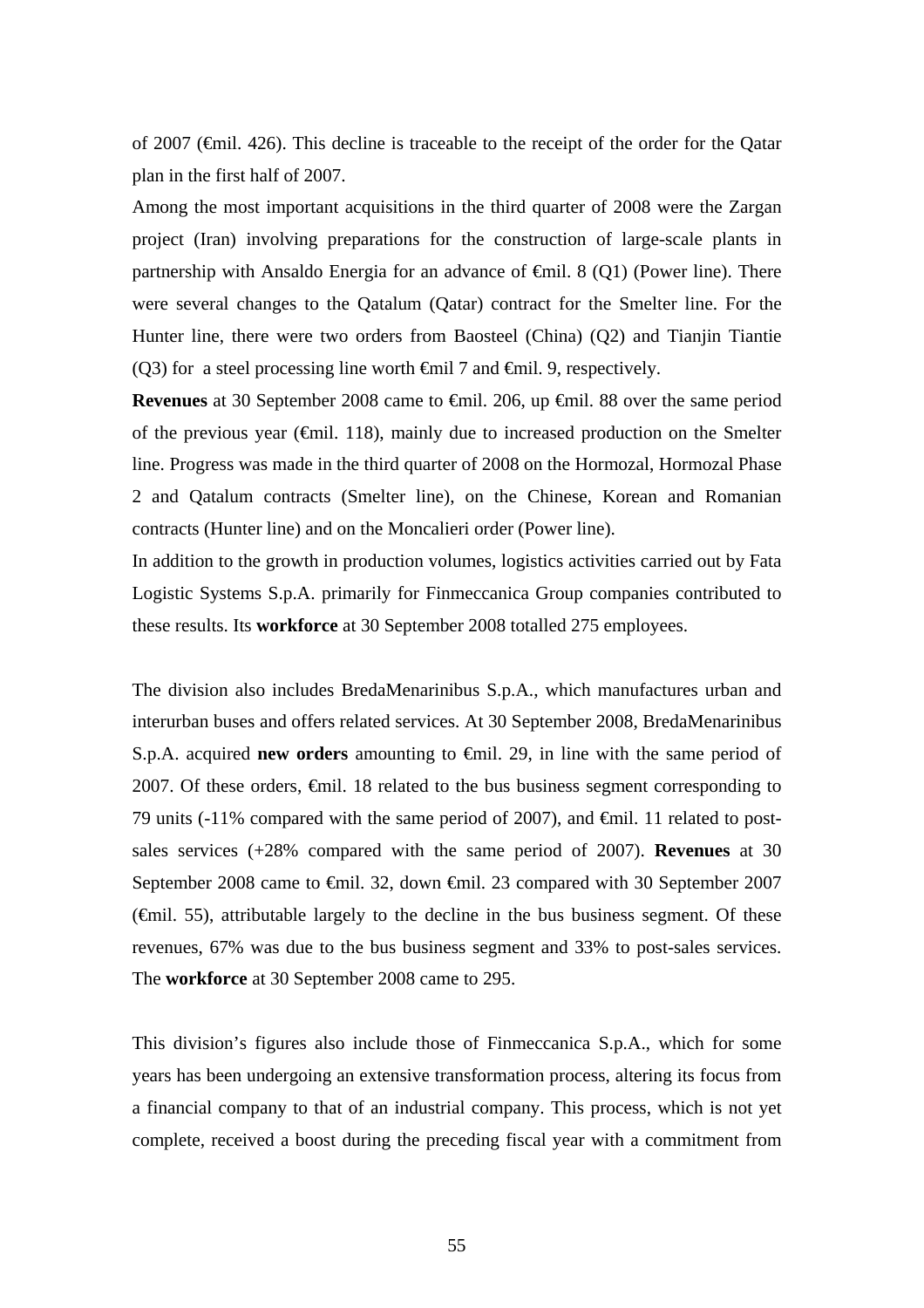management to press on with a series of actions concerning industrial, technological and commercial integration. The Group will then be able to benefit from an additional impetus in improving its own productivity through processes to increase efficiency and rationalization.

The efficiency of policy and coordination activities in the Parent Company was further strengthened in its goal of reaching the above-cited objectives over the medium term with a broad-based management-by-objectives (MBO) policy, which involved top management and key resources from all Group companies. The correct application and monitoring of the promotion of these objectives will represent one of the principal ways of achieving its goals.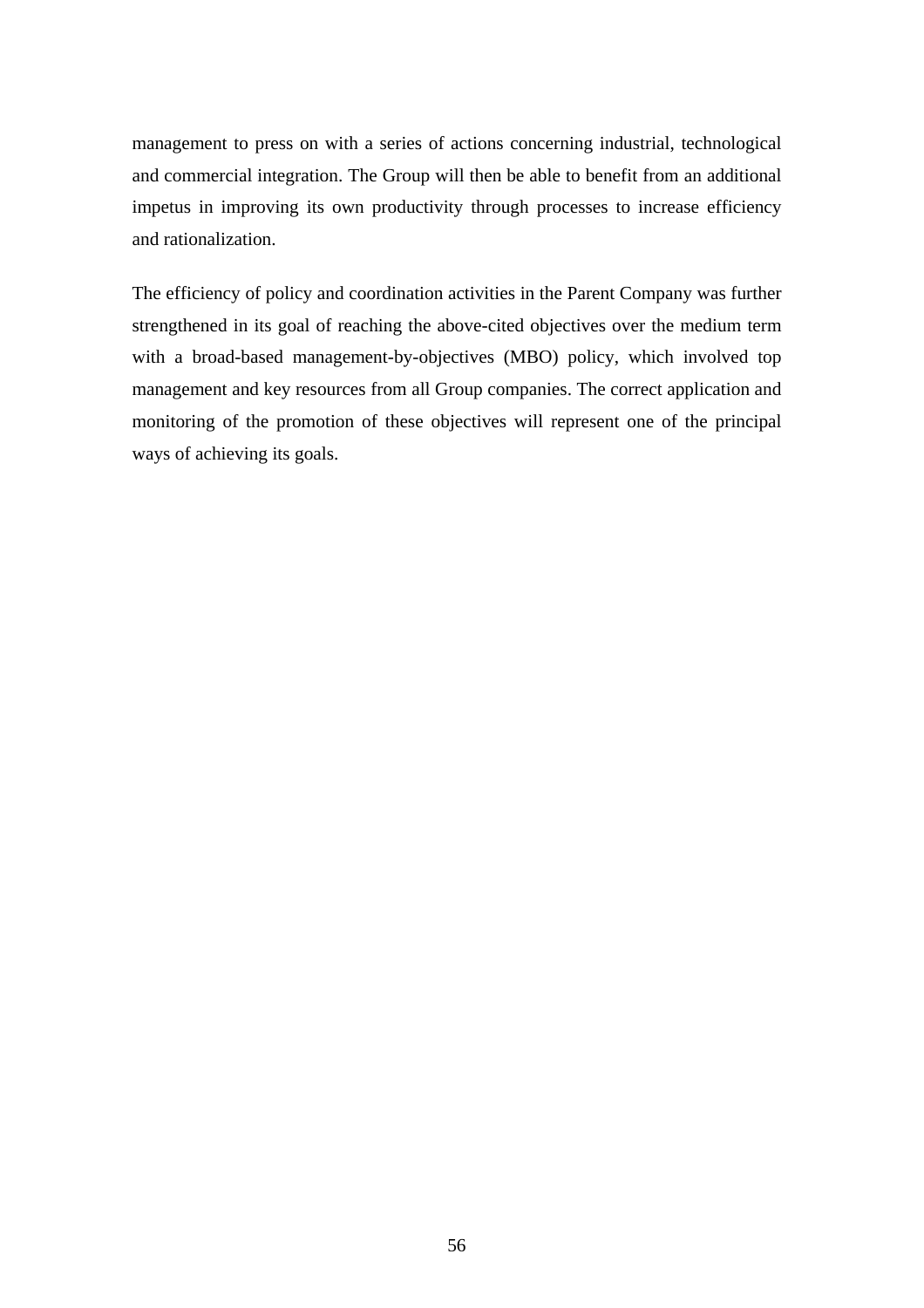**Significant events and events subsequent to closure of the accounts for the quarter** 

## **Industrial transactions**

In the *Helicopters* division, on 16 May 2008, **AgustaWestland** and the Russian company **Oboronprom Corporation,** based on a Letter of Intent signed in 2007 to promote cooperation between the two companies, announced the beginning of a longterm, large-scale collaboration in the civil helicopter field. The collaboration consists of a distribution agreement for a series of helicopters (such as the AW119Ke, AW109 Power, the Grand and the AW139) for a variety of applications (i.e., VIP Corporate, medical transport, support for energy and oil operations) in Russia and CIS countries, and the joint establishment by AgustaWestland and Oboronprom Corporation of a network of maintenance centres for AgustaWestland helicopters in Russia, for both the domestic and international markets. The parties also plan to collaborate in the joint production of AgustaWestland civil helicopters in Russia. Therefore, on 6 November 2008, AgustaWestland and Oboronprom Corporation signed an agreement to form a 50/50 joint venture (subject to the approval of the Russian government) to set up an assembly line for the AW139 civil helicopter in Russia.

In the *Defence Electronics and Security* division, on 30 November 2007, **Finmeccanica** acquired on the market a 28.2% stake in **Vega Group Plc** (Vega), a UK firm listed on the London Stock Exchange and active in the defence, aerospace, and government services sectors, following the announcement on 29 November 2007 of a public tender offer (PTO) for the cash acquisition of Vega. On 16 January 2008, given that a level of participation of 65.1% in Vega capital had been reached, which, together with the shares purchased previously, brought Finmeccanica's total share to 93.3%, the tender offer was deemed to be irrevocable, and payment of the purchase price was made. Furthermore, given that the level required by law had been reached and in accordance with the tender document, Finmeccanica began the process of delisting the shares from the London Stock Exchange, as well as the squeeze-out of the remaining shares not acquired as part of the buyout. Vega's shares were taken off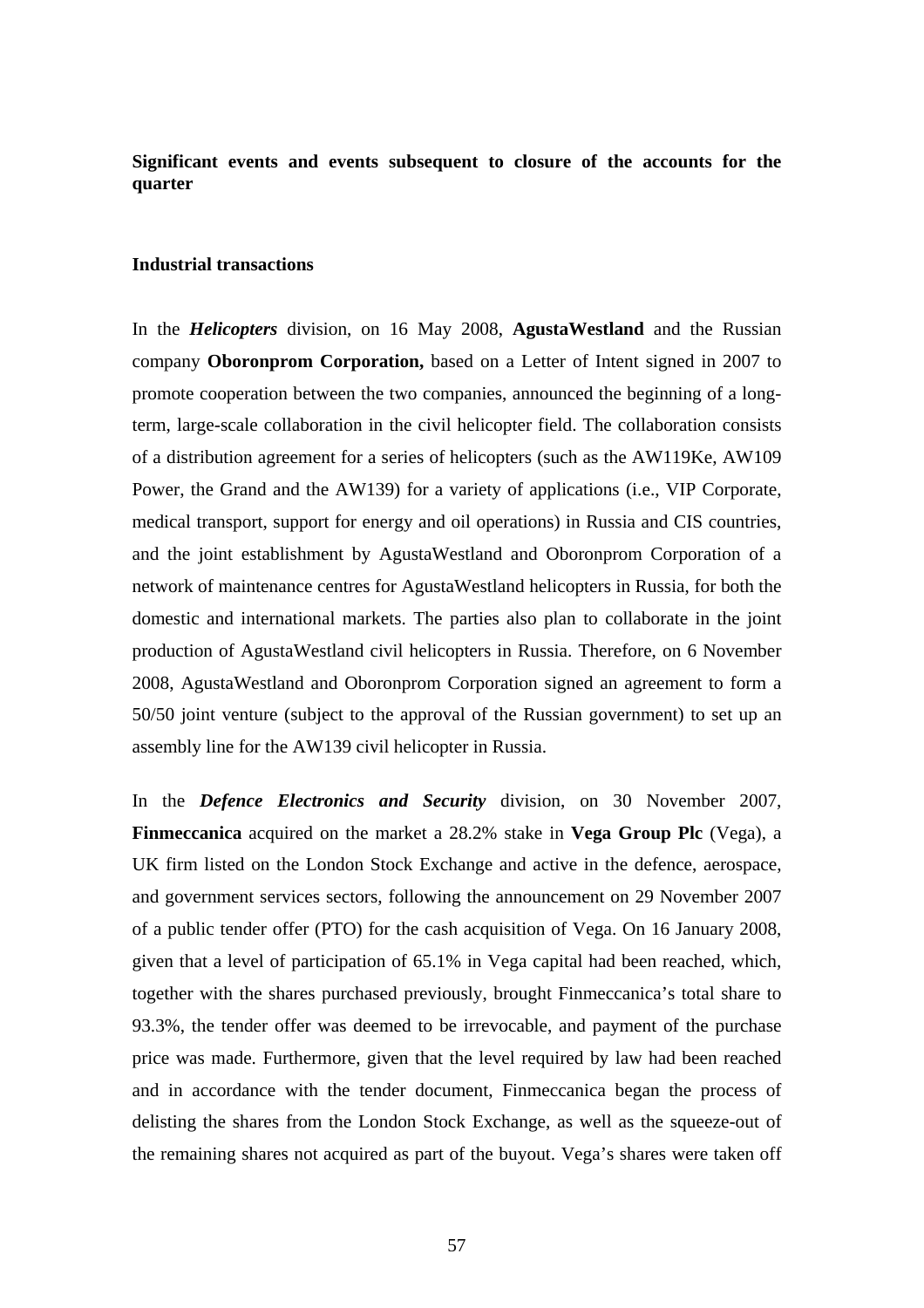of the London Stock Exchange on 13 February 2008, and the squeeze-out was completed in March 2008.

Starting 1 January 2008, Selex Sensors and Airborne Systems S.p.A., Galileo Avionica S.p.A. and Selex Sensors and Airborne Systems Ltd began operating under the name **Selex Galileo** to offer products, benefiting from the combined reputations of the two companies, in the fields of sensors, electro-optics, electronic warfare and tactical Unmanned Aerial Vehicles. This new name will allow the companies to present themselves as leaders in integrated solutions for airborne sensors, surveillance and protection systems, radar and imaging.

On 17 March 2008, with regard to **postal automation**, **Poste Italiane** and **Egypt Post** signed an agreement for the technological development and expansion of the Egyptian postal service with **Elsag Datamat** chosen to act as the project's technological partner. The goal is to provide solutions to improve the postal service's organisation, automation and the distribution of correspondence and deliveries, security systems, applications for the peripheral network of Egyptian post offices, ICT innovation and training of personnel.

On 27 April 2008, **Selex Communications** completed the purchase of 18% of **Sirio Panel,** a company that designs and produces cockpits and panels for aeronautic platforms, to add to its existing 75% stake. The agreement gives Selex Communications the option of purchasing the remaining 7% starting from 2011.

On 12 May 2008, the Board of Directors of **Finmeccanica** decided to enter the shareholding of **Eurotech**, an Italian company listed on the Milan Stock Exchange and a leader in research, development, production and sale of miniaturised computers and high performance computing computers. Finmeccanica purchased an 11.1% stake (3,936,461 shares) from a number of the company's founders at a price of  $\epsilon 4.60$  per share. The purchase agreement was signed on 26 May 2008, along with a shareholders' agreement with the management of Eurotech (which hold around 10.7% of the share capital of the company) and the transaction completed on 5 November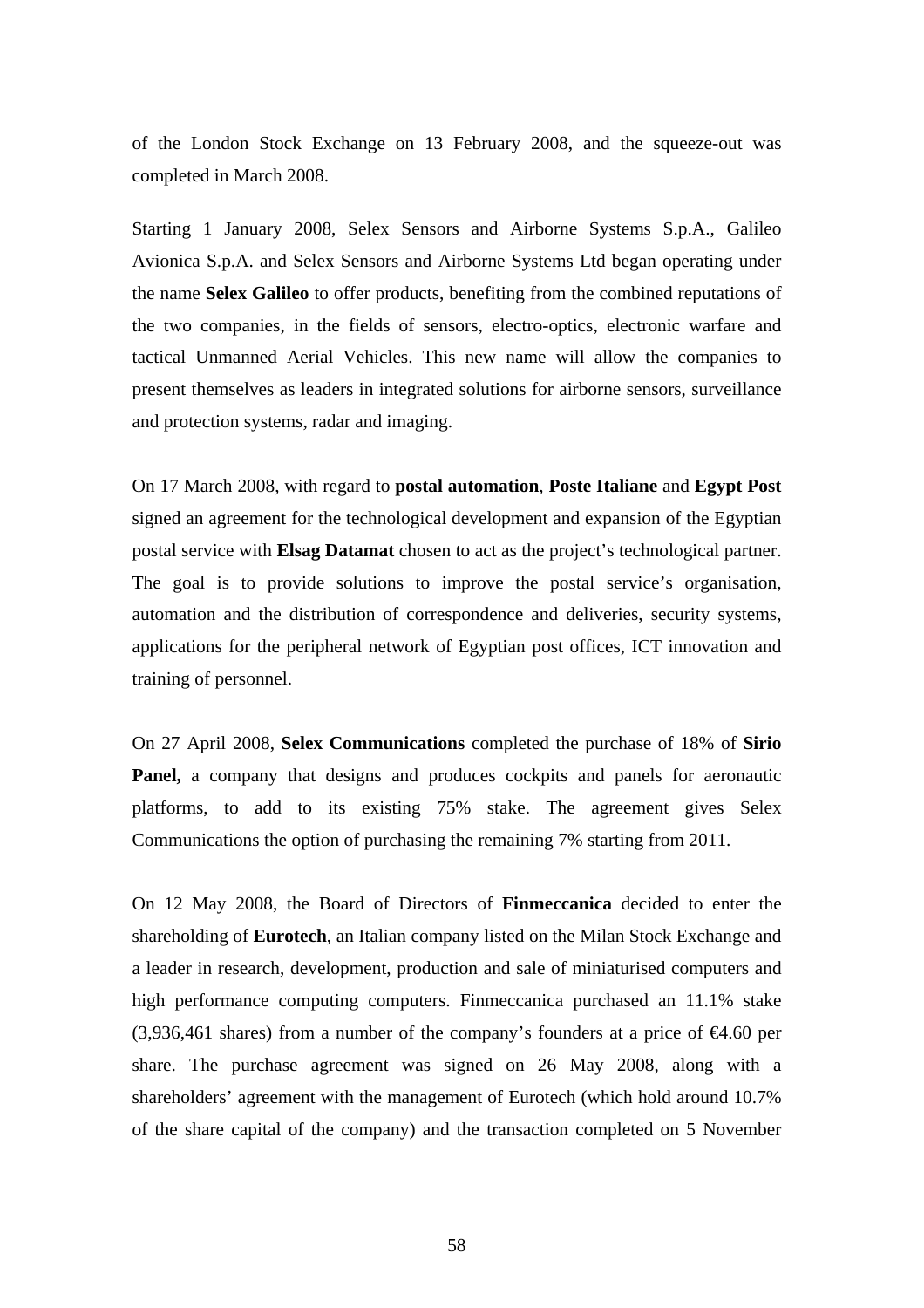2008. The entrance into the share capital reinforces the strategic partnership initiated in July 2006 through an agreement for commercial and scientific cooperation.

On 12 May 2008, **Finmeccanica** and **DRS Technologies (DRS)**, a U.S. company listed on the New York Stock Exchange and a leader in the integrated Defence Electronics products and services industry, signed an agreement for the cash purchase of 100% of DRS for US\$81 per share. The acquisition, completed on 22 October 2008, was carried out using a reverse triangular merger, whereby DRS was merged with a U.S. special-purpose entity formed by Finmeccanica. As a result of this merger, DRS's shareholders received a payment of US\$81 per share and the US company was delisted from the New York Stock Exchange (NYSE). Finmeccanica, as part of the transaction, also formed another U.S. company named Meccanica Holdings USA Inc. which became owner of the entire share capital of DRS following the merger. To complete the transaction, the Group paid out roughly US\$bil. 3.6 in purchase price and transaction costs, and assumed DRS's financial debt (roughly US\$bil. 1.6). DRS will operate in accordance with agreements with the U.S. Department of Defense designed to regulate the influence and control over DRS by a non-U.S. company.

This transaction will permit Finmeccanica to consolidate its role as the international leader in integrated Defence and Security systems and to achieve the top position in the US market in this area, too. It also provides DRS with new, significant growth prospects in the US and abroad.

The financial structure of the operation is described in more detail in the next section.

With regard to the *Aeronautics* division, on 29 February 2008, **Finmeccanica** presented its "**Progetto Corso Marche**". This initiative provides for the transfer of **Alenia Aeronautica**'s project design activities from Corso Marche to Turin Caselle (the production, integration, engineering and flight test site), as well as the future redevelopment and upgrading of the empty site.

Additionally, on 27 March 2008, **Alenia Aermacchi**, a leader in the military trainer aircraft market, and **ENAER** (Empresa Nacional de Aeronautica de Chile) signed a Memorandum of Understanding that sets out the terms of partnership for programmes relating to the M-346 (advanced new-generation trainer) and M-311 (basic-advanced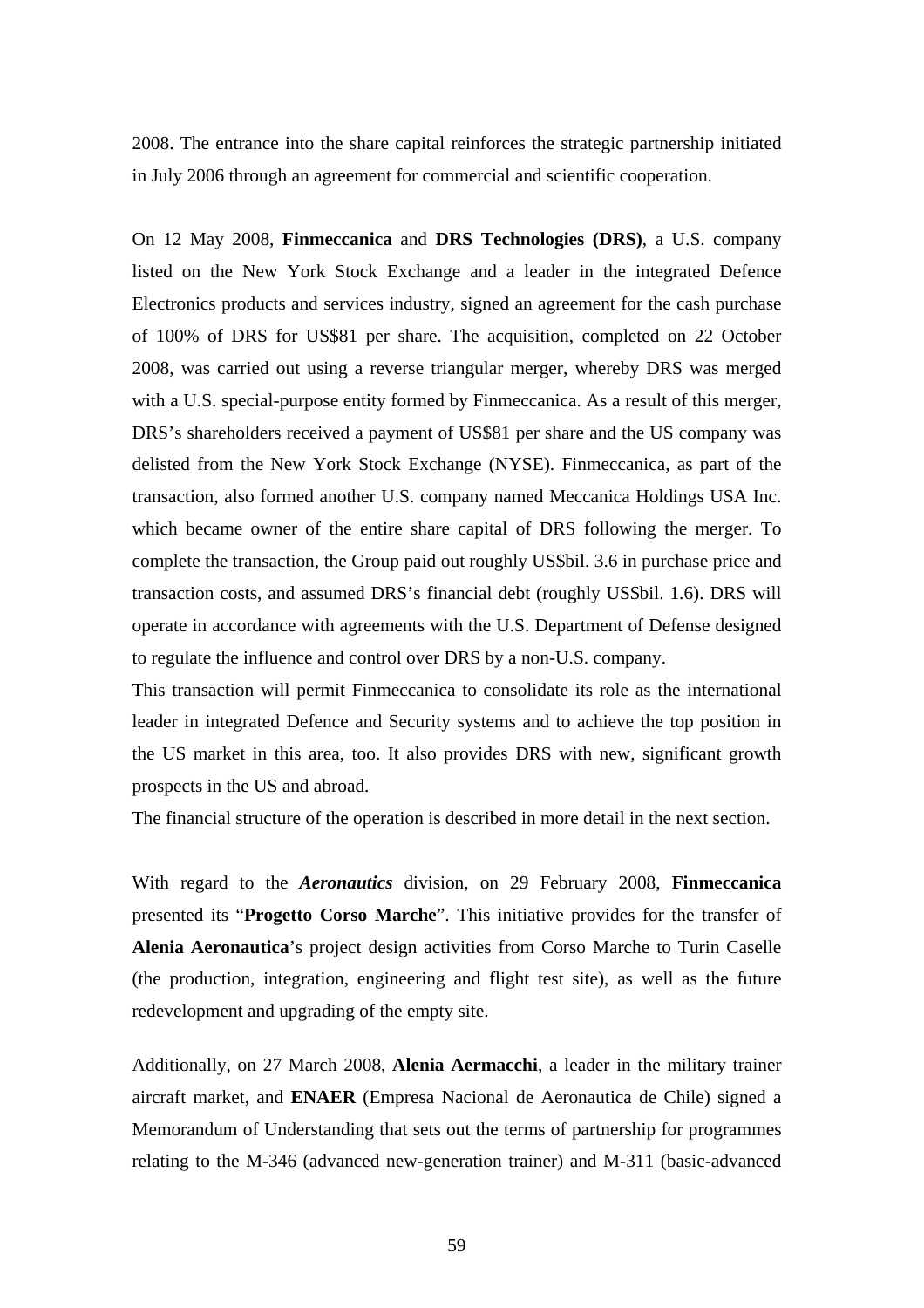trainer) aircraft. The agreement provides for the joint manufacture and sale of M-346 and M-311 aircraft in Latin America to effectively meet the diverse needs of the region's Air Forces for basic, advance and Lead-In-Fighter training and in the operational role of Close Air Support.

On 7 April 2008, L–3 Communications Integrated Systems sold to **Alenia North America** a stake equal to 1% of the 50/50 joint venture Global Military Aircraft Systems (GMAS), created in 2005 and active in the Joint Cargo Aircraft (JCA) programme for the U.S. Army and Air Force through the provision of the C27J tactical transport aircraft. As a result of this sale, Alenia North America now holds a 51% stake in the joint venture.

On 20 October 2008, **Finmeccanica** and **Mubadala Development Company** (Mubadala), an Abu Dhabi-based investment and business development company, announced the signing of an agreement for a hi-tech industrial partnership. Finmeccanica and Mubadala will work together to manufacture composite components for civil aircrafts at the new Abu Dhabi plant. Alenia Aeronautica will provide technology, technical assistance and specialised training and will transfer composite aerostructure manufacturing business to the new plant. Alenia Aeronautica will also provide support to develop the manufacturing processes needed to obtain international industrial certifications. Activities will begin this year and are expected to reach full capacity by 2011.

On 6 November 2008, **Finmeccanica** and **Russian Technologies State Corporation** signed a partnership agreement in the carbon fibre components business.

In the *Space* division, on 2 April 2008, **Telespazio** (67% Finmeccanica; 33% Thales) acquired 100% of the Spanish company **Aurensis**, which specialises in technologies for territorial applications and satellite and aerial Earth observation services. With this acquisition, Telespazio continues its international expansion and consolidation of its position as European leader in the Earth observation sector.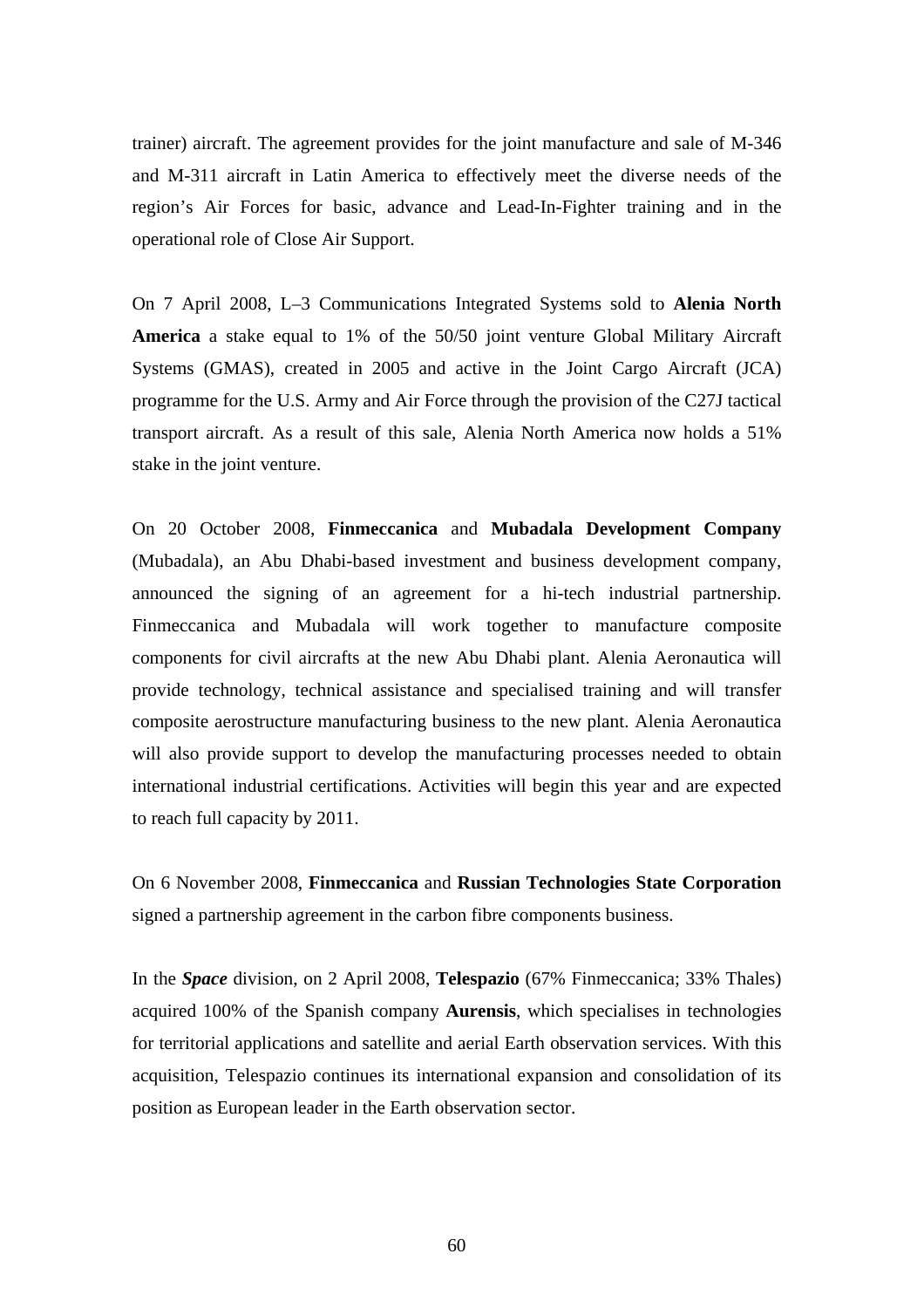On 16 July 2008, **E-GEOS**, a joint venture set up by the **Italian Space Agency** (ASI) and **Telespazio**, began internationally marketing products from its earth observation satellite system COSMO-SkyMed. The company aims to become a global leader in the geospatial information sector, with an integrated range of application solutions, content and services, based on synthetic aperture radar (SAR) and very high resolution (VHR) optical data.

On 31 July 2008, **Telespazio** signed the agreement to purchase 100% of the Italian company **ISAF**, specializing in the geographical technologies information systems sector. ISAF participates in a consortium of companies that was awarded the contract tendered by Agenzia per le Erogazioni in Agricoltura (AGEA) for the development and management of the national agriculture information system.

On 27 August 2008, **Telespazio** acquired an approximately 40% stake in **Novacom Services**, a French company owned 60.27% by Collecte Localisation Satellites (CLS) which develops, manages, consults on, distributes and sells long-distance messaging and localisation services and products using satellite and ground-based systems.

More generally, in terms of leveraging its civil activities, on 17 March 2008, **AnsaldoBreda** and **Bombardier Transportation** signed an agreement to jointly develop, market and manufacture a new high-speed train capable of reaching speeds of over 300 km/h, which overcomes existing concepts and takes into account important aspects such as efficiency, safety, enhanced seating capacity and compliance with the latest European interoperability standards. The parties signed the final partnership agreements on 16 September 2008.

On 20 June 2008, the Board of Directors of **Ansaldo STS** approved the merger of the subsidiaries **Ansaldo Trasporti – Sistemi Ferroviari S.p.A.** and **Ansaldo Segnalamento Ferroviario S.p.A.** into Ansaldo STS. This decision represents a further step in the rationalisation and simplification of Ansaldo STS launched at the end of 2007, which also includes the dissolution of the Dutch sub-holding company **Ansaldo Signal N.V.**, as a result of which some of the foreign operating companies,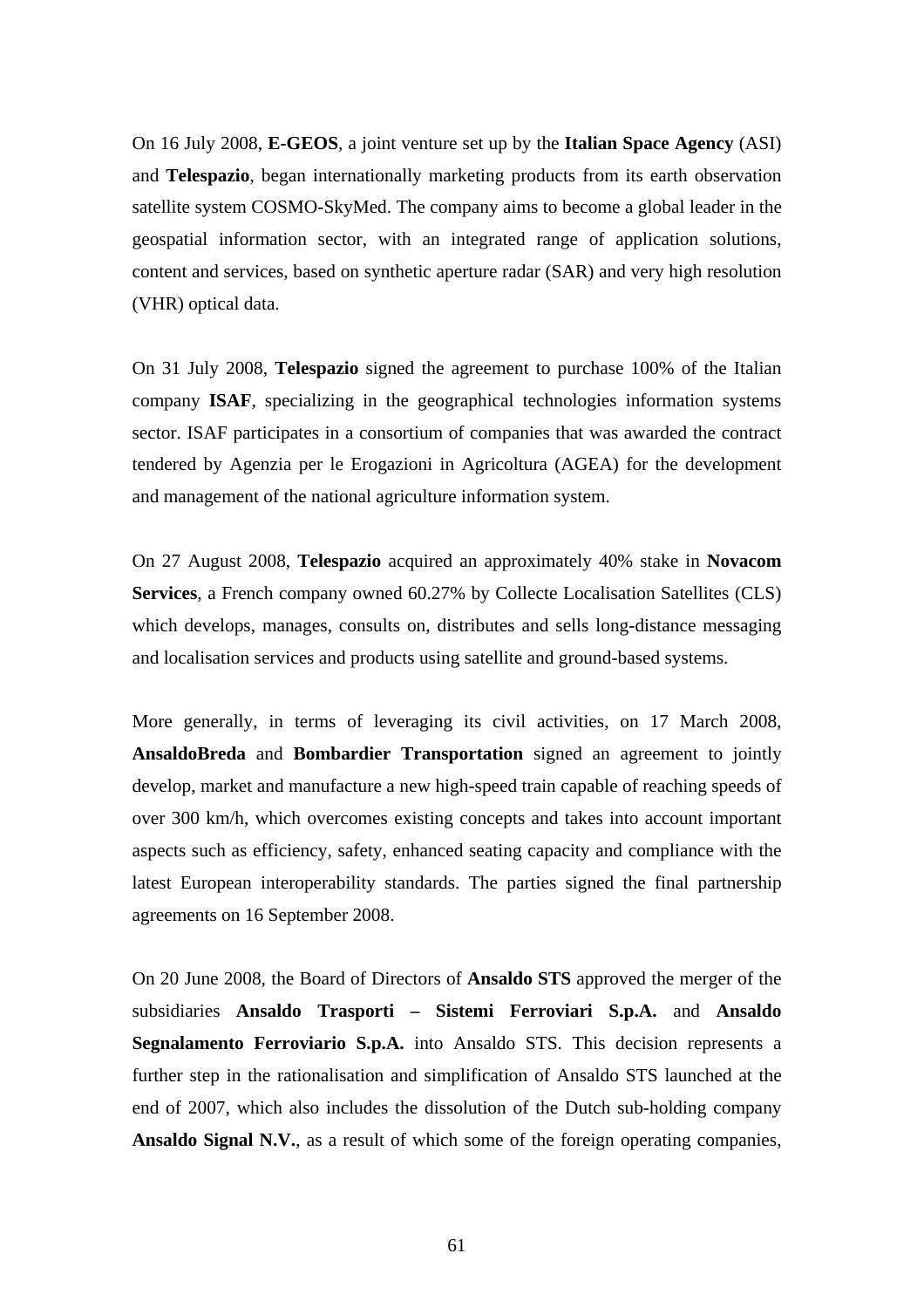such as **Ansaldo STS France** and the U.S. company **Union Switch & Signal**, will be directly controlled by the group parent.

On 6 November 2008, **Finmeccanica** and the **Russian Railways** (RZD) signed a partnership agreement in the railway sector for a multi-year programme. The agreement calls for the installation of equipment and signalling systems for the control and safety of rail traffic. It also provides for the use of satellite remote sensing systems, TETRA telecommunications systems and the use of Internet on board trains.

On 27 February 2008, **Ansaldo Fuel Cells** and **Enel** signed a partnership agreement to develop, build and test a molten carbonate fuel cells generation plant. The agreement marks the start of an important collaboration in the development of such technology.

## **Financial transactions**

#### Financing for acquisition of DRS

The acquisition was financed through Senior Term Loan Facilities, totalling €3,200,000,000, obtained by Finmeccanica from four banks serving as bookrunners (Goldman Sachs Int'l, Intesa SanPaolo S.p.A, Mediobanca-Banca di Credito Finanziario S.p.A and Unicredit Group through Bayerische Hypo-Und VereinsBank AG).

The transaction is divided into three tranches (A, B and C):

- tranche A:  $\text{E1,000,000,000}$  with a maturity of 364 days and a spread of the 0.70 percentage points per year on the applicable Euribor;
- tranche B:  $\text{ } \infty$ 1,500,000,000 and an initial maturity of 364 days, renewable at Finmeccanica's discretion for a further 364 days and with a spread of 0.70 percentage points (plus an extension fee of 0.15 points);
- tranche C:  $\epsilon$ 700,000,000 with a maximum maturity of three years and a spread of 0.85 percentage points per year.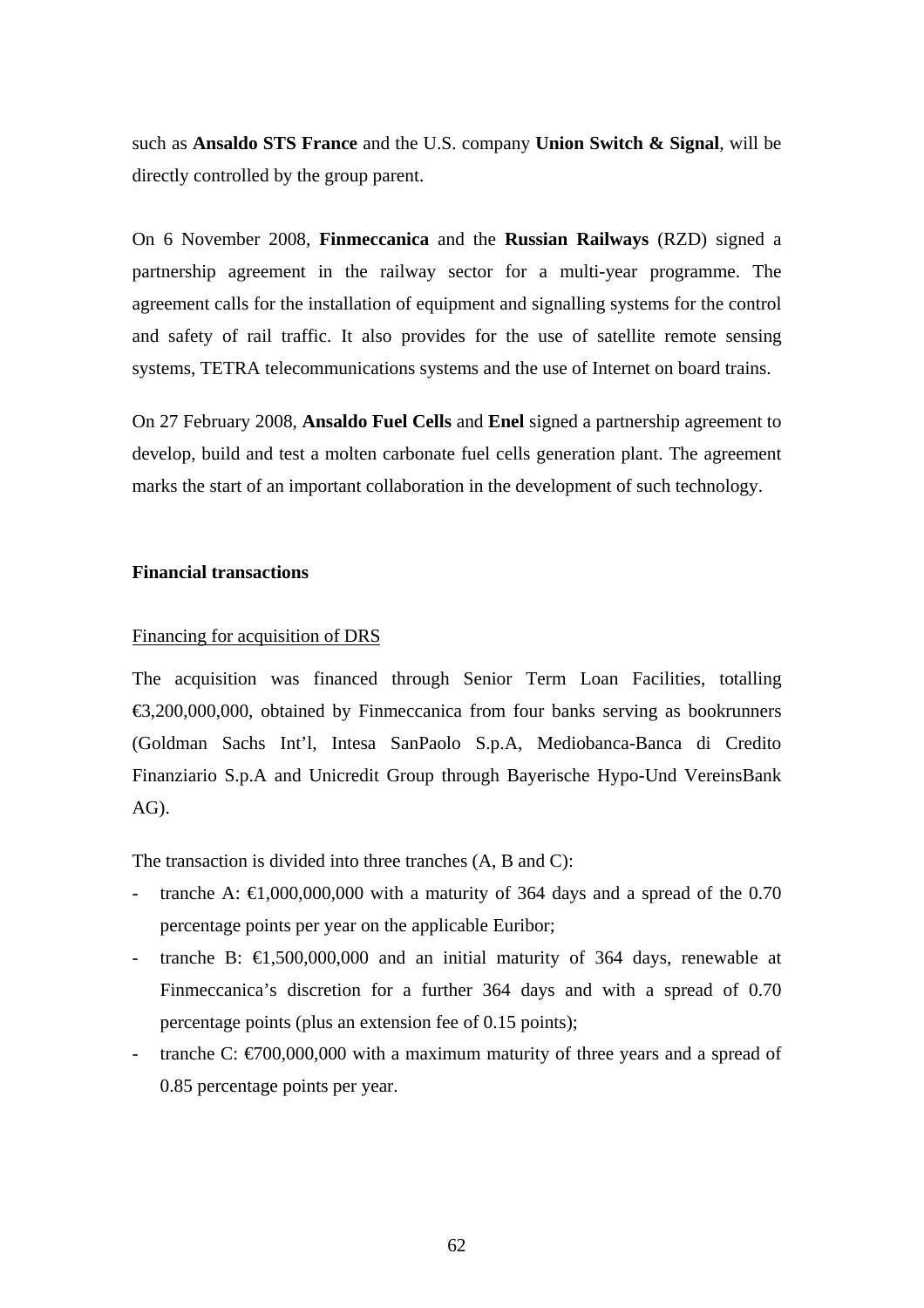The term of maturity of each tranche starts from the date of signing of the agreement. The spreads are subject to adjustment in the event Finmeccanica's current debt rating improves or worsens.

The agreement includes the usual terms found in syndicated loans offered on the European market and found in previous Finmeccanica contracts (e.g., representations, warranties, undertakings, negative pledge, events of default, etc.), as well as several special clauses described below.

Due to its nature as bridge financing, the agreement contains a clause under which the proceeds from the Finmeccanica capital increase, the divestment of non-strategic assets, IPOs of Group companies, and assumptions of new debt, including bond issues, must be used to repay the Senior Term Loan until the amount outstanding falls below 20% of the initial loan amount.

The agreement requires that an initial repayment of €mil. 800 be made by 31 March 2009 out of the proceeds from the Finmeccanica capital increase and the divestment of assets.

The agreement also contains financial covenants under which the debtor, during the life of the loan, must comply with the following ratios:

Net debt//  $EBITDA <$  = 3

EBITDA/Net interest  $=$  > 5

These indicators will be checked annually based on the Group's consolidated accounts.

Finally, the agreement provides that the Group may make new strategic investments funded through debt in addition to ordinary investments up to a total amount of about €mil. 1,000 spread over the life of the loan. This restriction does not apply to listed Group companies nor to the joint ventures Thales Alenia Space and MBDA.

These restrictions (mandatory prepayment, financial covenants and limit on strategic investments) will cease to apply once the amount of the Senior Term Loan falls below the threshold of 20% of the initial loan amount provided that, at that time, the expected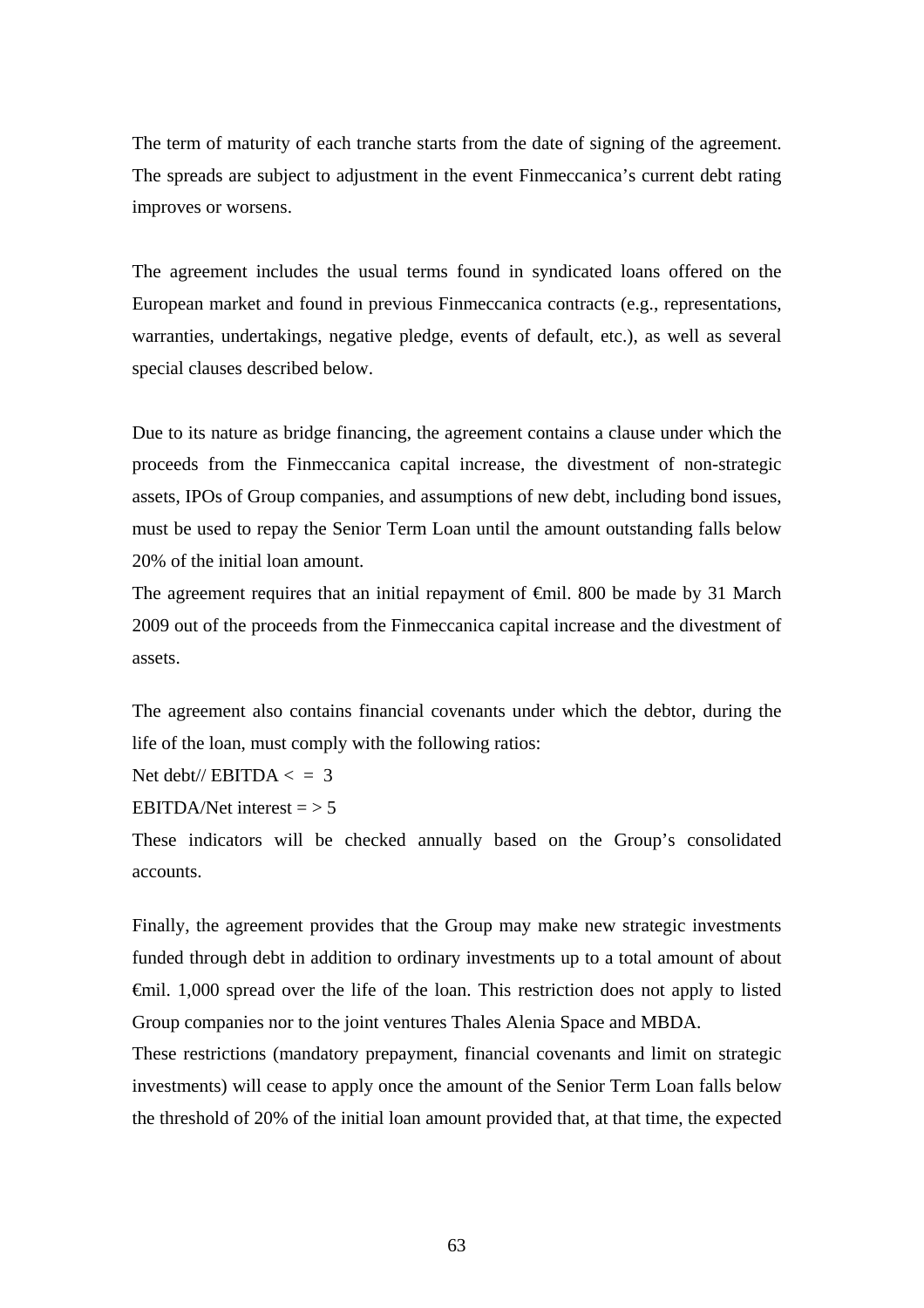Finmeccanica capital increase has been performed and Finmeccanica has been able to maintain its investment grade rating.

Over the life of the loan, all the borrowing and guarantee activities relating to the Group's ordinary business will continue to be carried out using existing lines of credit.

Projections that the Group's total net debt will increase as a result of the acquisition of DRS and the related operations have prompted the ratings agencies S&P and Moody's to place Finmeccanica on a negative credit watch, although Fitch has not done so. The credit watch should be lifted once the aforementioned debt reduction measures have been successfully completed.

The loan was syndicated among domestic and international banks, which were invited to lend amounts equal to  $\epsilon$ mil. 250,  $\epsilon$ mil. 150 and  $\epsilon$ mil. 75 based on the role assigned, divided proportionally into three tranches. The syndication process was successfully completed on July 14. A wide spectrum of domestic and foreign banks took part for a total subscription of about  $\oplus$ mil. 7,000, which was much higher than the transaction amount. As a result, average allotments were reduced by more than 50%.

The loan was entirely unused at 30 September 2008. The first disbursement was made at the closing of the purchase of DRS on 22 October 2008 for a total of roughly  $\bigoplus$ il. 3 which, in the dollar equivalent, allowed the Company to pay the full purchase price agreed and the transaction costs, in addition to refinance a portion of DRS's debt.

In connection with the DRS acquisition, Finmeccanica hedged the exchange rate risk associated with the fact that the acquisition cost was denominated in US dollars. On 30 September 2008, hedging transactions totalling US\$bil. 3.5 (at an approximate average exchange rate of 1.54 dollars to the euro, equal to roughly  $\bigoplus$ il. 2.3) were carried out.

As described above, to repay the Senior Term Loan Facilities, the Company plans to use the proceeds from the capital increase, the divestment of non-strategic assets, any IPOs of Group companies, and assumptions of new medium/long-term debt.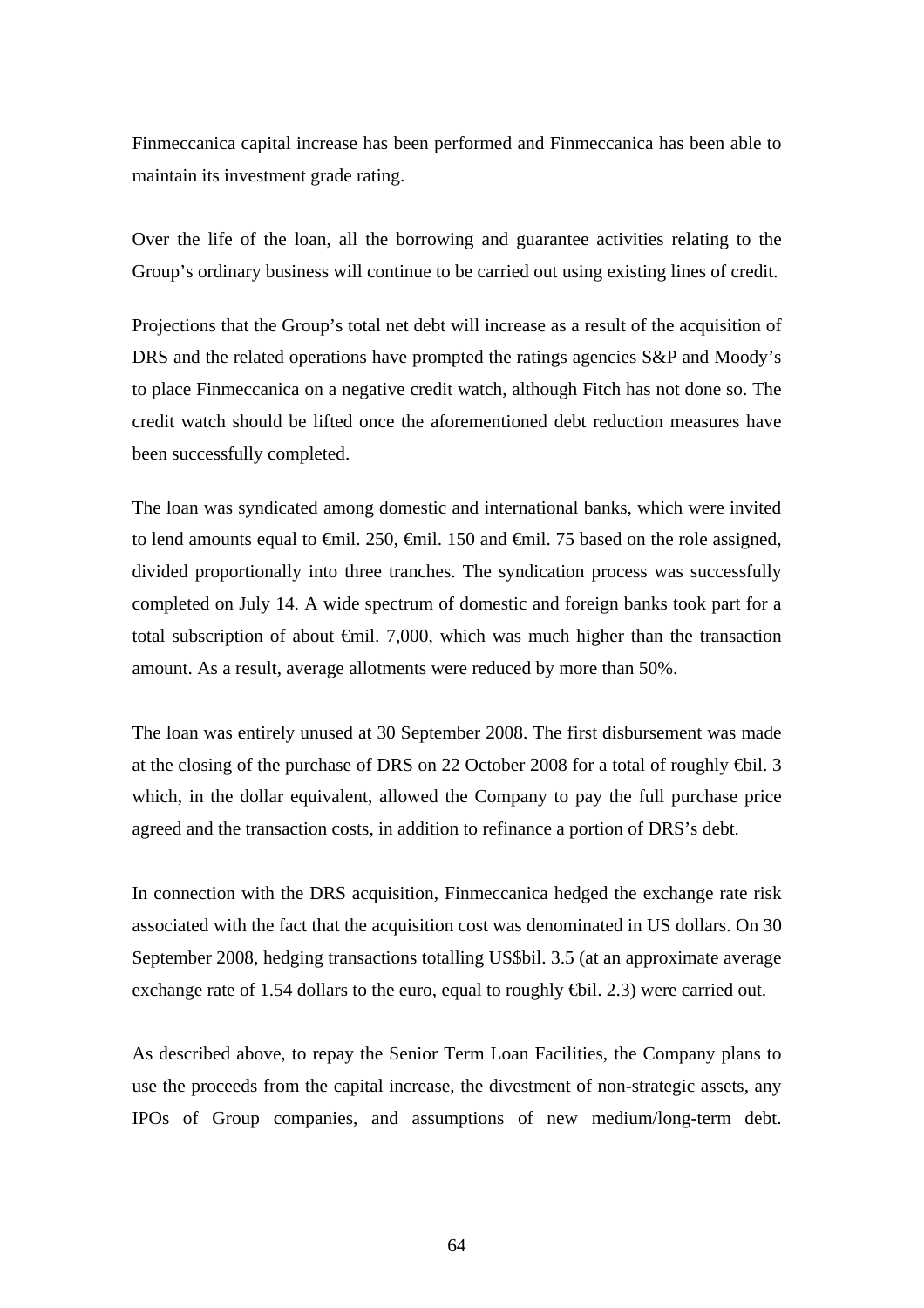Therefore, the following information on recent events concerning the capital increase is provided.

#### Capital increase

At the date of this report, the Company is in the process of carrying out the capital increase authorised by the Board of Directors on 15 October 2008. The Board has determined the final terms and conditions of the capital increase by way of rights offered to Finmeccanica shareholders, pursuant to the decisions taken by it on 8 September 2008 and executing the mandate conferred to it by the Extraordinary Shareholders' Meeting of 1 August 2008. On 15 October, CONSOB authorised the publication (which occurred on the following day) of the prospectus relating to the rights offering and to the listing of the ordinary shares resulting from the capital increase. The prospectus, which contains information deemed material for disclosure purposes pursuant to Art. 71 of the Issuers' Regulation, was published pursuant to current legislation and was made available for public consultation at the Company's registered office, at the offices of Borsa Italiana S.p.A. and on the Company's website. The capital increase, consisting of an issuance of 152,921,430 ordinary shares with a nominal value of  $64.40$  per share, with full dividend rights and the same characteristics as current outstanding shares, are offered by way of rights to Finmeccanica shareholders at a ratio of 9 ordinary shares for every 25 shares held, and envisions an issue price for each newly issued ordinary share of  $\epsilon 8.00$ , including a share premium of  $\epsilon$ 3.60 per share. On 7 November 2008, the option period, which began on 20 October, ended with the exercise of 417,369,675 option rights, corresponding to 150,253,083 shares, or 98.26% of the shares offered, for a total value received of  $\text{E}1,202,024,664$ . In line with the provisions of Art. 59 of Decree-law 112/08, the Italian Ministry for the Economy and Finance subscribed 31,249,998 ordinary new shares of the Company, for a total of roughly  $\oplus$ mil. 250, by partially exercising its option rights. Therefore, upon completion of the transaction, the Ministry will hold roughly 30.2% of the share capital of Finmeccanica. Before the end of the month following the conclusion of the rights offering, Finmeccanica will offer on the stock market any residual rights not exercised, pursuant to Art. 2441, paragraph 3 of the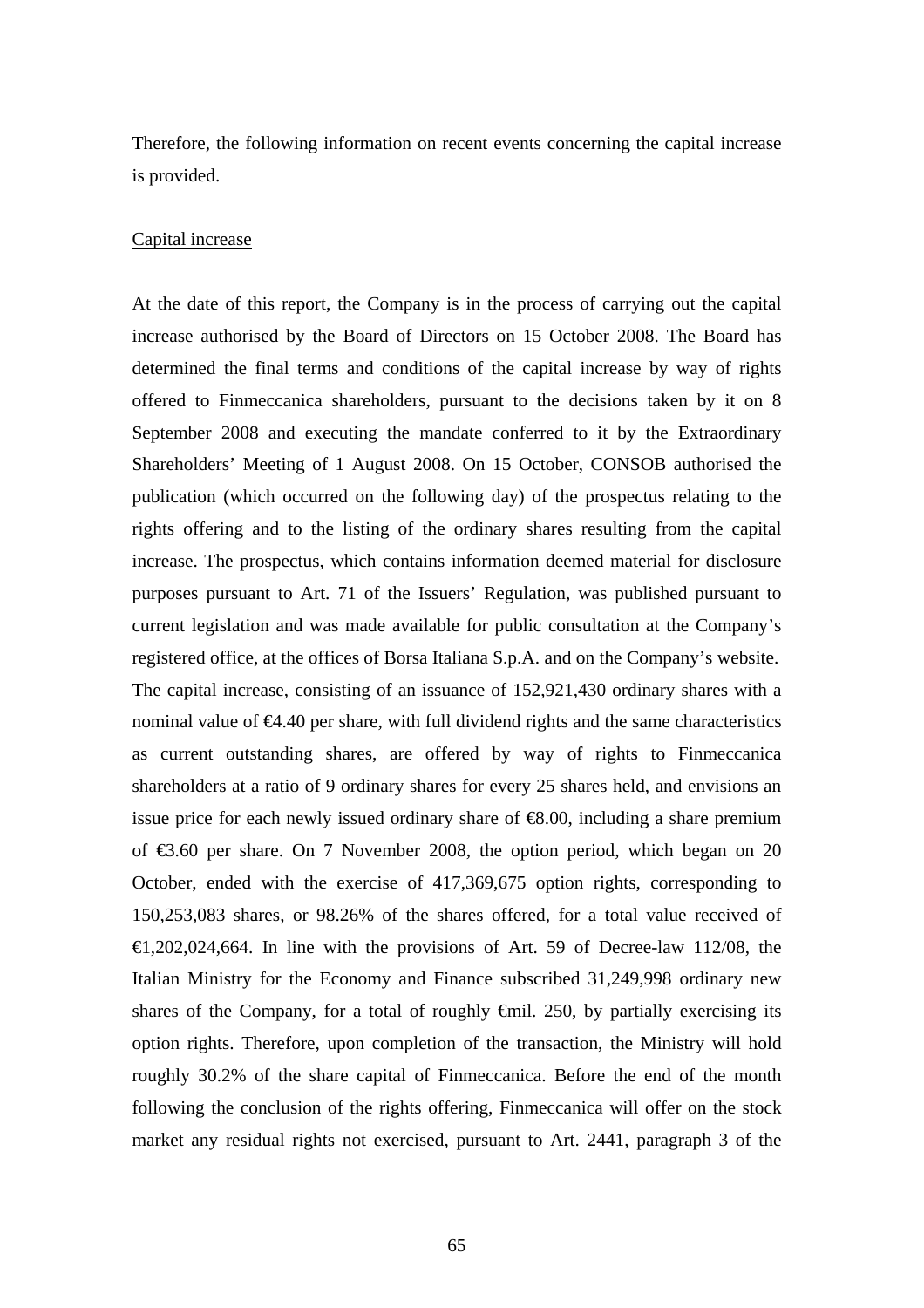Italian Civil Code. Pursuant to the underwriting contract signed on 15 October 2008, the share not optioned at the end of the this period will be subscribed by a consortium of banks composed of Goldman Sachs and Mediobanca, as Joint Global Coordinators and Bookrunners, Banca IMI, BNP Paribas, Credit Suisse, Deutsche Bank, Morgan Stanley and UniCredit Group, as Joint Bookrunners, and BBVA, Euromobiliare, Nomura International and Société Genéralé, as Co-Managers. The rights and the new shares have not been and will not be registered under the U.S. Securities Act of 1933 and may not be offered or sold in the United States absent registration or an applicable exemption from the registration requirements.

Upon completion of the transaction, the total value of the issue, including the share premium, will be equal to  $\in$ 1,223,371,440.

#### Other financial transactions

During the period, Finmeccanica did not carry out new bond issues. As a result, there was no substantial change in the structure of medium to long-term debt, particularly with regard to bonds, which stood at around  $\oplus$ mil. 1,792. The average term of maturity is approximately 8 years.

Below is a list of bonds outstanding at 30 September 2008, including the transactions placed on the market by Finmeccanica S.p.A. and by Finmeccanica Finance S.A.:

| Issuer              |     | Year of<br>issue | <b>Maturity</b> | <b>Nominal</b><br>Amount<br>( <del>C</del> inil) | Annual<br>coupon | Type of offer  | IAS recog. amts<br>$\boldsymbol{\Theta}$ mil. (5) |
|---------------------|-----|------------------|-----------------|--------------------------------------------------|------------------|----------------|---------------------------------------------------|
|                     |     |                  |                 |                                                  |                  |                |                                                   |
| Finmeccanica        |     |                  |                 |                                                  |                  |                |                                                   |
| Finance S.A.        | (1) | 2002             | $30$ -Dec-      | 297                                              | Floating         | Italian retail | 300                                               |
|                     |     |                  | 08              |                                                  |                  |                |                                                   |
| Finmeccanica        |     |                  |                 |                                                  |                  |                |                                                   |
| Finance S.A.        | (2) | 2003             | $8-Aug-10$      | 501                                              | 0.375%           | European       | 465                                               |
|                     |     |                  |                 |                                                  |                  | institutional  |                                                   |
| Finmeccanica        |     |                  |                 |                                                  |                  |                |                                                   |
| Finance S.A.        | (3) | 2003             | $12$ -Dec-      | 500                                              | 5.75%            | European       | 519                                               |
|                     |     |                  | 18              |                                                  |                  | institutional  |                                                   |
| Finmeccanica S.p.A. | (4) | 2005             | $24-Mar-$       | 500                                              | 4.875%           | European       | 508                                               |
|                     |     |                  | 25              |                                                  |                  | institutional  |                                                   |

(1) Bonds exclusively offered to the public in Italy and listed on the TLX market, which is managed by Trading Lab Banca S.p.A. - Unicredito Italiano Group. Issued as part of the Euro Medium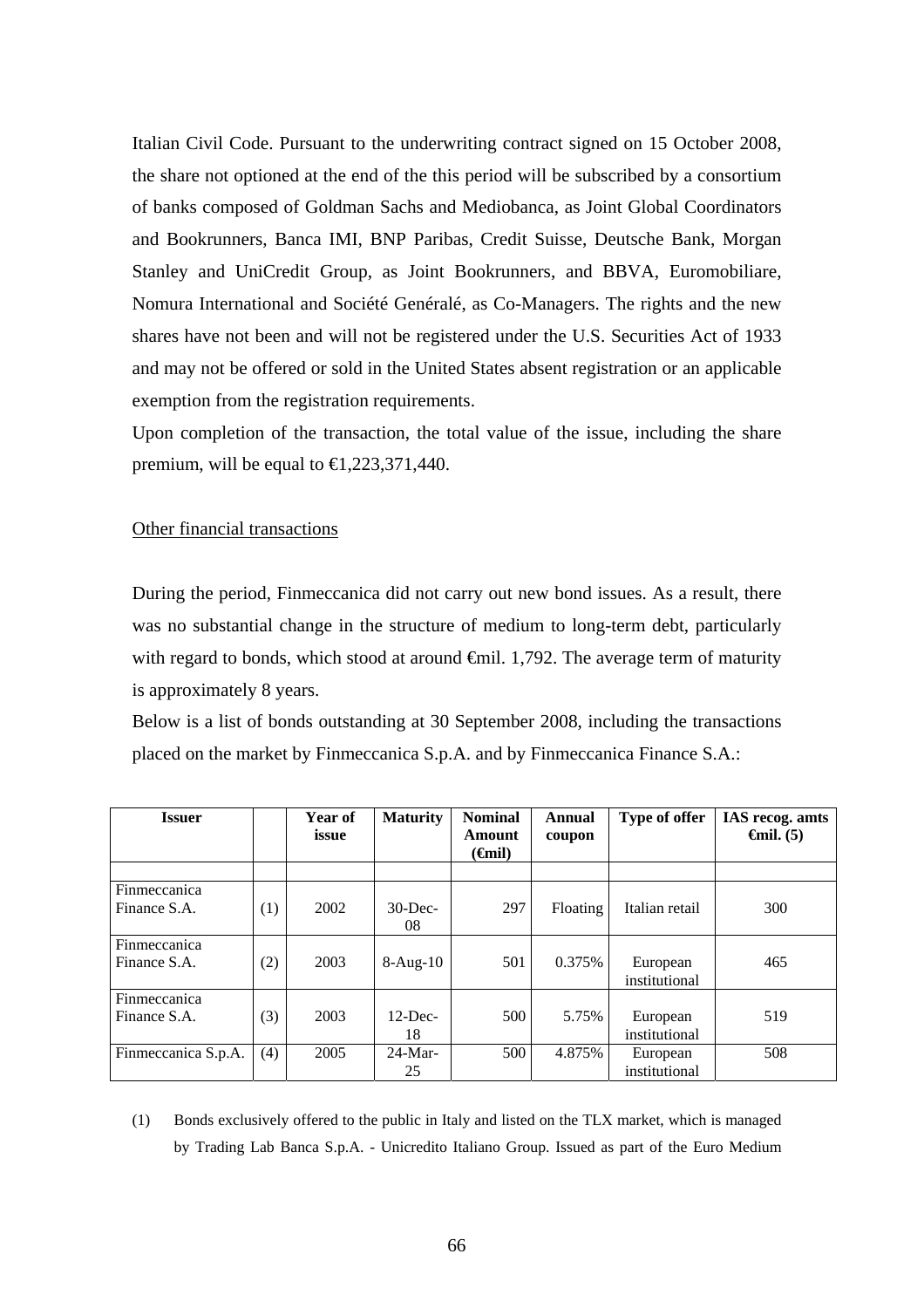Term Notes (EMTN) programmes for a maximum €bil. 2.5, the bonds are governed by a specific Italian regulation. Transaction authorised pursuant to Article 129 of Legislative Decree 385/93. Prospectus filed with CONSOB on 4 December 2002 (authorisation notified with note no. 2079342/3.12.02);

- (2) Exchangeable bonds with a maximum number of 20,000,000 shares in STMicroelectronics N.V. (STM) at a conversion price of  $\epsilon$ 25.07 per share. Starting from the third anniversary of the issue, Finmeccanica Finance can ask for the loan to be converted if the average price recorded during the 30 working days prior to the date of notice to bond-holders exceeds 125% of the conversion price. At the maturity date Finmeccanica Finance can repay in cash or, upon prior notice to be given with at least 15 working days, through a combination of STM shares valued at the average prices recorded in the prior 5 working days. Transaction authorised pursuant to Article 129 of Legislative Decree 385/93. Bonds are listed on the Luxembourg Stock Exchange.
- (3) Bonds issued as part of the EMTN programmes for a maximum of €bil. 2.5 The entire issue was converted from a fixed-rate issue to a floating-rate one for the first two years of the loan. The transaction was authorised pursuant to Article 129 of Legislative Decree 385/93. Bonds listed on the Luxembourg Stock Exchange.

Rate derivative transactions were made on these bonds and led to benefit throughout 2005 from low floating rates with an effective cost of some 3.25%. During 2006, the effective cost of the loan returned to a fixed rate equal to an average value of some 5.8%.

- (4) Bonds issued as part of the EMTN programmes for a maximum of €bil. 2.5 The transaction was authorised pursuant to Article 129 of Legislative Decree 385/93. Bonds listed on the Luxembourg Stock Exchange. Some rate transactions were made to optimise collection costs.
- (5) The difference between the face value of bonds and book value is due to interest rates being classified as to increase debt and to discounts being recognised to decrease debt. Furthermore, as regards the issue of exchangeable bonds in (2) above, IAS 39 provides for the separation of the financial debt component and the call option sold. The debt component is measured by applying the market interest rate at the issue date in place of the nominal interest rate, while the option component, excluded from the financial position, is subject to periodic measurement at fair value. At 30 September 2008, this valuation method led to posting a debt €mil. 36 less than the face value of the bond. This differential will gradually come down as the maturity date draws near.

All the bond issues of Finmeccanica Finance S.A. are irrevocably and unconditionally secured by Finmeccanica S.p.A.

All the bonds above are governed by rules with standard legal clauses for this type of corporate transaction. In the case of the Finmeccanica issues, these clauses do not require any undertaking with regard to compliance with specific financial parameters (financial covenants) but they do require negative pledge and cross-default clauses.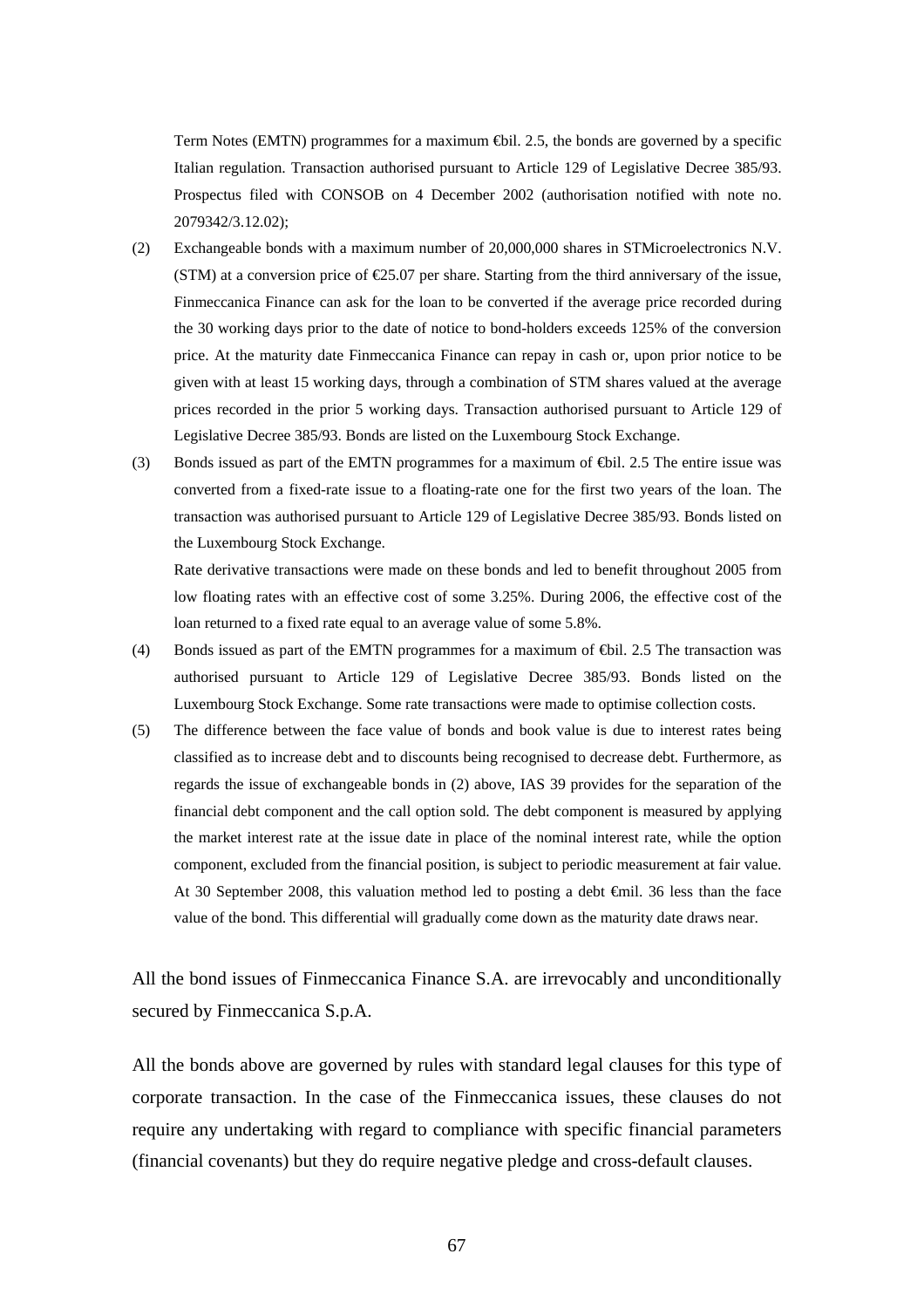Based on negative pledge clauses, issuers Finmeccanica Finance S.A., Finmeccanica S.p.A. and their material subsidiaries (companies whose issuer or guarantor owns more than 50% of share capital or represent at least 10% of total revenues) are expressly prohibited from pledging collateral security to secure financial transactions to the partial benefit of one or more creditors, without prejudice to the generalities of the foregoing. Exceptions to this prohibition are securitisation and, starting from July 2006, the establishment of assets for the use indicated in Article 2447 bis *et seq*. of the Italian Civil Code.

The cross-default clauses give the bondholders the right to request early redemption of the same (i.e. default) in the event that, for any loan or, more generally, any financial obligation of the Group, there should be a failure to make payment beyond preset limits or other default event.

All Finmeccanica S.p.A. and Finmeccanica Finance S.A. bonds were given a mediumterm financial credit rating by the three international rating agencies: Moody's Investors Service, Standard and Poor's and Fitch. More specifically, at the reporting date these credit ratings were A3 (Moody's) and BBB (Fitch and Standard and Poor's). As previously explained, Moody's and S&P placed Finmeccanica on a negative credit watch following the announcement of the acquisition of DRS, although Fitch did not take analogous steps. The credit watch could be lifted upon the successful conclusion of the debt reduction measures described above.

Finally, we note that in July 2008 there was the extension for a further twelve months of the EMTN programme for new bond issues amounting to  $\Theta$ il. 2.5.

### **Other operations**

As already described in the 2007 financial statements, on 16 January 2008 the Shareholders' Meeting of **Finmeccanica** S.p.A approved the share buy back programme proposed by the Board of Directors on 21 November 2007 up to a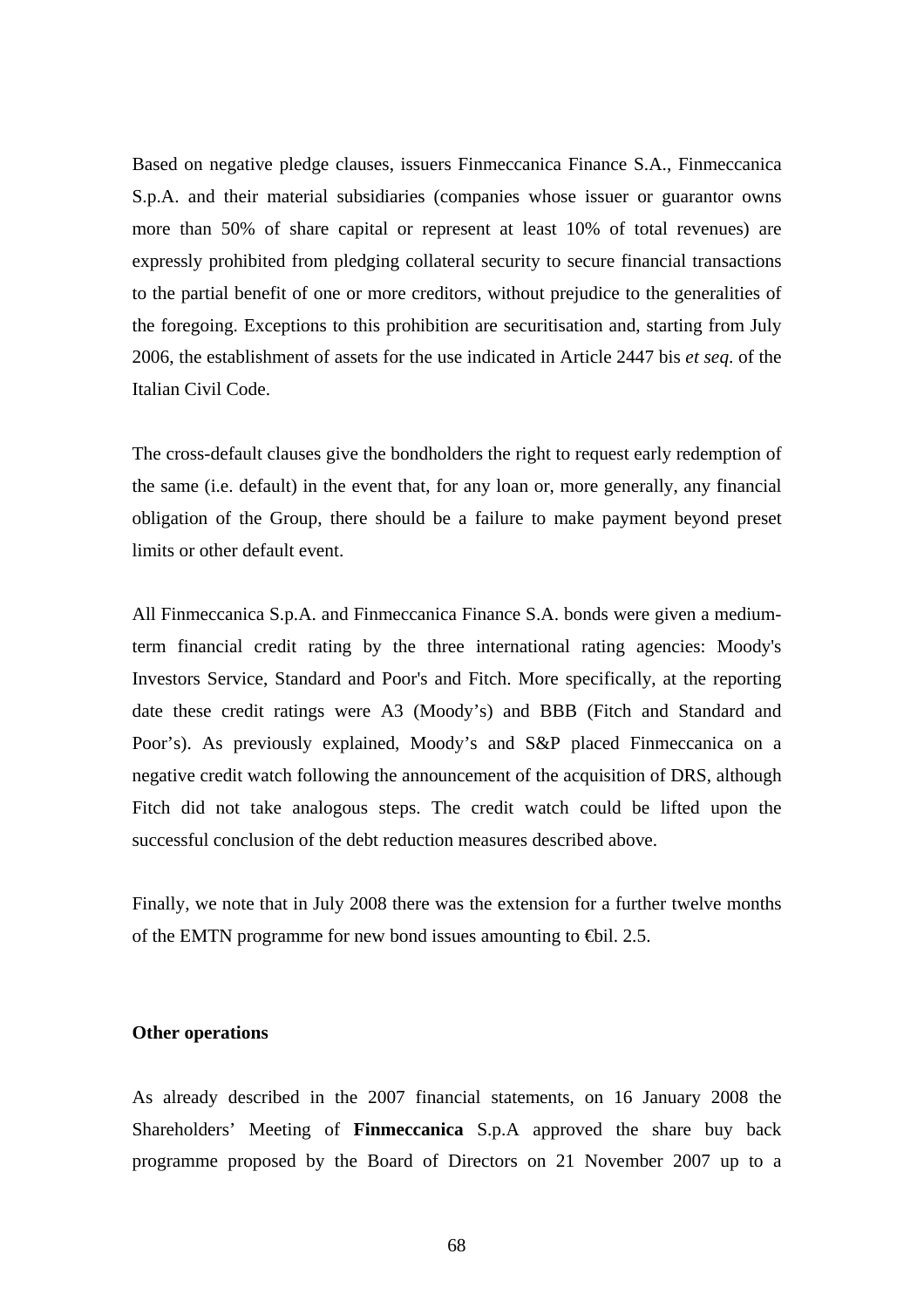maximum of about 8% of the share capital of the Company (a maximum of 34 million ordinary shares) with the goal of using them for industrial projects or extraordinary financial operations, if any.

On 28 February 2008, in order to initiate the programme and to complete it within the appropriate time frame, Finmeccanica's Board of Directors, exercising the mandate granted by the Shareholders' Meeting, confirmed the powers granted to the Chairman and Chief Executive Officer for the execution of the Shareholders' resolution.

Since the start of the programme through 30 September 2008, Finmeccanica has arranged to acquire a total of 1,225,000 ordinary shares (equal to roughly 0.288% of the share capital, for an overall value of  $\epsilon 21,446,357.50$ , and holds a total of 1,568,777 treasury shares, equal to approximately 0.369% of the share capital. On 1 October 2008, the number of treasury shares came to 447,209 upon the delivery of the final tranche of shares provided by the Stock Grant Plan 2005-2007 to Group employees and consultants.

The daily volume of shares purchased did not exceed 20% of the average daily volume of Finmeccanica shares traded on the market.

Along with signing the agreement to purchase DRS Technologies, Finmeccanica's Board of Directors suspended the resolution authorising the buy back programme, except for shares purchased to service the Group's employee incentive plans.

Moreover, on 26 February 2008, Finmeccanica**,** Cassa Depositi e Prestiti and FT1CI (a company owned by Areva), as shareholders of STMicroelectronics Holding NV (STH), the Dutch company which owns 27.54% of the share capital of **STMicroelectronics NV** (STM), signed an agreement amending the existing shareholders' agreement concerning the joint Italian-French governance of STH. Under the agreement, the Italian and French parties agreed to rebalance their respective stakes in STM, indirectly held through STH. Specifically, Finmeccanica, as shareholder of STH, agreed to sell to FT1CI the equivalent of 26,034,141 shares of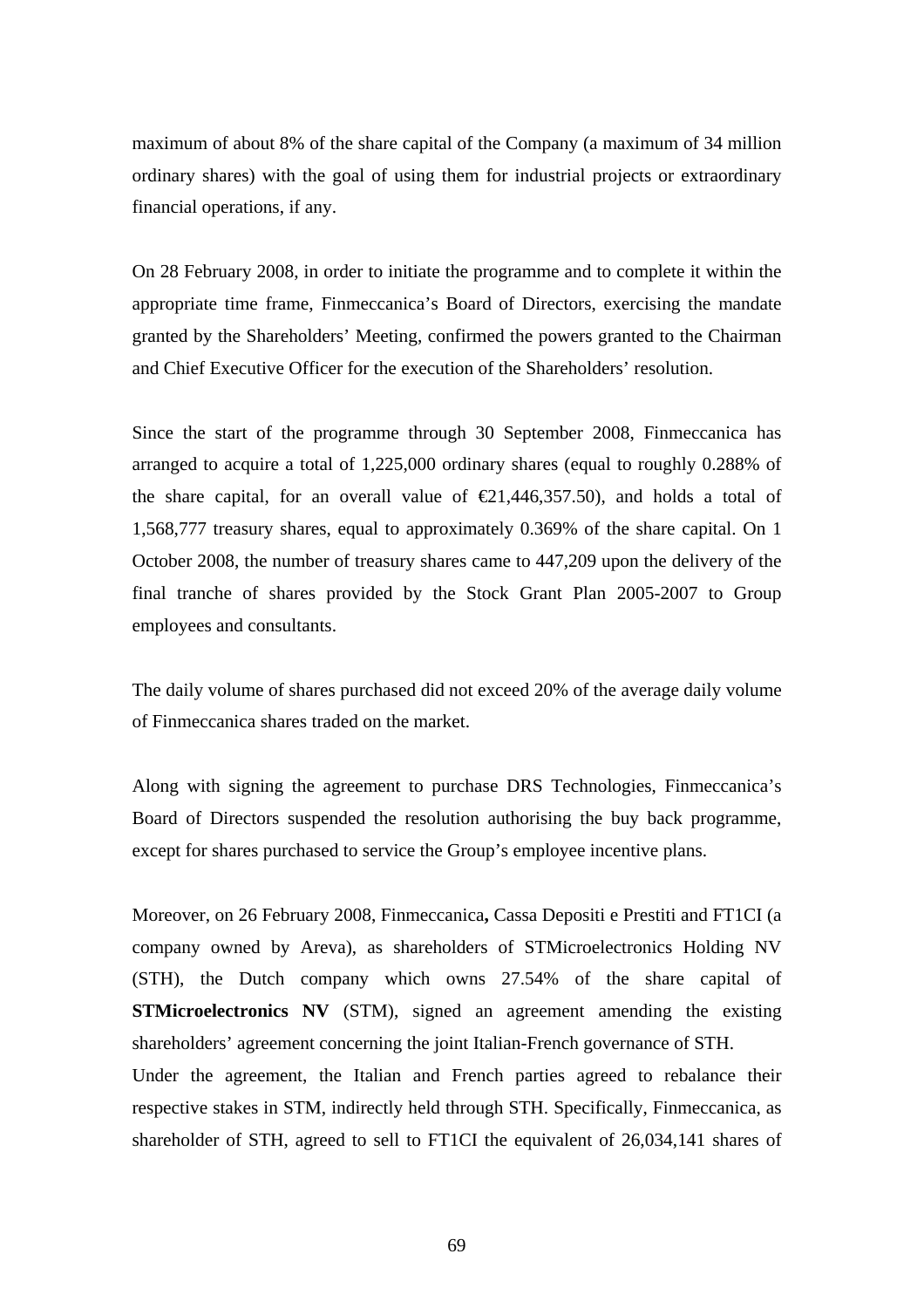STM at the price of  $\epsilon 10$  per share, plus an earn-out equal to 40% of any positive price differential of STM stock between the base price of  $\epsilon$ 10 and the average market price calculated over a three-month period starting nine months from the date of signing of the agreement, up to  $\Theta$  per share. Upon completion of the operation, Finmeccanica received approximately €mil. 260.

Additionally, the agreement establishes that the Italian and French parties will continue to share governance of STH equally subject to certain conditions.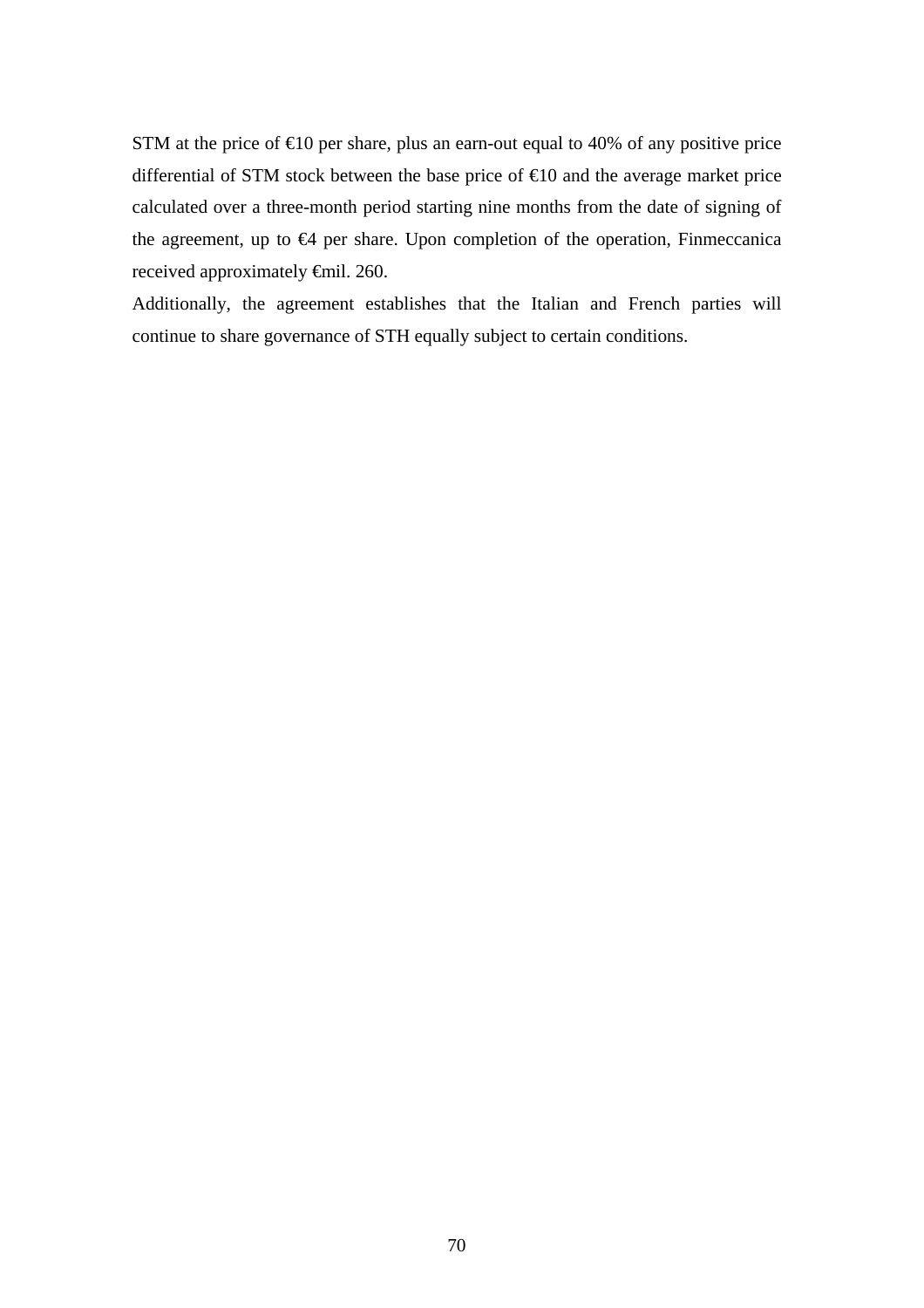# **Outlook**

Performance in the first nine months of 2008 improved with respect to that in the same period of the previous year, in line with the forecasts made at that time. In the light of developments to date, there would appear to be no circumstances that would alter the forecasts made during the preparation of the 2007 annual report.

The size of the orders backlog at 30 September 2008, defined based on its workability, is such as to guarantee 92% coverage of expected production for the current year, thus making it likely that the financial targets set will be reached.

As a result, during 2008 Finmeccanica maintains its forecasts, already developed and communicated, for overall growth in Group revenues of between 6% and 11% with an increase in Adjusted EBITA of between 12% and 19% over 2007.

We also expect Group Free Operating Cash Flow (FOCF) to generate cash surpluses relatively comparable to the levels achieved in 2007, given the significant investments in the development of products necessary to sustain growth that, as in 2007, will focus especially on the Aeronautics, Helicopters and Defence Electronics and Security divisions.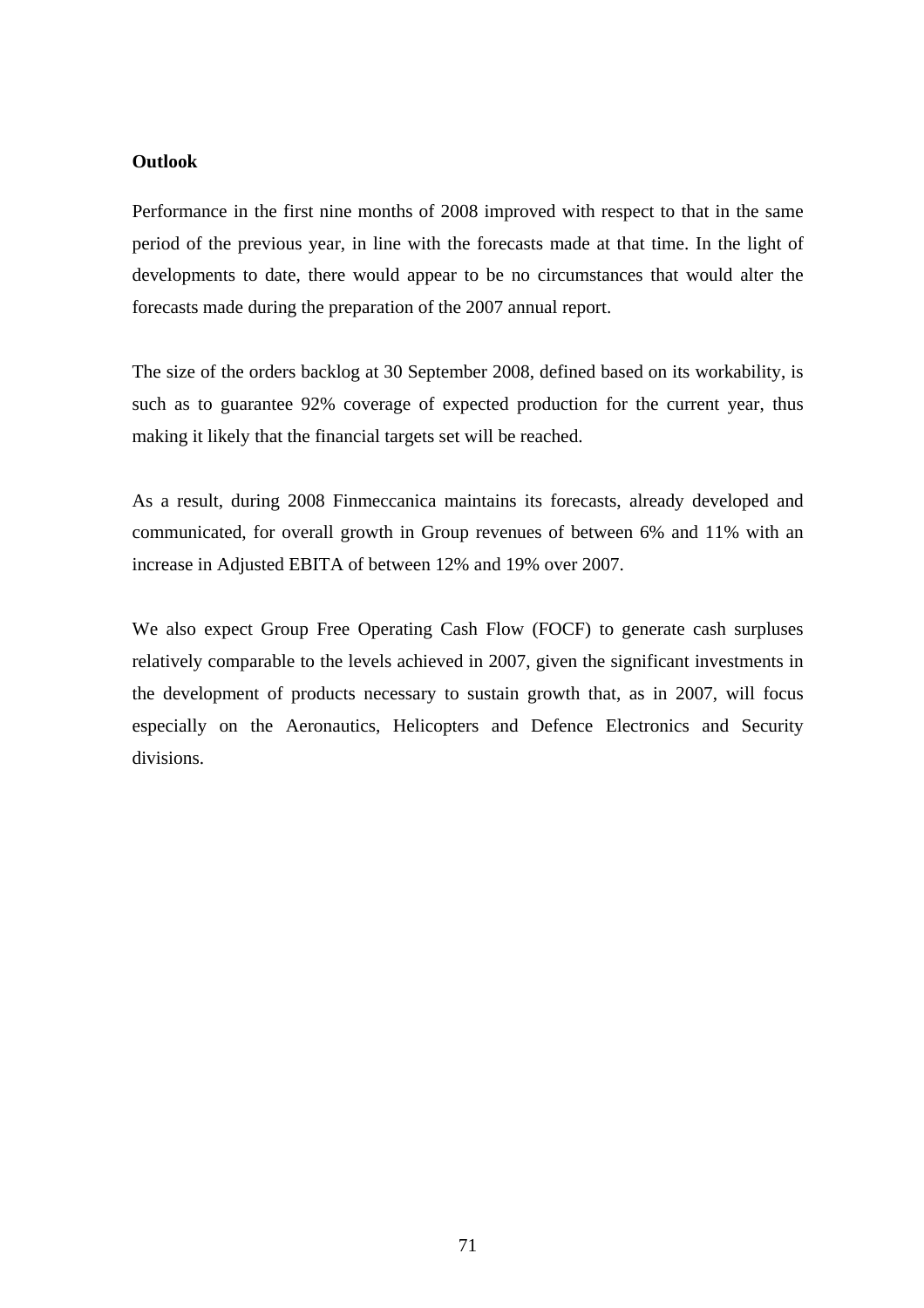**Analysis of the balance sheet and income statement at 30 September 2008**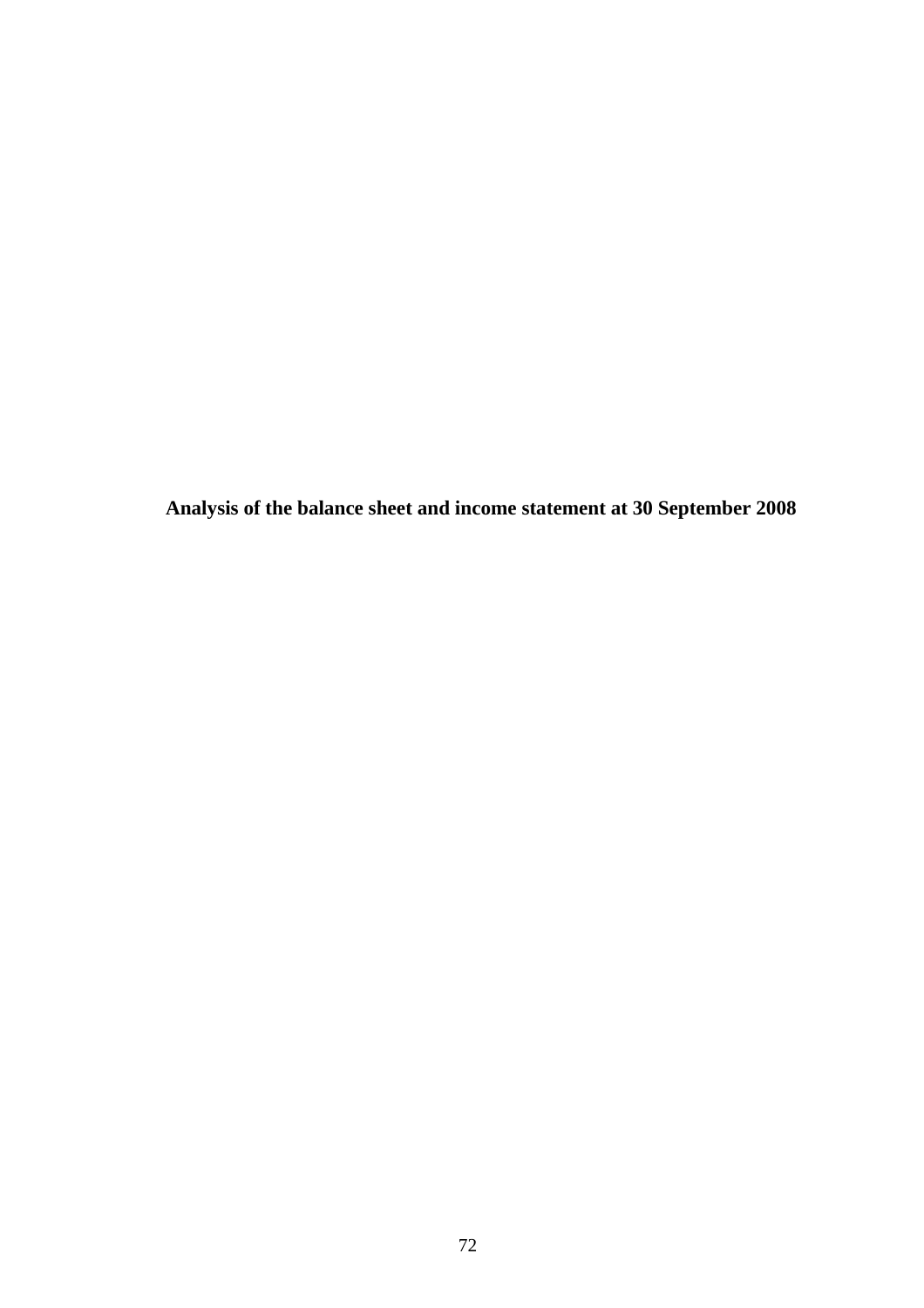# **Income Statement**

|                                                      |         | For the nine months<br>ended 30 September |                  | For the three months<br>ended 30 September |            |       |
|------------------------------------------------------|---------|-------------------------------------------|------------------|--------------------------------------------|------------|-------|
| $(\epsilon$ mil.)                                    | Section | 2008                                      | 2007             | 2008                                       | 2007       |       |
| Revenue                                              |         | 8,753                                     | 8,339            | 2,956                                      | 2,765      |       |
| Revenues from related parties                        | 30      | 935                                       | 778              | 305                                        | 282        |       |
| Purchase and personnel costs                         | 9       | (8,689)                                   | (8,251)<br>$(*)$ | (2,906)                                    | (2,748)    | $(*)$ |
| Costs from related parties                           | 30      | (66)                                      | (56)             | (35)                                       | (18)       |       |
| Amortisation, depreciation and impairment            | 10      | (343)                                     | (345)            | (123)                                      | (114)      |       |
| Other operating income (costs)                       | 11      | (29)                                      | 42               | (11)                                       | 13         |       |
|                                                      |         | 561                                       | 507              | 186                                        | 180        |       |
| Finance income (costs)                               | 12      | (20)                                      | $(*)$<br>(54)    | (31)                                       | 3          | $(*)$ |
| Finance income (costs) from related parties          | 30      | (19)                                      | (13)             | (7)                                        | (5)        |       |
| Share of profit (loss) of equity                     |         |                                           |                  |                                            |            |       |
| accounted investments                                |         | 14                                        | 9                | $\overline{4}$                             | 1          |       |
| Profit before taxes and the effect of                |         |                                           |                  |                                            |            |       |
| discontinued operations                              |         | 536                                       | 449              | 152                                        | 179        |       |
| Income taxes                                         | 13      | (140)                                     | (155)            | (52)                                       | (62)       |       |
| Net profit                                           |         | 396                                       | 294              | 100                                        | 117        |       |
| equity holders of the Company                        |         | 365                                       | 269              | 88                                         | <i>110</i> |       |
| . minority interests                                 |         | 31                                        | 25               | 12                                         | 7          |       |
| <b>Earnings per share</b>                            | 29      |                                           |                  |                                            |            |       |
| <b>Basic</b>                                         |         | 0.861                                     | 0.634            | 0.208                                      | 0.260      |       |
| Diluted                                              |         | 0.859                                     | 0.633            | 0.207                                      | 0.260      |       |
| Earnings per share net of discontinued<br>operations | 29      |                                           |                  |                                            |            |       |
| <b>Basic</b>                                         |         | 0.861                                     | 0.634            | 0.208                                      | 0.260      |       |
| <b>Diluted</b>                                       |         | 0.859                                     | 0.633            | 0.207                                      | 0.260      |       |
|                                                      |         |                                           |                  |                                            |            |       |

*(\*) Items changed due to the retrospective change in the treatment of defined-benefit plans and the severance pay provision (Section 4).*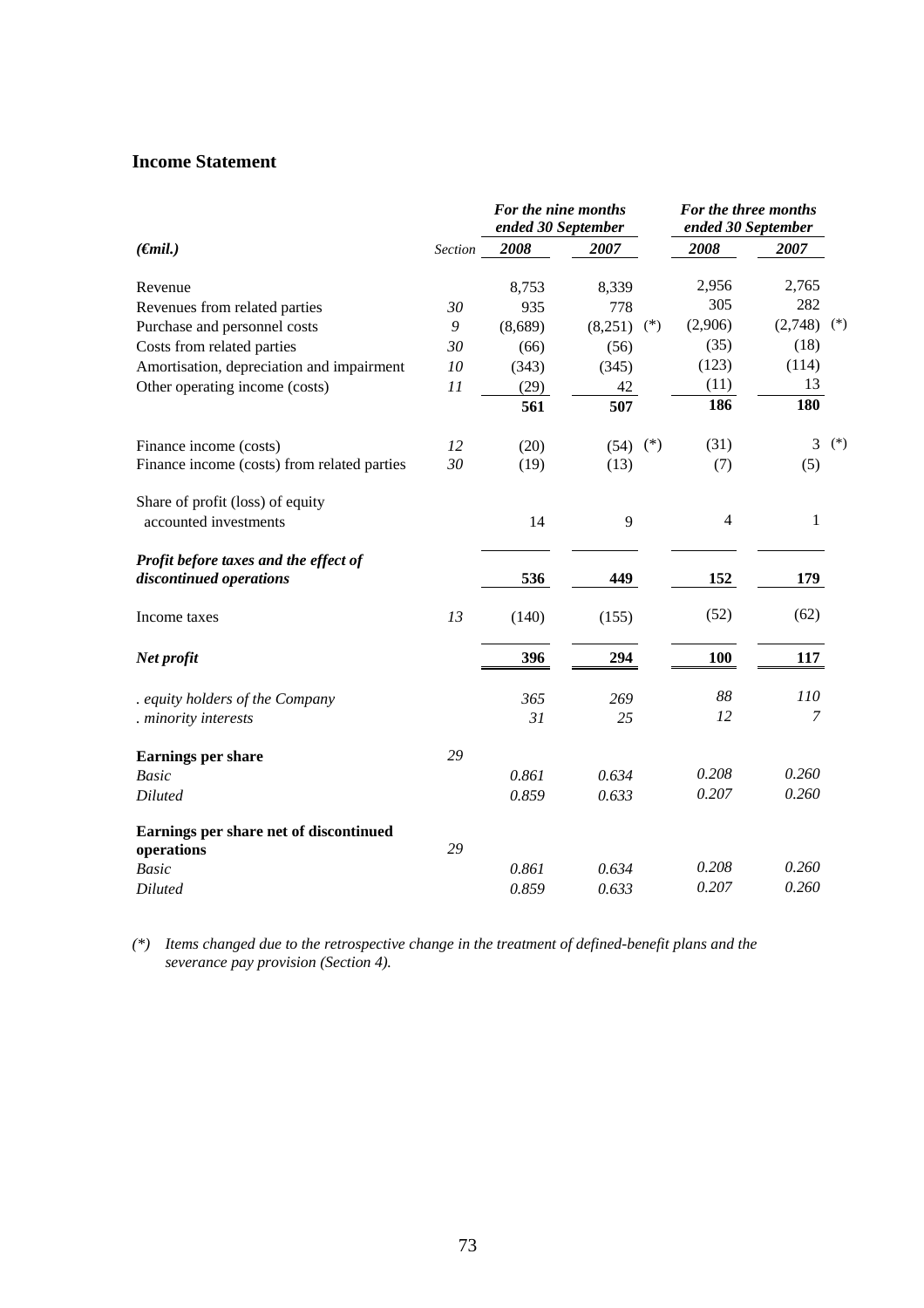# **Balance Sheet**

| $(\epsilon$ mil.)                                                  | <b>Section</b> | 30.09.08 | 31.12.07 |
|--------------------------------------------------------------------|----------------|----------|----------|
| Non-current assets                                                 |                |          |          |
| Intangible assets                                                  | 14             | 5,406    | 5,266    |
| Property, plant and equipment                                      | 15             | 2,951    | 2,855    |
| Financial assets at fair value                                     | 17             | 237      | 589      |
| Non-current receivables from related parties                       | 30             | 15       | 11       |
| Deferred taxes                                                     |                | 458      | 450      |
| Other non-current assets                                           | 18             | 840      | 674      |
|                                                                    |                | 9.907    | 9,845    |
| Current assets                                                     |                |          |          |
| Inventories                                                        |                | 4,092    | 3,383    |
| Current receivables from related parties                           | 30             | 576      | 486      |
| Trade receivables                                                  | 19             | 7,996    | 7,095    |
| Financial receivables                                              |                | 511      | 586      |
| Derivatives                                                        | 20             | 132      | 162      |
| Other current assets                                               | 21             | 912      | 884      |
| Cash and cash equivalents                                          |                | 412      | 1,607    |
|                                                                    |                | 14,631   | 14,203   |
|                                                                    |                |          |          |
| <b>Total</b> assets                                                |                | 24,538   | 24,048   |
| Shareholders' equity                                               |                |          |          |
| Share capital                                                      | 22             | 1,843    | 1,864    |
| Other reserves                                                     | 22             | 3,425    | 3,465    |
| Capital and reserves attributable to equity holders of the Company |                | 5,268    | 5,329    |
| Minority interests in equity                                       | 22             | 129      | 103      |
| Total shareholders' equity                                         |                | 5,397    | 5,432    |
|                                                                    |                |          |          |
| Non-current liabilities                                            |                |          |          |
| Borrowings                                                         | 25             | 1,671    | 1,675    |
| <b>Employee liabilities</b>                                        | 23             | 940      | 946      |
| Provisions for risks and charges                                   | 24             | 314      | 353      |
| Deferred taxes                                                     |                | 369      | 442      |
| Other liabilities                                                  | 27             | 817      | 821      |
|                                                                    |                | 4,111    | 4,237    |
| Current liabilities                                                |                |          |          |
| Current payables from related parties                              | $30\,$         | 591      | 666      |
| Trade payables                                                     | 26             | 10,830   | 10,400   |
| Borrowings                                                         | 25             | 1,527    | 1,149    |
| Income tax payables                                                |                | 98       | 68       |
| Provisions for risks and charges                                   | $24\,$         | 484      | 545      |
| Derivatives                                                        | 20             | 116      | 109      |
| Other liabilities                                                  | $27\,$         | 1,384    | 1,442    |
|                                                                    |                | 15,030   | 14,379   |
| <b>Total liabilities</b>                                           |                | 19,141   | 18,616   |
| Total liabilities and shareholders' equity                         |                | 24,538   | 24,048   |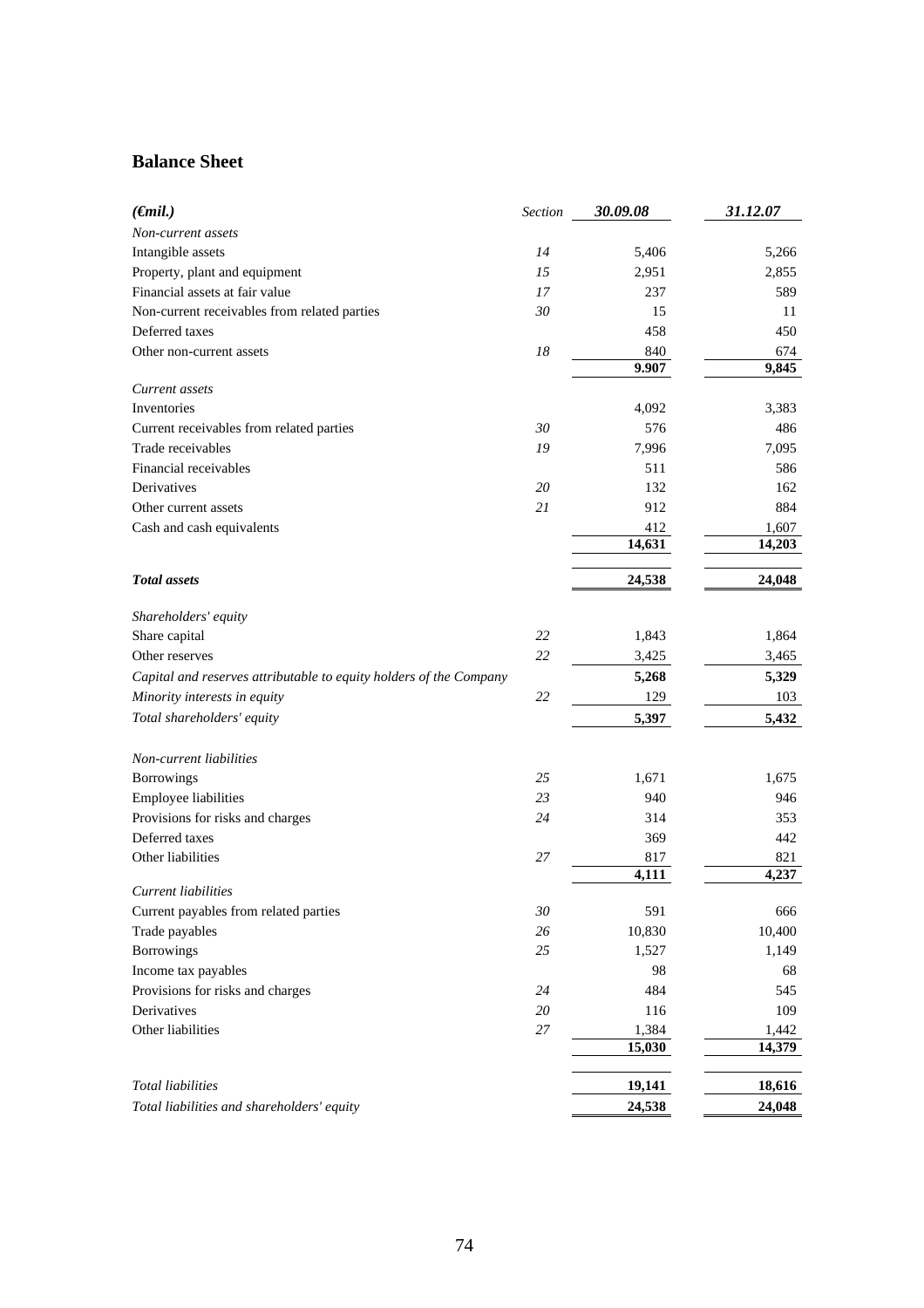# **Cash Flow Statement**

| $(\epsilon mil.)$                                    | <b>Section</b> | For the nine months ended 30 September |                     |         |                     |       |
|------------------------------------------------------|----------------|----------------------------------------|---------------------|---------|---------------------|-------|
|                                                      |                |                                        | of which<br>related |         | of which<br>related |       |
|                                                      |                | 2008                                   | parties             | 2007    | parties             |       |
| Cash flow from operating activities:                 |                |                                        |                     |         |                     |       |
| Gross cash flow from operating activities            | 28             | 980                                    |                     | 943     |                     | $(*)$ |
| Changes in working capital                           | 28             | (1,227)                                | (84)                | (1,040) | (13)                |       |
| Changes in other operating assets and liabilities    |                | (315)                                  | $\overline{4}$      | (244)   | 2                   | $(*)$ |
| Finance costs paid                                   |                | (55)                                   | (18)                | (61)    | (13)                |       |
| Taxes paid                                           |                | (119)                                  |                     | (159)   |                     |       |
| Net cash flow generated from (used in) operating     |                |                                        |                     |         |                     |       |
| activities                                           |                | (736)                                  |                     | (561)   |                     |       |
| Cash flow from investing activities:                 |                |                                        |                     |         |                     |       |
| Acquisitions of subsidiaries, net of cash acquired   | 16             | (82)                                   |                     | (423)   |                     |       |
| Proceeds from sale of STM shares                     | 5              | 260                                    |                     |         |                     |       |
| Purchase of property, plant and equipment and        |                |                                        |                     |         |                     |       |
| intangible assets                                    |                | (844)                                  |                     | (922)   |                     |       |
| Proceeds from sale of property, plant and equipment  |                |                                        |                     |         |                     |       |
| and intangible assets                                |                | 22                                     |                     | 24      |                     |       |
| Other investing activities                           |                | 137                                    | (10)                | 36      | (2)                 |       |
| Net cash generated from (used in) investing          |                |                                        |                     |         |                     |       |
| activities                                           |                | (507)                                  |                     | (1,285) |                     |       |
| Cash flow from financing activities:                 |                |                                        |                     |         |                     |       |
| Capital increases                                    | 22             | $\overline{2}$                         |                     | 8       |                     |       |
| Net change in borrowings                             |                | 240                                    | (81)                | 407     | (52)                |       |
| Dividends paid to Group Parent's shareholders        | 22             | (174)                                  |                     | (149)   |                     |       |
| Dividends paid to minority interests                 | 22             | (13)                                   |                     | (2)     |                     |       |
| Net cash generated from (used in) financing          |                |                                        |                     |         |                     |       |
| activities                                           |                | 55                                     |                     | 264     |                     |       |
| Net increase (decrease) in cash and cash equivalents |                | (1, 188)                               |                     | (1,582) |                     |       |
| Exchange losses on cash and cash equivalents         |                | (7)                                    |                     | (17)    |                     |       |
| Cash and cash equivalents at 1 January               |                | 1,607                                  |                     | 2,003   |                     |       |
| Cash and cash equivalents at 30 September            |                | 412                                    |                     | 404     |                     |       |

*(\*) Items changed due to the retrospective change in the treatment of defined-benefit plans and the severance pay provision (Section 4).*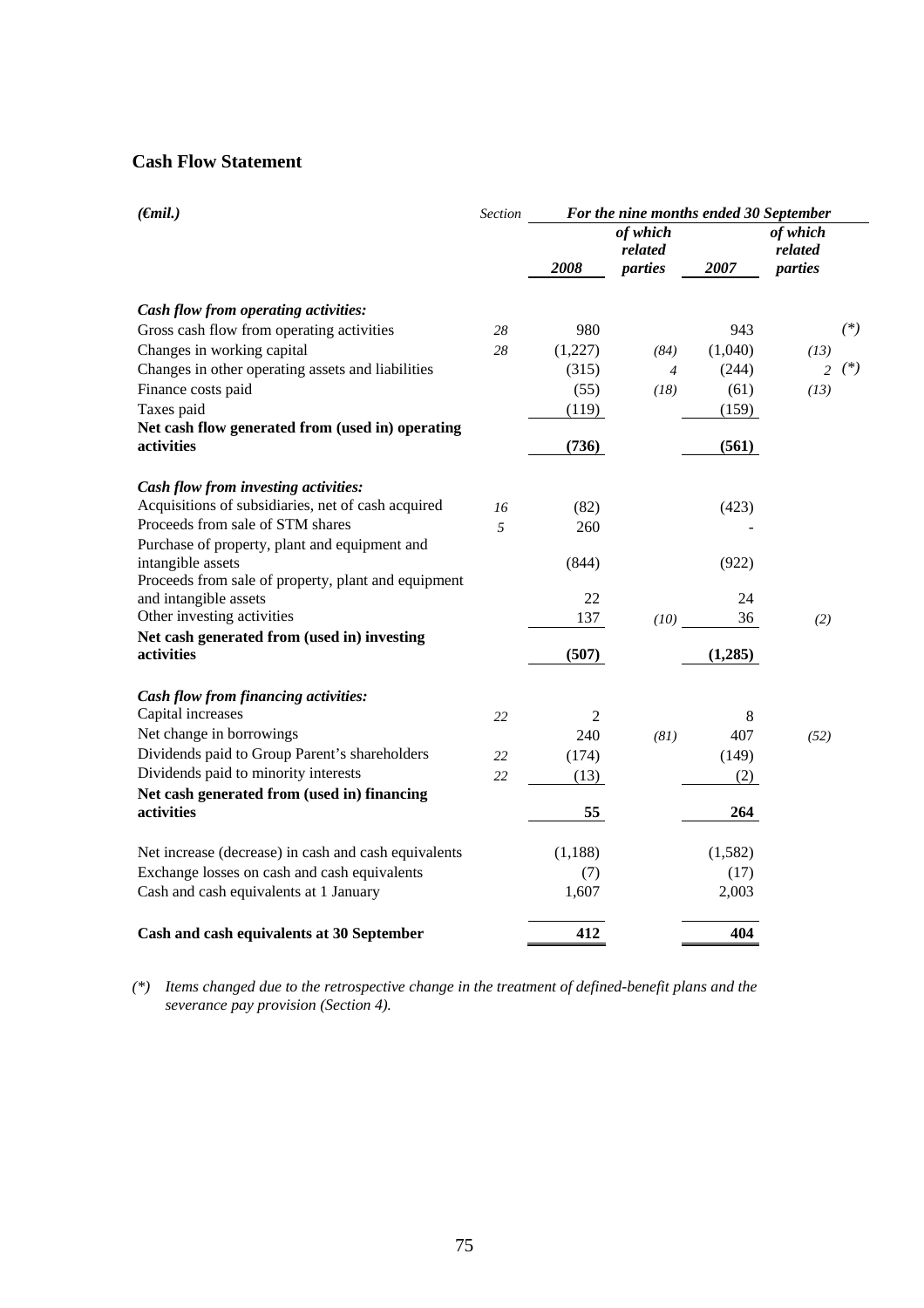# **Statement of Recognised Income and Expenses**

|                                                     | For the nine months ended 30<br><b>September</b> |       |  |
|-----------------------------------------------------|--------------------------------------------------|-------|--|
| $(\epsilon$ mil.)                                   | 2008                                             | 2007  |  |
| Reserves of income (expense) recognised in equity   |                                                  |       |  |
| - Changes in available-for-sale financial assets    | (150)                                            | (136) |  |
| - Actuarial gains (losses) on defined-benefit plans | (89)                                             | 203   |  |
| - Changes in cash-flow hedges                       | 108                                              | 58    |  |
| - Exchange gains/losses                             | (153)                                            | (76)  |  |
| Tax on expense/(income) recognised in equity        | 36                                               | (84)  |  |
| Income/(expense) recognised in equity               | (248)                                            | (35)  |  |
| Profit (loss) for the period                        | 396                                              | 294   |  |
| Total income and expense for the period             | 148                                              | 259   |  |
| Attributable to:                                    |                                                  |       |  |
| - equity holders of the Company                     | 114                                              | 236   |  |
| - minority interests                                | 34                                               | 23    |  |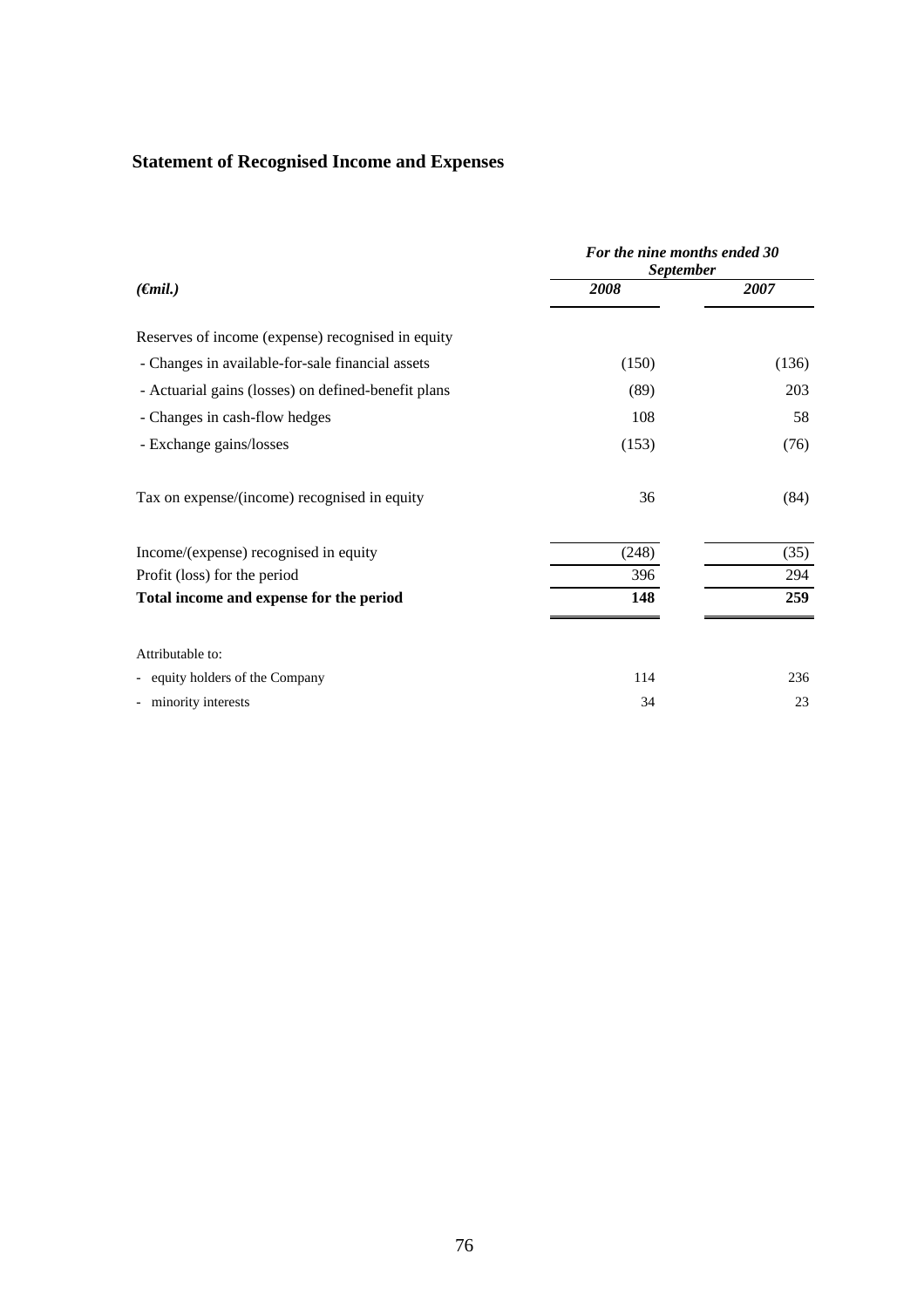### **1. GENERAL INFORMATION**

Finmeccanica is a company limited by shares based in Rome (Italy), at Piazza Monte Grappa 4, and is listed on the Milan stock market (S&P/MIB).

The Finmeccanica Group is a major Italian high technology organisation. Finmeccanica S.p.A., the holding company responsible for guiding and controlling operations and strategy, coordinates its operating subsidiaries (the Finmeccanica Group or, simply, the Group), which are especially concentrated in the fields of Helicopters, Defence Electronics and Security, Aeronautics, Space, Defence Systems, Energy and Transportation.

## **2. FORM, CONTENT AND APPLICABLE ACCOUNTING STANDARDS**

The interim financial report of the Finmeccanica Group at 30 September 2008 was prepared in accordance with Art. 154 ter par. 5 of Legislative Decree 58/98 - Consolidated Finance Act (T.U.F., *Testo Unico della Finanza*) - as subsequently changed and modified, and with IAS 34 "Interim Financial Statements" issued by the International Accounting Standard Board (IASB).

In accordance with IAS 34, these notes are presented in a condensed form and do not include all the information required to be disclosed in the annual financial statements, because they relate only to those items whose amount, breakdown or changes are key to the understanding of the financial condition of the Group. Therefore, this report must be read in conjunction with the 2007 consolidated financial statements.

Likewise, the balance sheet and the income statement are presented in a condensed form as compared with the annual financial statements. The reconciliation between the quarterly and the year-end balance sheet and income statement is provided in the relevant notes for the items contained in the condensed financial statements.

The accounting principles and basis of accounting that have been used in the preparation of this quarterly report are the same that were used in the preparation of the consolidated financial statements at 31 December 2007 and in the quarterly report at 30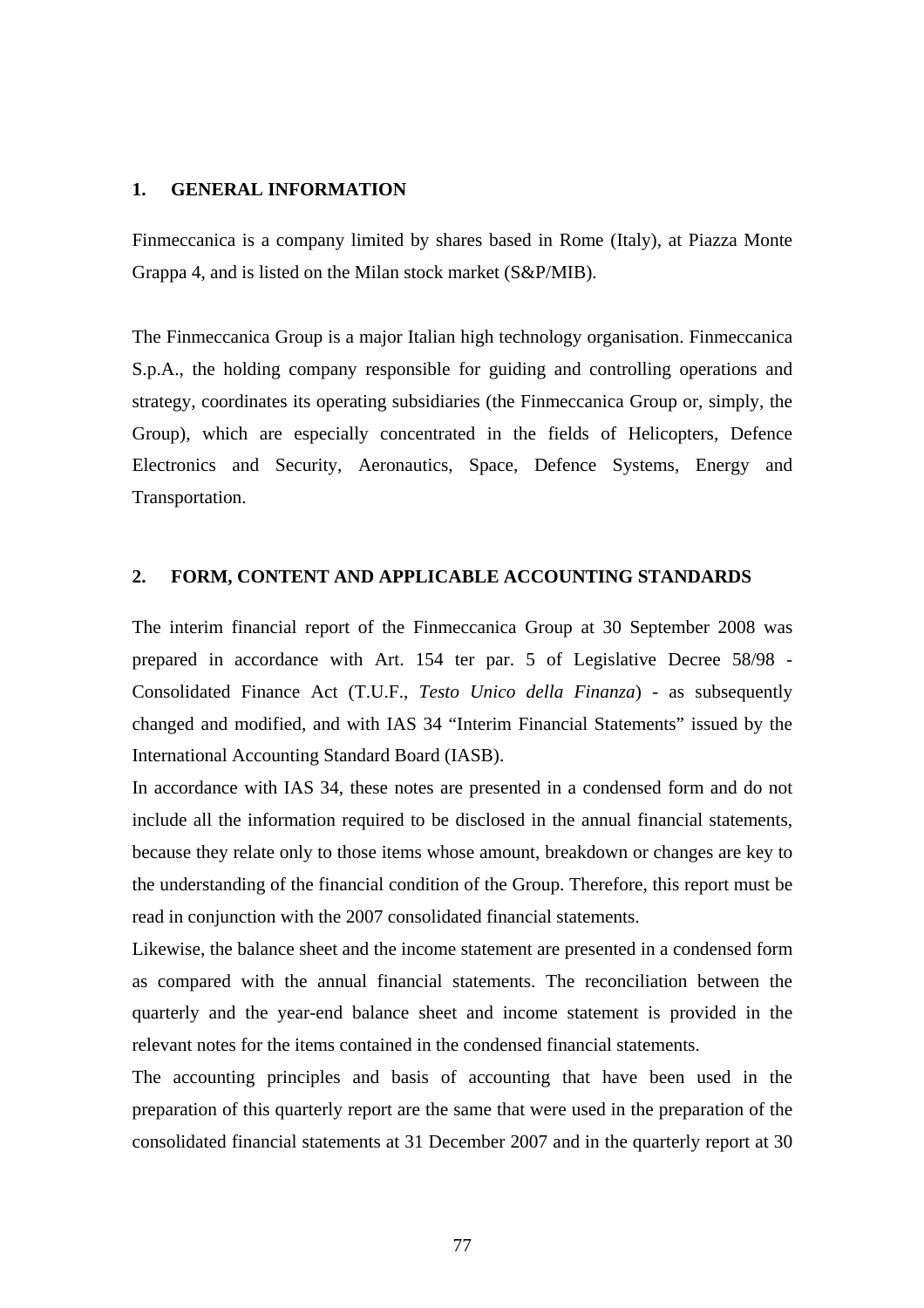September 2007, except for Section 4, to which the reader should refer for an analysis of the adjustments made to the individual items of the comparative statements presented.

All figures are shown in millions of euros unless otherwise indicated.

This consolidated interim financial report was not subject to an audit.

# **3. TREATMENT OF INCOME TAXES APPLIED IN THE PREPARATION OF INTERIM REPORTS AND SEASONALITY OF OPERATIONS**

#### **Treatment of income taxes**

In the interim financial statements, income taxes are estimated by applying the expected annual tax rate to the interim pre-tax result.

## **Cash flows relating to operations**

The businesses in which the Group is primarily active are characterized by a high concentration of cash flows from customers in the closing months of the year. This pattern affects both the interim cash flow statements and the volatility of the debt situation of the Group over each interim period, which shows a marked improvement in the final months of the calendar year.

#### **4. EFFECTS OF CHANGES IN ACCOUNTING POLICIES ADOPTED**

The amendment to IAS 39 (reclassification of financial assets) issued by the IASB in October, which permits companies to reclassify financial assets other than derivative instruments measured at fair value in the income statement, was not applied in the financial statements at 30 September 2008.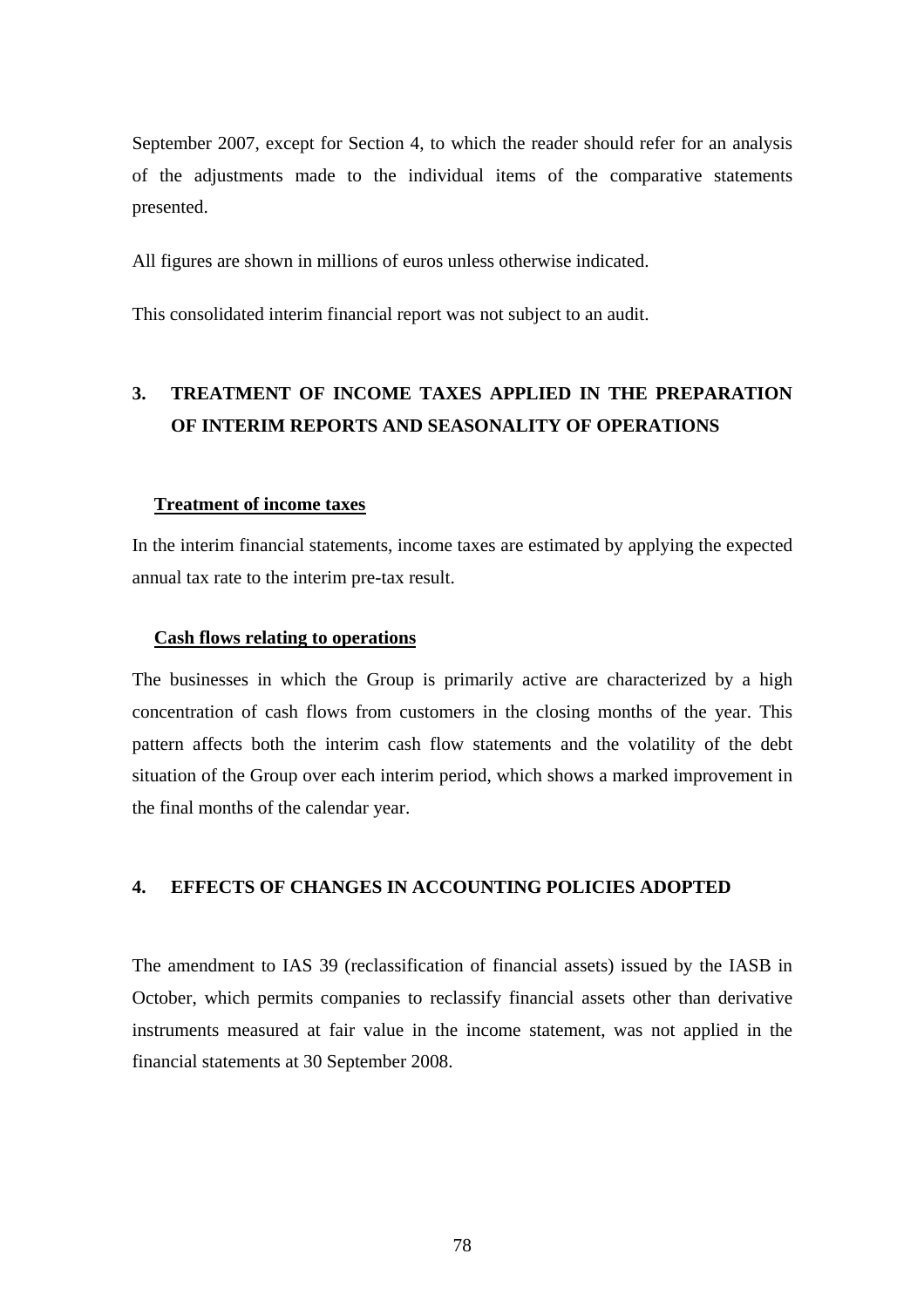#### *Recognition of defined-benefit plans with the adoption of the equity option*

Until the 2006 consolidated financial statements, the Finmeccanica Group applied the corridor approach in recognising actuarial gains and losses relating to "defined-benefit plans", under which effects of changes in the valuation parameters were diluted over several years, amortising these items only when certain quantitative parameters were exceeded over a period equal to the remaining useful life of plan participants. These items, together with the unwinding of the discount of the liability and the effects on the financial assets connected with the pensions plans, were reported as "personnel costs".

From the consolidated financial statements at 31 December 2007, the Group has adopted the equity option method for recognising actuarial gains and losses under IAS 19 as revised in 2006. Therefore, the liability is now reported at the amount resulting from the valuation performed by external actuaries. Actuarial gains and losses are fully and directly recognised against a specific equity reserve ("reserve for actuarial gains(losses) to equity") in the period in which they occur, with the following benefits:

- the amount of the liability recognised is now in line with that resulting from actuarial valuations, and there is no deferred recognition of the effects of the changes in demographic, actuarial and financial estimates and parameters;
- the entire amount of these effects is directly and fully recognised when they occur against equity, with no effects on the income statement;
- the income statement no longer includes actuarial items, which were not correlated to the estimated amount of the liability.

Interest costs and expected results on plan assets, which are particularly significant with regard to the pension plans for the Group's U.K. employees, are now more properly reported as finance income and costs.

As envisaged by IAS 8 "*Accounting policies, changes in accounting estimates and errors*", the Group adopted the new standards retrospectively, and also changed the comparative figures presented: therefore, the comparative balance sheet and income statement have been changed to reflect the effects of adopting the new standard.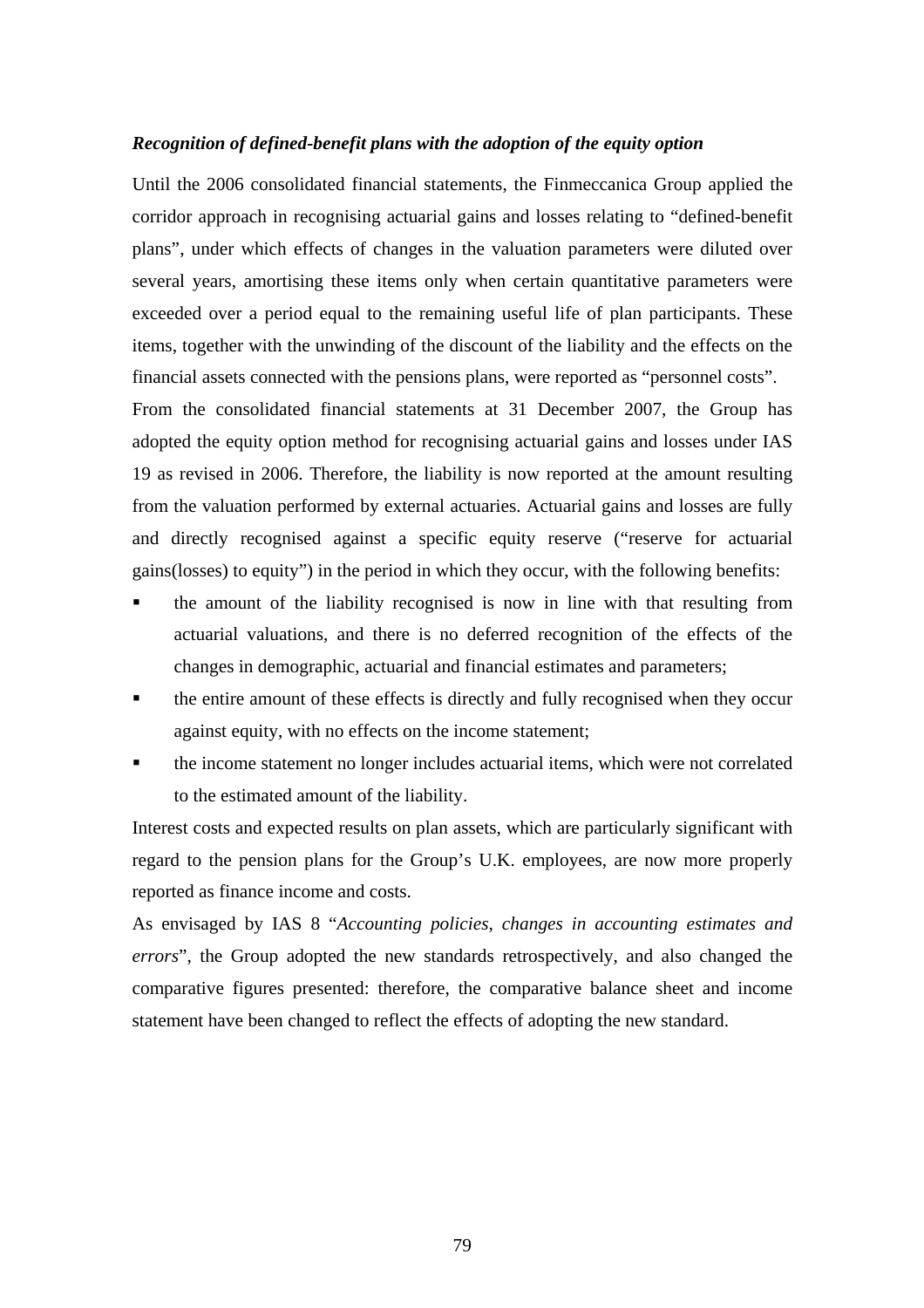The effects on the comparative income statement at 30 September 2007 were as follows:

| $(\epsilon mil.)$                                  | 30 September<br>2007 | <b>Effect of</b><br>changes | 30 September<br>2007 restated |
|----------------------------------------------------|----------------------|-----------------------------|-------------------------------|
| Revenue                                            | 8,339                |                             | 8,339                         |
| Revenues from related parties                      | 778                  |                             | 778                           |
| Purchase and personnel costs                       | (8,274)              | 23                          | (8,251)                       |
| Costs to related parties                           | (56)                 |                             | (56)                          |
| Amortisation, depreciation and impairment          | (345)                |                             | (345)                         |
| Other operating income (costs)                     | 42                   |                             | 42                            |
|                                                    | 484                  | 23                          | 507                           |
| Finance income (costs)                             | (31)                 | (23)                        | (54)                          |
|                                                    |                      |                             |                               |
| Finance income (costs) from related parties        | (13)                 |                             | (13)                          |
| Share of profit (loss) of equity                   |                      |                             |                               |
| accounted investments                              | 9                    |                             | 9                             |
| Profit before taxes and the effect of discontinued |                      |                             |                               |
| operations                                         | 449                  |                             | 449                           |
| Income taxes                                       | (155)                |                             | (155)                         |
| Net profit                                         | 294                  |                             | 294                           |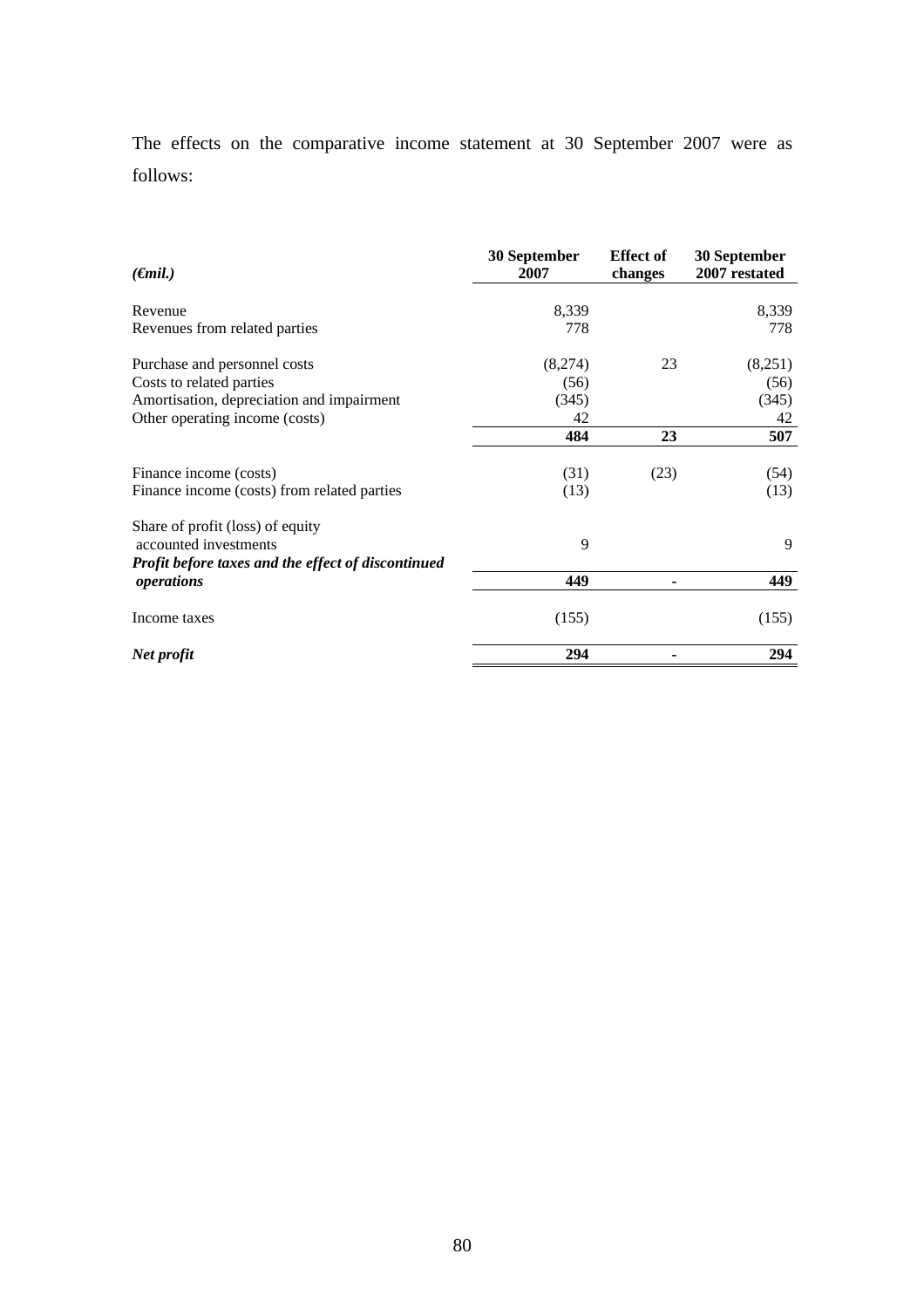# The effects on the comparative balance sheet at 30 September 2007 were as follows:

| $(\epsilon$ <i>mil.</i> )                                             | 30 September<br>2007 | <b>Effect of</b><br>changes | 30 September<br>2007 restated |
|-----------------------------------------------------------------------|----------------------|-----------------------------|-------------------------------|
| Non-current assets                                                    |                      |                             |                               |
| Intangible assets                                                     | 5,691                |                             | 5,691                         |
| Property, plant and equipment                                         | 2,829                |                             | 2,829                         |
| Investment properties                                                 | 1                    |                             | 1                             |
| Equity investments                                                    | 143                  |                             | 143                           |
| Financial assets at fair value                                        | 704                  |                             | 704                           |
| Non-current receivables from related parties                          | 12                   |                             | 12                            |
| Receivables                                                           | 416                  |                             | 416                           |
| Deferred taxes                                                        | 480                  | $\overline{4}$              | 484                           |
| Other assets                                                          | 6                    |                             | 6                             |
|                                                                       | 10,282               | 4                           | 10,286                        |
| <b>Current assets</b>                                                 | 13,038               |                             | 13,038                        |
| <b>Total</b> assets                                                   | 23,320               | 4                           | 23,324                        |
| Shareholders' equity                                                  |                      |                             |                               |
| Share capital                                                         | 1,856                |                             | 1,856                         |
| Other reserves                                                        | 3,403                | 98                          | 3,501                         |
| Capital and reserves attributable to equity holders of the<br>Company | 5,259                | 98                          | 5,357                         |
| Minority interests in equity                                          | 99                   |                             | 99                            |
| Total shareholders' equity                                            | 5,358                | 98                          | 5,456                         |
| Non-current liabilities                                               |                      |                             |                               |
| <b>Borrowings</b>                                                     | 1,964                |                             | 1,964                         |
| Severance pay and other employee liabilities                          | 1,199                | (146)                       | 1,053                         |
| Provisions for risks and charges                                      | 398                  |                             | 398                           |
| Deferred taxes                                                        | 379                  | 52                          | 431                           |
| Other liabilities                                                     | 1,227                |                             | 1,227                         |
|                                                                       | 5,167                | (94)                        | 5,073                         |
| <b>Current liabilities</b>                                            | 12,795               |                             | 12,795                        |
| <b>Total liabilities</b>                                              | 17,962               | (94)                        | 17,868                        |
| Total liabilities and shareholders' equity                            | 23,320               | 4                           | 23,324                        |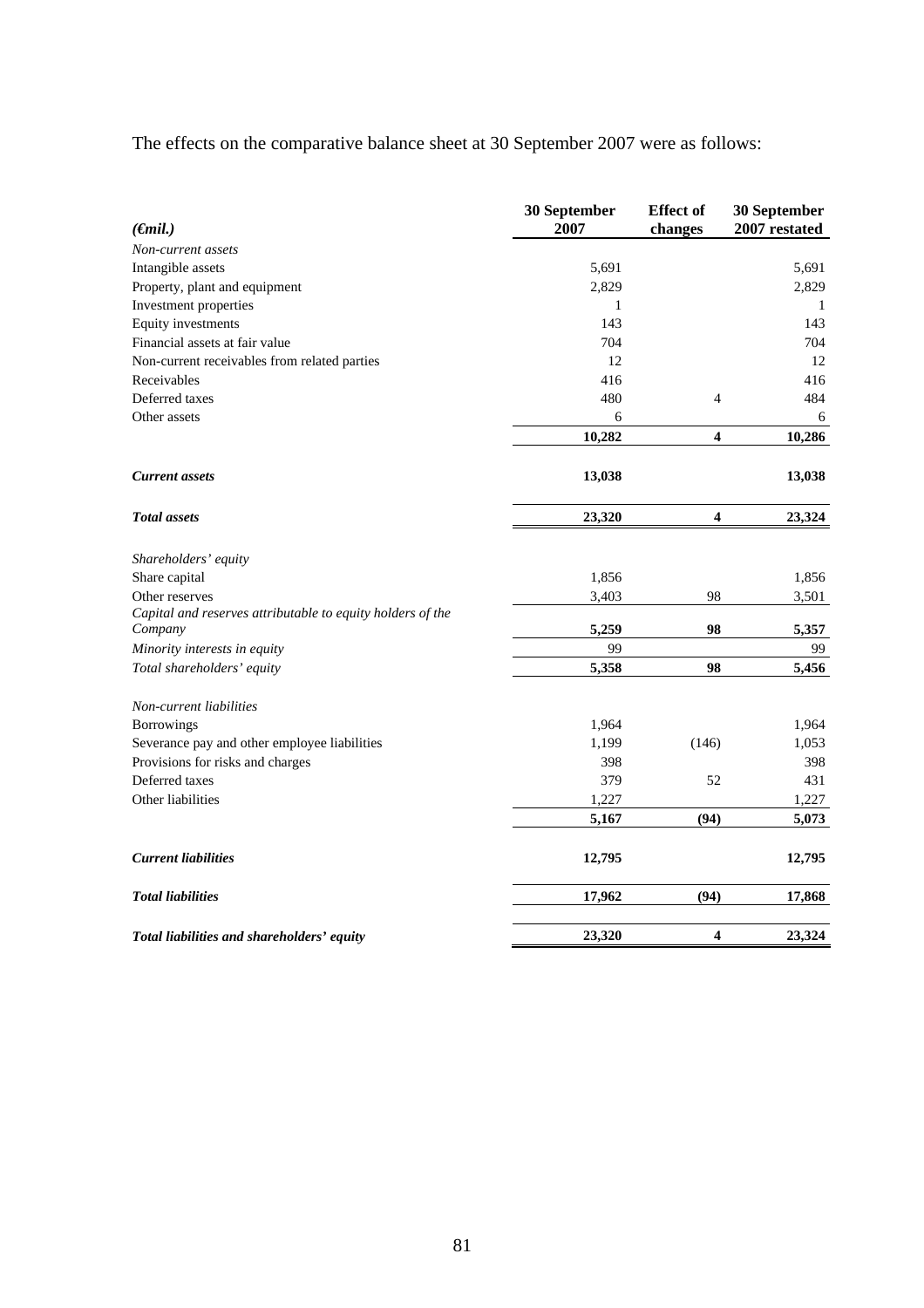## **5. SIGNIFICANT NON-RECURRING EVENTS AND TRANSACTIONS**

On 26 February 2008 **Finmeccanica**, **Cassa Depositi e Prestiti** and **FT1CI** (a company owned by Areva), as shareholders of **STMicroelectronics Holding** NV ("STH"), a Dutch company holding 27.54% of **STMicroelectronics** NV ("STM") share capital, executed a change in the shareholders' agreement governing the Italian-French controlling company of STH.

Based on this change, the Italian and the French parties agreed to align their respective shares in STM indirectly held through STH. Specifically, Finmeccanica as shareholder of STH has agreed to sell to FT1CI 26,034,141 STM shares at the price of  $\epsilon 0$  per share, plus an earn-out equal to 40% of the increase in value of the STM shares, if any, between the basic price of  $\epsilon 10$  and the market average calculated over a period of three months from the ninth month after the date of the agreement, with a cap of  $\bigoplus$  per share. As the transaction was completed, Finmeccanica had collected some €mil. 260.

This agreement also provides that the Italian and the French parties maintain joint control of STH based on specific terms and conditions.

Below is a summary of the effects of the transactions:

|                    | $\epsilon$ mil. |
|--------------------|-----------------|
| Proceeds from sale | 260             |
| Gain               | 56              |
| Tax expense        |                 |

The share held indirectly in STM after the partial sale is 3.7% of the share capital.

#### \*\*\*\*\*\*\*\*\*\*

Following up on the loans granted under **Law 808/1985** described in the 2007 financial statements, on 11 March 2008 the European Commission decided on the individual aids granted by Italy for R&D projects in the aeronautics sector under Article 3(a) of Law 808/1985.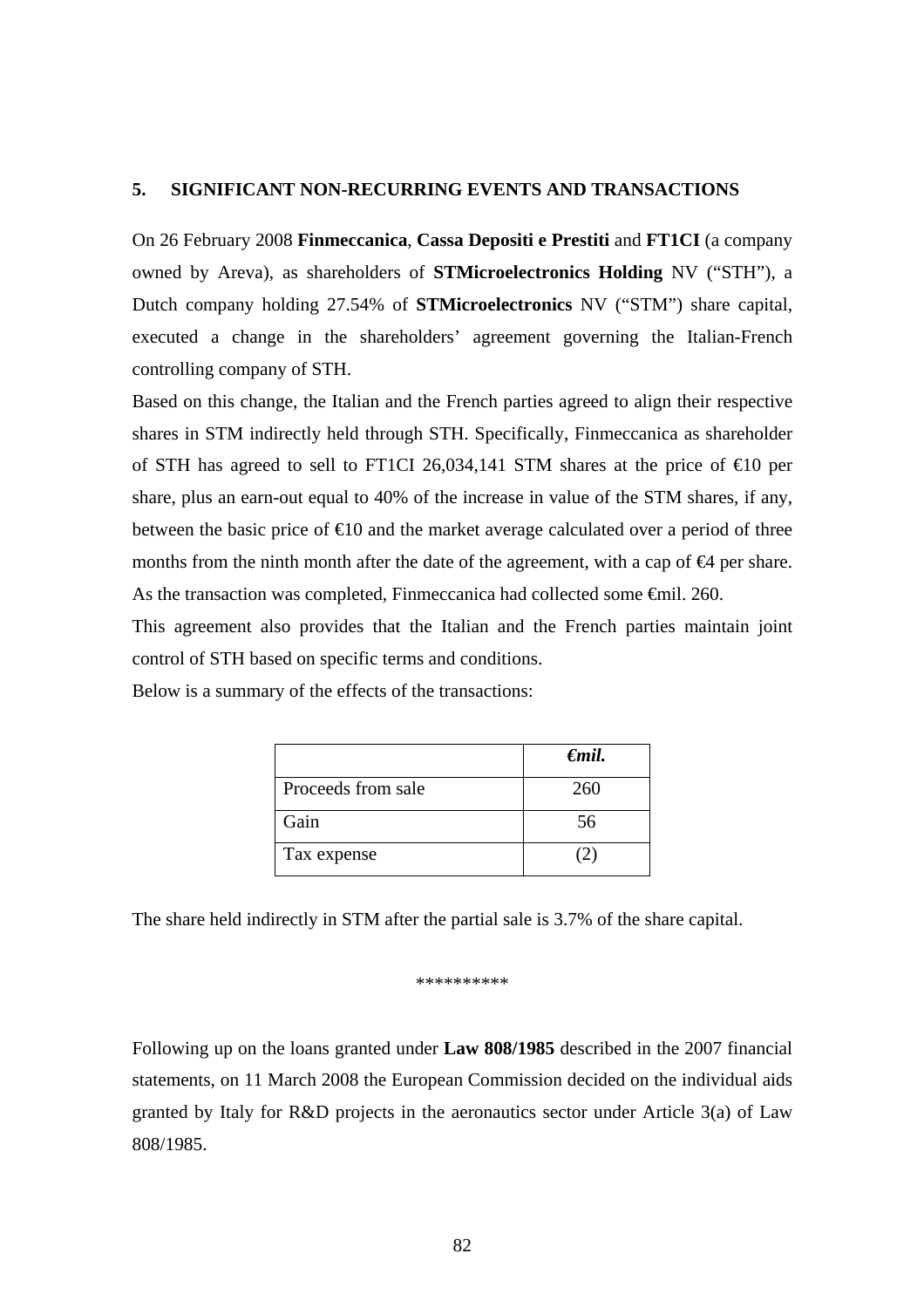This decision declares these aids to be compatible with the common market, under Article 87 of the EC Treaty, on the condition that the Italian Government has them reimbursed, including the related finance costs, within two months of the decision date. In May, payment was made on the reimbursements due in 2007, including finance costs, in line with the allocation of €mil. 297 made in the Group's financial statements.

Finally, it should be noted that the Commission, with the decision described more fully above, retained the right to request further information on two helicopter projects before taking a final decision on the matter. The Group believes it has proved the full compatibility of these projects with EC rules, as they are national security programmes. Further exchanges of information between the Commission and the Italian Government are currently under way*.*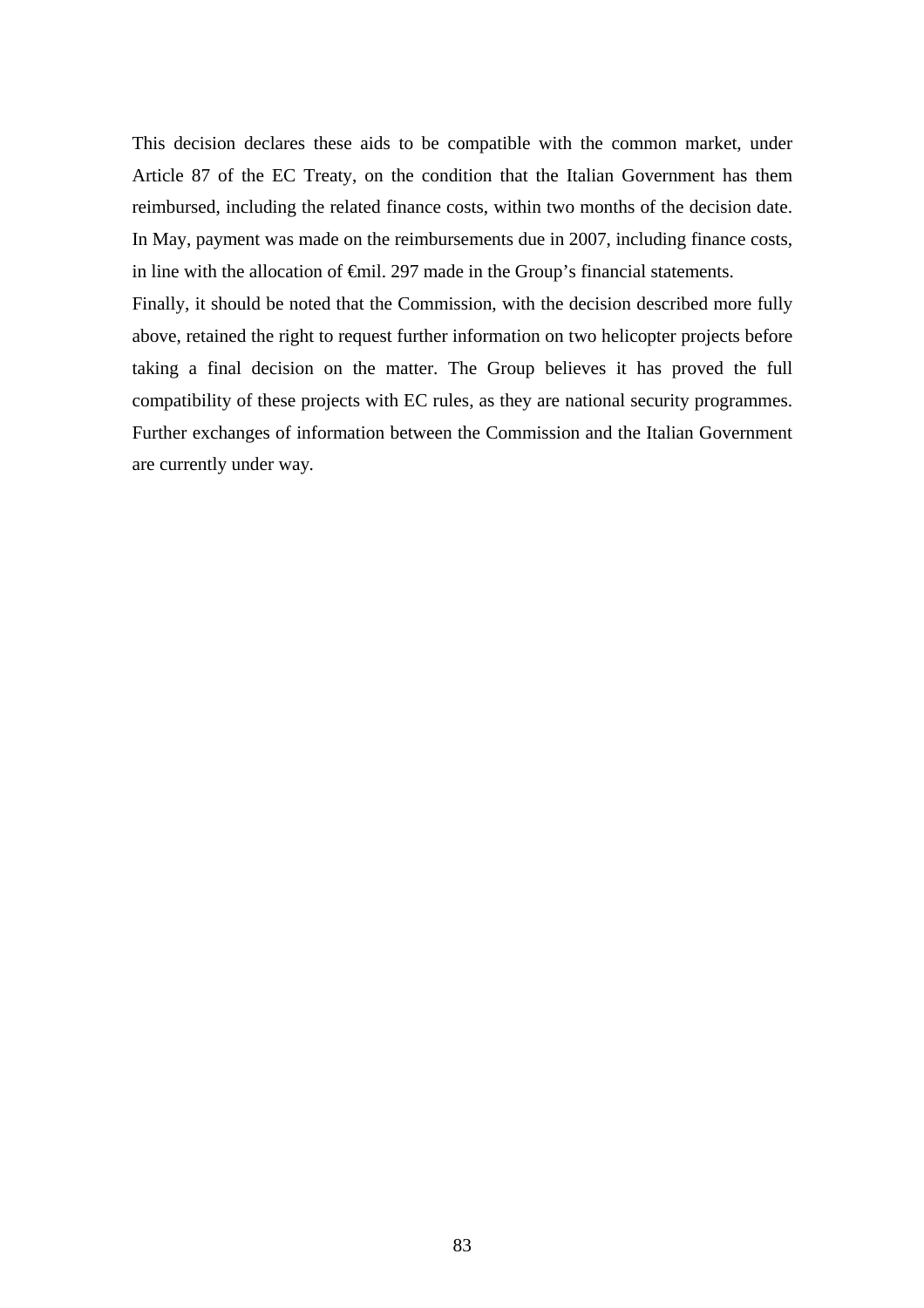# **6. SCOPE OF CONSOLIDATION**

**List of companies consolidated on a line-by-line basis**

| <b>Company Name</b>                                                       | <b>Registered Office</b><br>% owned by the<br>Group |         |                     | % owned by the     |
|---------------------------------------------------------------------------|-----------------------------------------------------|---------|---------------------|--------------------|
|                                                                           |                                                     |         | Directly Indirectly | Group              |
| ABS TECHNOLOGY SPA                                                        | Florence                                            |         | 60                  | 60                 |
| AEROMECCANICA S.A.                                                        | Luxembourg                                          | 99.967  |                     | 100                |
| AGUSTA AEROSPACE CORP. USA                                                | Wilmington Delaware (USA)                           |         | 100                 | 100                |
| AGUSTA AEROSPACE SERVICES A.A.S. S.A.                                     | Grace Hollogne (Belgium)                            |         | 98                  | 98                 |
| <b>AGUSTA HOLDING BV</b>                                                  | Amsterdam (the Netherlands)                         |         | 100                 | 100                |
| <b>AGUSTA SPA</b>                                                         | Cascina Costa (Varese)                              |         | 100                 | 100                |
| AGUSTA US INC.                                                            | Wilmington, Delaware (USA)                          |         | 100                 | 100                |
| AGUSTAWESTLAND AUSTRALIA PTY LTD                                          | Melbourne (AUSTRALIA)                               |         | 100                 | 100                |
| AGUSTAWESTLAND BELL LLC                                                   | Wilmington, Delaware (USA)                          |         | 51                  | 51                 |
| AGUSTAWESTLAND DO BRASIL LTDA                                             | Sao Paulo (Brazil)                                  |         | 100                 | 100                |
| AGUSTAWESTLAND INTERNATIONAL LTD<br>AGUSTAWESTLAND HOLDINGS LTD           | Farnborough (U.K.)<br>Yeovil Somerset (U.K.)        |         | 100                 | 100<br>100         |
| AGUSTAWESTLAND INC.                                                       | Wilmington, Delaware (USA)                          |         | 100<br>100          | 100                |
| AGUSTAWESTLAND MALAYSIA SDN BHD                                           | Kuala Lumpur (Malaysia)                             |         | 100                 | 100                |
| AGUSTAWESTLAND NORTH AMERICA INC.                                         | Wilmington, Delaware (USA)                          |         | 100                 | 100                |
| AGUSTAWESTLAND NV                                                         | Amsterdam (the Natherlands)                         | 100     |                     | 100                |
| AGUSTAWESTLAND PROPERTIES LTD                                             | Yeovil Somerset (U.K.)                              |         | 100                 | 100                |
| ALENIA AERMACCHI SPA                                                      | Venegono Superiore (Va)                             |         | 99.998              | 99.998             |
| ALENIA AERONAUTICA SPA                                                    | Pomigliano (Naples)                                 | 100     |                     | 100                |
| ALENIA AERONAVALI SPA                                                     | Tessera (Venice)                                    |         | 100                 | 100                |
| ALENIA COMPOSITE SPA                                                      | Grottaglie (Taranto)                                |         | 97                  | 97                 |
| ALENIA IMPROVEMENT SPA                                                    | Pomigliano D'Arco (Naples)                          |         | 98                  | 98                 |
| ALENIA NORTH AMERICA-CANADA CO                                            | Halifax (Canada)                                    |         | 100                 | 88.409             |
| ALENIA NORTH AMERICA INC.                                                 | New Castle, Delaware (USA)                          |         | 88.409              | 88.409             |
| ALENIA SIA SPA                                                            | Turin                                               |         | 100                 | 100                |
| <b>AMTEC SPA</b>                                                          | Piancastagnaio (Siena)                              |         | 100                 | 100                |
| ANITE DEUTSCHLAND LOGISTIK GMBH                                           | Cologne (Germany)                                   |         | 100                 | 100                |
| <b>ANSALDO ENERGIA SPA</b>                                                | Genoa                                               | 100     |                     | 100                |
| ANSALDO FUEL CELLS SPA                                                    | Genova                                              |         | 88.08               | 88.08              |
| ANSALDO NUCLEARE SPA                                                      | Genoa                                               |         | 100                 | 100                |
| ANSALDO RICERCHE SPA                                                      | Genoa                                               |         | 100                 | 100                |
| ANSALDO SEGNALAM. FERROVIARIO SPA                                         | Tito (Potenza)                                      |         | 100                 | 40.0655            |
| ANSALDO STS AUSTRALIA PTY LTD<br>ANSALDO STS BEIJING LTD                  | Sidney (Australia)<br>Beijing (China)               |         | 100<br>80           | 40.0655<br>32.0524 |
| ANSALDO STS DEUTSCHLAND GMBH                                              | Berlin (Germany)                                    |         | 100                 | 40.0655            |
| ANSALDO STS ESPANA S.A.U.                                                 | Madrid (Spain)                                      |         | 100                 | 40.0655            |
| ANSALDO STS FINLAND O.Y.                                                  | Helsingfors (Finland)                               |         | 100                 | 40.0655            |
| ANSALDO STS FRANCE SA                                                     | Les Ulis (France)                                   |         | 100                 | 40.0655            |
| ANSALDO STS HONG KONG LTD                                                 | Kowloon Bay (China)                                 |         | 100                 | 40.0655            |
| ANSALDO STS MALAYSIA SDN BHD                                              | Kuala Lumpur (Malaysia)                             |         | 100                 | 40.0655            |
| ANSALDO SIGNAL NV (IN LIQ.)                                               | Amsterdam (the netherlands)                         |         | 100                 | 40.0655            |
| ANSALDO STS IRELAND LTD                                                   | CO. KERRY (Ireland)                                 |         | 100                 | 40.0655            |
| ANSALDO STS SWEDEN AB                                                     | Spanga (Sweden)                                     |         | 100                 | 40.0655            |
| ANSALDO STS TRASP. SYST. INDIA PRIV. LTD ex UNION SWIT. & SIGN. PRIV. LTD | Bangalore (India)                                   |         | 100                 | 40.0655            |
| ANSALDO STS UK LTD                                                        | London (U.K.)                                       |         | 100                 | 40.0655            |
| ANSALDO STS SPA                                                           | Genoa                                               | 40.0655 |                     | 40.0655            |
| ANSALDO THOMASSEN BV ex THOMASSEN TURBINE SYSTEMS BV                      | Rheden (the Netherlands)                            |         | 100                 | 100                |
| ANSALDO TRASPORTI - SIST. FERROV. SPA                                     | Napales                                             |         | 100                 | 40.0655            |
| ANSALDOBREDA ESPANA S.L.U.                                                | Madrid (Spain)                                      |         | 100                 | 100                |
| ANSALDOBREDA INC.                                                         | New York (USA)                                      |         | 100                 | 100                |
| ANSALDOBREDA SPA                                                          | Napales                                             | 100     |                     | 100                |
| ASIA POWER PROJECTS PRIVATE LTD                                           | Bangalore (India)                                   |         | 100                 | 100                |
| AUTOMATISMES CONTROLES ET ETUDES ELECTRONIQUES ACELEC SA                  | Les Ulis (France)                                   |         | 99.999              | 40.0651            |
| BREDAMENARINIBUS SPA<br><b>CREW GROUP LTD</b>                             | Bologna<br>Hertfordshire (UK)                       | 100     |                     | 100                |
| DATASPAZIO-TELESPAZIO e DATAMAT PER L'INGEGNERIA DEI SISTEMI SPA          | Rome                                                |         | 100<br>100          | 100<br>100         |
| DAVIES INDUSTRIAL COMMUNICATIONS LTD                                      | Coventry (U.K.)                                     |         | 100                 | 100                |
| ELECTRON ITALIA SRL                                                       | Rome                                                |         | 80                  | 80                 |
| ELSACOM NV                                                                | Amsterdam (the Netherlands)                         | 100     |                     | 100                |
| <b>ELSACOM SPA</b>                                                        | Rome                                                |         | 100                 | 100                |
| ELSAG DATAMAT SPA                                                         | Genoa                                               | 100     |                     | 100                |
| ELSAG NORTH AMERICA LLC ex REMINGTON ELSAG LAW ENFORCEMENT SYST.          | Madison (USA)                                       |         | 100                 | 100                |
| <b>ENERGY SERVICE GROUP AG</b>                                            | Wurenlingen (Switzerland)                           |         | 100                 | 100                |
| <b>E-SECURITY SRL</b>                                                     |                                                     |         |                     |                    |
|                                                                           | Montesilvano (Pescara)                              |         | 79.688              | 79.688             |
| FATA ENGINEERING SPA                                                      | Pianezza (Turin)                                    |         | 100                 | 100                |
| FATA GROUP SPA (IN LIQ.)                                                  | Pianezza (Turin)                                    |         | 100                 | 100                |
| FATA HUNTER INC.                                                          | Riverside (USA)                                     |         | 100                 | 100                |
| <b>FATA SPA</b>                                                           | Pianezza (Turin)                                    | 100     |                     | 100                |
| FATA LOGISTIC SYSTEMS SPA                                                 | Pianezza (Turin)                                    |         | 100                 | 100                |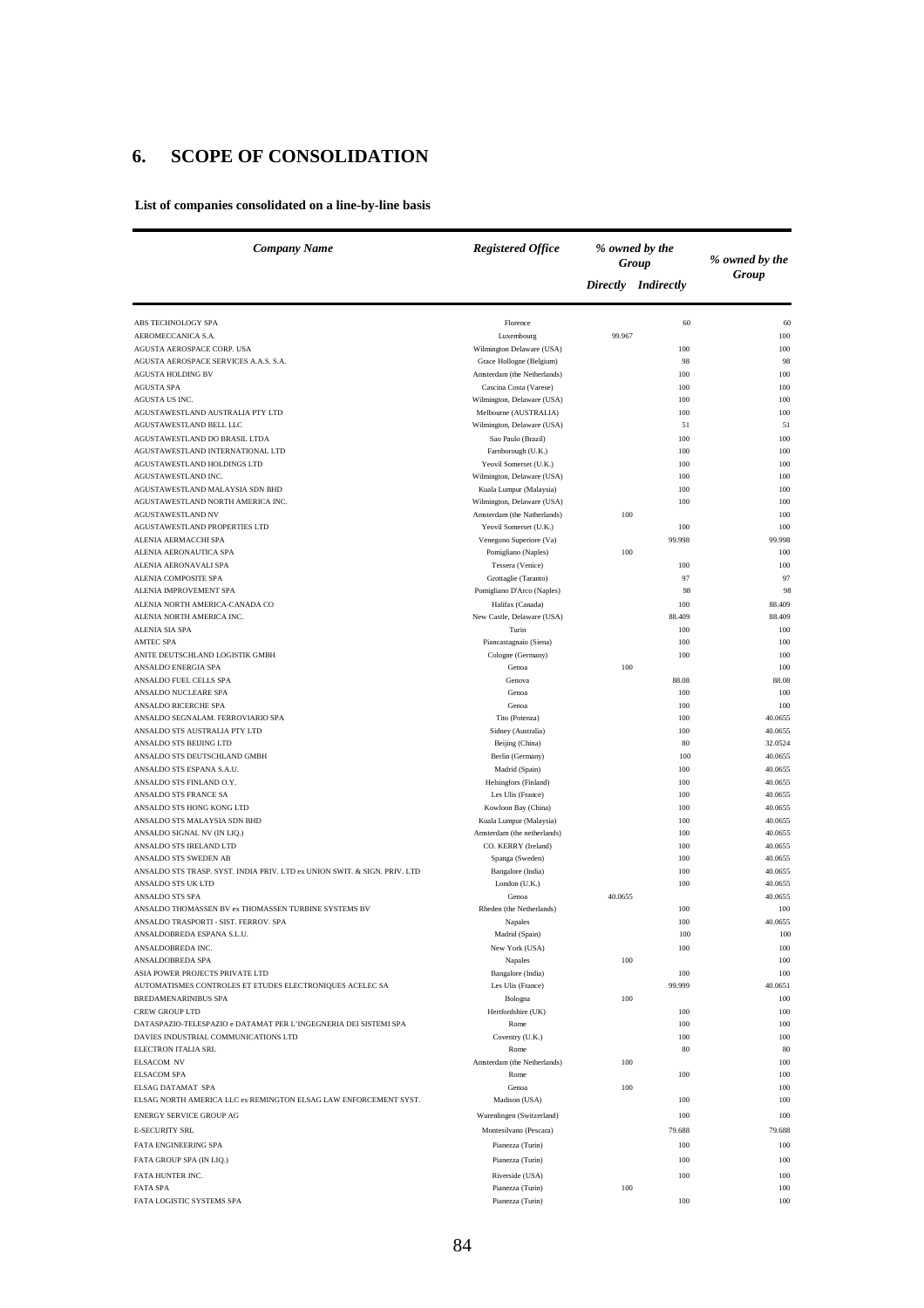| <b>Company Name</b>                                                | <b>Registered Office</b>               | % owned by the<br>Group |                     |            |  | % owned by the |
|--------------------------------------------------------------------|----------------------------------------|-------------------------|---------------------|------------|--|----------------|
|                                                                    |                                        |                         | Directly Indirectly | Group      |  |                |
| FINMECCANICA FINANCE SA                                            | Luxembourg                             | 73.6395                 | 26.3575             | 99.997     |  |                |
| FINMECCANICA GROUP REAL ESTATE SPA                                 | Rome                                   | 100                     |                     | 100        |  |                |
| FINMECCANICA GROUP SERVICES SPA                                    | Rome                                   | 100                     |                     | 100        |  |                |
| <b>GALILEO AVIONICA SPA</b>                                        | Campi Bisenzio (Florence)              |                         | 100                 | 100        |  |                |
| GLOBAL MILITARY AIRCRAFT SYSTEMS LLC                               | Wilmington, Delaware (USA)             |                         | 51                  | 45.0886    |  |                |
| ITALDATA INGEGNERIA DELL'IDEA SPA                                  | Rome                                   |                         | 51                  | 51         |  |                |
| <b>LARIMART SPA</b>                                                | Rome                                   |                         | 60                  | 60         |  |                |
| MECFINT (JERSEY) S.A.                                              | Luxembourg                             |                         | 99.999              | 99.996     |  |                |
| <b>NET SERVICE SRL</b>                                             | Bologna                                |                         | 70                  | 70         |  |                |
| OTE MOBILE TECHNOLOGIES LIMITED                                    | Warwckshire (U.K.)                     |                         | 100                 | 100        |  |                |
| OTO MELARA IBERICA SA                                              | Valencia (Spain)                       |                         | 100                 | 100        |  |                |
| OTO MELARA SPA                                                     | La Spezia                              | 100                     |                     | 100        |  |                |
| OTO MELARA NORTH AMERICA INC.                                      | Dover, Delaware (USA)                  |                         | 100                 | 100        |  |                |
| <b>QUADRICS LTD</b>                                                | Bristol (U.K.)                         |                         | 100                 | 100        |  |                |
| <b>SEICOS SPA</b>                                                  | Rome                                   | 100                     |                     | 100        |  |                |
| SELENIA MARINE CO. LTD (IN LIQ.)                                   | Coventry (U.K.)                        |                         | 100                 | 100        |  |                |
| SELENIA MOBILE SPA                                                 | Chieti Scalo (Chieti)                  |                         | 100                 | 100        |  |                |
| SELEX COMMUNICATIONS DO BRASIL LTDA                                | Rio de Janeiro (Brazil)                |                         | 100                 | 100        |  |                |
| SELEX COMMUNICATIONS GMBH                                          | Backnang (Germany)                     |                         | 100                 | 100        |  |                |
| SELEX COMMUNICATIONS HOLDINGS LTD                                  | Chelmsford (U.K.)                      |                         | 100                 | 100        |  |                |
| SELEX COMMUNICATIONS INC<br>SELEX COMMUNICATIONS INTERNATIONAL LTD | Mountain View (USA)<br>Coventry (U.K.) |                         | 100                 | 100<br>100 |  |                |
| SELEX COMMUNICATIONS LTD                                           | Coventry (U.K.)                        |                         | 100<br>100          | 100        |  |                |
| SELEX COMMUNICATIONS ROMANIA SRL                                   | Bucarest (Romania)                     |                         | 99.976              | 99.976     |  |                |
| SELEX COMMUNICATIONS SPA                                           | Genoa                                  | 100                     |                     | 100        |  |                |
| SELEX COMMUNICATIONS SECURE SYSTEMS LTD                            | Coventry (U.K.)                        |                         | 100                 | 100        |  |                |
| SELEX KOMUNIKASYON AS                                              | GOLBASI (Turkey)                       |                         | 99.999              | 99.999     |  |                |
| SELEX SENSORS AND AIRBORNE SYSTEMS SPA                             | Campi Bisenzio (Florence)              | 100                     |                     | 100        |  |                |
| SELEX SENSORS AND AIRBORNE SYSTEMS LTD                             | Basildon, Essex (U.K.)                 |                         | 100                 | 100        |  |                |
| SELEX SENSORS AND AIRBORNE SYSTEMS (US) INC                        | Wilmington, Delaware (USA)             |                         | 100                 | 100        |  |                |
| SELEX SERVICE MANAGEMENT SPA                                       | Rome                                   | 100                     |                     | 100        |  |                |
| SELEX SISTEMI INTEGRATI GMBH                                       | Neuss (Germany)                        |                         | 100                 | 100        |  |                |
| SELEX SISTEMI INTEGRATI INC.                                       | Delaware (USA)                         |                         | 100                 | 100        |  |                |
| SELEX SISTEMI INTEGRATI LTD                                        | Portsmouth Hampshire (U.K.)            |                         | 100                 | 100        |  |                |
| SELEX SISTEMI INTEGRATI SPA                                        | Rome                                   | 100                     |                     | 100        |  |                |
| SC ELETTRA COMMUNICATIONS SA                                       | Ploiesti (Romania)                     |                         | 50.5                | 50.4997    |  |                |
| <b>SIRIO PANEL SPA</b>                                             | Montevarchi (Arezzo)                   |                         | 93                  | 93         |  |                |
| SISTEMI E TELEMATICA SPA                                           | Genoa                                  |                         | 92.793              | 92.793     |  |                |
| SO.GE.PA. SOC. GEN. DI PARTECIPAZIONI SPA                          | Genoa                                  | 100                     |                     | 100        |  |                |
| SPACE SOFTWARE ITALIA SPA                                          | Taranto                                |                         | 100                 | 100        |  |                |
| SUPERJET INTERNATIONAL S.P.A.                                      | Venice                                 |                         | 51                  | 51         |  |                |
| <b>TECNOSIS SPA</b>                                                | Genoa                                  |                         | 100                 | 100        |  |                |
| THOMASSEN SERVICE GULF LLC                                         | Abu Dhabi, Arab Emirates               |                         | 48.667              | 100        |  |                |
| TRANSCONTROL CORPORATION                                           | Wilmington, Delaware (USA)             |                         | 100                 | 40.0655    |  |                |
| UNION SWITCH & SIGNAL INC. (USA)                                   | Dover ,Delaware (USA)                  |                         | 100                 | 40.0655    |  |                |
| UNION SWITCH & SIGNAL INC. (CAN)                                   | Burlington, Ontario (Canada)           |                         | 100                 | 40.0655    |  |                |
| UNION SWITCH & SIGNAL INT. CO.                                     | Wilmington, Delaware (USA)             |                         | 100                 | 40.0655    |  |                |
| UNION SWITCH & SIGNAL INT. PROJECTS CO.                            | Dover, Delaware (USA)                  |                         | 100                 | 40.0655    |  |                |
| VEDECON GMBH ex ANITE TRAVEL SYSTEMS GMBH                          | Cologne (Germany)                      |                         | 100                 | 100        |  |                |
| VEGA CONSULTING & TECHNOLOGY SL                                    | Madrid (Spain)                         |                         | 100                 | 100        |  |                |
| VEGA DEUTSCHLAND GMBH & CO KG ex ANITE DEUTSCHLAND GMBH & CO KG    | Cologne (Germany)                      |                         | 100                 | 100        |  |                |
| <b>VEGA GROUP PLC</b>                                              | Hertfordshire (UK)                     | 100                     |                     | 100        |  |                |
| VEGA DEUTSCHLAND HOLDING GMBH ex ANITE DEUTSCHLAND MANAG. GMBH     | Cologne (Germany)                      |                         | 100                 | 100        |  |                |
| VEGA DEUTSCHLAND MANAGEMENT GMBH ex ANITE DEUTSCHL. HOLD. GMBH     | Cologne (Germany)                      |                         | 100                 | 100        |  |                |
| VEGA SPACE SYSTEMS ENGINEERING LTD                                 | Hertfordshire (UK)                     |                         | 100                 | 100        |  |                |
| <b>VEGA TECHNOLOGIES SAS</b>                                       | Tolosa (Fance)                         |                         | 100                 | 100        |  |                |
| WESTLAND HELICOPTERS INC.                                          | Wilmington, Delaware (USA)             |                         | 100                 | 100        |  |                |
| WESTLAND HELICOPTERS LTD                                           | Yeovil, Somerset(U.K.)                 |                         | 100                 | 100        |  |                |
| WESTLAND INDUSTRIES LTD<br>WESTLAND SUPPORT SERVICES LTD           | Yeovil, Somerset (U.K.)                |                         | 100                 | 100        |  |                |
| WESTLAND TRANSMISSIONS LTD                                         | Yeovil, Somerset (U.K.)                |                         | 100                 | 100        |  |                |
|                                                                    | Yeovil, Somerset (U.K.)                | 100                     | 100                 | 100        |  |                |
| WHITEHEAD ALENIA SIST.SUBACQUEI SPA<br>WING NED B.V.               | Genoa<br>Rotterdam (the Netherlands)   |                         | 100                 | 100<br>100 |  |                |
|                                                                    |                                        |                         |                     |            |  |                |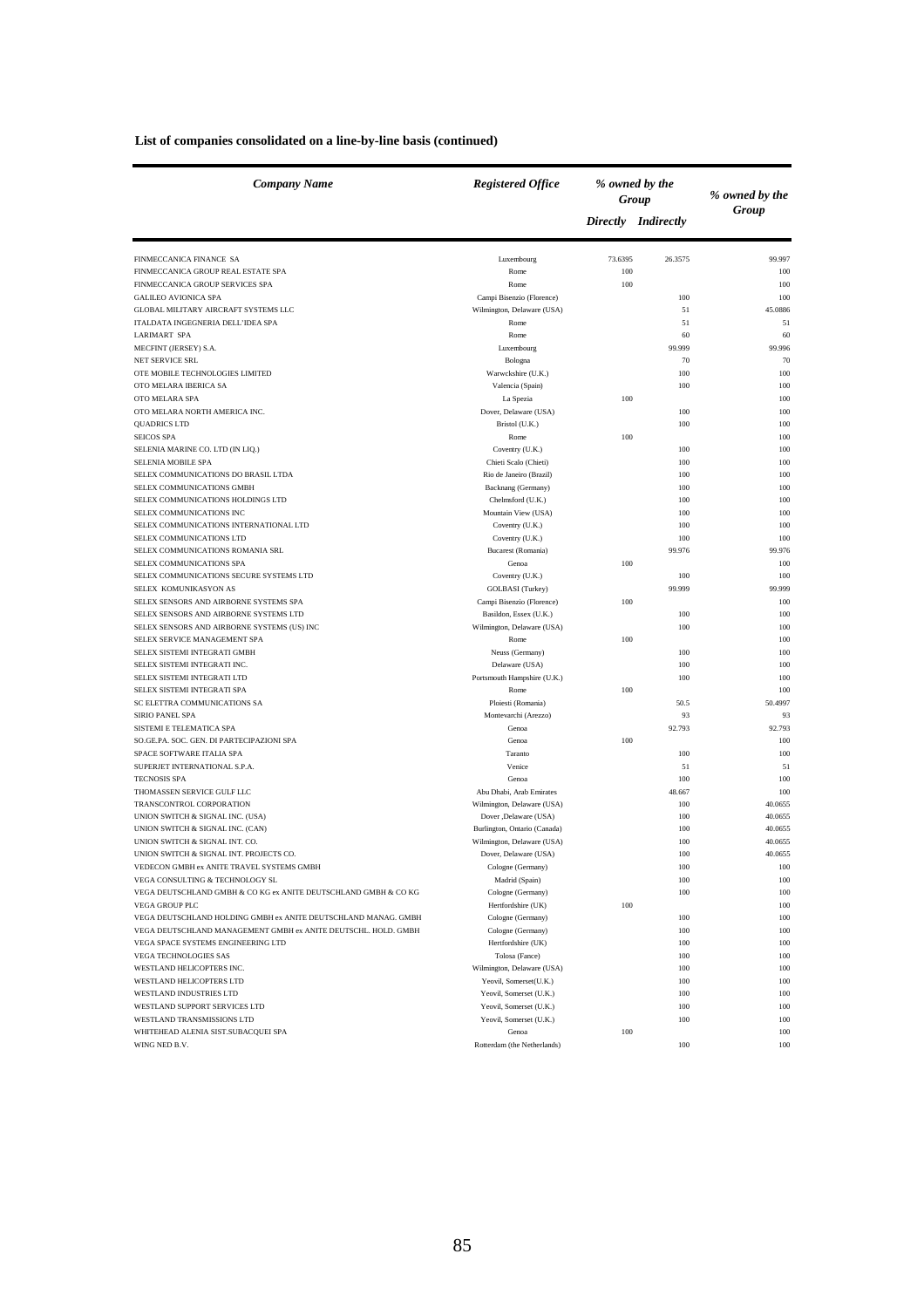| <b>Company Name</b>                                         | <b>Registered Office</b><br>% owned by the<br>Group |    |                     | % owned by the |
|-------------------------------------------------------------|-----------------------------------------------------|----|---------------------|----------------|
|                                                             |                                                     |    | Directly Indirectly | Group          |
| THALES ALENIA SPACE SAS                                     | Paris (France)                                      | 33 |                     | 33             |
| THALES ALENIA SPACE FRANCE SAS                              | Paris (France)                                      |    | 100                 | 33             |
| THALES ALENIA SPACE ITALIA SPA                              | Rome                                                |    | 100                 | 33             |
| THALES ALENIA SPACE ESPANA SA                               | Madrid (Spain)                                      |    | 100                 | 33             |
| THALES ALENIA SPACE ETCA SA                                 | Charleroi (Belgium)                                 |    | 100                 | 33             |
| THALES ALENIA SPACE ANTWERP SA                              | Hoboken (Belgium)                                   |    | 100                 | 33             |
| THALES ALENIA SPACE NORTH AMERICA INC                       | Wilmington (USA)                                    |    | 100                 | 33             |
| <b>FORMALEC SA</b>                                          | Paris (France)                                      |    | 100                 | 33             |
| <b>MARILEC SA</b>                                           | Paris (France)                                      |    | 100                 | 33             |
| <b>VANELEC SAS</b>                                          | Paris (France)                                      |    | 100                 | 33             |
| TELESPAZIO HOLDING SRL                                      |                                                     |    |                     |                |
|                                                             | Rome                                                | 67 |                     | 67             |
| TELESPAZIO FRANCE SAS                                       | Tolouse (France)                                    |    | 100                 | 67             |
| TELESPAZIO DEUTSCHLAND GMBH                                 | Gilching (Germany)                                  |    | 100                 | 67             |
| <b>TELESPAZIO SPA</b>                                       | Rome                                                |    | 100                 | 67             |
| <b>E-GEOS SPA</b>                                           | Matera                                              |    | 75                  | 49.593         |
| <b>EURIMAGE SPA</b>                                         | Rome                                                |    | 51                  | 34.17          |
| TELESPAZIO BRASIL SA                                        | Rio de Janeiro (Brazil)                             |    | 98.534              | 66.018         |
| TELESPAZIO NORTH AMERICA INC.                               | Doover, Delaware (USA)                              |    | 100                 | 67             |
| TELESPAZIO HUNGARY SAT. TELEC. LTD                          | Budapest (Hungary)                                  |    | 100                 | 67             |
| <b>RARTEL SA</b>                                            | Bucarest (Romania)                                  |    | 61.061<br>100       | 40.912         |
| TELESPAZIO ARGENTINA S.A.<br><b>MARS SRL</b>                | Buenos Aires (Argentina)                            |    | 100                 | 66.95<br>67    |
|                                                             | <b>Naples</b>                                       |    |                     |                |
| FILEAS S.A.<br>AURENSIS S.L.                                | Paris (France)                                      |    | 85                  | 56.95          |
|                                                             | Barcelona (Spain)                                   |    | 100                 | 67<br>67       |
| <b>GAF AG</b><br>EUROMAP SATELLITENDATEN-VERTRIEB MBH       | Munich (Germany)<br>Neustrelitz (Germany)           |    | 100<br>100          | 67             |
| ISAF - INIZIATIVE PER I SISTEMI AVANZATI E FORNITURE S.R.L. | Rome                                                |    | 100                 | 67             |
| <b>AMSH BV</b>                                              | Amsterdam (the Netherlands)                         | 50 |                     | 50             |
| <b>MBDA SAS</b>                                             | Paris (France)                                      |    | 50                  | 25             |
| MBDA TREASURE COMPANY LTD                                   | Jersey (U.K.)                                       |    | 100                 | 25             |
| <b>MBDA FRANCE SAS</b>                                      | Paris (France)                                      |    | 100                 | 25             |
| <b>MBDA INCORPORATED</b>                                    | Wilmington, Delaware (USA)                          |    | 100                 | 25             |
| MBDA ITALIA SPA                                             | Rome                                                |    | 100                 | 25             |
| <b>MBDA UK LTD</b>                                          | Stevenage (U.K.)                                    |    | 100                 | 25             |
| MARCONI UAE LTD ex MARCONI OVERSEAS LTD                     | London (U.K.)                                       |    | 100                 | 25             |
| <b>MATRA ELECTRONIQUE SA</b>                                | Paris (France)                                      |    | 100                 | 25             |
| <b>MBDA SERVICES SA</b>                                     | Paris (France)                                      |    | 99.76               | 24.94          |
| LFK-LENKFLUGKORPERSYSTEME GMBH                              | Unterschleißheim(Germany)                           |    | 100                 | 25             |
| <b>BAYERN-CHEMIE GMBH</b>                                   | Germany                                             |    | 100                 | 25             |
| TAURUS SYSTEMS GMBH                                         | Germany                                             |    | 67                  | 16.75          |
| <b>TDW GMBH</b>                                             | Germany                                             |    | 100                 | 25             |
| AVIATION TRAINING INTERNATIONAL LIMITED                     | Dorset (U.K.)                                       |    | 50                  | 50             |
| CONSORZIO ATR GIE e S.P.E.                                  | Tolouse (France)                                    |    | 50                  | 50             |
| <b>GLOBAL AERONAUTICA LLC</b>                               | Delaware (USA)                                      |    | 50                  | 44.2045        |
| <b>LMATTS LLC</b>                                           | Georgia (USA)                                       |    | 50                  | 44.2045        |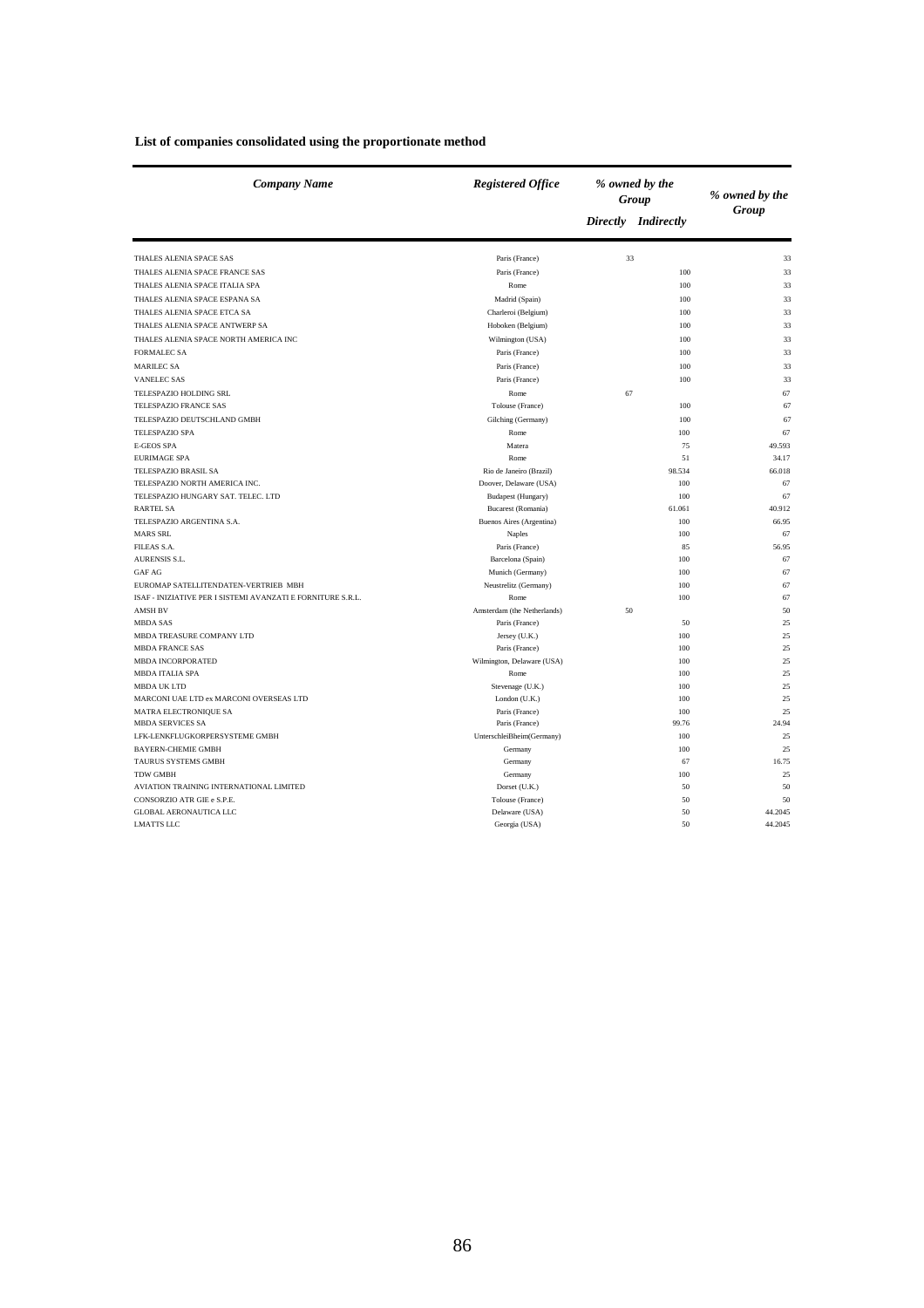#### **List of companies consolidated using the equity method**

| Company Name                                                                      | <b>Registered Office</b>                    |        | % owned by the<br>Group | % owned by the |
|-----------------------------------------------------------------------------------|---------------------------------------------|--------|-------------------------|----------------|
|                                                                                   |                                             |        | Directly Indirectly     | Group          |
| ABRUZZO ENGINEERING SCPA                                                          | L'Aquila                                    |        | 30                      | 30             |
| ABU DHABI SYSTEMS INTEGRATION LLC                                                 | Abu Dhabi (Arab Emirates)                   |        | 43.043                  | 43.043         |
| ADVANCED AIR TRAFFIC SYSTEMS SDN BHD                                              | Darul Ehsan (Malaysia)                      |        | 30                      | 30             |
| ADVANCED LOGISTICS TECHNOLOGY ENGINEERING CENTER SPA<br><b>ALENIA HELLAS SA</b>   | Turin                                       |        | 51                      | 16.83<br>100   |
| <b>ALIFANA DUE SCRL</b>                                                           | Kolonaki (Athens) (Greece)<br>Naples        |        | 100<br>53.34            | 21.371         |
| <b>ALIFANA SCRL</b>                                                               | Naples                                      |        | 65.85                   | 26.38          |
| ANSALDO ARGENTINA SA                                                              | Buenos Aires (Argentina)                    |        | 99.9933                 | 99.9933        |
| ANSALDO ELECTRIC DRIVES SPA                                                       | Genoa                                       |        | 100                     | 100            |
| ANSALDO - E.M.I.T. SCRL                                                           | Genoa                                       |        | 50                      | 50             |
| ANSALDO ENERGY INC.                                                               | Wilmington, Delaware(USA)                   |        | 100                     | 100            |
| <b>ANSERV SRL</b><br>AUTOMATION INTEGRATED SOLUTIONS SPA                          | Bucarest (Romania)<br>Pianezza (Turin)      |        | 100<br>40               | 100<br>40      |
| BELL AGUSTA AEROSPACE COMPANY LLC                                                 | Wilmington, Delaware (USA)                  |        | 40                      | 40             |
| <b>BRITISH HELICOPTERS LTD</b>                                                    | Yeovil, Somerset (U.K.)                     |        | 100                     | 100            |
| CARDPRIZE TWO LIMITED                                                             | Basildon, Essex (U.K.)                      |        | 100                     | 100            |
| COMLENIA SENDIRIAN BERHAD                                                         | Selangor Darul Ehsan (Malaysia)             |        | 30                      | 30             |
| CONSORZIO START SPA                                                               | Rome                                        |        | 40                      | 40             |
| <b>CONTACT SRL</b>                                                                | Naples                                      |        | 30                      | 30             |
| DATAMAT (SUISSE) SA (IN LIQ.)                                                     | Lugano (Switzerland)                        |        | 100                     | 100            |
| DIGINT S.R.L.                                                                     | Milano                                      |        | 49                      | 49             |
| DOGMATIX LEASING LIMITED                                                          | Mauritius Islands                           |        | 100                     | 50             |
| <b>ECOSEN SA</b>                                                                  | Caracas (Venezuela)                         |        | 48                      | 19.23          |
| ELETTRONICA SPA<br>ELSACOM BULGARIA AD (IN LIQ.)                                  | Rome<br>Sofia (Bulgaria)                    | 31.333 | 90                      | 31.333<br>90   |
| ELSACOM HUNGARIA KFT                                                              | Budapest (Hungary)                          |        | 100                     | 100            |
| ELSACOM SLOVAKIA SRO                                                              | Bratislava (Slovakia)                       |        | 100                     | 100            |
| ELSACOM-UKRAINE JOINT STOCK COMPANY                                               | Kiev (Ukraine)                              |        | 49                      | 49             |
| ELSAG EASTERN EUROPE SRL (IN LIQ.)                                                | Bucarest (Romania)                          |        | 100                     | 100            |
| ENERGEKO GAS ITALIA SRL                                                           | <b>Brindisi</b>                             |        | 20.99                   | 20.99          |
| <b>EURISS NV</b>                                                                  | Leiden (the Netherlands)                    |        | 25                      | 8.25           |
| EUROFIGHTER AIRCRAFT MANAGEMENT GMBH                                              | Hallbergmoos (Germany)                      |        | 21                      | 21             |
| EUROFIGHTER JAGDFLUGZEUG GMBH                                                     | Hallbergmoos (Germany)                      |        | 21                      | 21             |
| EUROFIGHTER INTERN. LTD<br>EUROFIGHTER SIMULATION SYSTEMS GMBH                    | London (U.K.)<br>Unterhaching (Germany)     |        | 21<br>24                | 21<br>24       |
| <b>EUROMIDS SAS</b>                                                               | Paris (France)                              |        | 25                      | 25             |
| EUROPEA MICROFUSIONI AEROSPAZIALI SPA                                             | Morra De Sanctis (Avellino)                 | 49     |                         | 49             |
| EUROPEAN SATELLITE NAVIGATION INDUSTRIES GMBH                                     | Ottobrunn (Germany)                         | 18.939 | 18.94                   | 25.1892        |
| <b>EUROSATELLITE FRANCE SA</b>                                                    | France                                      |        | 99.76                   | 32.92          |
| EURO PATROL AIRCRAFT GMBH                                                         | Munich (Germany)                            |        | 50                      | 50             |
| <b>EUROSYSNAV SAS</b>                                                             | Paris (France)                              | 50     |                         | 50             |
| FATA DTS SPA (IN LIQ.)                                                            | Pianezza (Turin)                            |        | 100                     | 100            |
| FATA HUNTER INDIA PVT LTD<br>FEDER PETROLI GREEN ENERGY S.R.L.                    | New Dehli (India)<br>Rome                   |        | 100<br>20               | 100<br>20      |
| FINMECCANICA CONSULTING S.R.L.                                                    | Rome                                        | 100    |                         | 100            |
| FINMECCANICA NORTH AMERICA INC.                                                   | Dover, Delaware (USA)                       | 100    |                         | 100            |
| FINMECCANICA UK LTD                                                               | London (U.K.)                               | 100    |                         | 100            |
| <b>GALILEO INDUSTRIES SA</b>                                                      | Brussels (Belgium)                          | 18.939 | 18.939                  | 25.189         |
| GROUPEMENT IMMOBILIER AERONAUTIQUE G.I.A. S.A.                                    | Blagnac (France)                            |        | 20                      | 20             |
| GRUPO AURENSIS S.A. DE C.V.                                                       | Bosque de Duraznos (Mexico)                 |        | 100                     | 67             |
| HR GEST SPA<br><b>IAMCO SCRL</b>                                                  | Genoa                                       |        | 30                      | 30             |
| <b>ICARUS SCPA</b>                                                                | Mestre (Venice)<br>Turin                    |        | 20<br>49                | 20<br>49       |
| <b>IMMOBILIARE CASCINA SRL</b>                                                    | Gallarate (Varese)                          |        | 100                     | 100            |
| <b>IMMOBILIARE FONTEVERDE SRL</b>                                                 | Rome                                        |        | 60                      | 48             |
| <b>INDRA ESPACIO SA</b>                                                           | France                                      |        | 49                      | 16.17          |
| INTERNATIONAL LAND SYSTEMS INC.                                                   | Wilmington, Delaware (USA)                  |        | 28.365                  | 19.005         |
| INTERNATIONAL METRO SERVICE S.R.L.                                                | Milano                                      |        | 49                      | 19.63          |
| IRIDIUM ITALIA SPA (IN LIQ.)                                                      | Rome                                        |        | 35                      | 35             |
| <b>I.M. INTERMETRO SPA</b>                                                        | Rome                                        |        | 33.332                  | 23.343         |
| IVECO FIAT - OTO MELARA SCRL                                                      | Rome                                        |        | 50                      | 50<br>40       |
| JIANGXI CHANGE AGUSTA HELICOPTER CO. LTD<br>LIBYAN ITALIAN ADVANCED TECHNOLOGY CO | Zone Jiangxi Province (China)               | 25     | 40<br>25                | 50             |
| MACCHI HUREL DUBOIS S.A.S.                                                        | Tripoli (Lybia)<br>Meudon La Foret (France) |        | 50                      | 49.99          |
| MEDESSAT SAS                                                                      | Tolouse (France)                            |        | 28.801                  | 19.296         |
| <b>METRO 5 SPA</b>                                                                | Milano                                      |        | 31.9                    | 17.156         |
| MUSI NET ENGINEERING SPA                                                          | Turin                                       |        | 49                      | 49             |
| NAHUELSAT S.A.                                                                    | Buenos Aires (Argentina)                    | 33.332 |                         | 33.33          |
| NGL PRIME SPA                                                                     | Turin                                       | 30     |                         | 30             |
| N.H. INDUSTRIES SARL                                                              | Aix en Provence (France)                    |        | 32                      | 32             |
| NICCO COMMUNICATIONS SAS                                                          | Colombes (France)                           |        | 50                      | 50             |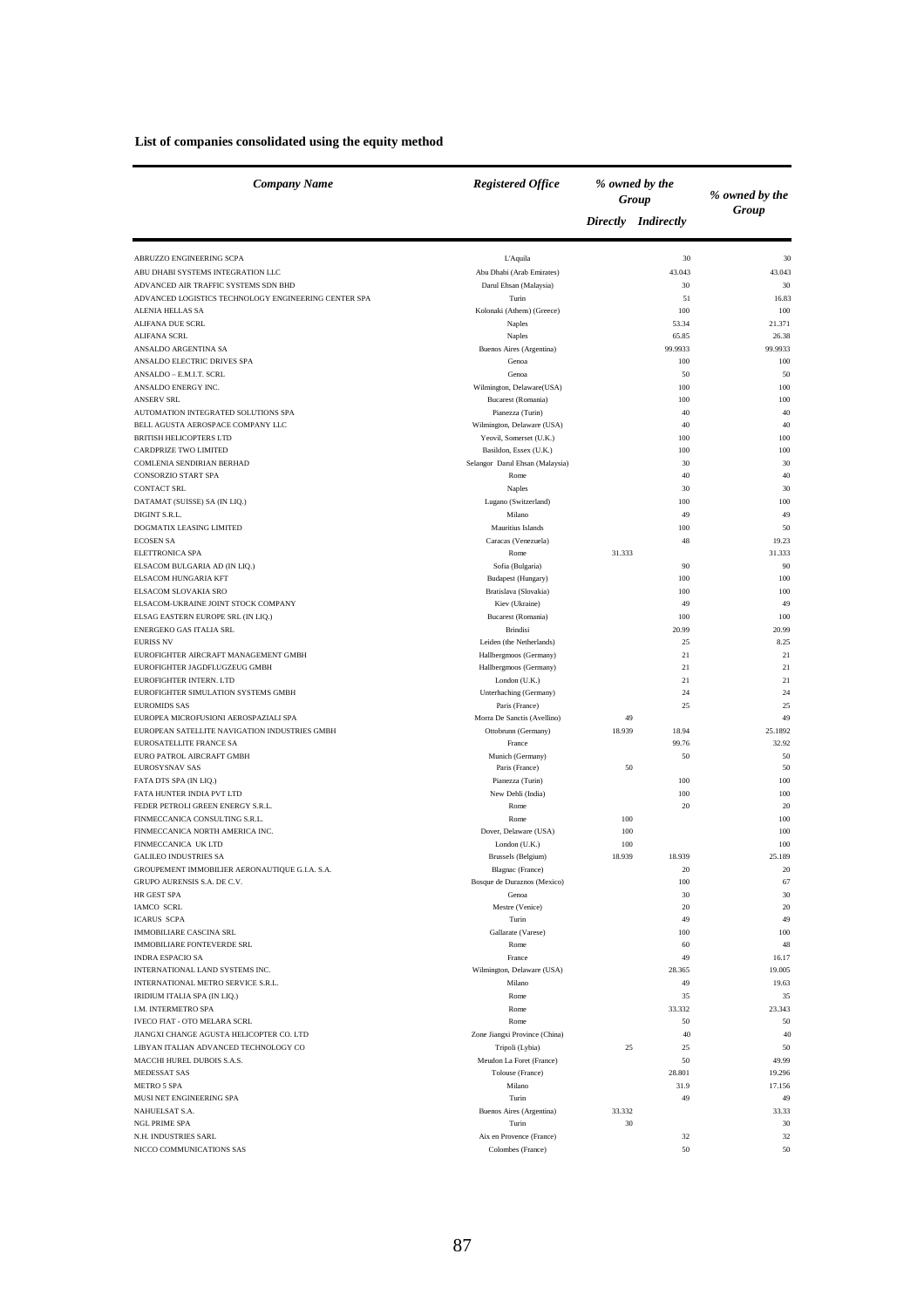|  | List of companies consolidated using the equity method (continued) |  |
|--|--------------------------------------------------------------------|--|
|--|--------------------------------------------------------------------|--|

| <b>Company Name</b>                                              | <b>Registered Office</b>     |     | % owned by the<br>Group | % owned by the |
|------------------------------------------------------------------|------------------------------|-----|-------------------------|----------------|
|                                                                  |                              |     | Directly Indirectly     | Group          |
|                                                                  |                              |     |                         |                |
| NNS - SOC. DE SERV. POUR REACTEUR RAPIDE S.N.C.                  | Lyon (France)                |     | 40                      | 40             |
| NOVACOM SERVICES S.A.                                            | Tolouse (France)             |     | 39.73                   | 26.62          |
| ORIZZONTE - SISTEMI NAVALI SPA                                   | Genoa                        | 49  |                         | 49             |
| OTE M                                                            | Moscow (Russia)              |     | 100                     | 100            |
| PEGASO SCRL                                                      | Rome                         |     | 46.87                   | 18.748         |
| <b>POLARIS SRL</b>                                               | Genoa                        |     | 50                      | 50             |
| PT DAYALISTRIK PRATAMA (IN LIQ.)                                 | Jakarta (Indonesia)          |     | 45                      | 45             |
| <b>ROXEL SAS</b>                                                 | Le Plessis Robinson (France) |     | 50                      | 12.5           |
| SAN GIORGIO SA (IN LIQ.)                                         | Paris (France)               |     | 99.969                  | 99.969         |
| SAPHIRE INTERNAT. ATC ENGINEERING CO. LTD                        | Beijing (China)              |     | 65                      | 65             |
| SATELLITE TERMINAL ACCESS SA (IN LIQ.)                           | France                       |     | 21.19                   | 6.993          |
| <b>SCUOLA ICT SRL</b>                                            | L'Aquila                     | 20  |                         | 20             |
| SELEX PENSION SCHEME (TRUSTEE) LTD                               | Basildon (UK)                |     | 100                     | 100            |
| SELEX SENSORS AND AIRBORNE SYSTEMS ELECTRO OPTICS (OVERSEAS) LTD | Basildon, Essex (U.K.)       |     | 100                     | 100            |
| SELEX SENSORS AND AIRBORNE SYSTEMS (PROJECTS) LTD                | Basildon, Essex (U.K.)       |     | 100                     | 100            |
| SELEX SENSORS AND AIRBORNE SYSTEMS INFRARED LTD                  | Basildon, Essex (U.K.)       |     | 100                     | 100            |
| SELEX SISTEMI INTEGRATI DE VENEZUELA S.A.                        | Caracas (Venezuela)          |     | 100                     | 100            |
| SERVICIOS TECNICOS Y SPECIALIZADOS DE INFORM. S.A. DE C.V.       | Bosque de Duraznos (Mexico)  |     | 100                     | 67             |
| SEVERNYJ AVTOBUZ Z.A.O.                                          | Saint Petersburg (Russia)    |     | 35                      | 35             |
| <b>SISTEMI DINAMICI SPA</b>                                      | S. Piero a Grado (Pisa)      |     | 40                      | 40             |
| SOGELI - SOCIETA' DI GESTIONE DI LIQ. SPA                        | Rome                         |     | 100                     | 100            |
| SOSTAR GMBH (IN LIQ.)                                            | Immerstad (Germany)          |     | 28.2                    | 28.2           |
| <b>TELBIOS SPA</b>                                               | Milan                        |     | 32.86                   | 22.02          |
| TELESPAZIO NETHERLAND BV                                         | Enschede (the Netherlands)   |     | 100                     | 67             |
| THOMASSEN SERVICE AUSTRALIA PTY LTD                              | Canning Vale (Australia)     |     | 100                     | 100            |
| TRADE FATA B.V.                                                  | Rotterdam (the Netherlands)  |     | 100                     | 100            |
| TRIMPROBE SPA (IN LIQ.)                                          | Rome                         | 100 |                         | 100            |
| <b>TURBOENERGY SRL</b>                                           | Cento (Ferrara)              |     | 25                      | 25             |
| WESTLAND INDUSTRIAL PRODUCTS LTD                                 | Yeovil, Somerset (U.K.)      |     | 100                     | 100            |
| WITG L.P. INC.                                                   | Dover, Delaware (USA)        |     | 24                      | 21.22          |
| WITG L.P. LTD                                                    | Dover, Delaware (USA)        |     | 20                      | 17.68          |
| <b>WORLD'S WING SA</b>                                           | Geneva (Swiltzerland)        |     | 100                     | 100            |
| <b>XAIT SRL</b>                                                  | Ariccia (Rome)               |     | 100                     | 100            |
| ZAO ARTETRA                                                      | Moscow (Russia)              |     | 51                      | 51             |

#### **List of companies valued at fair value**

| <b>Company Name</b>               | <b>Registered Office</b>    | % owned by the<br>Group<br><i>Indirectly</i><br><b>Directly</b> | % owned by the<br>Group |
|-----------------------------------|-----------------------------|-----------------------------------------------------------------|-------------------------|
| BCV INVESTMENTS S.C.A.            | Luxembourg                  | 15                                                              | 15                      |
| BCV MANAGEMENT S.A.               | Luxembourg                  | 14.999                                                          | 14.999                  |
| STMICROELECTRONICS HOLDING NV (*) | Amsterdam (the Netherlands) | 20                                                              | 20                      |

(\*) Valutata come "attività disponibile per la vendita"

#### **List of subsidiaries and associates valued at cost**

| <b>Company Name</b>                                                 | <b>Registered Office</b>         | Group    | % owned by the | % owned by the<br>Group |
|---------------------------------------------------------------------|----------------------------------|----------|----------------|-------------------------|
|                                                                     |                                  | Directly | Indirectly     |                         |
| ALENIA NORTH AMERICA DEFENSE LLC                                    | Wilmington, Delaware (USA)       |          | 100            | 88.409                  |
| ANSALDO STS INFRADEV SOUTH AFRICA (PTY) LTD                         | Johannesburg (ZA) - South Africa |          | 50.7           | 20.31                   |
| ANSALDO STS SOUTHERN AFRICA (PTY) LTD                               | Gaborone (Botswana) - Africa     |          | 100            | 40.0655                 |
| CCRT SISTEMI SPA (IN FALL.)                                         | Milan                            |          | 30.34          | 30.34                   |
| DRAGON MERGER SUB INC.                                              | Wilmington, Delaware (USA)       | 100      |                | 100                     |
| FOSCAN SRL (IN FALL.)                                               | Anagni (Frosinone)               |          | 20             | 20                      |
| IND.AER.E MECC.R.PIAGGIO SPA(AMM.STR.)                              | Genoa                            | 30.982   |                | 30.982                  |
| SESM - SOLUZIONI EVOLUTE PER LA SISTEMISTICA E I MODELLI - S.C.R.L. | Giugliano in Campania (Naples)   |          | 100            | 100                     |
| SAITECH SPA (IN FALL.)                                              | Passignano (Perugia)             |          | 40             | 40                      |
| UNION SWITCH & SIGNAL (CHILE) LTDA                                  | Santiago (Chile)                 |          | 68             | 27.244                  |
| U.V.T. SPA (IN FALL.)                                               | San Giorgio Jonico (Taranto)     |          | 50.614         | 50.614                  |
| U.V.T. ARGENTINA S.A.                                               | Buenos Aires (Argentina)         |          | 60             | 30.368                  |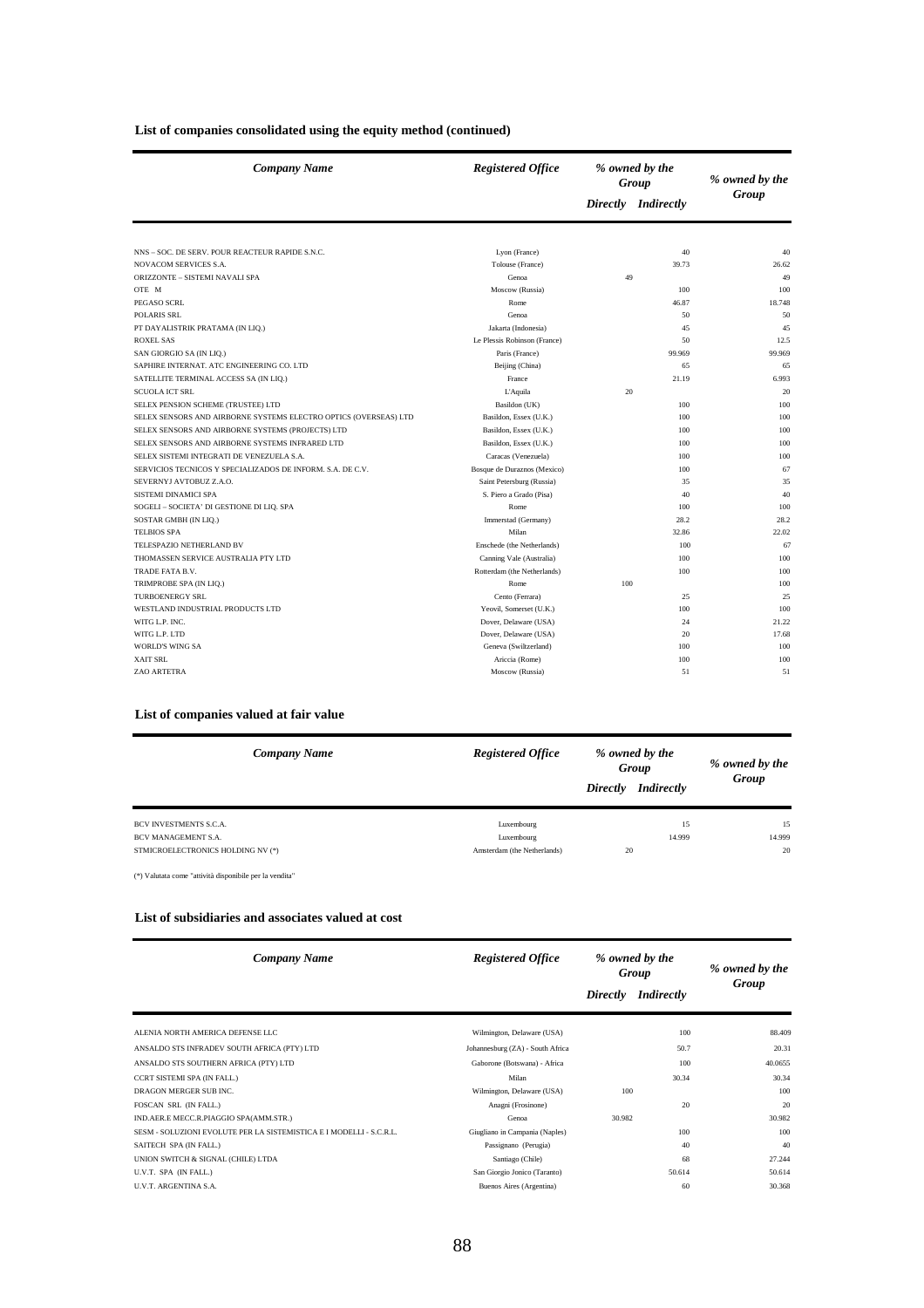For ease of understanding and comparability, below are the main changes in the scope of consolidation:

- the group Vega Group, which was purchased in 2007, was fully consolidated since that date on a line-by-line basis;
- Global Military Aircraft LLC, previously consolidated proportionally (50%) through the 2007 financial statements, has been consolidated on a line-by-line basis since 1 January 2008;
- Selex Sensors and Airborne Systems Inc., previously consolidated using the equity method through the 2007 financial statements, is now consolidated on a line-by-line basis;
- Oto Melara North America Inc, which was previously consolidated using the equity method, has been fully consolidated on a line-by-line basis since 1 January 2008;
- Superjet International S.p.A., which was incorporated on 1 August 2007 and was previously consolidated using the proportional method (51%), has been fully consolidated on a line-by-line basis since 1 January 2008;
- ABS Technology S.p.A., which was purchased on 27 December 2007, has been fully consolidated on a line-by-line basis since 1 January 2008;
- Thomassen Service Gulf LLC, which was previously consolidated using the equity method, has been fully consolidated on a line-by-line basis since financial statements 2007;
- Trimprobe S.p.A. which was fully consolidated on a line-by-line basis until the financial statements 2007, following the initiation of the liquidation process has been consolidated using the equity method since 1 January 2008;
- Fata DTS S.p.A., following the initiation of the liquidation process, has been consolidated using the equity method since 1 January 2008;
- Aurensis S.L., acquired by Telespazio S.p.A. on 1 April 2008, has been consolidated on a proportional basis (67%) from that date;
- Avion de Trasport Regional Ireland Ltd, consolidated until the 2007 financial statements at equity, has been deconsolidated upon its winding-up;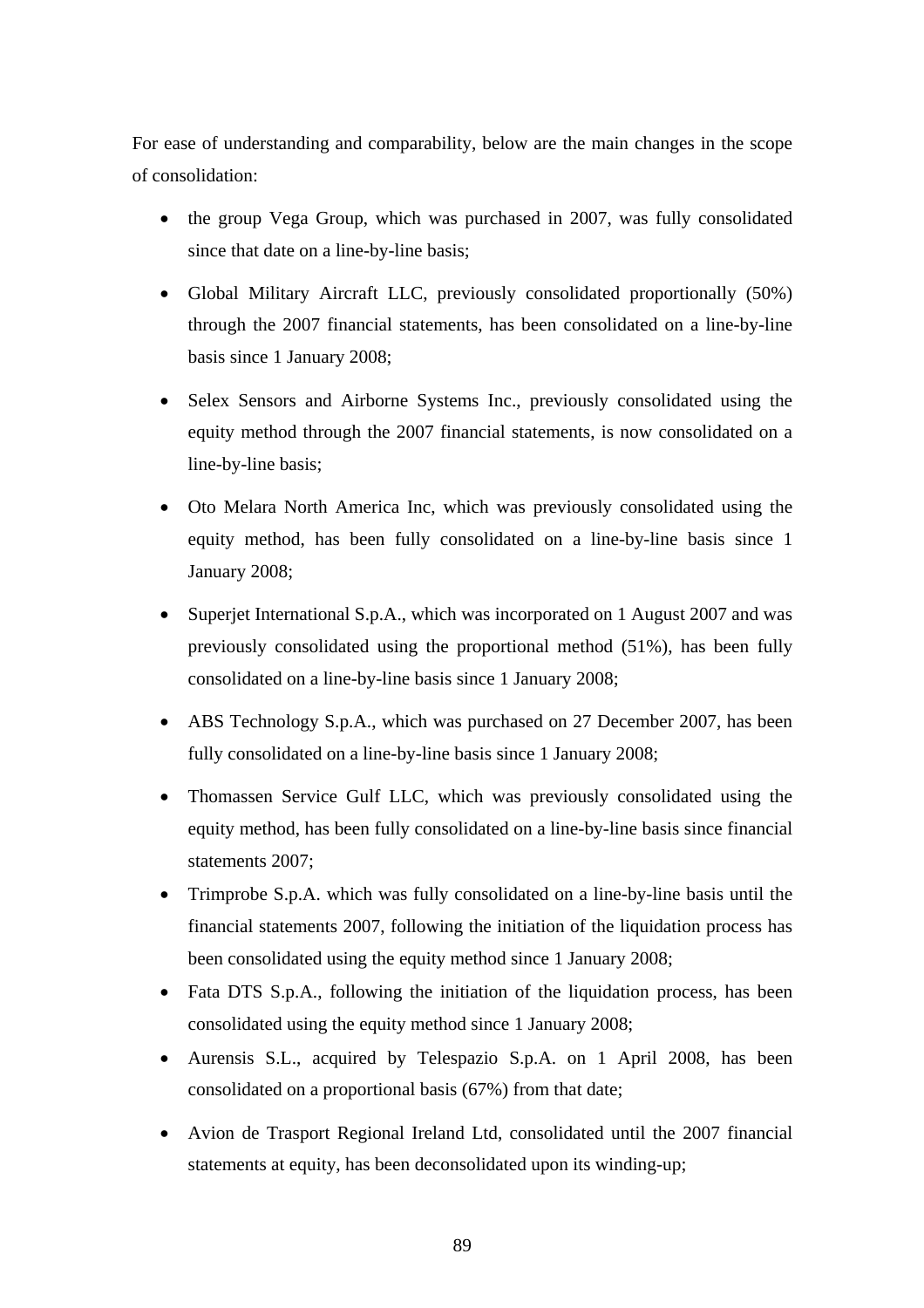- ISAF Iniziative per i Sistemi Avanzati S.r.l., acquired by Telespazio S.p.A. on 31 July 2008, is consolidated on a proportional basis (67%) beginning from such date;
- Fileas S.A., acquired by Telespazio S.p.A. on 4 October 2007, is consolidated on a proportional basis (67%) beginning from such date.

## **7. SIGNIFICANT CHANGES IN THE EXCHANGE RATES APPLIED**

Always with reference to data comparability, the first nine months of 2008 have been marked by changes in the euro against the main currencies of interest for the Group. Specifically, the currency exchange rates at 30 September 2008 and the average exchange rates for the period showed, for the main currencies, these changes from 2007: final exchange rates for the period (euro/US dollar - 2.84% and euro/sterling pound + 7.77%); average exchange rates for the period (euro/US dollar + 13.20% and euro/sterling pound + 15.57%).

Below are the exchange rates adopted for the currencies that are most significant for the Group:

|                | At 30 September 2008                                                                           |         | At 31 December 2007                   | At 30 September 2007                          |                                               |  |
|----------------|------------------------------------------------------------------------------------------------|---------|---------------------------------------|-----------------------------------------------|-----------------------------------------------|--|
|                | closing<br>average<br>exchange<br>exchange<br>rate for the<br>rate for<br>the period<br>period |         | closing exchange rate<br>for the year | average<br>exchange<br>rate for the<br>period | closing<br>exchange<br>rate for the<br>period |  |
|                |                                                                                                |         |                                       |                                               |                                               |  |
| US Dollar      | 1.52186                                                                                        | 1.43030 | 1.47210                               | 1.34439                                       | 1.41790                                       |  |
| Pound Sterling | 0.78186                                                                                        | 0.79030 | 0.73335                               | 0.67654                                       | 0.69680                                       |  |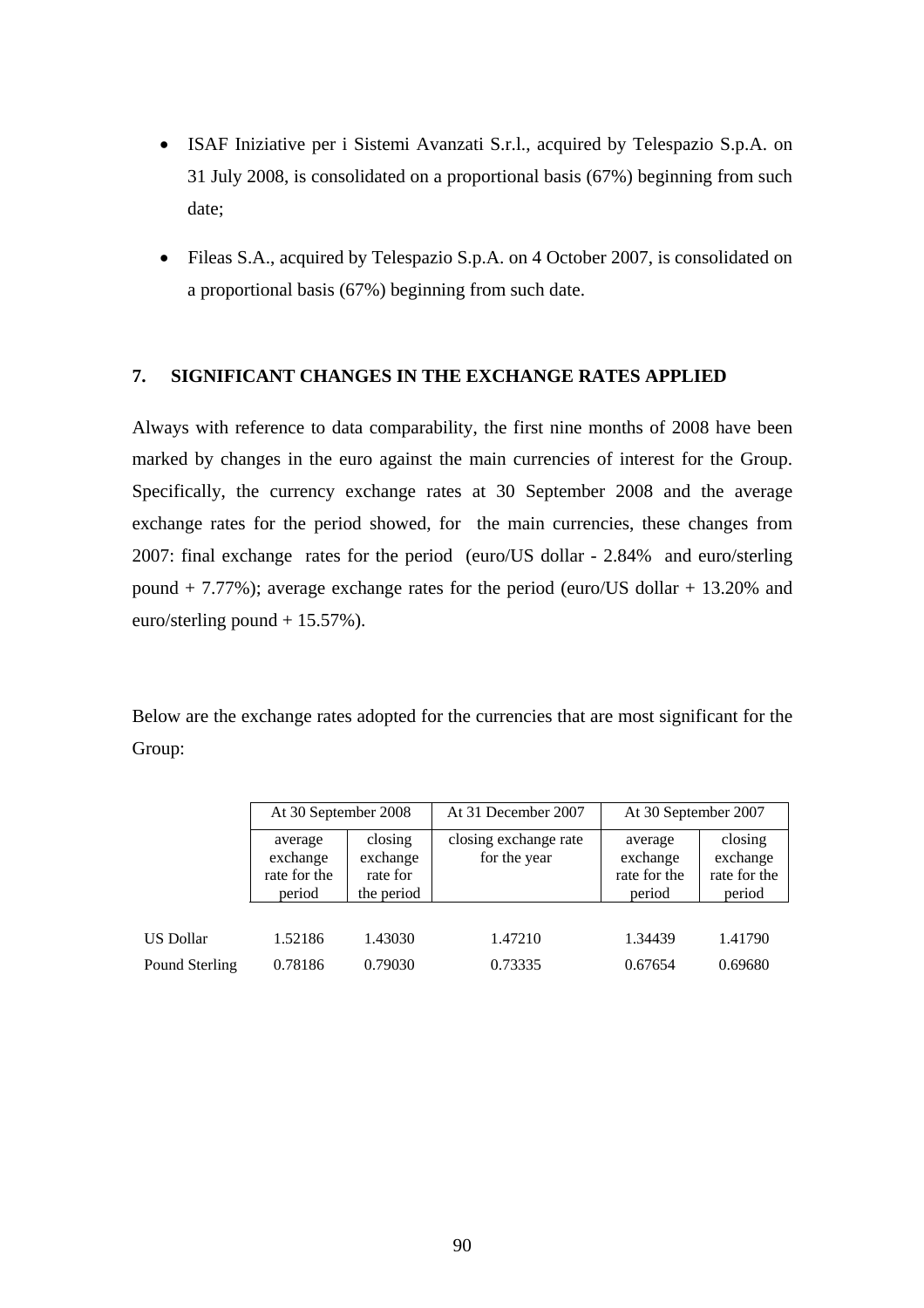# **8. SEGMENT INFORMATION**

## Primary basis

The Group operates in a variety of industry segments: helicopters, defence electronics and security, aeronautics, space, defence systems, energy, transportation and other activities.

For a more detailed analysis of the main programmes, outlooks and operating indicators for each segment, see the Report on Operations. The results for each segment at 30 September 2008, as compared with those of the same period of the previous year, are as follows:

| 30 September 2008                                                             |                    |                                                               |                  |              |                                  |               |                           |                     |                          |              |
|-------------------------------------------------------------------------------|--------------------|---------------------------------------------------------------|------------------|--------------|----------------------------------|---------------|---------------------------|---------------------|--------------------------|--------------|
|                                                                               | <b>Helicopters</b> | <b>Defence</b><br><b>Electroics</b><br>and<br><b>Security</b> | Aero-<br>nautics | <b>Space</b> | <b>Defence</b><br><b>Systems</b> | <b>Energy</b> | <b>Transpor</b><br>tation | Other<br>activities | Elimin-<br>ations        | <b>Total</b> |
| Revenue from external<br>customers                                            | 2,125              | 1,934                                                         | 1,209            | 657          | 651                              | 801           | 1,138                     | 238                 | $\overline{\phantom{a}}$ | 8,753        |
| Revenue from other<br>segments<br>Result before tax and<br>finance income and | 63                 | 439                                                           | 492              | 14           | 107                              | ٠             | 89                        | 42                  | (311)                    | 935          |
| costs<br>Finance income and<br>costs - net                                    | 226                | 119                                                           | 115              | 26           | 48                               | 62            | 78                        | (113)               | $\overline{\phantom{a}}$ | 561<br>(39)  |
| Share of result of<br>associates<br>Tax expense                               |                    | 1                                                             | 6                | $\mathbf{1}$ | 1                                |               |                           | 5                   |                          | 14<br>(140)  |
| Profit (loss) from<br>discontinued<br>operations<br>Profit for the period     |                    |                                                               |                  |              |                                  |               |                           |                     |                          | 396          |
| Group share of net<br>result<br>Minority share                                |                    |                                                               |                  |              |                                  |               |                           |                     |                          | 365<br>31    |
| Investments                                                                   | 91                 | 130                                                           | 366              | 22           | 39                               | 39            | 25                        | 8                   | ÷,                       | 720          |

| 30 September 2007                                                      |                    |                                                     |                  |              |                                  |               |                           |                     |                          |              |
|------------------------------------------------------------------------|--------------------|-----------------------------------------------------|------------------|--------------|----------------------------------|---------------|---------------------------|---------------------|--------------------------|--------------|
|                                                                        | <b>Helicopters</b> | <b>Defence</b><br><b>Electronics</b><br>and Securty | Aero-<br>nautics | <b>Space</b> | <b>Defence</b><br><b>Systems</b> | <b>Energy</b> | <b>Transport</b><br>ation | Other<br>activities | Elimin-<br>ations        | <b>Total</b> |
| Revenue from external                                                  |                    |                                                     |                  |              |                                  |               |                           |                     |                          |              |
| customers                                                              | 2,066              | 2,086                                               | 1,077            | 553          | 611                              | 749           | 1,017                     | 180                 | $\overline{\phantom{a}}$ | 8,339        |
| Revenue from other                                                     |                    |                                                     |                  |              |                                  |               |                           |                     |                          |              |
| segments<br>Result before tax and                                      | 18                 | 376                                                 | 419              | 40           | 108                              | 2             | 37                        | 34                  | (256)                    | 778          |
| Finance income and costs<br>Finance income and costs                   | 215                | 129                                                 | 112              | 24           | 31                               | 47            | 17                        | (68)                | $\sim$                   | 507          |
| net<br>Share of result of                                              |                    |                                                     |                  |              |                                  |               |                           |                     |                          | (67)         |
| associates                                                             | 1                  | 1                                                   | 8                |              | (1)                              |               |                           |                     |                          | 9            |
| Tax expense                                                            |                    |                                                     |                  |              |                                  |               |                           |                     |                          | (155)        |
| Profit (loss) from<br>discontinued operations<br>Profit for the period |                    |                                                     |                  |              |                                  |               |                           |                     |                          | 294          |
|                                                                        |                    |                                                     |                  |              |                                  |               |                           |                     |                          |              |
| Group share of net result                                              |                    |                                                     |                  |              |                                  |               |                           |                     |                          | 269          |
| Minority share                                                         |                    |                                                     |                  |              |                                  |               |                           |                     |                          | 25           |
| Investments                                                            | 115                | 159                                                 | 573              | 18           | 34                               | 13            | 17                        | 15                  |                          | 944          |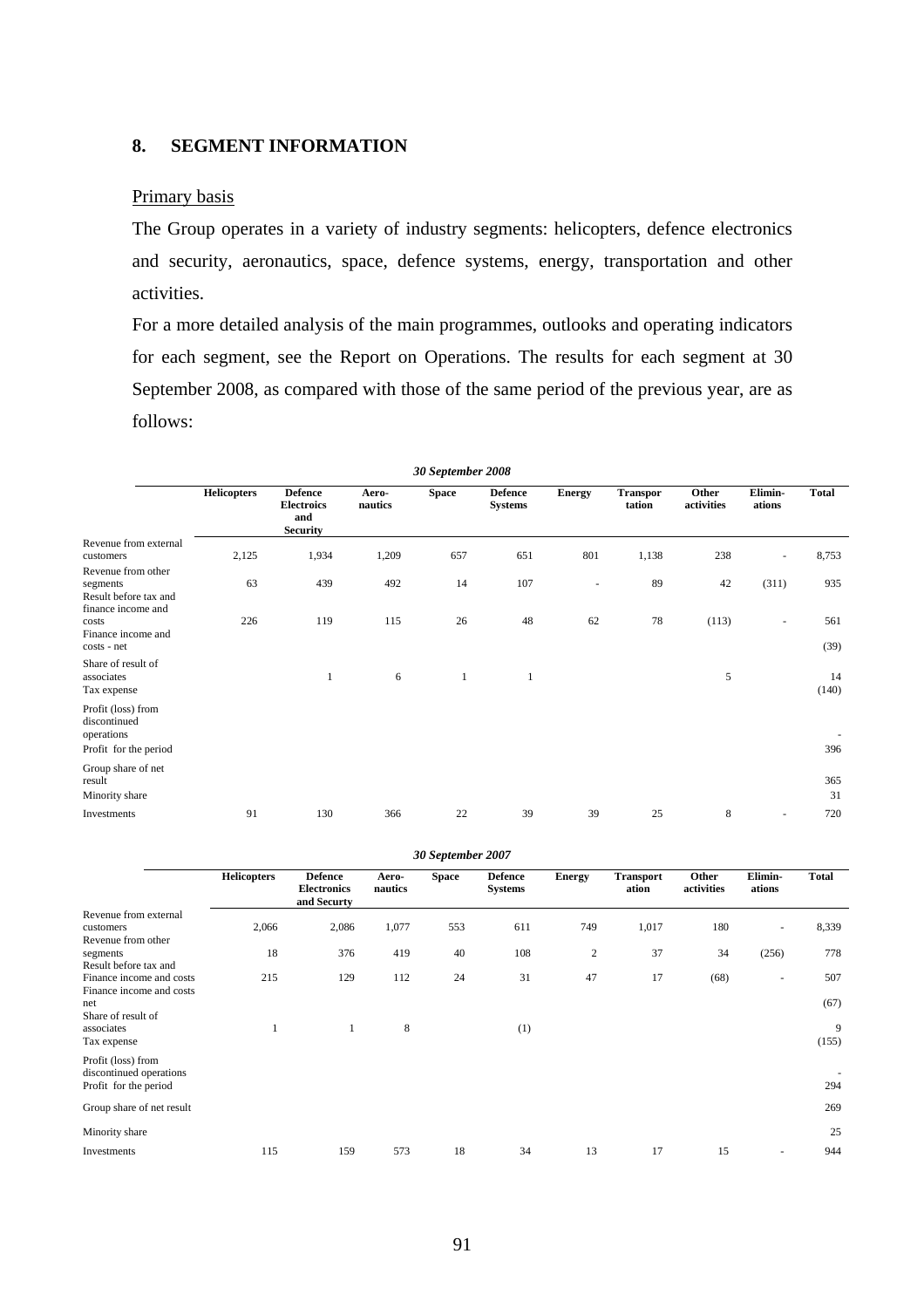The assets and liabilities attributable to the segments at 30 September 2008 and at 31 December 2007 are as follows:

|             | 30 September 2008  |                                                      |                  |              |                                  |               |                            |                     |                   |              |  |
|-------------|--------------------|------------------------------------------------------|------------------|--------------|----------------------------------|---------------|----------------------------|---------------------|-------------------|--------------|--|
|             | <b>Helicopters</b> | <b>Defence</b><br><b>Electronics</b><br>and Security | Aero-<br>nautics | <b>Space</b> | <b>Defence</b><br><b>Systems</b> | <b>Energy</b> | <b>Transpor-</b><br>tation | Other<br>activities | Elimi-<br>nations | <b>Total</b> |  |
| Assets      | 5,852              | 6,650                                                | 5,198            | 1,183        | 2,327                            | 1,521         | 1,954                      | 4.481               | (4,628)           | 24,538       |  |
| Liabilities | 3,722              | 4,366                                                | 4.908            | 697          | 1,639                            | 1,452         | 1.726                      | 5,399               | (4,768)           | 19,141       |  |

| 31 December 2007 |                    |                                                      |                  |              |                                  |               |                            |                     |                   |              |
|------------------|--------------------|------------------------------------------------------|------------------|--------------|----------------------------------|---------------|----------------------------|---------------------|-------------------|--------------|
|                  | <b>Helicopters</b> | <b>Defence</b><br><b>Electronics</b><br>and Security | Aero-<br>nautics | <b>Space</b> | <b>Defence</b><br><b>Systems</b> | <b>Energy</b> | <b>Transpor-</b><br>tation | Other<br>activities | Elimina-<br>tions | <b>Total</b> |
| Assets           | 5.394              | 6.827                                                | 5.129            | 1.049        | 2.444                            | 1.269         | .866                       | 4,360               | (4,290)           | 24,048       |
| Liabilities      | 3,151              | 3,985                                                | 4,821            | 555          | 1,743                            | 1.196         | .650                       | 5,950               | (4, 435)          | 18,616       |

## **9. PURCHASE AND PERSONNEL COSTS**

The break down of this item is as follows:

|                                                                                  | 30 September 2008 |       | 30 September 2007 |       |  |
|----------------------------------------------------------------------------------|-------------------|-------|-------------------|-------|--|
| Purchase costs                                                                   |                   | 3,430 |                   | 3,653 |  |
| Cost of services                                                                 |                   | 3,220 |                   | 2,610 |  |
| Personnel costs                                                                  |                   | 2,803 |                   | 2,685 |  |
| <i>Wages and salaries</i>                                                        | 2,590             |       | 2,453             |       |  |
| Costs of stock grant plans                                                       | 19                |       | 29                |       |  |
| Costs of defined-benefit plans                                                   | 46                |       | 73                |       |  |
| Costs of defined-contribution plans                                              | 83                |       | 67                |       |  |
| Reorganisation costs                                                             | 21                |       | 22                |       |  |
| Other personnel costs                                                            | 44                |       | 41                |       |  |
| Changes in inventories of work in progress, semi-<br>finished and finished goods |                   | (270) |                   | (96)  |  |
| Work performed by the Group and capitalised                                      |                   | (494) |                   | (601) |  |
| <b>Total purchase and personnel costs</b>                                        |                   | 8,689 |                   | 8,251 |  |

With regard to personnel, the average workforce increased from 58,476 in the third quarter of 2007 to 60,807 for the same period of 2008. The net increase was particularly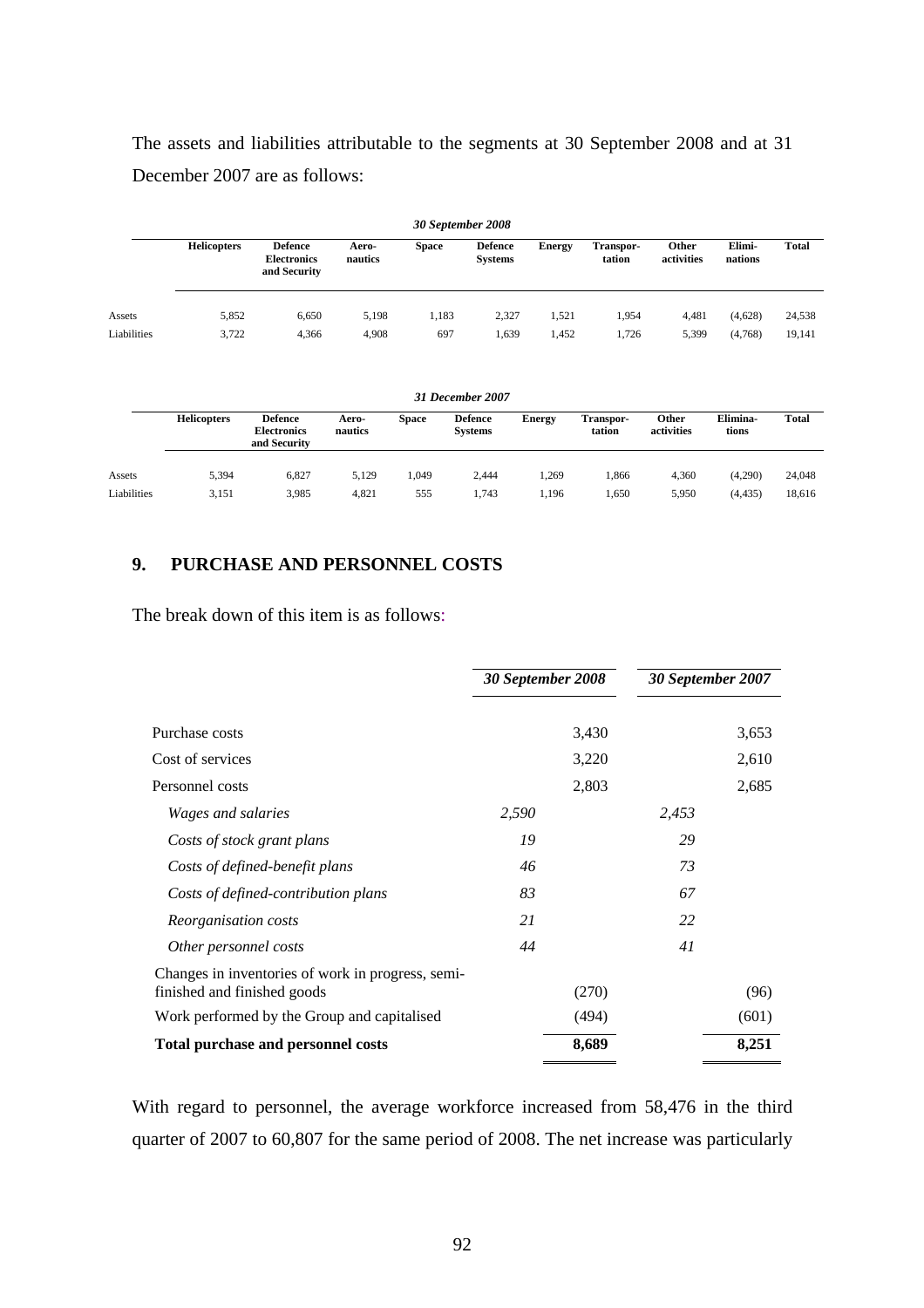significant in the Group's foreign operations, largely attributable to the acquisitions of the Vega Group, Fileas and Aurensis and to the positive turnover in certain sectors, including through the use of new contractual forms, such as Helicopters, Energy, Space and Aeronautics. The total workforce at 30 September 2008 came to 62,308 compared with 60,748 at 31 December 2007. The net change in "personnel costs" (€mil. 2,590 at 30 September 2008 compared with €mil. 2,453 for the same period of 2007) largely reflects the increase in the workforce.

It should be noted that the changes in the "costs of defined-benefits plans" and the "costs of defined-contribution plans" are the result of the reform of the national severance pay system (Section 23). The decrease in the costs of stock grant plans is the result of the difference in the percentages of stocks awarded under the final tranche of the 2005-2007 Plan (equal to 50%) compared with those allocated under the first tranche of the 2008-2010 Plan (equal to 25%) in addition to the different reference values for the stock.

"Reorganisation costs" include the costs of the corporate reorganisation involving the Defence Electronics and Security and the Defence Systems divisions in particular.

Total personnel costs for the third quarter of 2008 came to €mil. 893, compared with €mil. 865 for the third quarter of 2007.

"Costs for services" includes, among other things, the costs for the acquisition of satellite capacity for the JV Telespazio joint venture (offset by revenues from sales) amounting to  $\epsilon$ mil. 57 ( $\epsilon$ mil. 55 at 30 September 2007), the costs of leasing airplanes for GIE ATR (€mil. 7 compared with €mil. 8 at 30 September 2007) and the costs of rents, operating leases and rental fees (€mil. 119 compared with €mil. 115 at 30 September 2007).

The costs of purchases and services for the third quarter of 2008 amounted to  $\theta$ mil. 2,013, compared with  $\theta$ mil. 1,883 in the third quarter of 2007.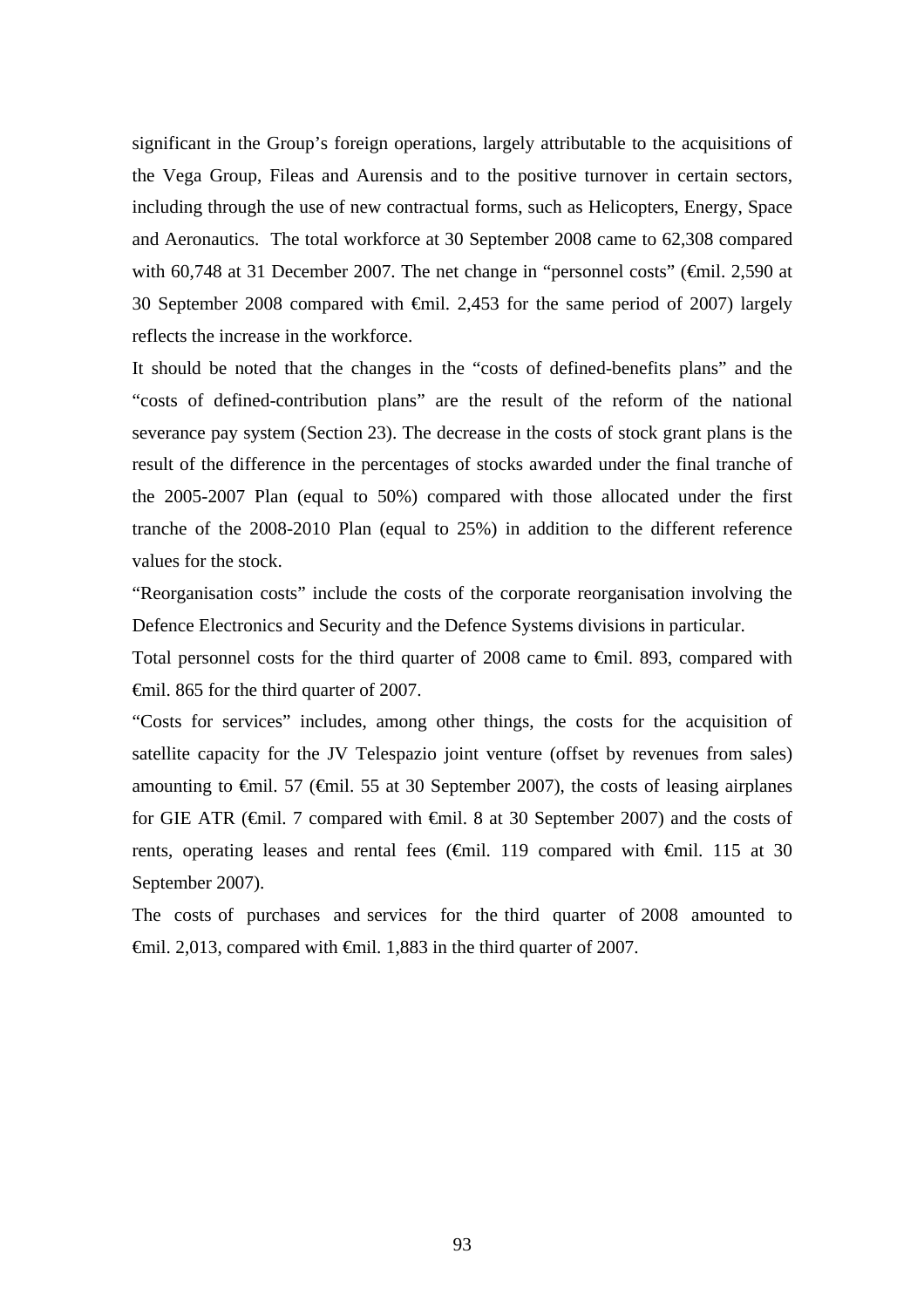|                                               | 30 September 2008 |     | 30 September 2007 |     |  |
|-----------------------------------------------|-------------------|-----|-------------------|-----|--|
|                                               |                   |     |                   |     |  |
| Amortisation (Section 14)                     |                   | 119 |                   | 111 |  |
| Development costs                             | 30                |     | 23                |     |  |
| Non-recurring costs                           | 26                |     | 28                |     |  |
| Intangible assets acquired through a business |                   |     |                   |     |  |
| combination                                   | 17                |     | 18                |     |  |
| <i>Other</i>                                  | 46                |     | 42                |     |  |
| Depreciation                                  |                   | 217 |                   | 217 |  |
| Impairment of receivables                     |                   | 7   |                   | 17  |  |
| Total amortisation, depreciation and          |                   |     |                   |     |  |
| impairment                                    |                   | 343 |                   | 345 |  |

# **10. AMORTISATION, DEPRECIATION AND IMPAIRMENT**

Amortisation and depreciation in the third quarter came to €mil. 120 (amortisation of €mil. 45 and depreciation of €mil. 75) compared with €mil. 116 for the same period of 2007. Impairment amounted to €mil. 3, compared with €mil. 1 for the third quarter of 2007.

# **11. OTHER OPERATING INCOME (COSTS)**

# These regard:

|                                                           | 30 September 2008            |       | 30 September 2007 |               |       |                |
|-----------------------------------------------------------|------------------------------|-------|-------------------|---------------|-------|----------------|
|                                                           | <b>Income</b>                | Costs | <b>Net</b>        | <b>Income</b> | Costs | <b>Net</b>     |
| Grants for research and development costs and<br>training | 31                           |       | 31                | 27            |       | 27             |
| Exchange rate difference on operating items               | 176                          | (185) | (9)               | 88            | (82)  | 6              |
| Indirect taxes                                            | $\qquad \qquad \blacksquare$ | (30)  | (30)              |               | (29)  | (29)           |
| Gains/(losses) on sales of assets                         | 3                            |       | 3                 | 8             | (4)   | 4              |
| Insurance reimbursements                                  | 15                           | -     | 15                | 5             |       | 5              |
| Reversal of impairment of receivables                     | $\overline{2}$               |       | 2                 | 11            | -     | 11             |
| Gains/(losses) on operating receivables                   |                              | (5)   | (5)               |               | (8)   | (8)            |
| Restructuring costs                                       |                              | (7)   | (7)               | 11            | (4)   | 7              |
| Reversals of/(Accruals to) provisions for risks           | 65                           | (77)  | (12)              | 83            | (79)  | $\overline{4}$ |
| Other operating income (costs)                            | 60                           | (77)  | (17)              | 99            | (84)  | 15             |
| Total                                                     | 352                          | (381) | (29)              | 332           | (290) | 42             |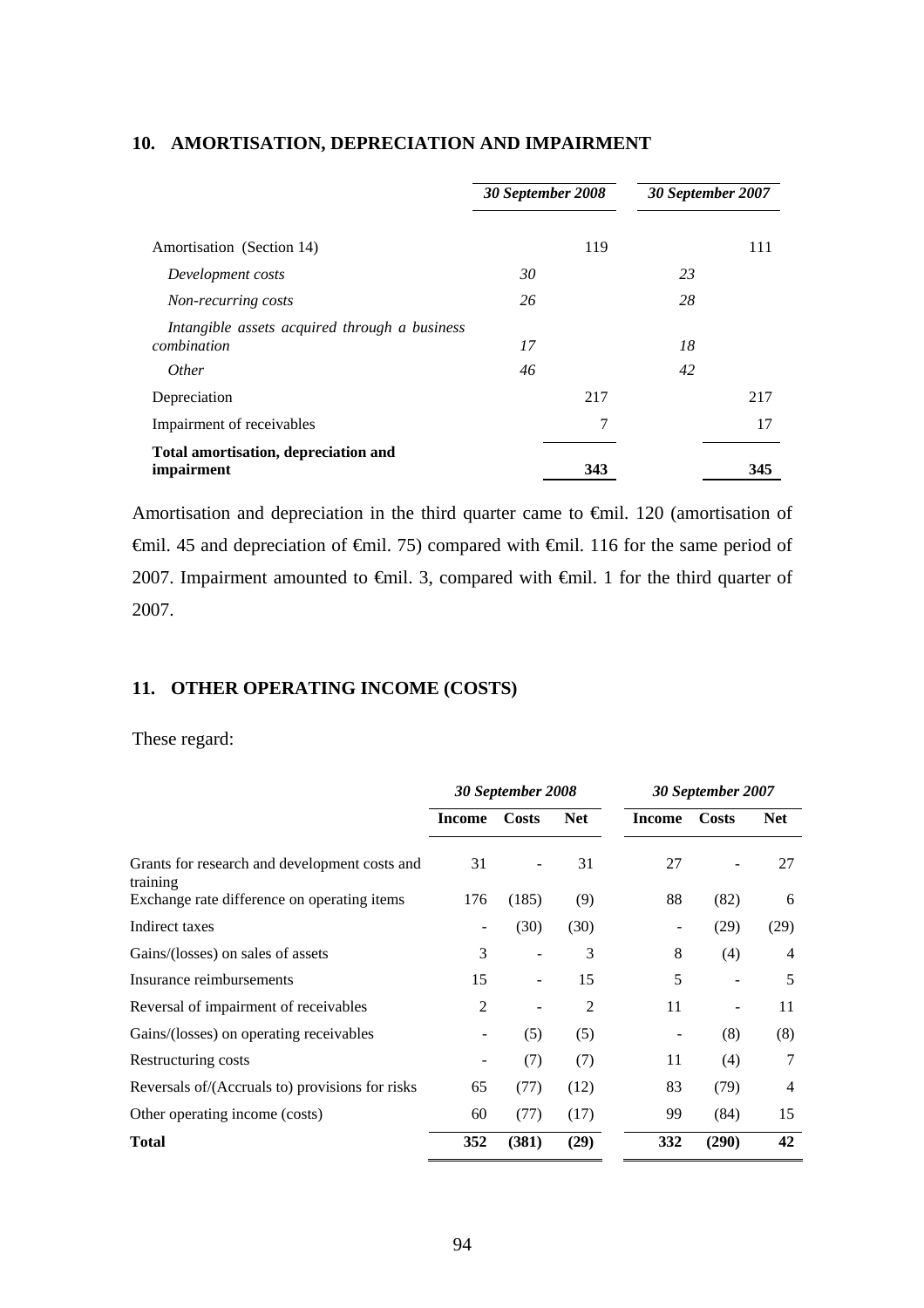Other operating income (costs) for the third quarter of 2008 came to  $\epsilon$ mil. 11 in net costs ( $\theta$ mil. 135 in income and  $\theta$ mil. 146 in costs) compared with net income of €mil. 13 (€mil. 107 in income and €mil. 94 in costs) recognised in the third quarter of 2007.

#### **12. FINANCE INCOME (COSTS)**

The breakdown of finance income and costs is as follows:

|                                         | 30 September 2008 |       |            | 30 September 2007 |              |            |
|-----------------------------------------|-------------------|-------|------------|-------------------|--------------|------------|
|                                         | <b>Income</b>     | Costs | <b>Net</b> | <b>Income</b>     | <b>Costs</b> | <b>Net</b> |
| Gain from sale of STM                   | 56                |       | 56         |                   |              |            |
| <b>Dividends</b>                        | 5                 |       | 5          | 22                |              | 22         |
| Gains on investments and securities     | 3                 |       | 3          | 1                 |              | 1          |
| Discounting of receivables, liabilities |                   |       |            |                   |              |            |
| and provisions                          | 4                 | (5)   | (1)        | 7                 | (4)          | 3          |
| Interest income/expense                 | 74                | (163) | (89)       | 64                | (139)        | (75)       |
| Commission income/expense               |                   |       |            |                   |              |            |
| (including commissions on non-          |                   |       |            |                   |              |            |
| recourse items)                         |                   | (10)  | (10)       |                   | (11)         | (11)       |
| Fair value adjustments through profit   |                   |       |            |                   |              |            |
| or loss                                 | 63                | (37)  | 26         | 76                | (43)         | 33         |
| Premiums paid/received on forwards      | 13                | (10)  | 3          | 15                | (26)         | (11)       |
| Exchange rate differences               | 292               | (282) | 10         | 162               | (164)        | (2)        |
| Value adjustments to equity             |                   |       |            |                   |              |            |
| investments                             | $\overline{2}$    | (9)   | (7)        |                   | (12)         | (12)       |
| Interest cost on defined-benefit plans  |                   |       |            |                   |              |            |
| (less expected returns on plan assets)  |                   | (16)  | (16)       |                   | (23)         | (23)       |
| Other finance income and costs          | 15                | (15)  |            | 33                | (12)         | 21         |
|                                         | 527               | (547) | (20)       | 380               | (434)        | (54)       |

Finance income and costs were negative in the amount of €mil. 20 at 30 September 2008 (negative in the amount of €mil. 54 at 30 September 2007). A comparison with the same period of 2007 is strongly affected by the capital gain realised in the first half of 2008 from the sale of roughly 26 million shares of STM for €mil. 56 (Section 5), partly offset by the lower receipt of dividends during the period for €mil. 17.

"Interest" includes the Group cash flow operations, including received/paid on interest rate hedges (IRS). The deterioration at 30 September 2008 compared with the same period of the previous year is due to the increase in the average debt for 2008 and to the rise in the related interest rates.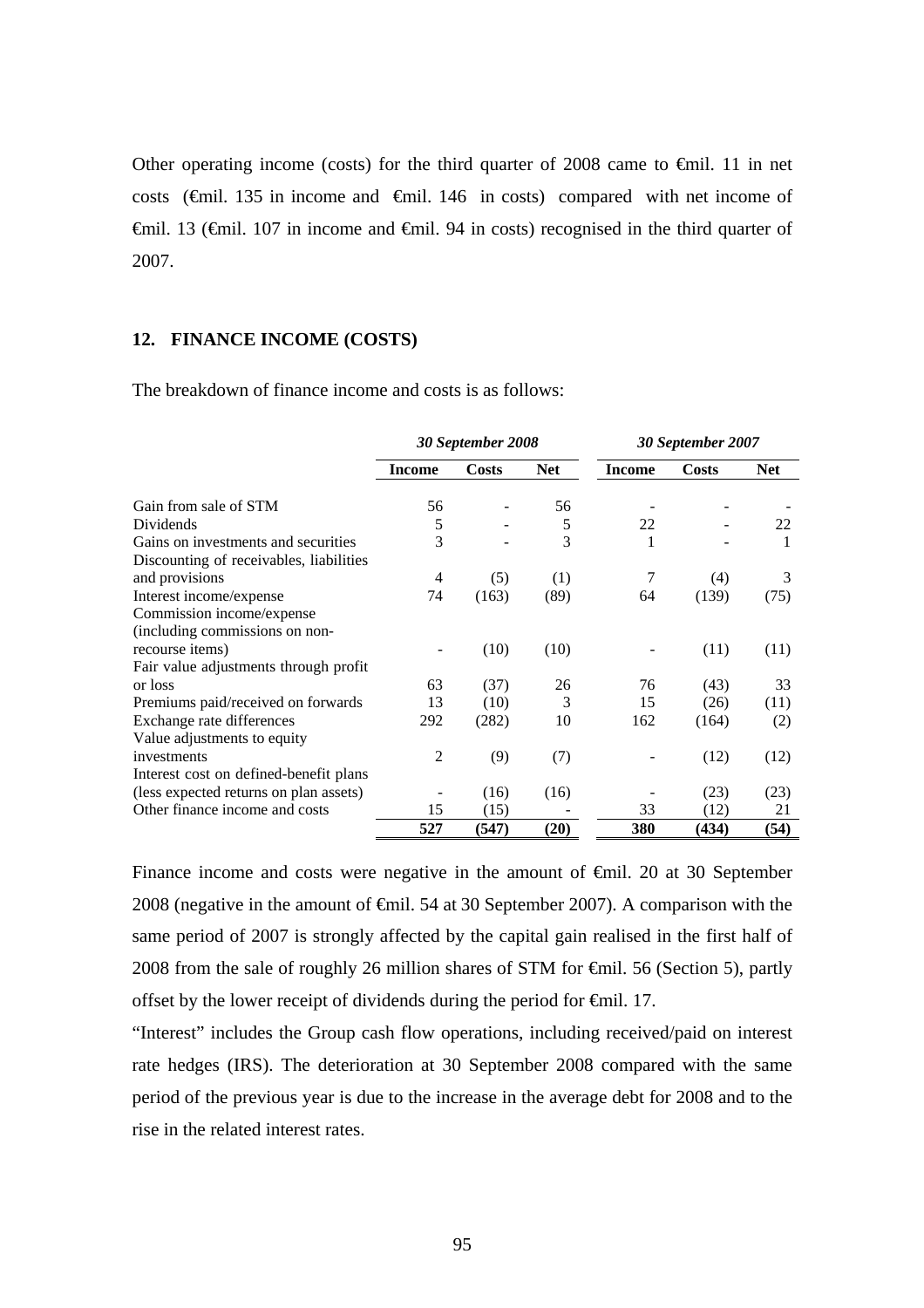|                                             | 30 September 2008 |                | 30 September 2007 |        |       |            |
|---------------------------------------------|-------------------|----------------|-------------------|--------|-------|------------|
|                                             | <b>Income</b>     | <b>Costs</b>   | <b>Net</b>        | Income | Costs | <b>Net</b> |
| Swaps                                       | 3                 | (8)            | (5)               | 14     | (5)   | 9          |
| Forex options                               | 3                 | (19)           | (16)              |        |       |            |
| Interest rate swaps                         | 10                | $\overline{a}$ | 10                | 18     | (15)  | 3          |
| Options on STM                              | 10                | ۰              | 10                | 12     | (15)  | (3)        |
| Ineffective component of hedging<br>swap    | 36                | (9)            | 27                | 21     |       | 21         |
| Option embedded in the<br>exchangeable bond | 1                 | (1)            |                   | 8      | (8)   |            |
| Other equity derivatives                    |                   |                |                   | 3      |       | 3          |
|                                             | 63                | (37)           | 26                | 76     | (43)  | 33         |

Net income from measurement of fair value through profit or loss is as follows:

Income from "options on STM" relates to the decrease in the value of the underlying position. Additionally, further transactions were completed during the period involving 20 million shares of STM, generating income of €mil. 8, included among "other finance income".

"Exchange rate differences", which is usually not a significant factor due to the Group's policy that substantially hedges foreign currency exposures, was a positive €mil. 10 at 30 September 2008 due to a time lag between the asset and liability components of commercial agreements negotiated in the same foreign currency since these are not covered by exchange rate risk.

"Interest costs" include the cost of interest deriving from the expected date of maturity of the defined-benefit plan liability drawing near, less the expected results on the financial assets of the plan. As described in more detail in Section 4, the comparative figures for 2007 were adjusted to reflect the effects of the different recognition of these costs starting from the consolidated financial statements at 31 December 2007.

With regard to the third quarter of 2008, the Group saw a net increase of  $\epsilon$ mil. 34 in finance cost compared with the third quarter of  $2007$  ( $\epsilon$ mil. 31 in net costs for 2008 compared with €mil. 3 in net income for 2007). This is mainly attributable to the application of the fair value method, which was strongly affected by the significant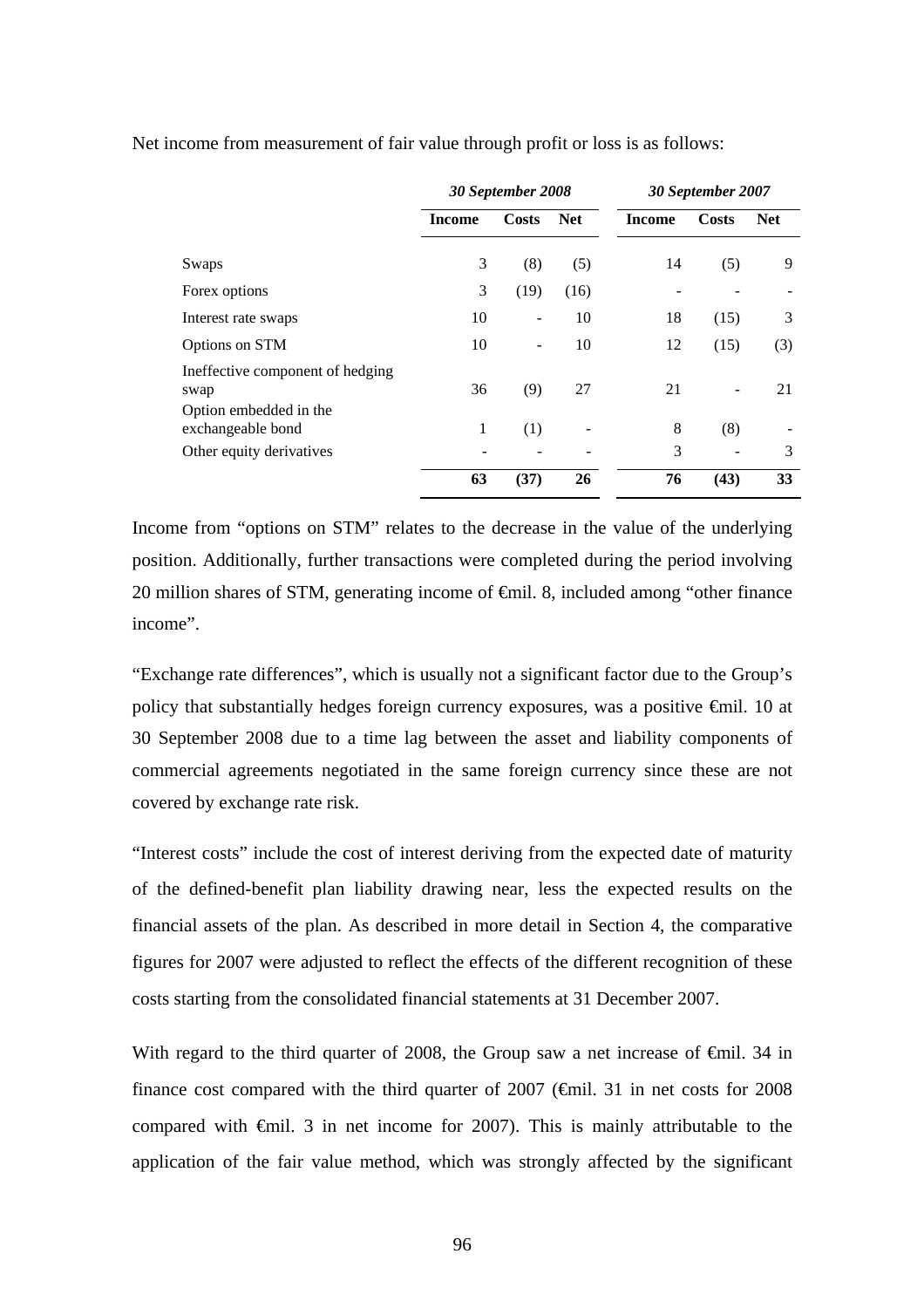appreciation in the dollar against euro in the third quarter of 2008, partly offset by higher premiums received on forwards during the quarter.

# **13. INCOME TAXES**

Income tax expense as reported in the income statement can be broken down as follows:

|                                              | 30 September<br>2008 | 30 September<br>2007 |
|----------------------------------------------|----------------------|----------------------|
| Corporate income tax (IRES)                  | 128                  | 135                  |
| Regional tax on productive activities (IRAP) | 73                   | 84                   |
| Benefit under consolidated tax mechanism     | (105)                | (110)                |
| Other income taxes                           | 79                   | 42                   |
| Provisions for tax disputes                  | 4                    | 4                    |
| Deferred tax liabilities (assets)- net       | (39)                 |                      |
|                                              | 140                  | 155                  |

"Other income taxes" include €mil. 28 for the discharge of the temporary differences deducted in past periods under the 2008 Finance Act.

Income taxes for the third quarter of 2008 came to €mil. 52, compared with €mil. 62 for the same period of 2007.

# **14. INTANGIBLE ASSETS**

Intangible assets break down as follows:

|                                      | 30 September<br>2008 | 31 December<br>2007 |
|--------------------------------------|----------------------|---------------------|
| Goodwill                             | 3,391                | 3,434               |
| Development costs                    | 433                  | 332                 |
| Non-recurring costs                  | 813                  | 684                 |
| Patents and similar rights           | 6                    | 6                   |
| Concessions, licenses and trademarks | 90                   | 93                  |
| Other                                | 673                  | 717                 |
| <b>Total intangible assets</b>       | 5,406                | 5,266               |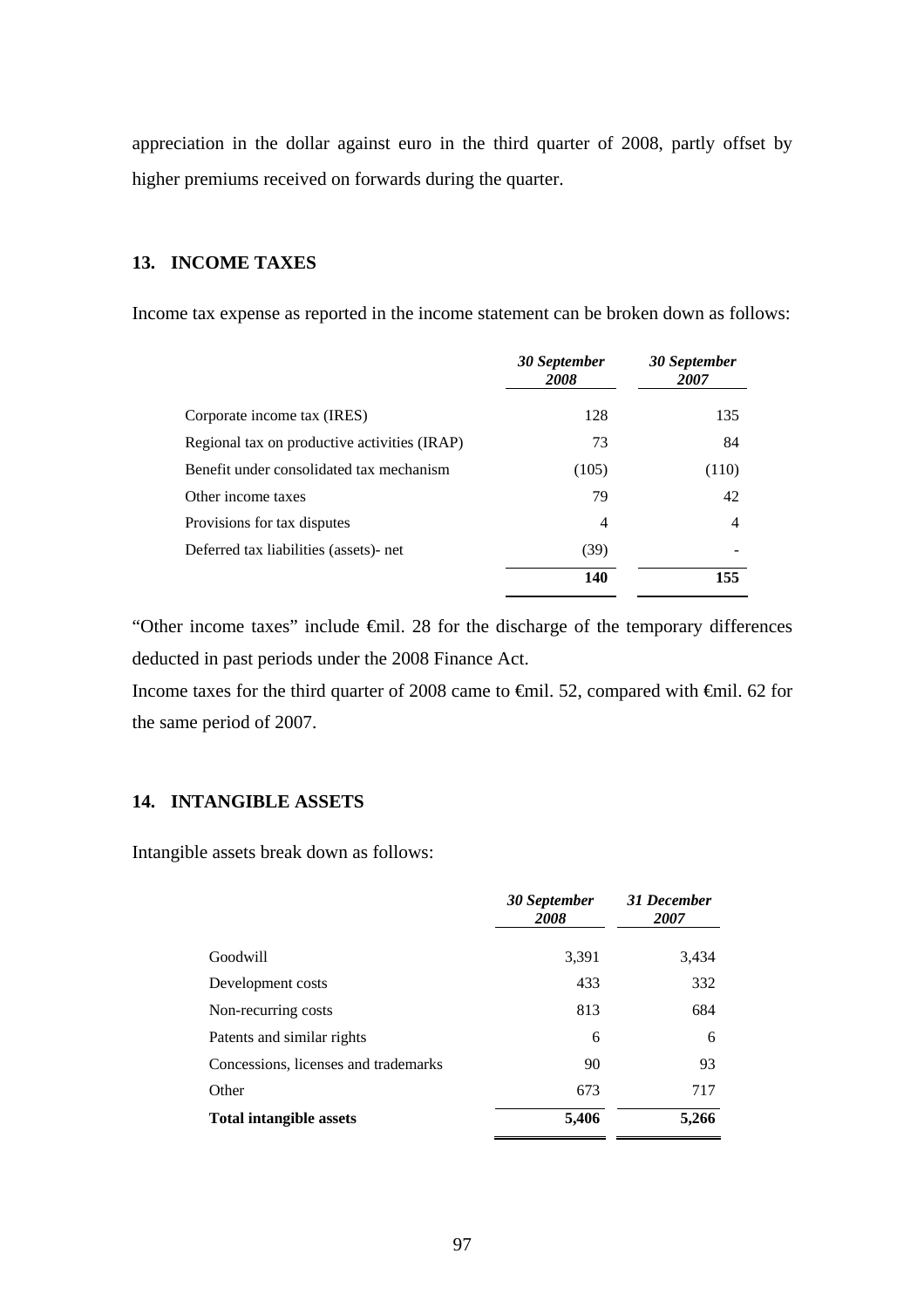More specifically, the most significant changes involved the following:

- goodwill fell by €mil. 43 due to translation differences generated by shares of goodwill relating to assets denominated in pound sterling, only partially offset by the acquisition of Aurensis S.L. ( $\epsilon$ mil. 3) and ISAF S.r.l. ( $\epsilon$ mil. 2) in the Space division and Sirio Panel S.p.A. (€mil. 8) and the remaining stake in the Vega Group (€mil. 66) in the Defence Electronics and Security division;
- amortisation came to  $\oplus$ mil. 119 (Section 10). No impairment was recognised during the period;
- total investments amounted to  $\epsilon$ mil. 351, broken down thusly:

|                                      | 30 September<br>2008 | 30 September<br>2007 |
|--------------------------------------|----------------------|----------------------|
| Development costs                    | 126                  | 120                  |
| Non-recurring costs                  | 172                  | 328                  |
| Patents and similar rights           | 1                    |                      |
| Concessions, licenses and trademarks | 8                    | 11                   |
| Other                                | 44                   | 43                   |
| <b>Total intangible assets</b>       | 351                  | 503                  |

Additionally, there are commitments to purchase intangible assets amounting to €mil. 9.

## **15. PROPERTY, PLANT AND EQUIPMENT**

|                                     | 30 September<br>2008 | 31 December<br>2007 |
|-------------------------------------|----------------------|---------------------|
| Land and buildings                  | 965                  | 987                 |
| Plant and machinery                 | 514                  | 478                 |
| Equipment                           | 585                  | 539                 |
| Other                               | 887                  | 851                 |
| Total property, plant and equipment | 2,951                | 2,855               |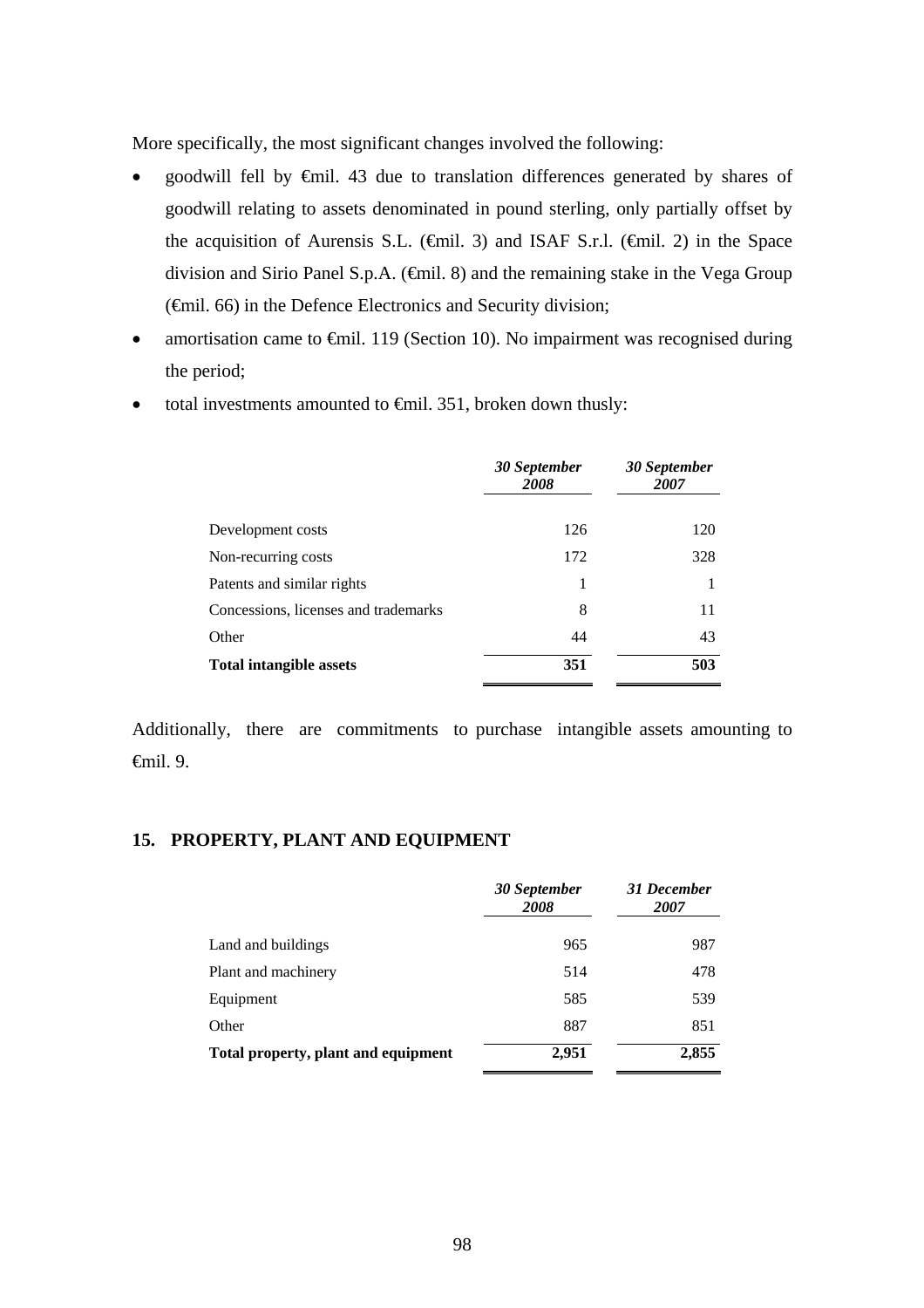More specifically, the most significant changes related to:

- depreciation amounting to  $\epsilon$ mil. 217 (Section 10). No impairment was recognised during the period;
- disposals amounting to  $\epsilon$ mil. 19;
- total investments came to €mil. 369, broken down as follows:

|                                     | 30 September<br>2008 | 30 September<br>2007 |
|-------------------------------------|----------------------|----------------------|
| Land and buildings                  | 9                    | 6                    |
| Plant and machinery                 | 42                   | 36                   |
| Equipment                           | 94                   | 150                  |
| Other                               | 224                  | 249                  |
| Total property, plant and equipment | 369                  | 441                  |

Property, plant and equipment includes €mil. 27 (€mil. 28 at 31 December 2007) of assets held under contracts that can be qualified as finance leases. "Other" includes helicopters for €mil. 22 owned by the AgustaWestland group (€mil. 9 at 31 December 2007) and aircraft owned by the GIE ATR group, as well as aircraft that did not meet the requirements, in terms of the substantial transfer of the risks of ownership, for recognition of the operation, despite the fact that sales contracts have been concluded with external customers for <del>€</del>mil. 156 (€mil. 169 at 31 December 2007).

Additionally, there are commitments to purchase property, plant and equipment amounting to  $\theta$ mil. 69 ( $\theta$ mil. 135 at 31 December 2007).

### **16. BUSINESS COMBINATIONS**

The following summarises the business combinations that took place during the periods presented. With regard to the first nine months of 2008, Group net cash outlays totalled €mil. 82 (€mil. 423 in the corresponding period of 2007.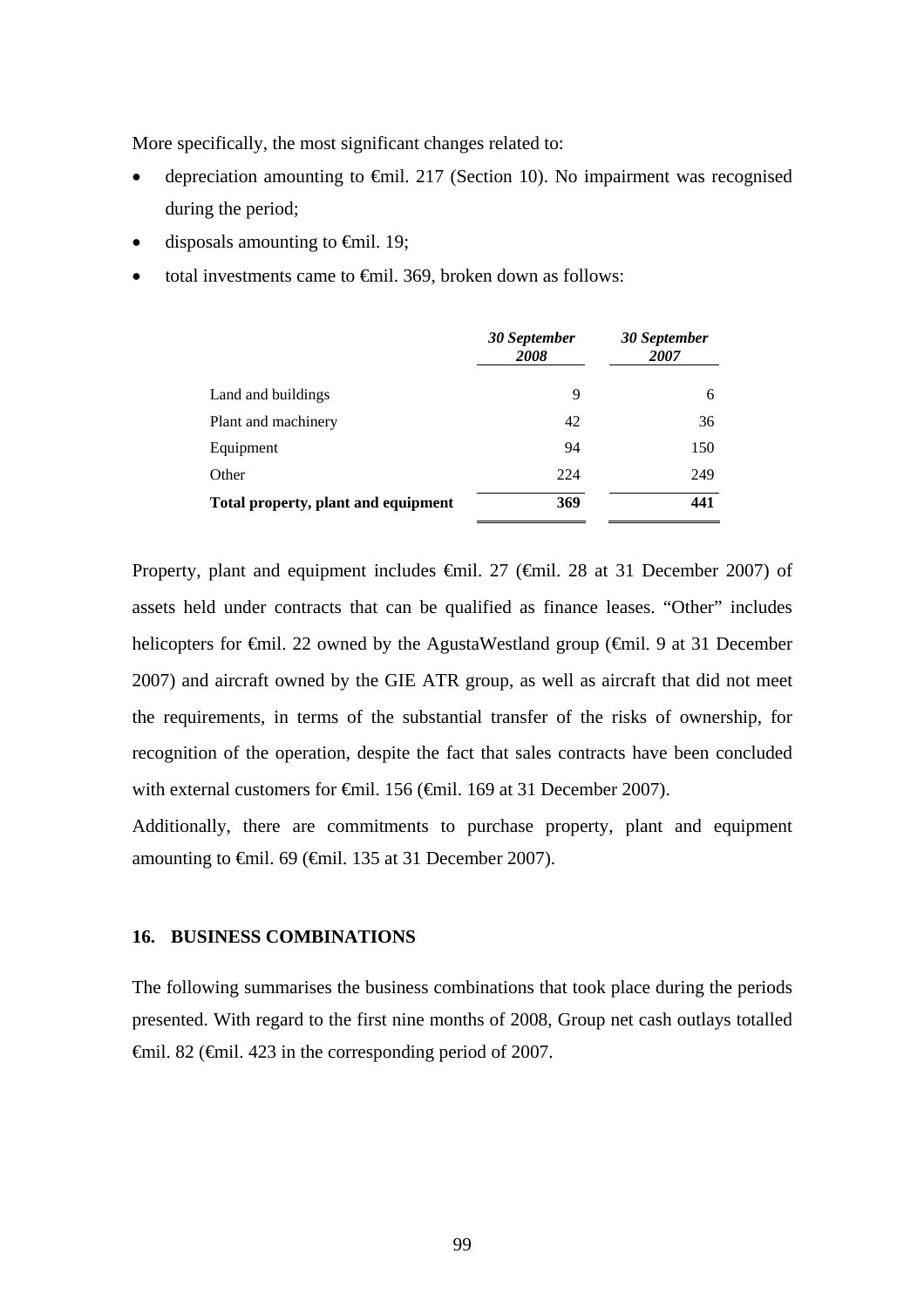## *Acquisition of Aurensis S.L. and of ISAF S.r.l.*

On 1 April, the Telespazio joint venture (consolidated proportionally at 67%) purchased 100% of Aurensis S.L., a Spanish company specialising in technologies for territorial applications as well as aerial, satellite and earth observation services. On 31 July 2008, Telespazio entered into an agreement to purchase 100% of ISAF S.r.l., an Italian company specialising in geographical information system technologies. ISAF participates in a consortium of companies that was awarded the contract tendered by Agenzia per le Erogazioni in Agricoltura (AGEA) for the development and management of the national agriculture information system.

These operations resulted in the recognition of total goodwill amounting <del>€</del>mil. 5 with the following effects on the Group's balance sheet:

|                                           | Aurensis | <b>ISAF</b> |
|-------------------------------------------|----------|-------------|
| Cash and cash equivalents                 |          |             |
| Receivables                               |          | 3           |
| Inventories and contract work in progress |          |             |
| <b>Equity Investment</b>                  |          | 4           |
| <b>Borrowings</b>                         |          | (5)         |
| Other liabilities                         |          | (1)         |
| Net assets acquired                       |          |             |
| Price paid                                | 4        | 3           |
| <b>Transactions</b> costs                 |          |             |
| Total cost of the acquisition             |          |             |
| Goodwill resulting from the acquisition   | 3        |             |
| Cash acquired                             |          |             |
| Net cash outlays                          |          |             |

#### *Transactions with minority shareholders*

In the first nine months of 2008, the Group entered into transactions with minority shareholders. In this regard, it should be noted that IFRS 3 applies solely to transactions that involve the acquisition of control by the acquiring entity over the assets of the acquired company. Therefore, acquisitions of additional shares after control has already been achieved are not specifically governed by the IFRSs. Under the current doctrine, these transactions may be recognised as equity transactions (with the difference between the acquisition cost and the carrying value of the minority stakes acquired being directly attributed to the Group's shareholders' equity) or, in accordance with the parent company approach (which treats minority shareholders as third parties), allocating the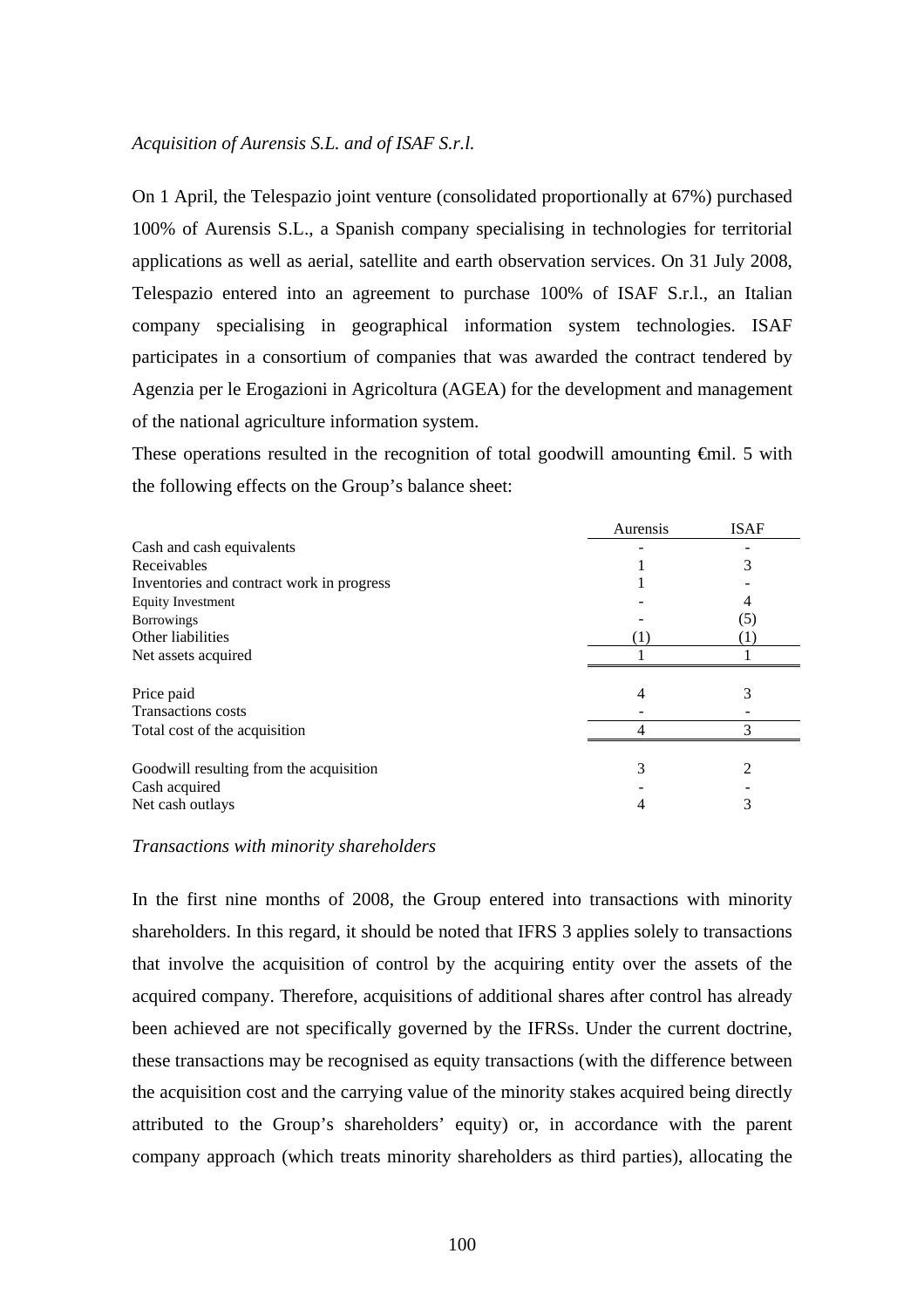difference between the acquisition cost and the carrying value of the minority stakes acquired to goodwill.

Consistent with its approach to the sale of shares that do not lead to the loss of control, the Group treats such transactions using the "parent company approach", which presently complies with the current version of IAS 27, recognising the difference as goodwill.

The details of these transactions are as follows:

- *Vega Group*. On 29 November 2007 Finmeccanica announced the launch of a Public Offer on the shares of the Vega Group Plc, a company listed on the London Stock Exchange, at a price per share of 280 pence, to be completed in the period 7 December 2007 - 28 December 2007, with an extension to 16 January 2008. On 30 November Finmeccanica performed the acquisition of 28.2% of Vega Plc, with a total outlay of €mil. 23. In 2008, following the successful completion of the Public Offer, Finmeccanica began the squeeze-out process and the delisting of the shares, bringing its total stake to 100% with a total outlay in 2008, including transaction costs, of  $\epsilon$ mil. 63;
- *Sirio Panel.* In 2008, the Group, which already held 75% of Sirio Panel, purchased a further 18% stake for a price of  $\epsilon$ mil. 12. Based on the put & call options on the remaining 7% held by third parties, the Group has recognised the value of these rights among borrowings and consolidates the company without recognising any minority interests.

The total effects of these transactions on the performance and financial position of the Group were as follows:

|                                         | Vega<br>Group | <b>Sirio</b><br>Panel | <b>Total</b> |
|-----------------------------------------|---------------|-----------------------|--------------|
| Cash paid                               | 61            | 12                    | 73           |
| <b>Transactions</b> costs               | 2             |                       | 2            |
| Deferred payments                       |               | 4                     | 4            |
|                                         | 63            | 16                    | 79           |
| Minority interests acquired             | (3)           | 8                     | 5            |
| Goodwill resulting from the acquisition | 66            | 8                     | 74           |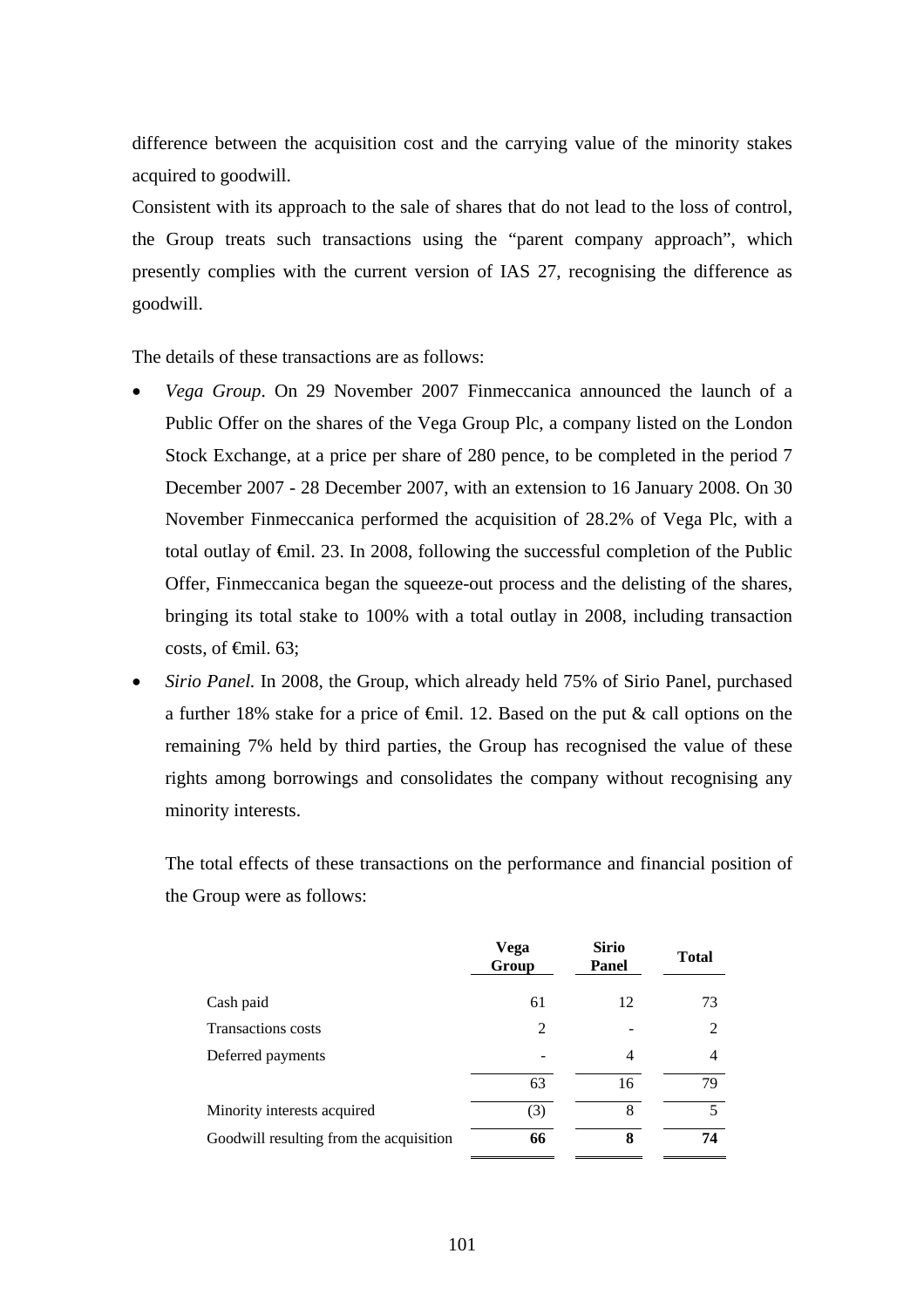#### **17. FINANCIAL ASSETS AT FAIR VALUE**

The item relates to the indirectly-owned interest in STMicroelectronics (STM), amounting to 3.7% of the share capital, classified entirely as "assets available for sale".

Below are the changes for the periods being compared:

|                          | 2008  | 2007  |
|--------------------------|-------|-------|
| 1 January                | 589   | 840   |
| Purchases for the period |       |       |
| Disposals for the period | (257) |       |
| Fair value adjustment    | (95)  | (251) |
| Period end               | 237   | 589   |

The decrease in the fair value adjustment was offset by a specific equity reserve named "reserve for assets available for sale". At 30 September 2008, this reserve was negative in the amount of €mil. 19 (including the translation reserve which was negative in the amount of €mil. 7 relating to prior years) due to the tensions reported in the financial markets in September which pushed the value of the stock below the carrying value in the last days of September. The strategy for hedging the STM instrument is designed to limit the negative effects of a partial depreciation of the security. The Group, on the contrary, is exposed in the event the coverage limits are exceeded.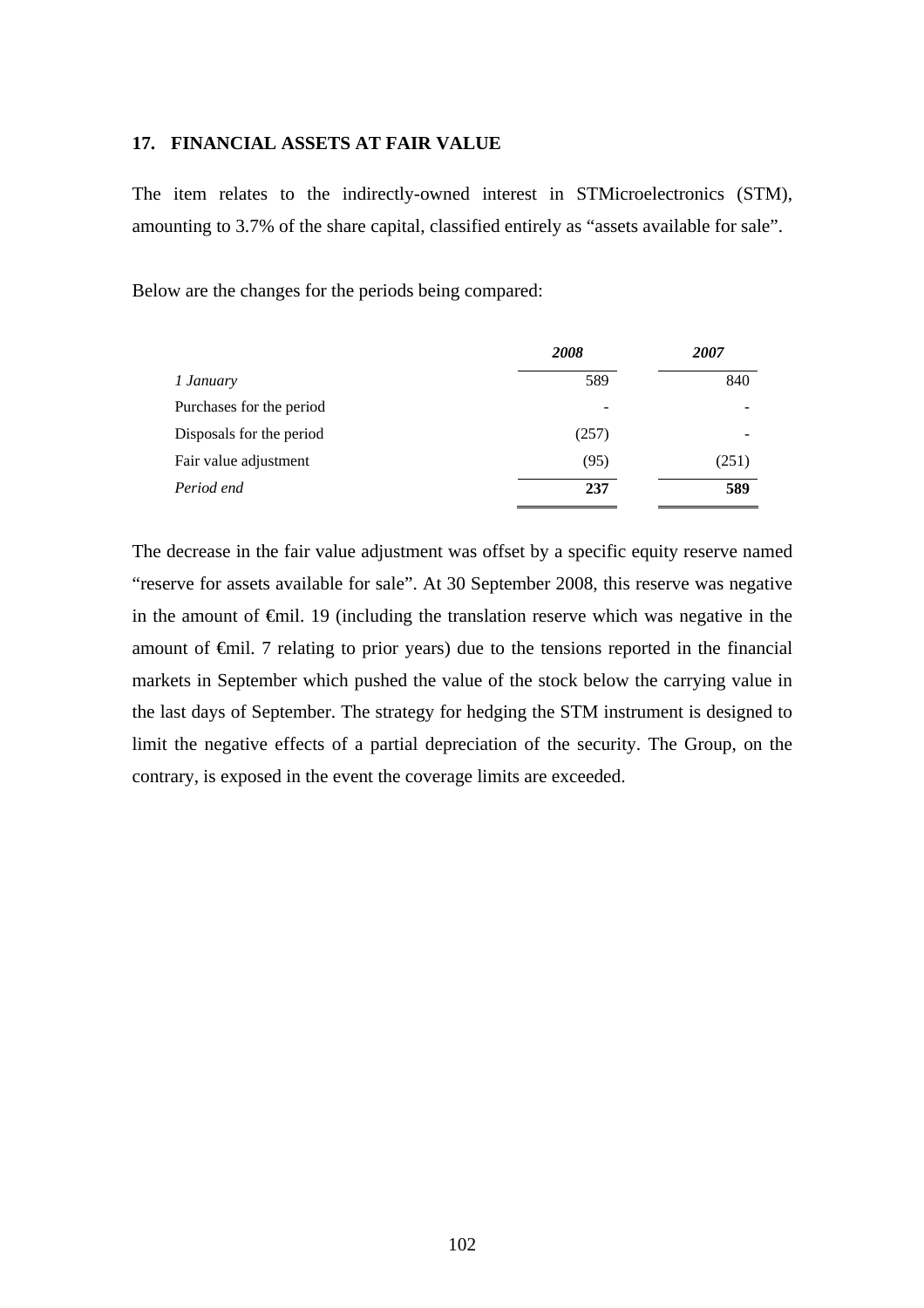### **18. OTHER NON-CURRENT ASSETS**

|                                                                  | 30 September<br>2008 | 31 December<br>2007 |
|------------------------------------------------------------------|----------------------|---------------------|
| Third-party financing                                            | 56                   | 39                  |
| Security deposits                                                | 21                   | 19                  |
| Receivables for finance leases                                   | 5                    | 10                  |
| Deferred receivables under Law 808/85                            | 59                   | 51                  |
| Other                                                            | 30                   | 39                  |
| <b>Non-current receivables</b>                                   | 171                  | 158                 |
| Investment properties                                            | 1                    |                     |
| Equity investments                                               | 168                  | 148                 |
| Non-recurring costs awaiting interventions under Law<br>808/1985 | 497                  | 362                 |
| Other non-current assets                                         | 3                    | 5                   |
| <b>Non-current assets</b>                                        | 669                  | 516                 |
| <b>Total other non-current assets</b>                            | 840                  | 674                 |

Receivables for finance leases relate to transactions qualifying as finance leases made by GIE ATR where the Group is the lessor; in this case, the aircraft being the subjectmatter of the lease contract is removed from assets and replaced by a receivable, and the relevant finance income is recognised progressively over the term of the contract at the effective interest rate applicable to the lease contract.

The item "deferred receivables under Law 808/85" includes the receivables from the Ministry of Economic Development relating to the current value of the interventions pursuant to Law 808/85 in national security and similar projects for which collections were deferred. The portion for which collection is expected within 12 months ( $\epsilon$ mil. 20, compared with €mil. 39 at 31 December 2007) is classified among other current assets (Section 21). Non-recurring costs awaiting interventions under Law 808 include the portion of non-recurring costs paid on programmes that benefit from the provisions of Law 808/1985, are classified as being functional to national security, and whose expenses have not been assessed yet by the issuer. After the legal requirements for the recognition of the receivable from the Ministry are fulfilled, the recognised amount is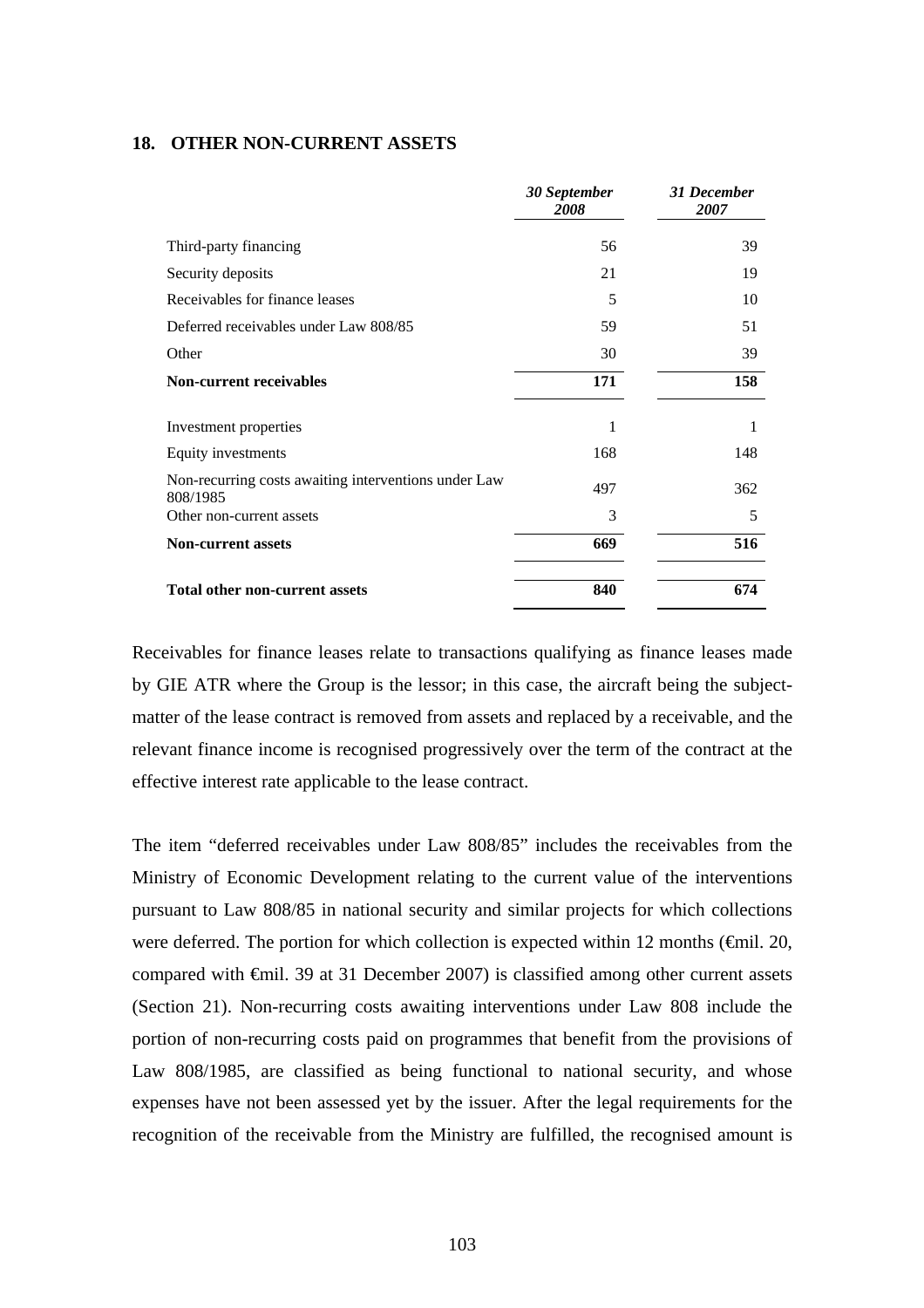reclassified as a receivable (current or non-current, based on the expected payment plan). The amount shown is calculated based on an estimate made by management that reflects the reasonable probability that funds are received and the effects of time value in the case of deferment over more than one year of the granting of funds.

# **19. TRADE RECEIVABLES**

|                                | 30 September<br>2008 | 31 December<br>2007 |
|--------------------------------|----------------------|---------------------|
| Receivables                    | 4,180                | 4,037               |
| Impairment                     | (163)                | (169)               |
|                                | 4,017                | 3,868               |
| Work in progress (gross)       | 8,333                | 6,426               |
| Advances from customers        | (4,354)              | (3,199)             |
| Work in progress (net)         | 3,979                | 3,227               |
| <b>Total trade receivables</b> | 7,996                | 7,095               |

## **20. DERIVATIVES**

The table below provides a breakdown of the equity items related to derivative instruments:

|                           |               | 30 September 2008  | 31 December 2007 |                    |  |
|---------------------------|---------------|--------------------|------------------|--------------------|--|
|                           | <b>Assets</b> | <b>Liabilities</b> | <b>Assets</b>    | <b>Liabilities</b> |  |
| Forward forex instruments | 98            | 79                 | 115              | 80                 |  |
| Forex options             | 3             | 22                 |                  | 3                  |  |
| Interest rate swaps       | 3             | 15                 | 3                | 25                 |  |
| Options on STM            | 28            |                    | 43               |                    |  |
| Exchangeable bond option  |               |                    | 1                |                    |  |
|                           | 132           | 116                | 162              | 109                |  |

Interest rate swaps totalled €mil. 530 (notional amount) and hedge medium/long-term financial transactions in the amount of  $\oplus$ mil. 1,798 (nominal amount).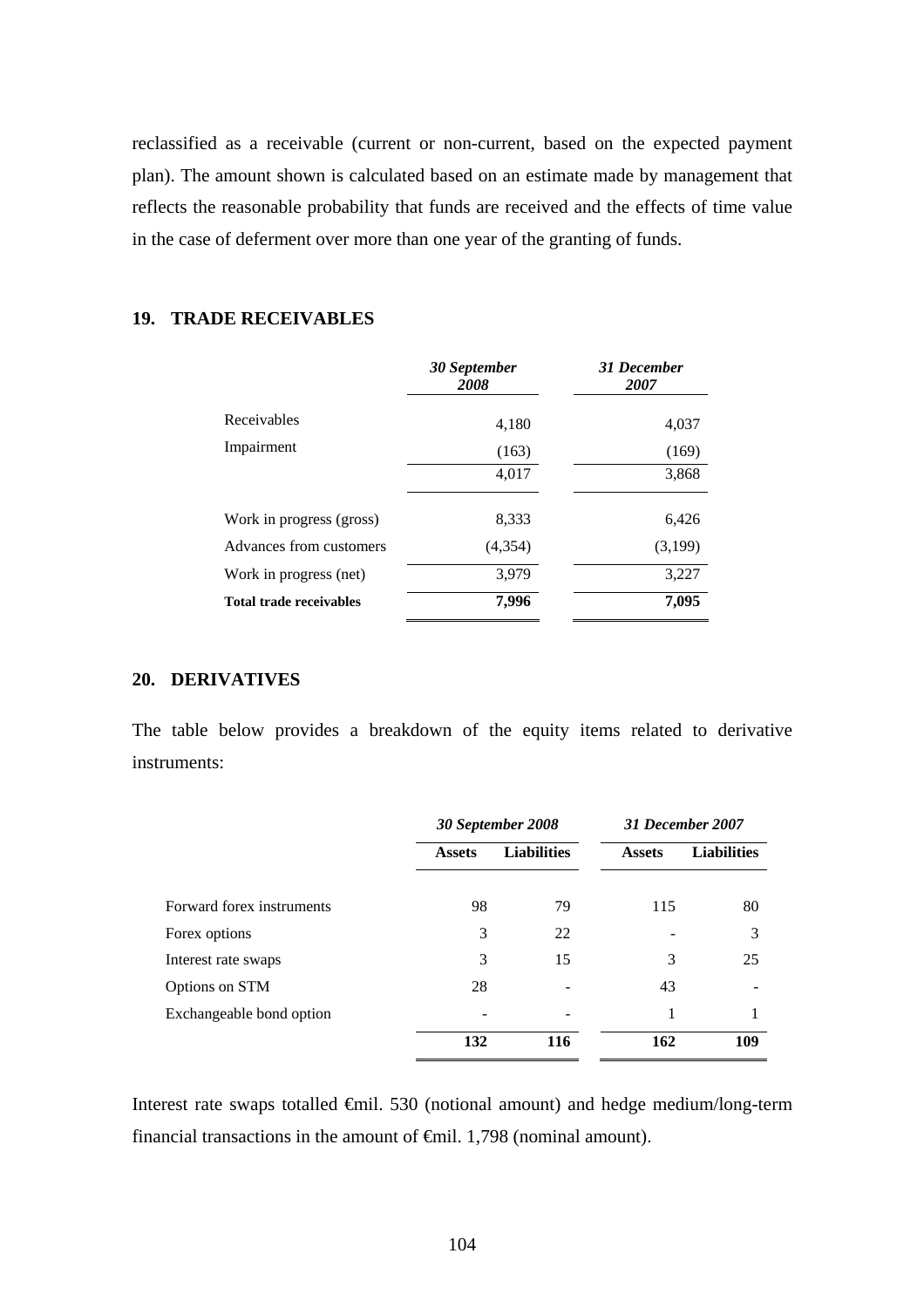At 30 September 2008 the Group held 33.7 million shares of STMicroelectronics NV ("STM"), classified as "available for sale", with a fair value of €mil. 237 (Section 17). In the last few years the Group has had derivatives to hedge most of its portfolio against the risk of fluctuations in the market price of the STM shares. These hedges are classified as trading operations and therefore the fair value is recognised in the income statement (Section 12). At 30 September 2008, the Group held options on 20 million STM shares.

 *Fair Value at 30 September 2008 Fair Value at 31 December 2007*  **Assets**  Interest rate swap *Trading* 2 2 *Fair value hedge* - - *Cash flow hedge* 1 1 Currency forward/swap/option *Trading* 3 - *Fair value hedge* - - *Cash flow hedge* 98 115 Equity instruments (trading) 28 28 43 Embedded derivatives (trading)  $\qquad \qquad$  1 **Liabilities**  Interest rate swaps *Trading* 13 23 *Fair value hedge* - - *Cash flow hedge* 2 2 Currency forward/swap/option *Trading* 22 3  $Fair value hedge$ *Cash flow hedge* 79 80 Equity instruments (trading) - - Embedded derivatives (trading) and the state of the 1 and 1 and 1 and 1 and 1 and 1 and 1 and 1 and 1 and 1 and 1 and 1 and 1 and 1 and 1 and 1 and 1 and 1 and 1 and 1 and 1 and 1 and 1 and 1 and 1 and 1 and 1 and 1 and 1

The table below provides the fair values of the different derivative instruments: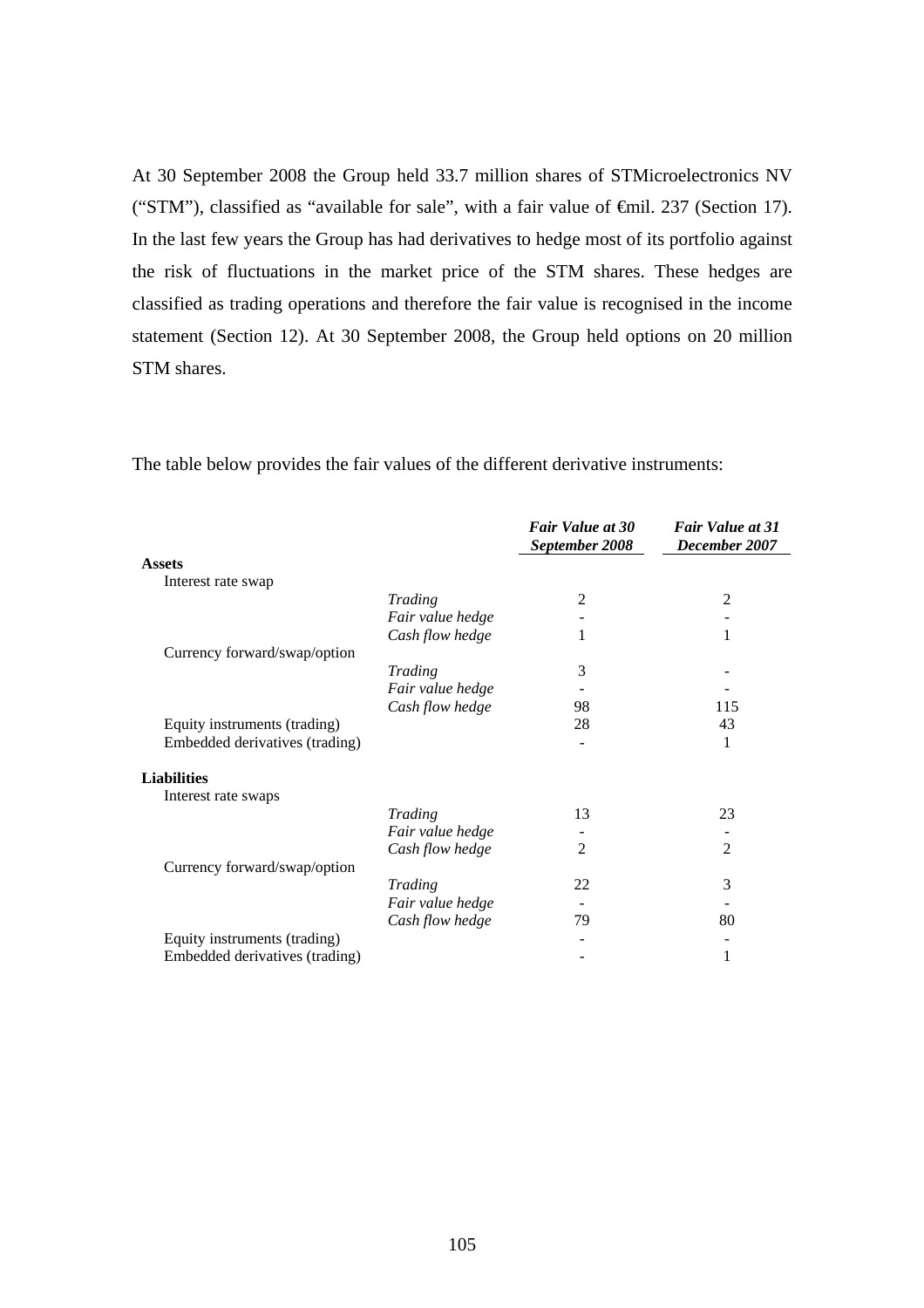## **21. OTHER CURRENT ASSETS**

|                                                | 30 September 2008 |     | 31 December 2007 |     |
|------------------------------------------------|-------------------|-----|------------------|-----|
| Income tax receivables                         |                   | 266 |                  | 277 |
| Assets available for sale                      |                   | 22  |                  | 13  |
| Other current assets:                          |                   | 624 |                  | 594 |
| Accrued income - current portion               | 111               |     | 82               |     |
| Receivables for contributions                  | 61                |     | 69               |     |
| Receivables from employees and social security | 38                |     | 40               |     |
| Indirect tax receivables                       | 199               |     | 161              |     |
| Deferred receivables under Law 808/85          | 20                |     | 39               |     |
| Other assets                                   | 195               |     | 203              |     |
| <b>Total other current assets</b>              |                   | 912 |                  | 884 |

Income tax receivables include IRPEG (corporate income tax) receivables of €mil. 106 assigned without recourse maintained as Group assets, even though they have been sold to third parties, because this transaction does not meet the requirements of IAS 39 on derecognition. A financial payable of the same amount is recognised against these tax receivables.

The item "deferred receivables under Law 808/85" includes the receivables from the Ministry for Economic Development relating to interventions pursuant to Law 808/85 in national security and similar projects for which collection is expected within 12 months. Portions with later collection dates are classified among other non-current assets (Section 18).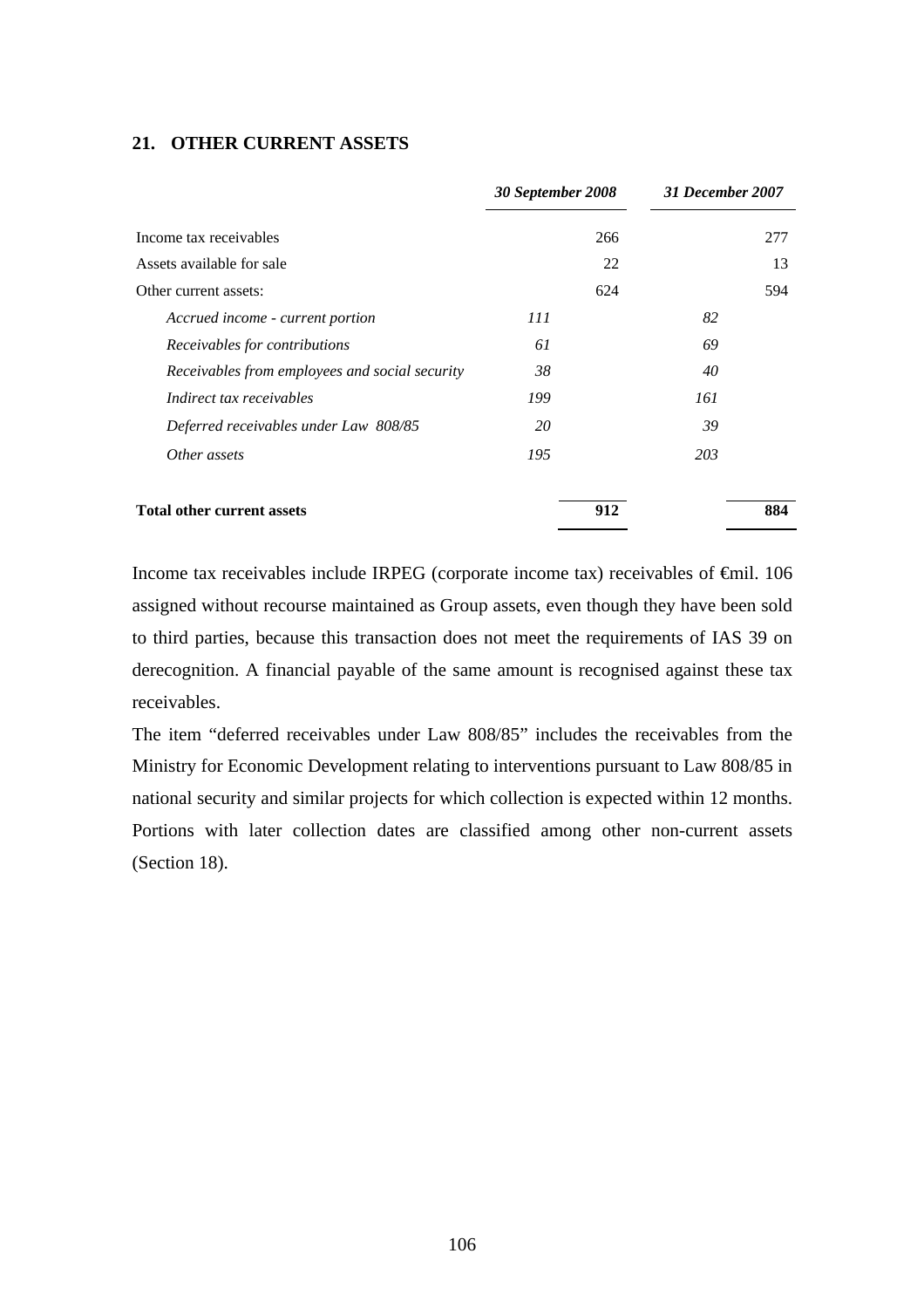## **22. SHAREHOLDERS' EQUITY**

#### *Share capital*

|                                                    | Number of<br>ordinary | Par value<br><del>€</del> mil. | <b>Treasury</b><br>shares | <b>Total</b> |
|----------------------------------------------------|-----------------------|--------------------------------|---------------------------|--------------|
|                                                    | shares                |                                | <b>€mil.</b>              | <b>€mil.</b> |
| Outstanding shares                                 | 425,135,260           | 1,870                          |                           | 1,870        |
| Treasury shares                                    | (343,777)             |                                | (6)                       | (6)          |
| 31 December 2007                                   | 424,791,483           | 1,870                          | (6)                       | 1,864        |
| Shares subscribed during the period                | 83,705                | 1                              |                           | 1            |
| Repurchase of treasury shares, less<br>shares sold | (1,225,000)           |                                | (22)                      | (22)         |
| 30 September 2008                                  | 423,650,188           | 1,871                          | (28)                      | 1,843        |
| broken down as follows:                            |                       |                                |                           |              |
| Outstanding shares                                 | 425,218,965           | 1,871                          |                           | 1,871        |
| Treasury shares                                    | (1,568,777)           |                                | (28)                      | (28)         |
|                                                    | 423,650,188           | 1,871                          | (28)                      | 1,843        |

The Parent Company's share capital fully subscribed and paid-up is divided into 425,218,965 ordinary shares with a par value of  $\epsilon 4.40$  each, including 1,568,777 treasury shares.

At 30 September 2008 the Ministry for the Economy and Finance held about 33.718%, Fidelity International Ltd held 2.127%, the New Perspective Fund Inc. held 2.129% and Barclays Global Investors UK Holding Ltd held 2.018% of the shares.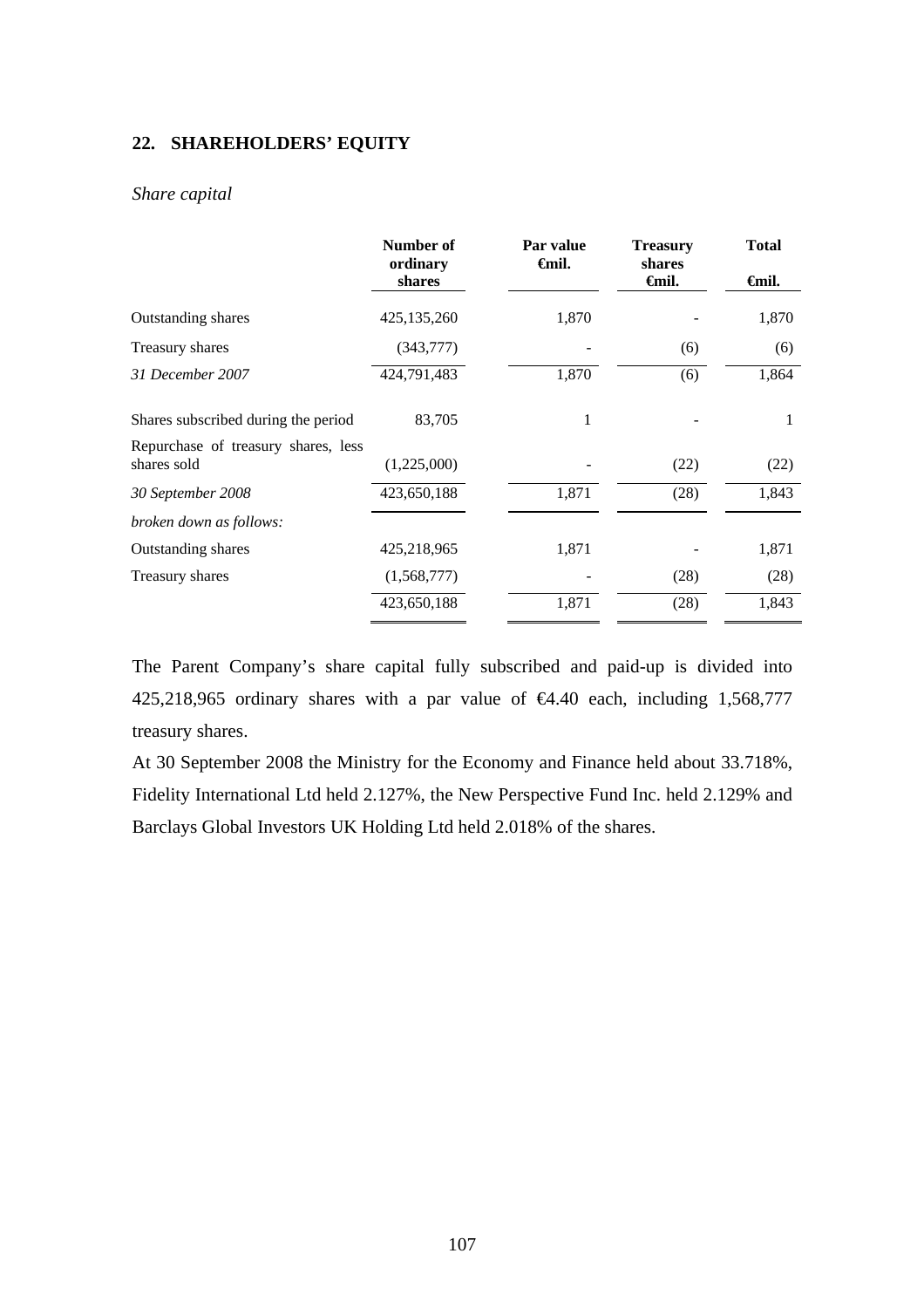#### *Other reserves and minority interests*

|                                                        | <b>Retained</b><br>earnings and<br>consolidation<br>reserve | <b>Reserve for</b><br>assets<br>available<br>for sale | Cash-<br>flow<br>hedge<br>reserve | <b>Reserve for</b><br>stock-<br>option and<br>stock-grant<br>plans | <b>Reserve for</b><br>actuarial<br>profits (losses)<br>posted to<br>shareholders'<br>equity | <b>Translation</b><br>reserve | <b>Total</b><br>other<br>Group<br>reserves | <b>Minority</b><br><b>interests</b> |
|--------------------------------------------------------|-------------------------------------------------------------|-------------------------------------------------------|-----------------------------------|--------------------------------------------------------------------|---------------------------------------------------------------------------------------------|-------------------------------|--------------------------------------------|-------------------------------------|
| 1 January 2007                                         | 2,933                                                       | 372                                                   | 58                                | 20                                                                 | (37)                                                                                        | 35                            | 3,381                                      | 81                                  |
|                                                        |                                                             |                                                       |                                   |                                                                    |                                                                                             |                               |                                            |                                     |
| Dividends paid                                         | (149)                                                       |                                                       |                                   |                                                                    |                                                                                             |                               | (149)                                      | (2)                                 |
| Capital increases                                      | 5                                                           |                                                       |                                   |                                                                    |                                                                                             |                               | 5                                          |                                     |
| Total income and costs<br>Stock option/grant<br>plans: | 269                                                         | (136)                                                 | 44                                |                                                                    | 135                                                                                         | (76)                          | 236                                        | 23                                  |
| - value of services<br>rendered                        |                                                             |                                                       |                                   | 24                                                                 |                                                                                             |                               | 24                                         | 1                                   |
| Other changes                                          | $\overline{4}$                                              |                                                       |                                   |                                                                    |                                                                                             |                               | $\overline{4}$                             | (4)                                 |
| 30 September 2007                                      | 3,062                                                       | 236                                                   | 102                               | 44                                                                 | 98                                                                                          | (41)                          | 3,501                                      | 99                                  |
| 1 January 2008                                         | 3,224                                                       | 121                                                   | 71                                | 32                                                                 | 167                                                                                         | (150)                         | 3,465                                      | 103                                 |
| Dividends paid                                         | (174)                                                       |                                                       |                                   |                                                                    |                                                                                             |                               | (174)                                      | (13)                                |
| Capital increases                                      | $\mathbf{1}$                                                |                                                       |                                   |                                                                    |                                                                                             |                               | $\mathbf{1}$                               | 8                                   |
| Total income and costs<br>Stock option/grant<br>plans: | 365                                                         | (150)                                                 | 119                               |                                                                    | (66)                                                                                        | (154)                         | 114                                        | 34                                  |
| - value of services<br>rendered                        |                                                             |                                                       |                                   | 15                                                                 |                                                                                             |                               | 15                                         | 1                                   |
| Other changes                                          | $\mathbf{1}$                                                | 10                                                    |                                   |                                                                    |                                                                                             | (7)                           | 4                                          | (4)                                 |
| 30 September 2008                                      | 3,417                                                       | (19)                                                  | 190                               | 47                                                                 | 101                                                                                         | (311)                         | 3,425                                      | 129                                 |

Specifically, the change during the period in the "cash flow hedge reserve" includes the positive impact of exchange rate gains realised on hedges entered into as part of the acquisition of the U.S. company DRS.

# **23. EMPLOYEE LIABILITIES**

|                                              | 30 September<br>2008 | 31 December<br><i><b>2007</b></i> |  |
|----------------------------------------------|----------------------|-----------------------------------|--|
| Severance obligations                        | 678                  | 736                               |  |
| Defined-benefit retirement plans             | 198                  | 152                               |  |
| Share of joint venture pension<br>obligation | 44                   | 41                                |  |
| Defined-contribution plans                   | 20                   | 17                                |  |
|                                              | 940                  | 946                               |  |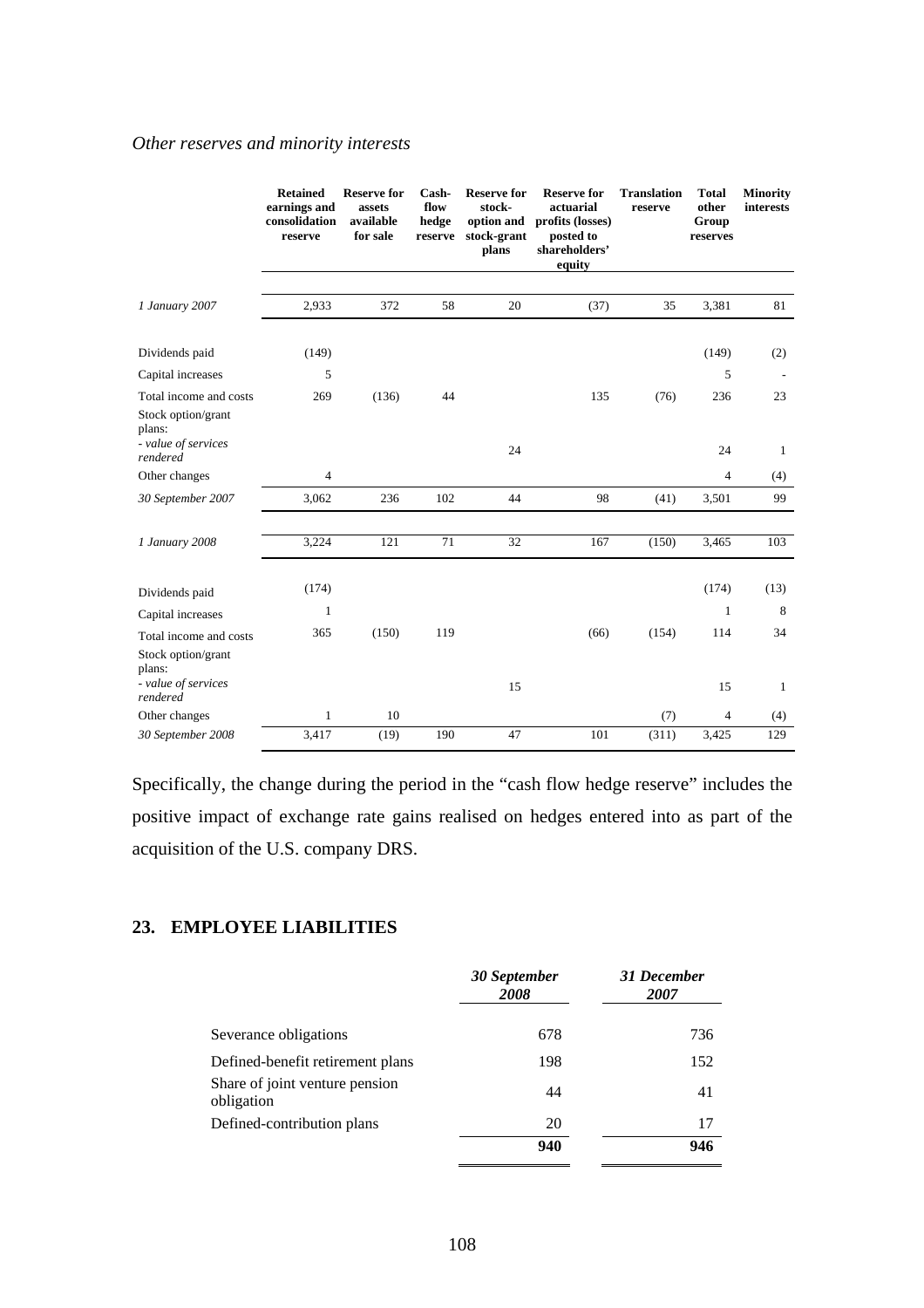Below is a breakdown of defined-benefit plans and statistical information regarding the excess (deficit) of the plans:

|                                 | 30<br><i>September</i><br>2008 | 31<br><b>December</b><br><i><b>2007</b></i> | <b>December</b><br>2006 | <b>December</b><br>2005 | 31<br><b>December</b><br>2004 |
|---------------------------------|--------------------------------|---------------------------------------------|-------------------------|-------------------------|-------------------------------|
| Present value of obligations    | 1,026                          | 1.038                                       | 1.126                   | 1.025                   | 709                           |
| Fair value of the plan's assets | (828)                          | (886)                                       | (796)                   | (641)                   | (474)                         |
| Plan excess (deficit)           | (198                           | (152)                                       | (330)                   | (384)                   | (235)                         |

Total net deficit mainly relates to the AgustaWestland plan  $(\text{fmi. 95})$  and the Selex Sensors and Airborne Systems Ltd plan (€mil. 24). The deficit increase is largely due to the decreased return on plan assets.

The amount recognised in the income statement for defined-benefit plans was calculated as follows:

|                                       | 30 September<br>2008 | 30 September<br>2007 |
|---------------------------------------|----------------------|----------------------|
| Costs of current service              | 46                   | 73                   |
| Costs recognised as "personnel costs" | 46                   | 73                   |
| Interest expense                      | 60                   | 65                   |
| Expected return on plan assets        | (44)                 | (42)                 |
| Costs recognised as "finance costs"   | 16                   | 23                   |
|                                       | 62                   | 96                   |

The decrease in "costs of current service" is mainly due to the accounting effects of the changes to severance pay legislation made by the 2007 Finance Law. Up until the entry into force of the new law, the severance pay provision was treated as a defined-benefit plan, and the related allocations were included among the costs for current services related to defined-benefit plans. Due to the legislative changes, the severance pay provision (for companies with more than 50 employees) accrued subsequent to the date for the option is now treated as a defined-contribution plan. Therefore, the cost is now recognised in connection with these plans (Section 9). By contrast, the severance pay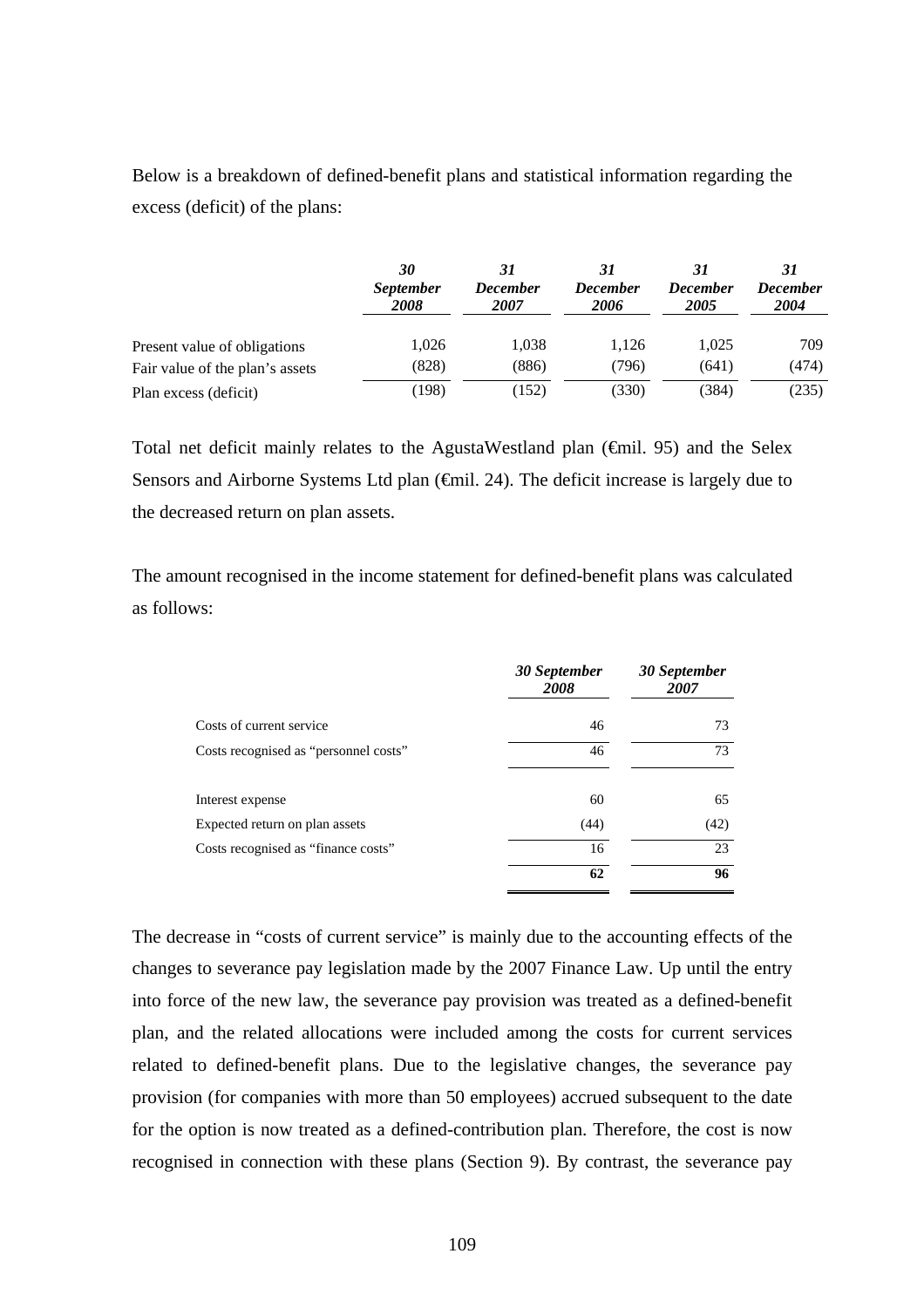maintained with the company accrued up until the date for the option between the complementary funds or the INPS funds is recognised as a defined-benefit plan.

|                    |                               | 30 September 2008 |             | 31 December 2007 |  |
|--------------------|-------------------------------|-------------------|-------------|------------------|--|
|                    | Non-current<br><b>Current</b> |                   | Non-current | <b>Current</b>   |  |
| Guarantees given   | 31                            | 16                | 36          | 16               |  |
| Restructuring      | 13                            | 19                | 16          | 23               |  |
| Penalties          | 47                            | 23                | 34          | 20               |  |
| Product guarantees | 103                           | 75                | 110         | 91               |  |
| Other              | 120                           | 351               | 157         | 395              |  |
|                    | 314                           | 484               | 353         | 545              |  |

#### **24. PROVISIONS FOR RISKS AND CHARGES**

"Other provisions for risks and charges" came to a total of  $\theta$ mil. 471 ( $\theta$ mil. 552 at 31 December 2007) and specifically include:

- the provision for risks on the business of G.I.E./ATR in the amount of  $\epsilon$ mil. 68 (unchanged from 31 December 2007);
- the provision for risks and contractual charges in the amount of  $\epsilon$ mil. 53 (€mil. 74 at 31 December 2007) related, in particular, to business in the Defence Electronics and Security, Space, Defence Systems and Other Activities segments;
- the provision for risks on equity investments in the amount of  $\epsilon$ mil. 18 ( $\epsilon$ mil. 25 at 31 December 2007), which includes allocations for losses exceeding the carrying value of the equity investments, decreased mainly as a result of the exit of C.P.G. S.r.l. (in liquidation) from the Group;
- the provision for taxes in the amount of  $\oplus$ mil. 51 ( $\oplus$ mil. 49 at 31 December 2007);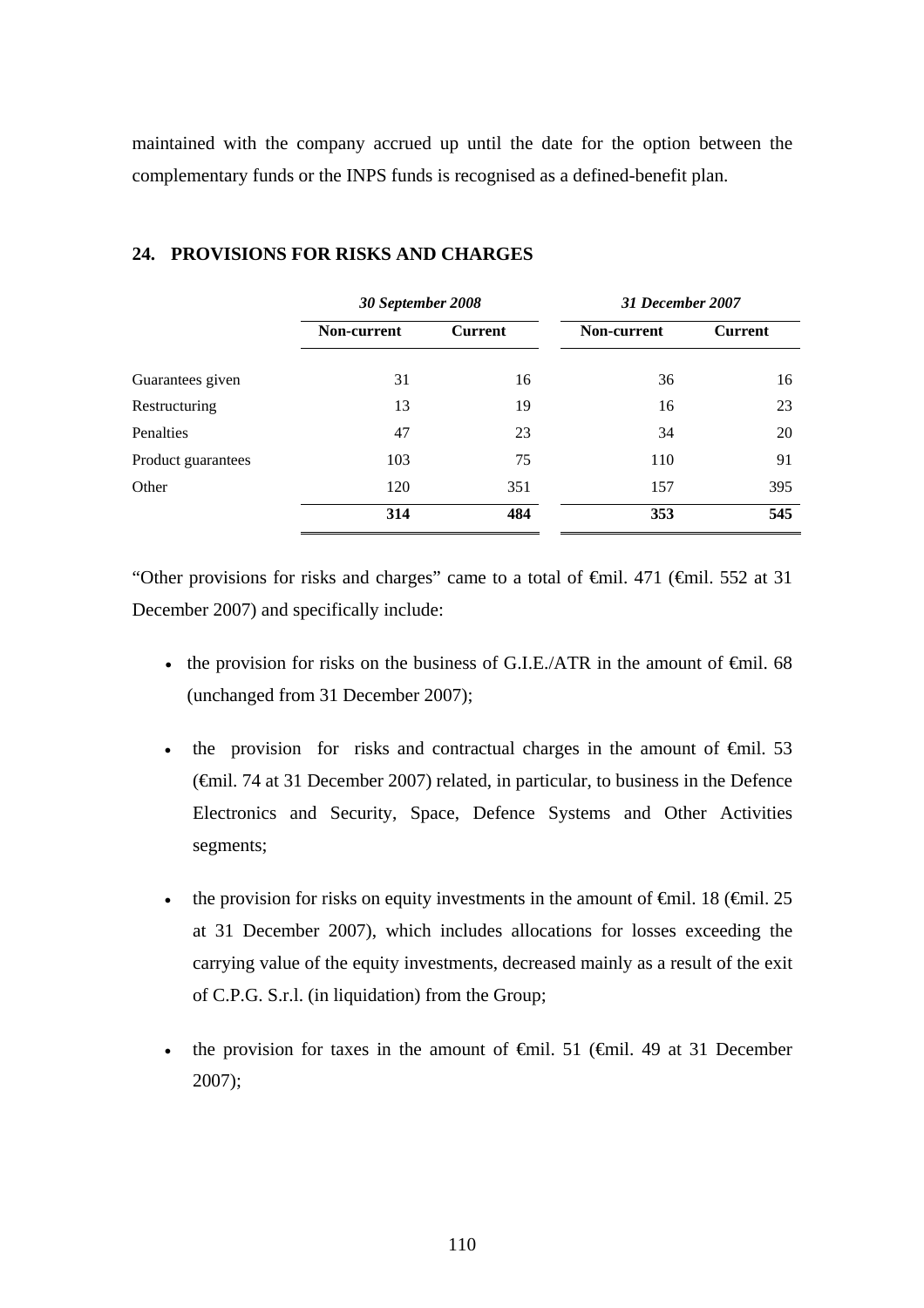- the provision for disputes with employees and former employees in the amount of €mil. 37 (€mil. 41 at 31 December 2007);
- the provision for pending litigation in the amount of  $\theta$ mil. 78 ( $\theta$ mil. 96 at 31 December 2007);
- other provisions in the amount of  $\theta$ mil. 166 ( $\theta$ mil. 199 at 31 December 2007).

With regard to the risk provisions, the Group's operations regard industries and markets where many disputes are settled only after a considerable period of time, especially in cases where the customer is a government entity.

In application of related accounting standards, provisions have been made for any obligations related to probable and quantifiable risks. Likewise, to the best of our knowledge, regarding other disputes against the Group, no specific allocation has been made since the Group reasonably believes that such disputes may be resolved satisfactorily and without any significant impact on the results.

The situations below, mentioned here for the purposes of full disclosure, underwent change as reported in the financial statements for 2007, to which the reader should refer for more information:

o with regard to the litigation commenced by Reid in 2001 against Finmeccanica and Alenia Spazio (now So.Ge.Pa. S.p.A.) before the Court of Texas to object against alleged breaches by the former Finmeccanica-Space Division of agreements for the project for the implementation of the Gorizont satellite programme. The litigation had a favourable outcome, after more than five years, due to the lack of jurisdiction of the Court of Texas. On 11 May 2007, Reid served Finmeccanica and Alcatel Alenia Space Italia (now Thales Alenia Space Italia) with a Complaint commencing a new lawsuit before the Court of Chancery of Delaware.

In the new lawsuit, Reid makes the same claims for compensation that were demanded in the prior Texas lawsuit, without specifying an amount for the damage incurred.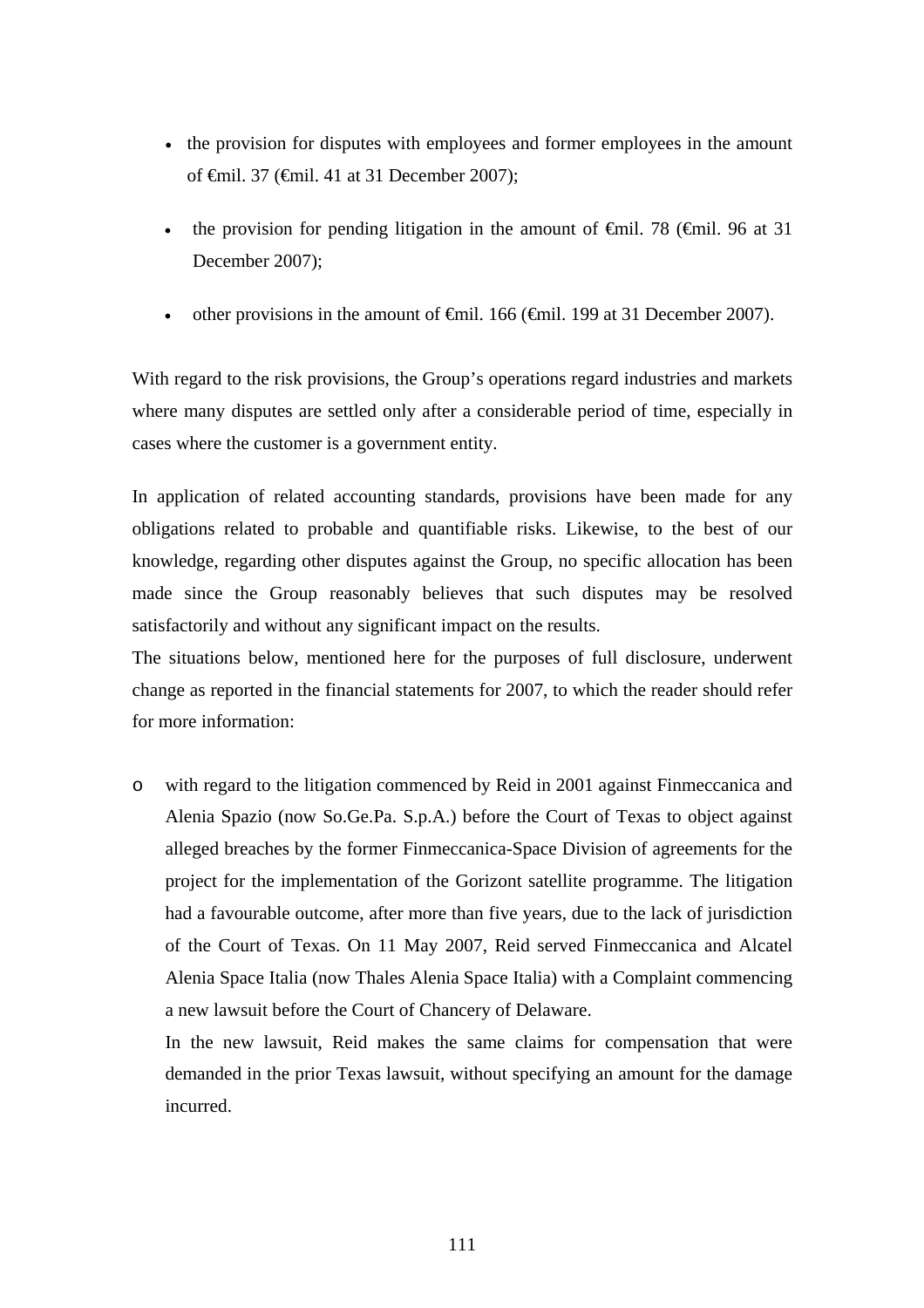On 29 June 2007 Finmeccanica filed a Motion to Dismiss objecting to the timebarring of and the statute of limitations on the action and the lack of jurisdiction of the Court of Delaware. These objections were argued at the hearing held on 29 October 2007. On 27 March 2008, the Court denied the plaintiff's motion, finding the action to be time-barred. This decision has been challenged by the opposing party before the Supreme Court of Delaware, which is expected to render a decision following the hearing held on 17 September 2008;

- o with regard to work to build Line 6 of the Naples metro, in 1995 the Regional Prosecutor's Office attached to the State Auditors' Court brought an action against the directors of Azienda Tranvie Autofilovie Napoli (now Azienda Napoletana Mobilità) and the then Ansaldo Trasporti seeking compensation for damages amounting to €mil. 100 from all the defendants jointly and severally. In the first instance, the State Auditors' Court rejected the petition due to lack of jurisdiction. The Regional Prosecutor's Office attached to the State Auditors' Court challenged the decision, bringing Finmeccanica into the action as successor to Ansaldo Trasporti as a result of the merger in September 2001. The Company objected, arguing that it lacked capacity to be sued since, prior to the merger, the contract was transferred to Ansaldo Trasporti Sistemi Ferroviari, which would be the company to suffer any negative consequences. On 20 March 2007, the Appellate Section of the State Auditors' Court reversed the decision of the court of first instance and found the existence of accounting jurisdiction, even against the former directors of Ansaldo Trasporti. It referred the action to the court of first instance of the local Section for a decision on the merits. This finding was challenged before the Supreme Court, which affirmed, in its decision of 18 July 2008, that the State Auditor's Court had jurisdiction. The State Attorney's Office attached to the State Auditors' Court reinstated the action before the Jurisdictional Section of the State Auditors' Court of Campania for the decision on the merits. The hearing on the matter is scheduled for 22 July 2010;
- o in May 2007 Finmeccanica voluntarily intervened in a suit brought by Calyon S.p.A. against the Agenzia delle Entrate before the Court of Rome seeking payment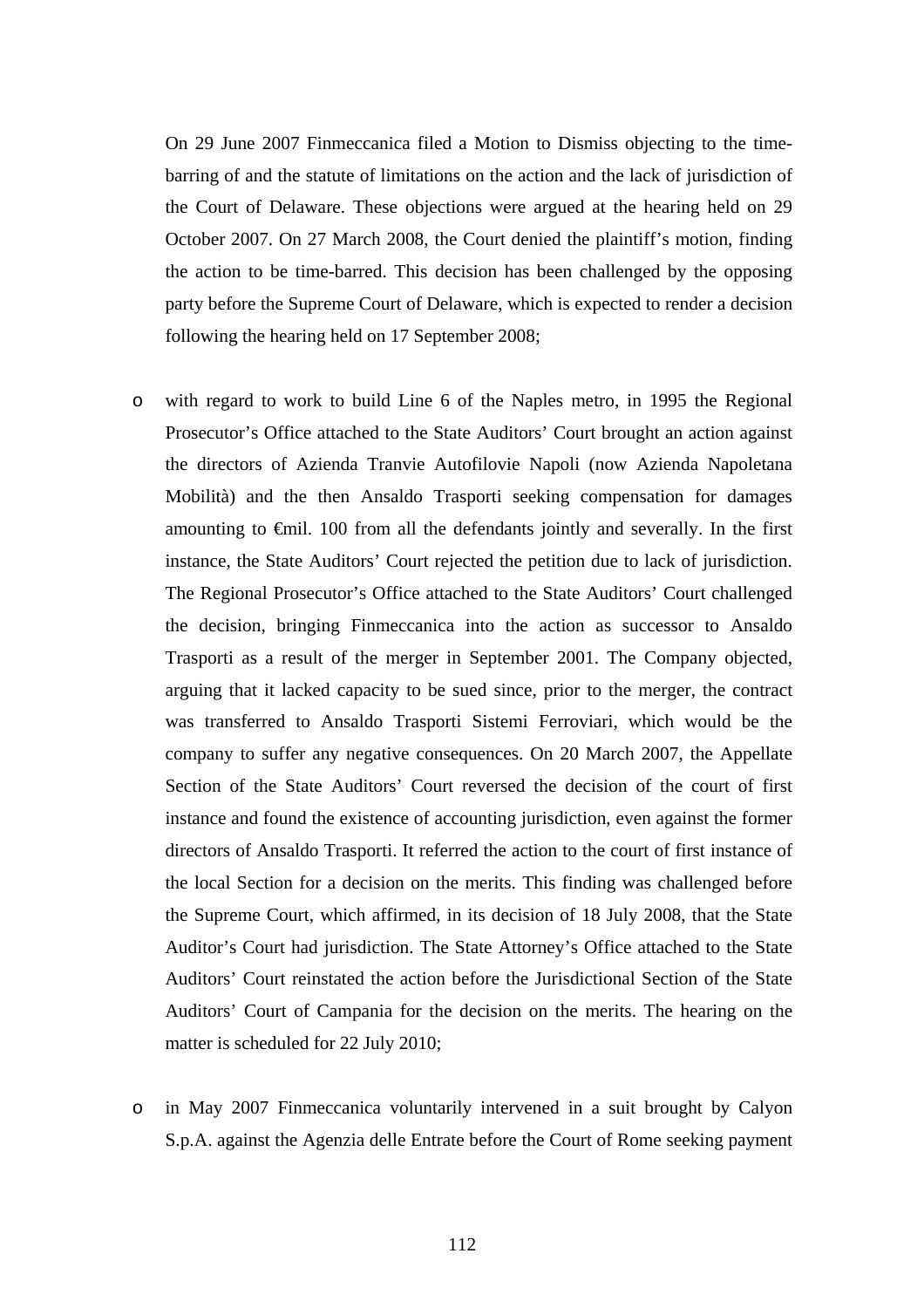of a tax receivable of roughly €mil. 71, plus interest of €mil. 34, transferred by Finmeccanica in May 2004. The Agenzia delle Entrate challenged on the grounds that Calyon lacked standing since Finmeccanica had, in the past, transferred the same tax receivable to Mediofactoring S.p.A. (the sale was later rescinded due to breach and the receivable was returned to Finmeccanica) and that the action on the receivable was time-barred. Finmeccanica intervened on behalf of Calyon and to protect its own interests related to any resulting right to restitution of the credit by Calyon. The next hearing is scheduled for 28 October 2009;

o the dispute initiated by Telespazio S.p.A against the Agenzia delle Entrate, Rome District 4 challenging a tax assessment regarding direct income taxation (IIDD) for the year 2000, which contained a demand for a total of about €mil. 30 consisting of additional taxes, penalties and interest. The notice of assessment, served on 27 November 2006, relates to a tax audit completed in 2001 in which the Tax Authority challenged the deductibility of the loss regarding receivables from a foreign company taken by Telespazio S.p.A. within the context of a non-recourse sale carried out following many fruitless attempts to recover these receivables. Specifically, the Tax Authority, deeming the actions undertaken by the Company to forcibly collect the receivables and therefore the evidence of the foreign debtor's solvency or lack thereof to be insufficient, found that the requirements of certainty and precision under the law were not met to allow the loss to be fully deducted, regardless of the fact that the loss was conclusively realised by Telespazio S.p.A. within the context of the non-recourse sale of the receivables arguing that sale per se guarantees certainty only of the legal loss of the receivable but not the financial loss. The case is currently pending before tax court of first instance and no provision has been made in the financial statements since, in the Company's opinion, it can prove that the transaction was accounted for properly. In February 2008 the Company received a request for the provisional payment of some  $\epsilon$ mil. 8.3 for additional tax accrued plus interest, as envisaged by the current provisions pending the sentence of the court of first instance. The Company requested and obtained suspension of this payment until November 2008. The hearing was held in May 2008. The hearing was held in May 2008. The Provincial Tax Commission upheld Telespazio's dispute in its ruling filed on 25 September 2008;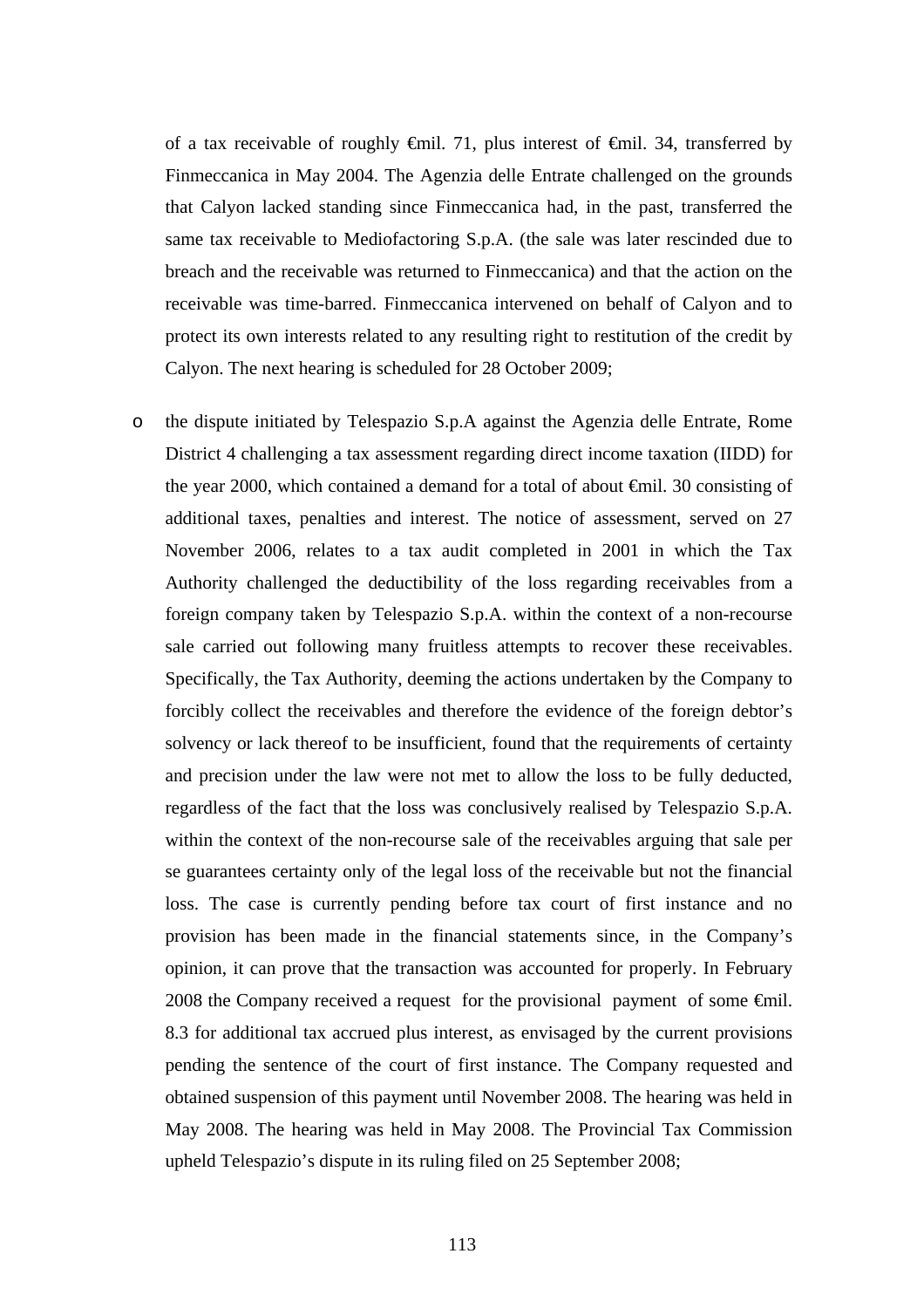o the dispute initiated by Telespazio S.p.A. against the Agenzia delle Entrate, Rome District 4 challenging a tax assessment for the purposes of direct income taxation (IIDD) and regional business taxation (IRAP) for the year 2001 containing an adjustment of about €mil. 9.7 in taxable income at the time the tax statement was prepared. Considering that the adjustment, for IIDD purposes, results in a reduction by an amount equal to the final tax loss in 2001 and that this loss was fully used by the Company in 2006, the total amount owed to the Tax Authority would be about €mil. 7 plus additional taxes, penalties and interest. The notice of assessment, served on 27 November 2006, relates to a tax audit completed in 2003 in which the Tax Authority challenged Telespazio S.p.A.'s decision to reserve tax treatment until the completion of the Astrolink contract. Specifically, in November 2001, the customer Astrolink at its discretion terminated a long-term contract, triggering Telespazio's right to compensation under the contract equal to the costs (plus 20% and in any event "to be agreed" with the customer) that Telespazio would incur as a result of the early termination. Since it was not possible in 2001 to determine and agree upon the total amount of these costs (and the corresponding compensation revenues), the Company prudentially allocated €mil 48.5 in the 2001 financial statements to a provision for risks and charges, as it deemed that amount to not be tax deductible. The auditors, starting, instead, with the assumption that Telespazio could have calculated the amount of compensation due from the counterparty as early as 2001 since the costs that it would have incurred as a result of the early termination of the contract were determinable, challenged the failure to account for revenues in the amount of €mil. 58.2 and also gave full tax effect to the amount of €mil. 48.5 in the provision for risks and charges which Telespazio instead treated as fully taxed. As a result, the Tax Authority determined that Telespazio had  $\epsilon$ mil. 9.7 more in taxable income in 2001 for direct income taxation and regional business taxation purposes. No provision has been made in the financial statements since, in the Company's opinion, it can prove that the transaction was accounted for properly. The hearing was held in May 2008. The Provincial Tax Commission upheld Telespazio's dispute in its ruling filed on 25 September 2008.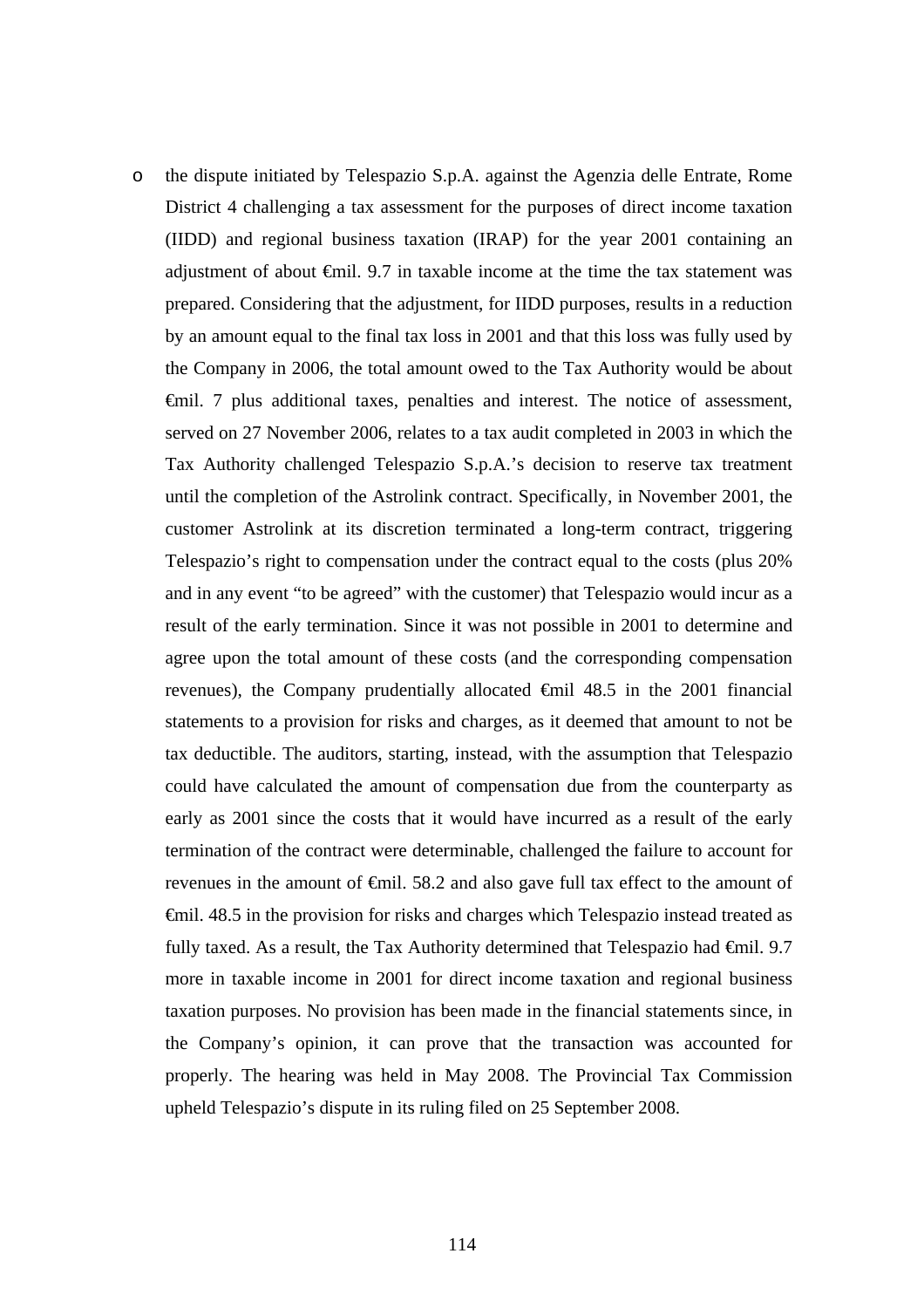Beyond the merits, it should be pointed out that it is currently impossible to estimate the substantive costs to be borne by the Finmeccanica Group considering that the liability, if it should be found to exist, would be neutralised by the guarantees issued by Telecom Italia within the scope of the contract selling its shares of Telespazio in November 2002;

o the dispute initiated by So.Ge.Pa. S.p.A. against the Agenzia delle Entrate, Rome District 4 challenging a tax assessment regarding direct income taxation (IIDD) for the year 2001, which contained a demand for a total of about €mil. 18 consisting of additional taxes, penalties and interest. The tax claim, served on 27 December 2006, traces back to a tax audit completed in 2004 against ALS S.p.A., a Finmeccanica Group company absorbed by So.Ge.Pa. in 2006, in which the tax inspectors - without including any formal comments - merely notified the tax office responsible for the assessment of possible violations in applying the regulations concerning the tax appraisal of work in progress inventories within the context of the long-term contract for the provision and launching of the Atlantic Bird1 satellite obtained in 2000. Specifically, the warning originates from the fact the company had, over the years, accounted for these inventories based on the percentage completed (calculated using the cost-to-cost method), thereby rendering the settlement and payments received over the medium-term upon the achievement of various milestones irrelevant since they are not, under the contract, final settlements and therefore recognising as revenues (and therefore taxable) the entire amount of the inventories only when ownership of the satellite was transferred in 2002 upon acceptance in orbit of the satellite by the customer as contractually agreed. By contrast, the tax inspectors asked the competent tax office to assess whether, in reality, under the contract, the various milestones could have been treated using the Work Status (WS) process, so as to include in the tax assessment of work-inprogress inventories the payments received based on the achievement of the WS objectives, regardless of the amounts recognised in the financial statements, on the assumption that the object of the contract could be divided into individual, "autonomous" lots for which each payment represents a final settlement of payments owed.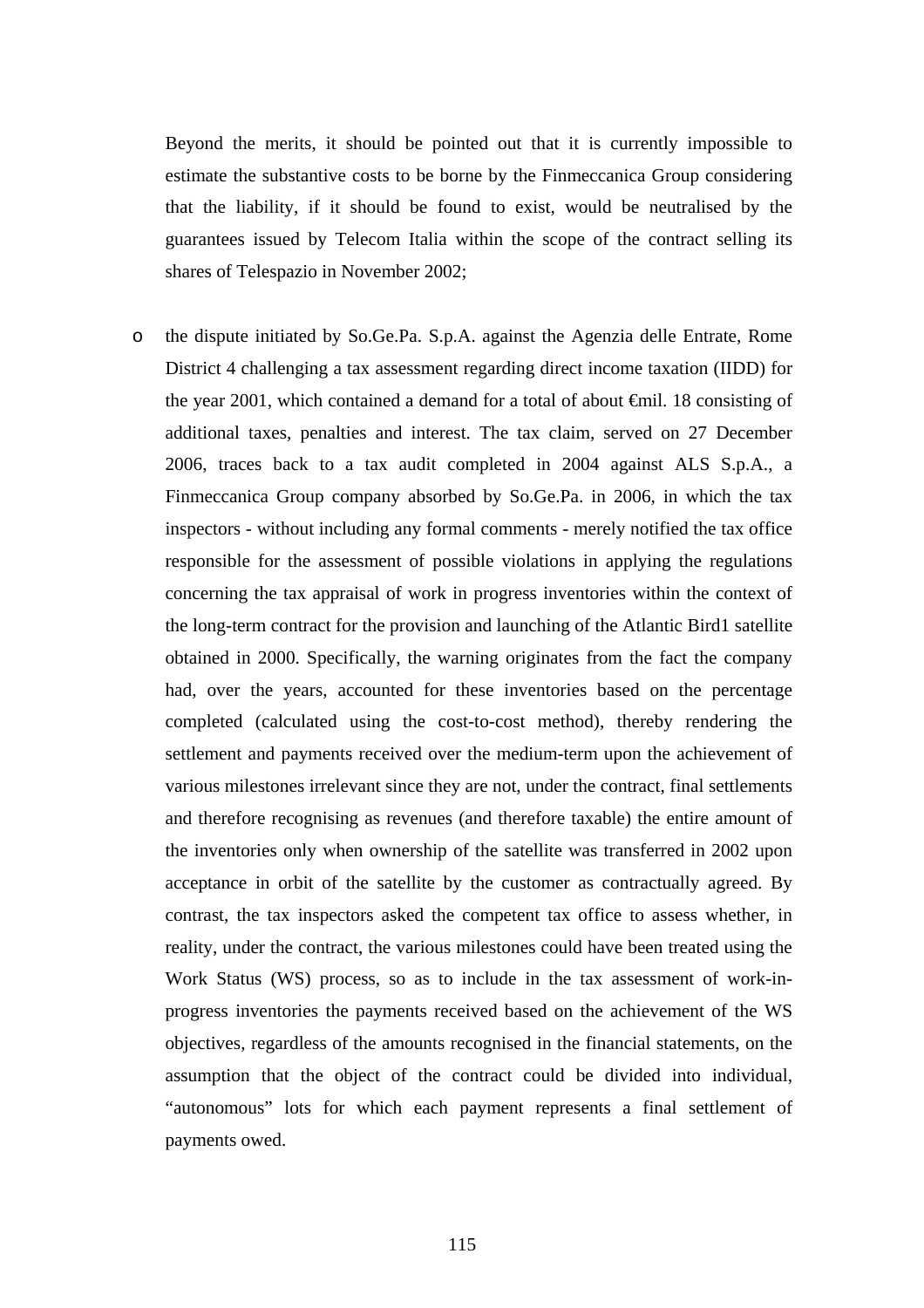The tax officials, receiving the auditors' report and without carrying out any further analysis of the matter although it involves a rather complex contractual relationship, issued the notice of assessment against the company. The case is currently pending before tax court of first instance and no provision has been made in the financial statements since, in the Company's opinion, it can prove that the transaction was accounted for properly.

In April 2008, the Company received the request for the provisional payment of €mil. 5.2 for additional tax accrued plus interest, as envisaged by the current provisions pending the decision of the court of first instance, payment of which the Company did not request suspension since a hearing was held in May 2008 to argue the case before the provincial tax commission; we are still awaiting the court's decision.

#### **25. BORROWINGS**

|                                    | 30 September<br>2008 | 31 December<br>2007 |
|------------------------------------|----------------------|---------------------|
|                                    |                      |                     |
| <b>Bonds</b>                       | 1,792                | 1,758               |
| <b>Bank borrowings</b>             | 869                  | 282                 |
| Finance leases                     | 17                   | 20                  |
| Payable for non-recourse factoring | 109                  | 109                 |
| Other borrowings                   | 411                  | 655                 |
| <b>Total borrowings</b>            | 3,198                | 2,824               |
| of which:                          |                      |                     |
| current                            | 1,527                | 1,149               |
| non-current                        | 1,671                | 1,675               |

"Other borrowings" fell significantly (€mil. 244) attributable largely to the payment of €mil. 297 (out of a total of €mil. 389) to the Ministry of Economic Development (MED) as a result of the decisions made concerning the methods for complying with the scheduled repayment plans and the corresponding finance costs related to programmes funded by Law 808/1985 (Section 5). The increase in bank borrowings is related to the use of lines of credit due to the cash flow for the period.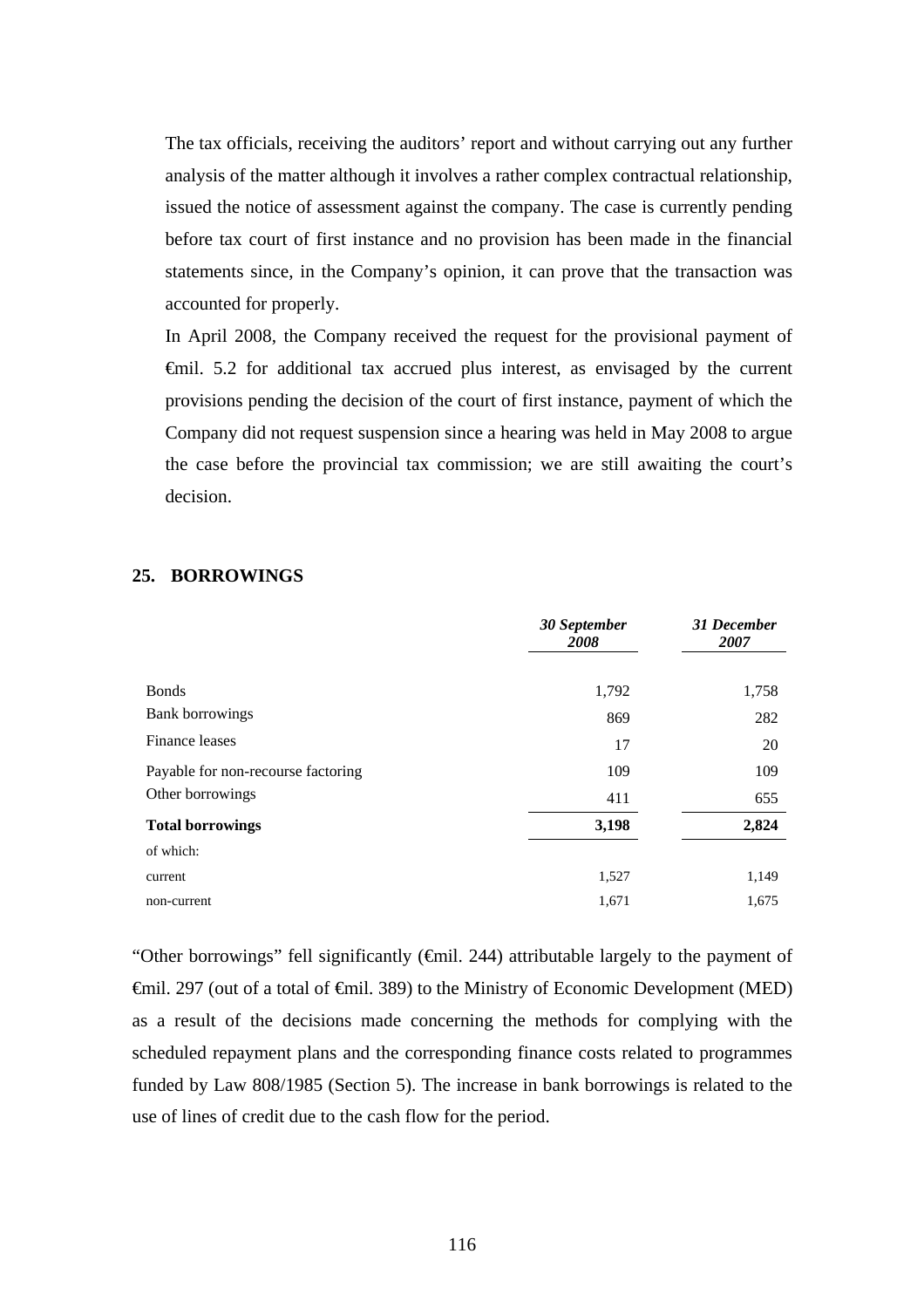*Below is the financial information required under CONSOB communication no. DEM/6064293 of 28 July 2006:* 

|                                           | 30.09.2008 | 31.12.2007 |
|-------------------------------------------|------------|------------|
| Cash                                      | (6)        | (3)        |
| <b>Bank</b> deposits                      | (406)      | (1,604)    |
| Securities held for trading               | (22)       | (13)       |
| <b>LIQUIDITY</b>                          | (434)      | (1,620)    |
| <b>CURRENT FINANCIAL RECEIVABLES</b>      | (547)      | (606)      |
| Current bank borrowings                   | 746        | 133        |
| Current portion of non-current borrowings | 359        | 356        |
| Other current borrowings                  | 911        | 1,220      |
| <b>CURRENT NET DEBT</b>                   | 2,016      | 1,709      |
| <b>CURRENT NET DEBT (CASH)</b>            | 1,035      | (517)      |
| Non-current bank borrowings               | 123        | 149        |
| <b>Bonds</b> issued                       | 1,436      | 1,407      |
| Other non-current borrowings              | 112        | 119        |
| <b>NON-CURRENT NET DEBT</b>               | 1,671      | 1,675      |
| <b>NET DEBT</b>                           | 2,706      | 1,158      |

# **26. TRADE PAYABLES**

|                                 | 30 September<br>2008 | 31 December<br>2007 |
|---------------------------------|----------------------|---------------------|
| Trade payables                  | 3,966                | 3,923               |
| Advances from customers (gross) | 16,240               | 15,457              |
| Work in progress                | (9,376)              | (8,980)             |
| Advances from customers (net)   | 6,864                | 6,477               |
| <b>Total trade payables</b>     | 10,830               | 10,400              |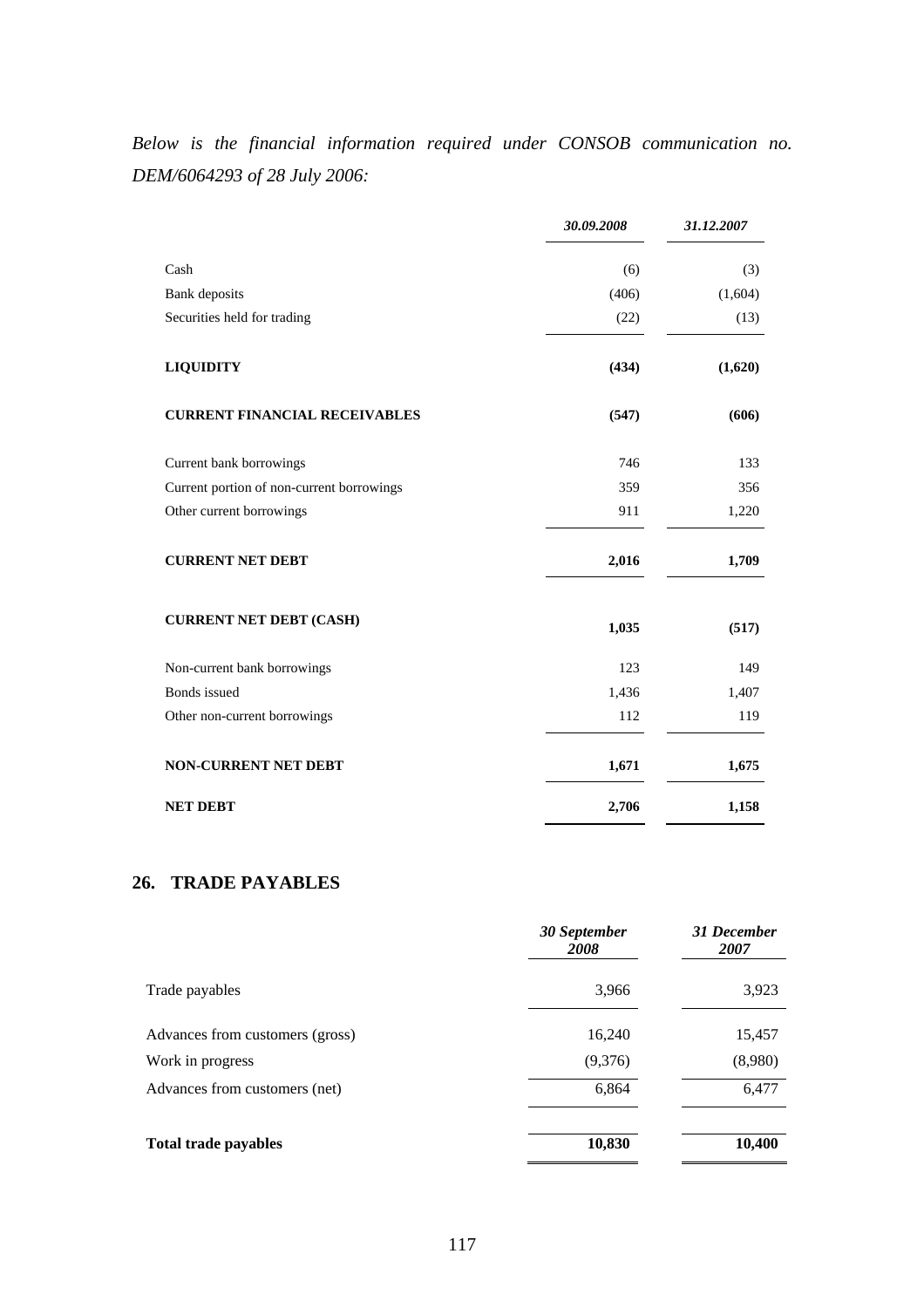#### **27. OTHER LIABILITIES**

|                                                                                    | Non-current                    |                               |                                | <b>Current</b>                |  |
|------------------------------------------------------------------------------------|--------------------------------|-------------------------------|--------------------------------|-------------------------------|--|
|                                                                                    | 30<br><b>September</b><br>2008 | 31<br><b>December</b><br>2007 | 30<br><b>September</b><br>2008 | 31<br><b>December</b><br>2007 |  |
| Employee obligations                                                               | 54                             | 50                            | 363                            | 333                           |  |
| Deferred income                                                                    | 52                             | 89                            | 116                            | 100                           |  |
| Social security payable                                                            | 3                              | 3                             | 248                            | 294                           |  |
| Payable to Min. of Econ. Dev. Law<br>808/1985<br>Payable to Min. of Econ. Dev. for | 290                            | 288                           | 8                              | 8                             |  |
| monopoly rights Law 808/1985                                                       | 70                             | 56                            | 21                             | 17                            |  |
| Other liabilities Law 808/1985                                                     | 252                            | 258                           |                                |                               |  |
| Indirect tax payables                                                              | 12                             |                               | 158                            | 192                           |  |
| Other payables                                                                     | 84                             | 77                            | 470                            | 498                           |  |
|                                                                                    | 817                            | 821                           | 1,384                          | 1,442                         |  |

The payables to the Ministry for Economic Development (MED) relate to the payables for royalties accrued pursuant to Law 808/1985 for "national security" and similar projects, in addition to payables for disbursements received from the Ministry for Economic Development supporting development of non-national security and similar programmes eligible for the incentives under Law 808/85. The payables are reimbursed on the basis of a scheduled repayment plan, without the incurral of finance costs.

The item "Other liabilities Law 808/1985" includes the difference between the subsidies received or to be received pursuant to Law 808/1985, relating to programmes qualifying as programmes "of European interest", with regard to the share of the subsidised costs classified among non-recurring costs, as well as the differential between the monopoly rights charged for the programmes of national security and the effective payable accrued based on the established reimbursement ratio.

Other payables include:

the amount of  $\theta$ mil. 49 ( $\theta$ mil. 48 at 31 December 2007) among non-current liabilities due to the "BAAC reorganisation", which involved the acquisition of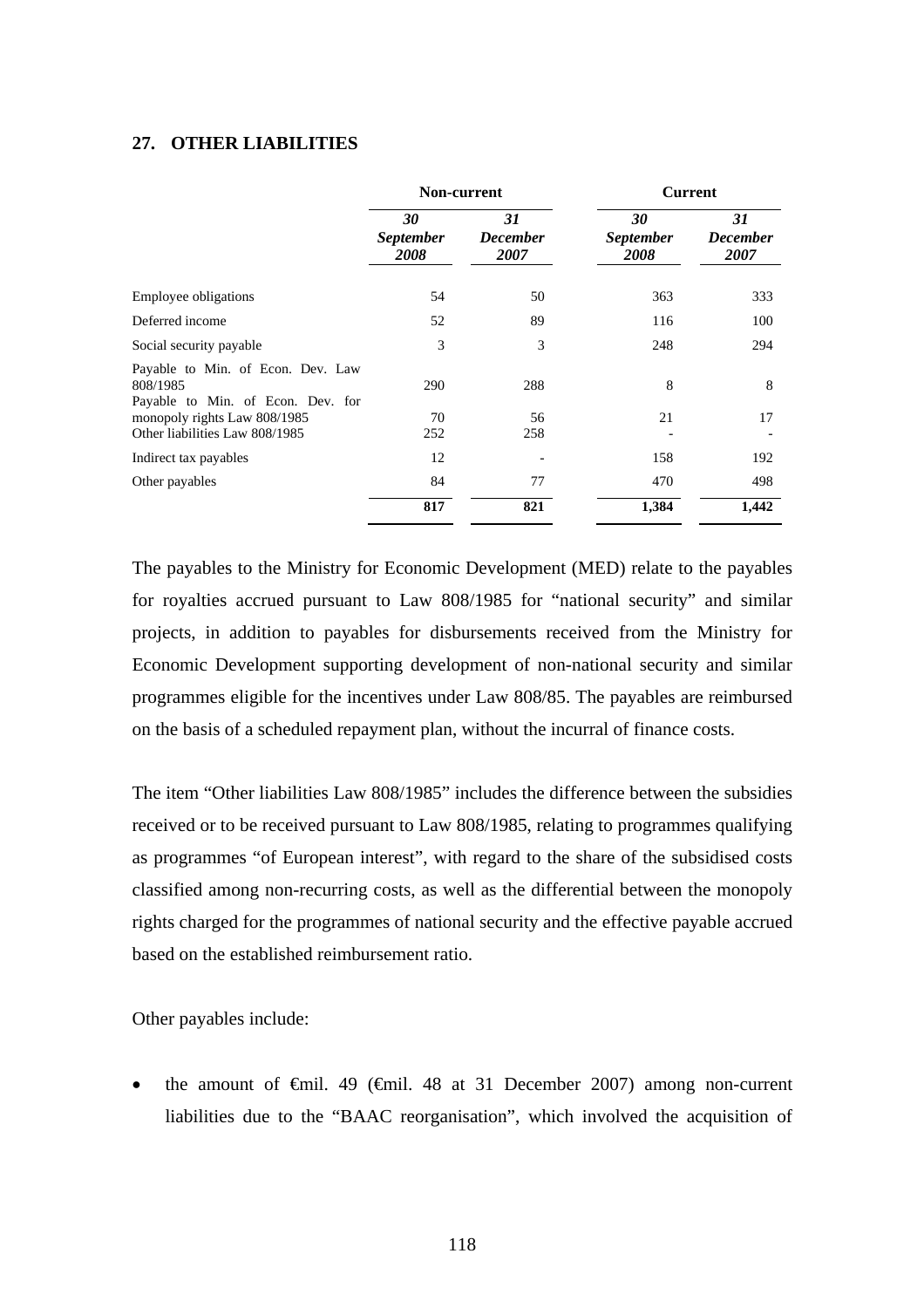100% of the construction and marketing rights for the AW 139 helicopter, of which 25% was previously owned by Bell Helicopters;

- the amount of  $\epsilon$ mil. 16 ( $\epsilon$ mil. 10 at 31 December 2007) due to EADS NV from GIE/ATR (consortium owned by Alenia Aeronautica S.p.A. and EADS NV);
- the amount of  $\epsilon$ mil. 36 ( $\epsilon$ mil. 32 at 31 December 2007) for customer deposits;
- the amount of  $\epsilon$ mil. 29 ( $\epsilon$ mil. 24 at 31 December 2007) in respect of contractual penalties;
- the amount of  $\epsilon$ mil. 24 ( $\epsilon$ mil. 36 at 31 December 2007) due to the repurchase of a G222 aircraft;
- commissions due in the amount of  $\theta$ mil. 23 ( $\theta$ mil. 35 at 31 December 2007);
- royalties due in the amount of €mil. 23 (€mil. 22 at 31 December 2007).

## **28. CASH FLOW FROM OPERATING ACTIVITIES**

|                                                                                            | For the nine months ended 30<br><i>September</i> |            |  |  |
|--------------------------------------------------------------------------------------------|--------------------------------------------------|------------|--|--|
| <b>Cash flow from operating activities</b>                                                 | 2008                                             | 2007       |  |  |
| Net profit                                                                                 | 396                                              | 294        |  |  |
| Amortisation, depreciation and impairment                                                  | 343                                              | 345        |  |  |
| Effect of the measurement of equity investments using the equity<br>method<br>Income taxes | (14)<br>140                                      | (9)<br>155 |  |  |
| Costs of pension and stock grant plans                                                     | 66                                               | 104        |  |  |
| Net finance income (costs)                                                                 | 39                                               | 67         |  |  |
| Other non-monetary items                                                                   | 10                                               | (13)       |  |  |
|                                                                                            | 980                                              | 943        |  |  |

The costs of pension and stock grant plans include the portion of costs relating to defined-benefit pension plans that is recognised as a personnel cost (the portion of costs relating to interest is carried among net finance costs) and those relating to the stock grant plan.

The changes in working capital, net of the effects of the acquisition and disposal of consolidated companies and translation differences, are as follows: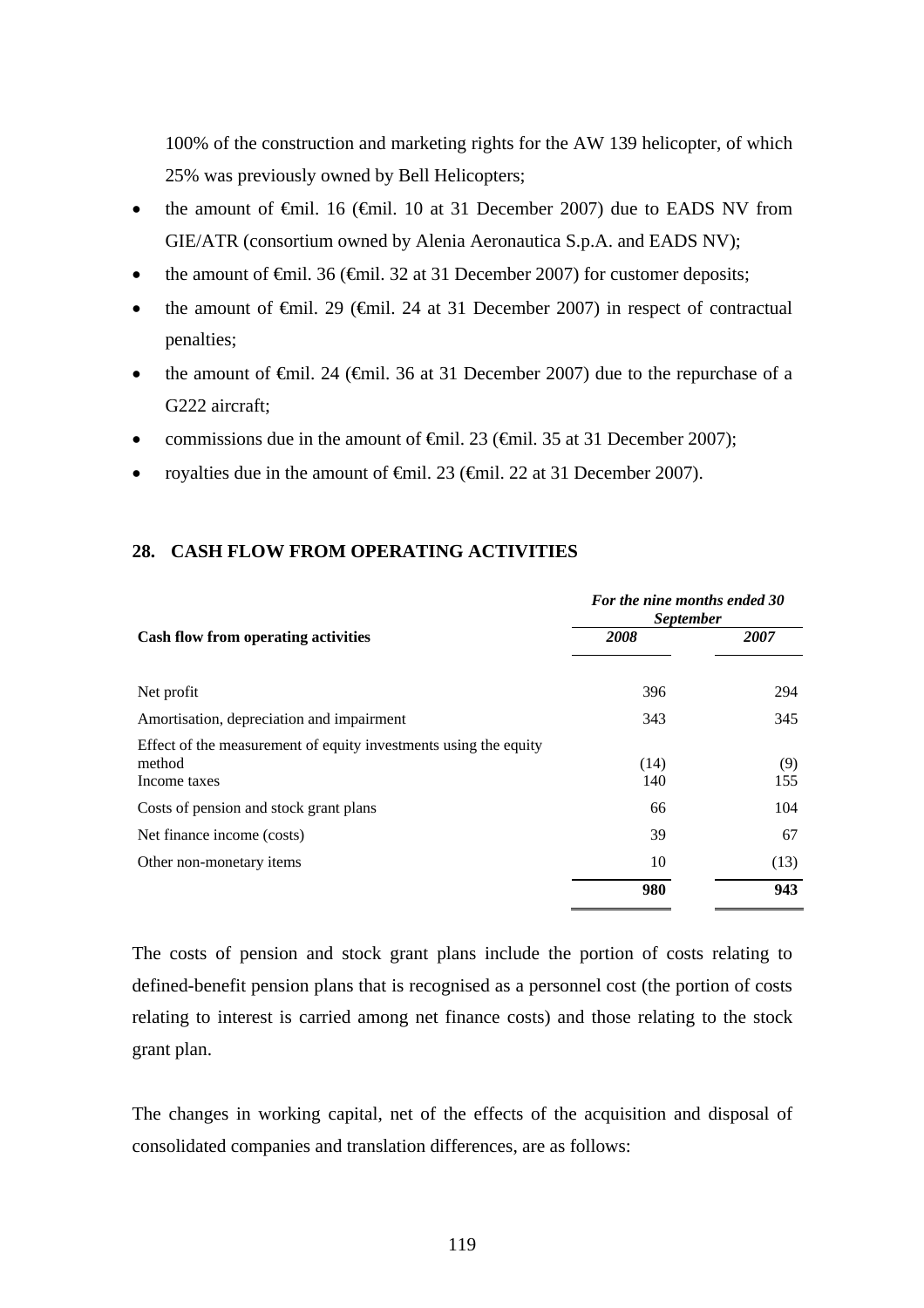|                                                 | For the nine months ended 30<br><b>September</b> |             |  |
|-------------------------------------------------|--------------------------------------------------|-------------|--|
|                                                 | 2008                                             | <i>2007</i> |  |
| Inventories                                     | (747)                                            | (502)       |  |
| Contract work in progress and advances received | (228)                                            | (408)       |  |
| Trade receivables and payables                  | (252)                                            | (130)       |  |
| Changes in working capital                      | (1,227)                                          | (1,040)     |  |

### **29. EARNINGS PER SHARE**

Earnings per share (EPS) are calculated as follows:

- for basic EPS, by dividing net profit attributable to holders of ordinary shares by the average number of ordinary shares for the period less treasury shares;
- for diluted EPS, by dividing net profit by the average number of ordinary shares and the average number of ordinary shares potentially deriving from the exercise of all the option rights for stock option plans less treasury shares.

| <b>Basic EPS</b>                                                                                             | 30 September<br>2008 | 30 September<br>2007 |
|--------------------------------------------------------------------------------------------------------------|----------------------|----------------------|
| Average number of shares for the period (in thousands)                                                       | 424,598              | 424,373              |
| Net result (not including minority interests) $(\widehat{\mathsf{f}}$ mil.)                                  | 365                  | 269                  |
| Result of continuing operations (not including minority<br>interests) $(\text{Gmil.})$<br><b>Basic EPS</b>   | 365<br>0.861         | 263<br>0.634         |
| <b>Basic EPS from continuing operations</b>                                                                  | 0.861                | 0.634                |
|                                                                                                              |                      |                      |
| <b>Diluted EPS</b>                                                                                           | 30 September<br>2008 | 30 September<br>2007 |
| Average number of shares for the period (in thousands)                                                       | 425,279              | 425,254              |
| Adjusted result (not including minority interests) $(\widehat{\mathsf{f}}$ mil.)                             | 365                  | 269                  |
| Adjusted result of continuing operations (not including<br>minority interests) $(\widehat{\mathsf{f}}$ mil.) | 365                  | 269                  |
| <b>Diluted EPS</b>                                                                                           | 0.859                | 0.633                |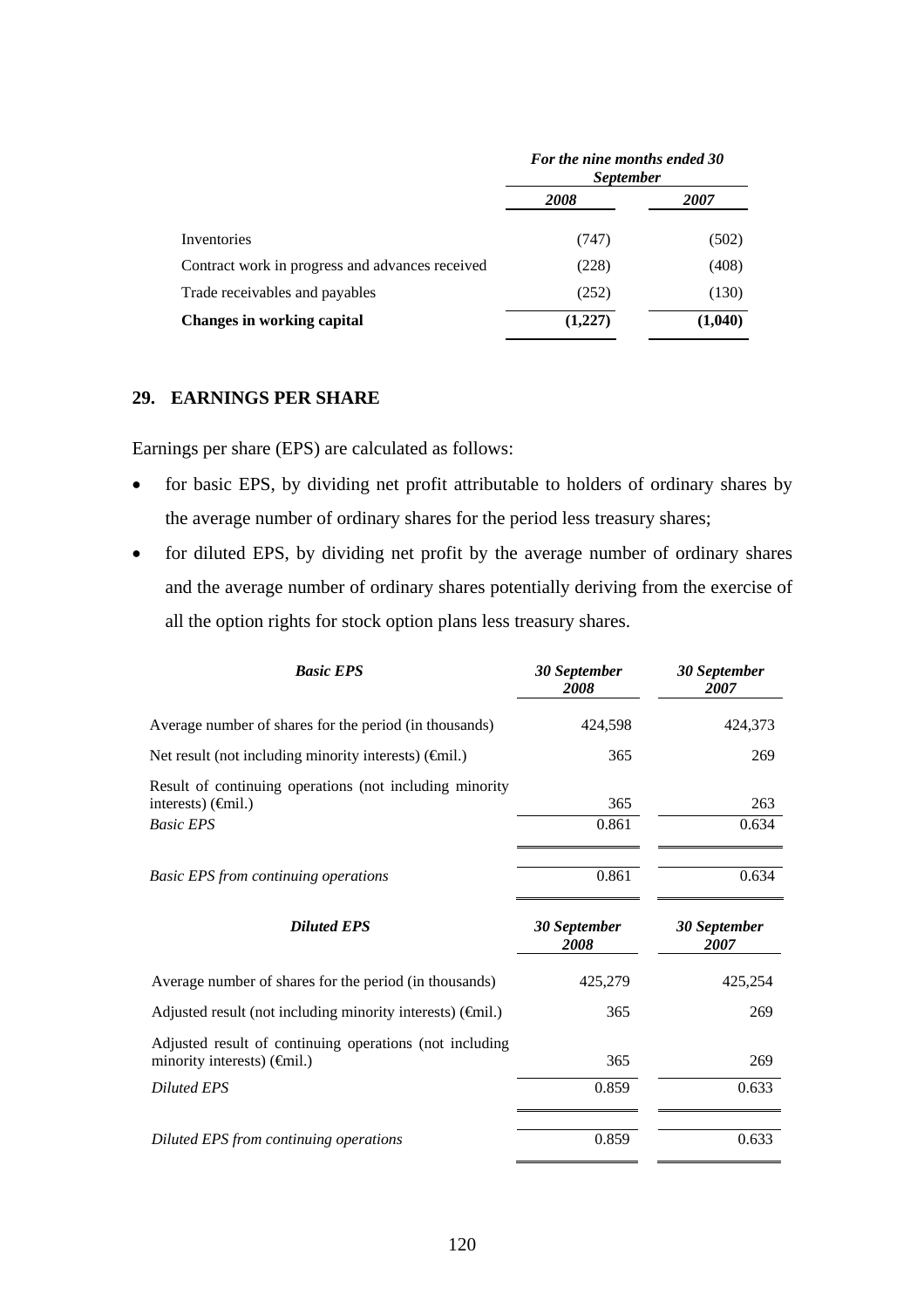#### **30. TRANSACTIONS WITH RELATED PARTIES**

In general, commercial relations with related parties are carried out at arm's length, as is settlement of the interest-bearing receivables and payables when not governed by specific contractual conditions. The following table summarises the impact on the balance sheet and income statement. The impact of transactions with related parties on cash flows is reported directly in the statement of cash flows.

| (millions of euros)<br><b>RECEIVABLES AT 30 September 2008</b> | Non-<br>current<br>financial<br>receivables | Other non-<br>current<br>receivables | Current<br>financial<br>receivables | <b>Trade</b><br>receivables | Other<br>current<br>receivables | <b>Total</b> |
|----------------------------------------------------------------|---------------------------------------------|--------------------------------------|-------------------------------------|-----------------------------|---------------------------------|--------------|
| <b>Subsidiaries</b><br>Other companies with unit amount lower  |                                             |                                      |                                     |                             |                                 |              |
| than <del>G</del> nil. 5                                       |                                             |                                      | 13                                  | 3                           | $\mathbf{1}$                    | 17           |
| <b>Associates</b>                                              |                                             |                                      |                                     |                             |                                 |              |
| Eurofighter Jagdflugzeug GmbH                                  |                                             |                                      |                                     | 113                         |                                 | 113          |
| Orizzonte - Sistemi Navali S.p.A.                              |                                             |                                      |                                     | 44                          |                                 | 44           |
| NH Industries S.a.r.l.                                         |                                             |                                      |                                     | 44                          |                                 | 44           |
| Iveco Fiat/Oto Melara S.c.a.r.l.                               |                                             |                                      |                                     | 38                          |                                 | 38           |
| Abruzzo Engineering S.c.p.a.                                   |                                             |                                      |                                     | 20                          |                                 | 20           |
| Macchi Hurel Dubois SAS                                        |                                             |                                      |                                     | 15                          |                                 | 15           |
| Metro 5 S.p.A.                                                 |                                             |                                      |                                     | 11                          |                                 | 11           |
| Euromids SAS                                                   |                                             |                                      |                                     | 5                           |                                 | 5            |
| Other companies with unit amount lower                         |                                             |                                      |                                     |                             |                                 |              |
| than $\oplus$ finil. 5                                         | 2                                           |                                      | 1                                   | 23                          |                                 | 26           |
| $J.V.$ (*)                                                     |                                             |                                      |                                     |                             |                                 |              |
| <b>MBDA SAS</b>                                                |                                             |                                      |                                     | 96                          |                                 | 96           |
| Thales Alenia Space SAS                                        | 5                                           |                                      | 6                                   | 29                          |                                 | 40           |
| <b>GIE ATR</b>                                                 |                                             |                                      |                                     |                             | 16                              | 16           |
| Aviation Training International Ltd                            | 8                                           |                                      | $\mathbf{1}$                        | 1                           |                                 | 10           |
| Telespazio S.p.A.                                              |                                             |                                      | 10                                  | 1                           | $\overline{c}$                  | 13           |
| Other companies with unit amount lower                         |                                             |                                      |                                     |                             |                                 |              |
| than $\oplus$ finil. 5                                         |                                             |                                      |                                     | 3                           |                                 | 3            |
| Consortiums $(**)$                                             |                                             |                                      |                                     |                             |                                 |              |
| Saturno                                                        |                                             |                                      |                                     | 35                          |                                 | 35           |
| Trevi - Treno Veloce Italiano                                  |                                             |                                      |                                     | 13                          |                                 | 13           |
| C.I.S. DEG                                                     |                                             |                                      |                                     | 9                           |                                 | 9            |
| Other consortiums with unit amount lower                       |                                             |                                      |                                     |                             |                                 |              |
| than $\oplus$ finil. 5                                         |                                             |                                      | 5                                   | 17                          | $\mathbf{1}$                    | 23           |
| <b>Total</b>                                                   | 15                                          | $\blacksquare$                       | 36                                  | 520                         | 20                              | 591          |
| % incidence on the total for the period                        | 19.7                                        |                                      | 6.6                                 | 11.5                        | 3.1                             |              |
|                                                                |                                             |                                      |                                     |                             |                                 |              |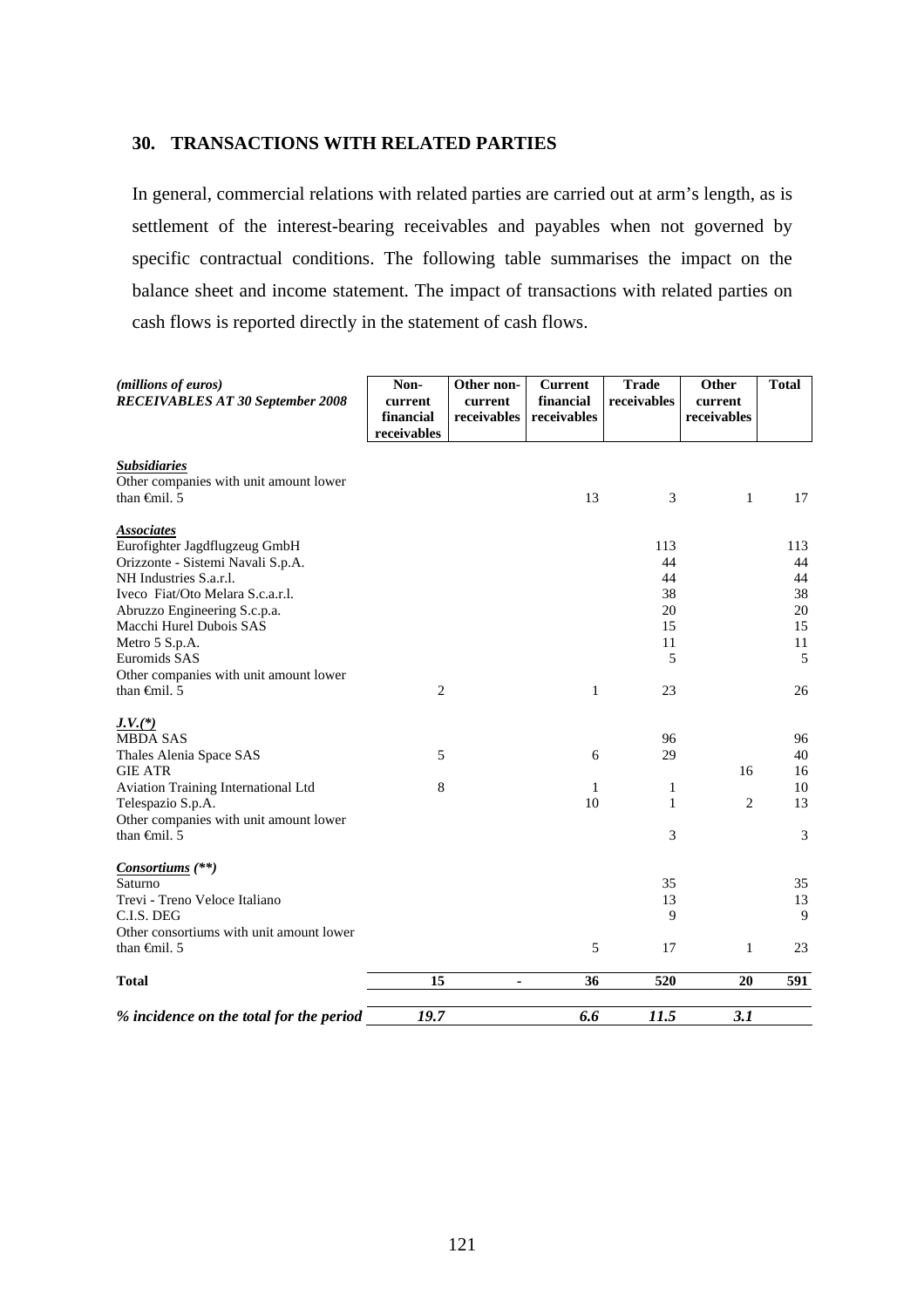| ( <i>millions of euros</i> )<br>PAYABLES AT 30 September 2008                                     | Non-<br>current<br>financial<br>pavables | Other non-<br>current<br>payables | <b>Current</b><br>financial<br>payables | <b>Trade</b><br>payables | Other<br>current<br>payables | <b>Total</b>              |
|---------------------------------------------------------------------------------------------------|------------------------------------------|-----------------------------------|-----------------------------------------|--------------------------|------------------------------|---------------------------|
| <b>Subsidiaries</b><br>Other companies with unit amount lower than<br>$\epsilon$ mil. 5           |                                          |                                   | 1                                       | 10                       |                              | 11                        |
| <b>Associates</b><br>Iveco Fiat/Oto Melara S.c.a.r.l.<br>Eurosysnav SAS                           |                                          |                                   | 12                                      |                          | 25                           | 25<br>12                  |
| Consorzio Start S.p.A.<br>Metro 5 S.p.A.<br>Pegaso S.c.r.l.                                       |                                          |                                   |                                         | 10<br>1<br>8             | 6                            | 10<br>$\overline{7}$<br>8 |
| Other companies with unit amount lower than<br>$\epsilon$ mil. 5                                  |                                          |                                   | $\overline{c}$                          | 16                       |                              | 18                        |
| $J.V.$ $(*)$<br><b>MBDA SAS</b><br>Thales Alenia Space SAS                                        |                                          |                                   | 445<br>29                               | 10<br>6                  | 1                            | 456<br>35                 |
| Other companies with unit amount lower than<br>$\epsilon$ mil. 5                                  |                                          |                                   |                                         | 1                        | 3                            | $\overline{4}$            |
| Consortiums <sup>(**)</sup><br>Other consortiums with unit amount lower<br>than $\oplus$ finil. 5 |                                          |                                   |                                         | 5                        |                              | 5                         |
| <b>Total</b>                                                                                      | ٠                                        | ٠                                 | 489                                     | 67                       | 35                           | 591                       |
| % incidence on the total for the period                                                           |                                          |                                   | 24.3                                    | 1.7                      | 2.5                          |                           |

*(\*) Amounts refer to the portion not eliminated for proportionate consolidation* 

*(\*\*) Consortiums over which the Group exercises considerable influence or which are subject to joint control*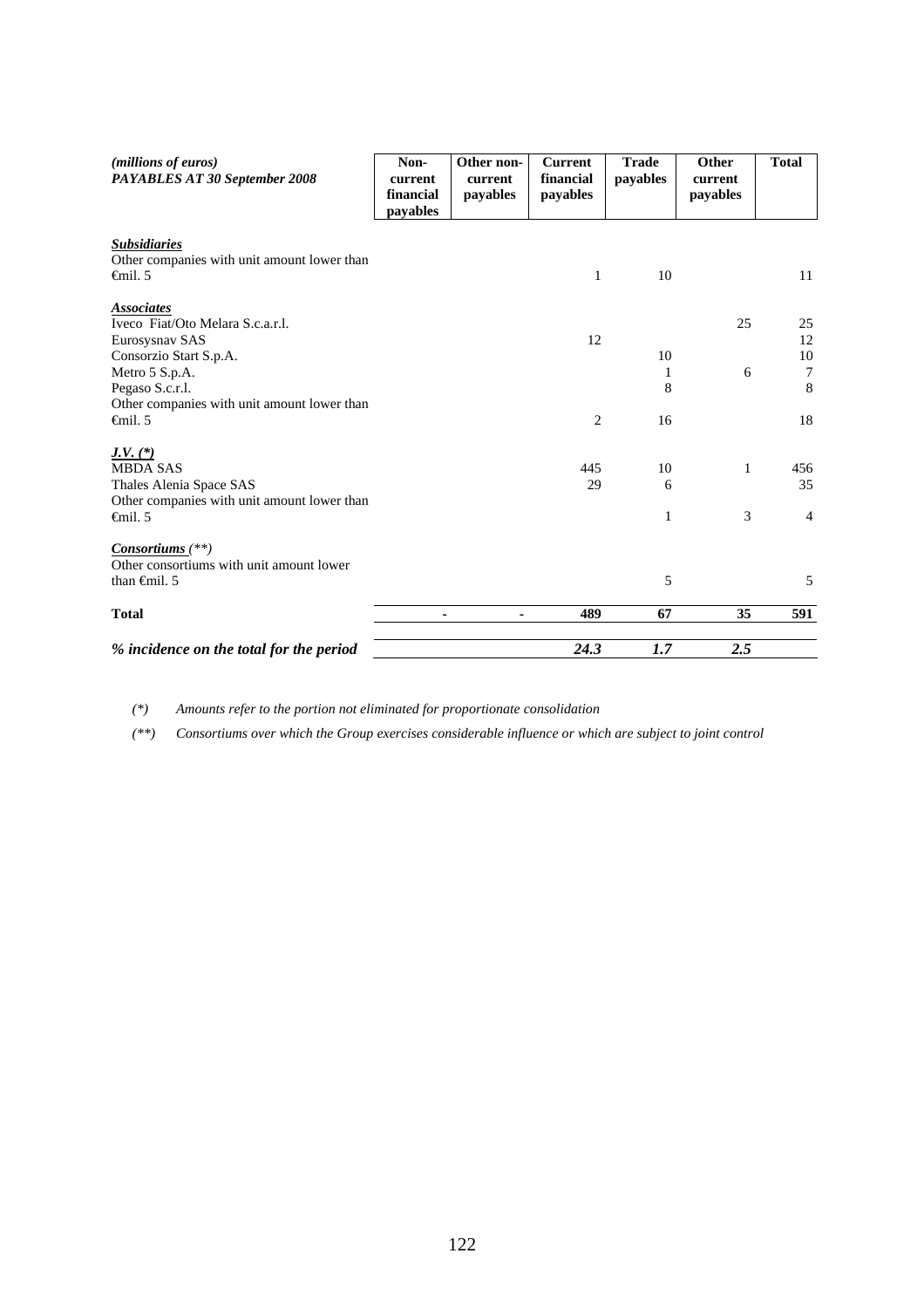| (millions of euros)<br><b>RECEIVABLES AT 31 December 2007</b>                 | Non-<br>current<br>financial<br>receivables | Other non-<br>current<br>receivables | <b>Current</b><br>financial<br>receivables | <b>Trade</b><br>receivables | Other<br>current<br>receivables | <b>Total</b> |
|-------------------------------------------------------------------------------|---------------------------------------------|--------------------------------------|--------------------------------------------|-----------------------------|---------------------------------|--------------|
| <b>Subsidiaries</b><br>Other companies with unit amount lower                 |                                             |                                      |                                            |                             |                                 |              |
| than $\oplus$ finil. 5                                                        |                                             |                                      | 9                                          | 7                           | $\mathbf{1}$                    | 17           |
| <b>Associates</b>                                                             |                                             |                                      |                                            |                             |                                 |              |
| Eurofighter Jagdflugzeug GmbH                                                 |                                             |                                      |                                            | 108                         |                                 | 108          |
| Iveco Fiat/Oto Melara S.c.a.r.l.<br>Orizzonte - Sistemi Navali S.p.A.         |                                             |                                      |                                            | 33<br>29                    |                                 | 33<br>29     |
| Eurosysnav SAS                                                                |                                             |                                      |                                            | 8                           |                                 | $\,8\,$      |
| Abruzzo Engineering S.c.p.a.                                                  |                                             |                                      |                                            | 13                          |                                 | 13           |
| NH Industries S.a.r.l.                                                        |                                             |                                      |                                            | 13                          |                                 | 13           |
| Macchi Hurel Dubois SAS                                                       |                                             |                                      |                                            | 11                          |                                 | 11           |
| Metro 5 S.p.A.                                                                |                                             |                                      |                                            | 7                           |                                 | 7            |
| Other companies with unit amount lower<br>than $\oplus$ finil. 5              | $\overline{c}$                              |                                      |                                            | 22                          | 2                               | 26           |
|                                                                               |                                             |                                      |                                            |                             |                                 |              |
| $J.V.$ (*)                                                                    |                                             |                                      |                                            |                             |                                 |              |
| <b>MBDA SAS</b>                                                               |                                             |                                      |                                            | 87                          |                                 | 87           |
| Thales Alenia Space SAS                                                       |                                             |                                      |                                            | 25                          |                                 | 25           |
| <b>GIE ATR</b>                                                                |                                             |                                      |                                            |                             | 10                              | 10           |
| Aviation Training International Ltd<br>Other companies with unit amount lower | 9                                           |                                      |                                            |                             |                                 | 9            |
| than $\oplus$ finil. 5                                                        |                                             |                                      | 3                                          | 3                           | $\mathbf{1}$                    | $\tau$       |
|                                                                               |                                             |                                      |                                            |                             |                                 |              |
| <i>Consortiums</i> (**)                                                       |                                             |                                      |                                            |                             |                                 |              |
| Saturno                                                                       |                                             |                                      |                                            | 42                          |                                 | 42           |
| Trevi - Treno Veloce Italiano                                                 |                                             |                                      |                                            | 14                          |                                 | 14           |
| C.I.S. DEG<br>Elmac                                                           |                                             |                                      |                                            | 10<br>6                     |                                 | 10<br>6      |
| Other consortiums with unit amount lower                                      |                                             |                                      |                                            |                             |                                 |              |
| than $\oplus$ finil. 5                                                        |                                             |                                      | 8                                          | 13                          | $\mathbf{1}$                    | 22           |
| <b>Total</b>                                                                  | 11                                          | $\mathbf{r}$                         | 20                                         | 451                         | 15                              | 497          |
|                                                                               |                                             |                                      |                                            |                             |                                 |              |
| % incidence on the total for the period                                       | 18.3                                        |                                      | 3.3                                        | 10.4                        | 2.5                             |              |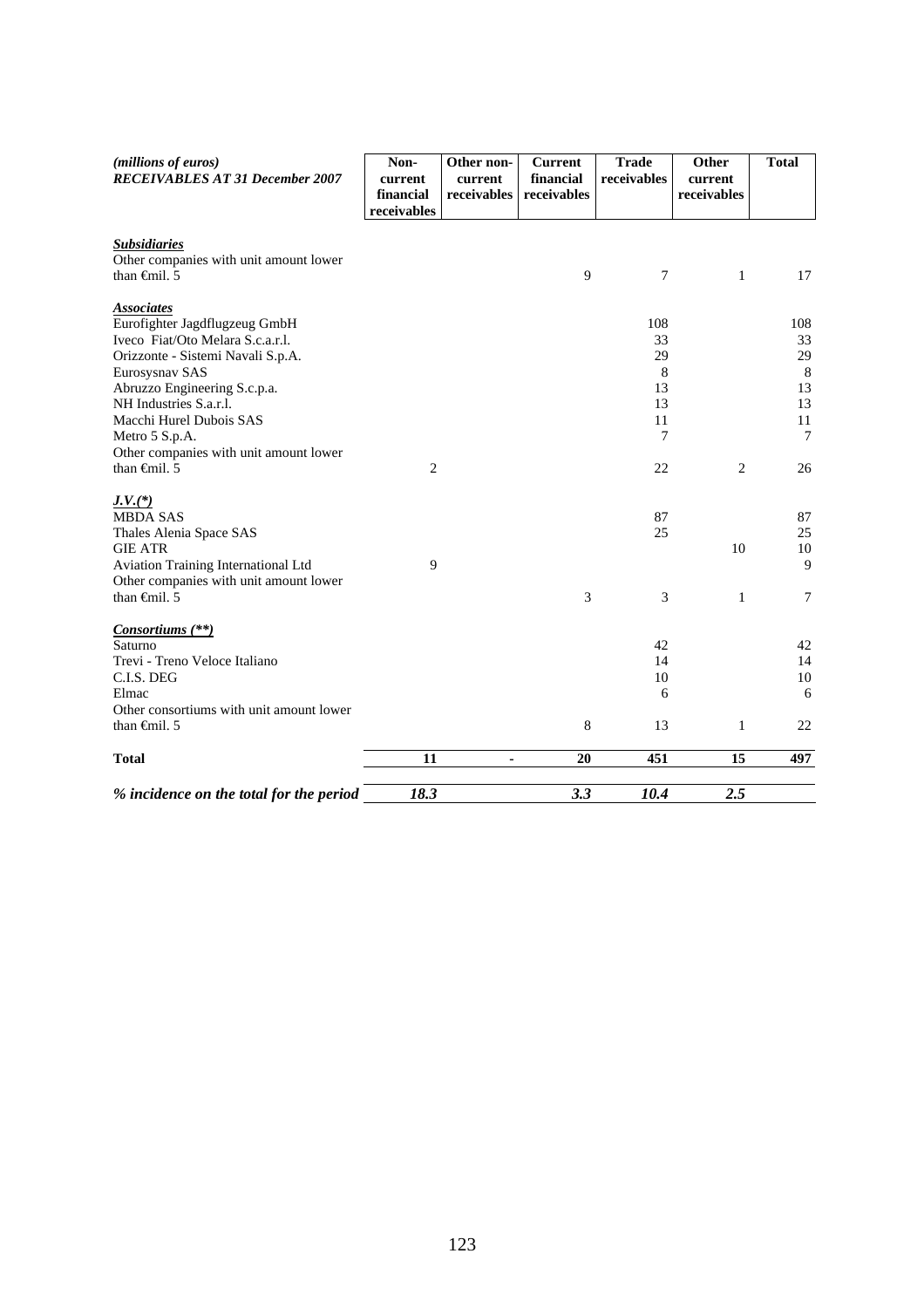| (millions of euros)<br><b>PAYABLES AT 31 December 2007</b>                                                                                        | Non-<br>current<br>financial<br>payables | Other<br>non-<br>current<br>payables | <b>Current</b><br>financial<br>payables | <b>Trade</b><br>payables | Other<br>current<br>payables | <b>Total</b>              |
|---------------------------------------------------------------------------------------------------------------------------------------------------|------------------------------------------|--------------------------------------|-----------------------------------------|--------------------------|------------------------------|---------------------------|
| <b>Subsidiaries</b><br>Other companies with unit amount lower<br>than $\theta$ mil. 5                                                             |                                          |                                      |                                         | 8                        | $\mathbf{1}$                 | 9                         |
| <b>Associates</b><br>Consorzio Start S.p.A.<br>Eurosysnav SAS<br>Iveco Fiat/Oto Melara S.c.a.r.l.<br>Metro 5 S.p.A.                               |                                          |                                      | 13                                      | 16                       | 6<br>6                       | 16<br>13<br>6<br>6        |
| Other companies with unit amount lower<br>than $\theta$ mil. 5                                                                                    |                                          |                                      | 3                                       | 21                       |                              | 24                        |
| $J.V. (*)$<br><b>MBDA SAS</b><br>Telespazio S.p.A.<br>Thales Alenia Space SAS<br>Other companies with unit amount lower<br>than $\oplus$ finil. 5 |                                          |                                      | 494<br>23<br>24<br>3                    | 11<br>1<br>9<br>4        |                              | 505<br>24<br>33<br>$\tau$ |
| Consortiums $(**)$<br>Trevi - Treno Veloce Italiano<br>Other consortiums with unit amount lower<br>than $\theta$ mil. 5                           |                                          |                                      |                                         | 11                       | 12                           | 12<br>11                  |
| <b>Total</b>                                                                                                                                      | ٠                                        | $\blacksquare$                       | 560                                     | 81                       | 25                           | 666                       |
| % incidence on the total for the period                                                                                                           |                                          |                                      | 32.8                                    | $\boldsymbol{2}$         | 1.7                          |                           |

*(\*) Amounts refer to the portion not eliminated for proportionate consolidation* 

*(\*\*) Consortiums over which the Group exercises considerable influence or which are subject to joint control*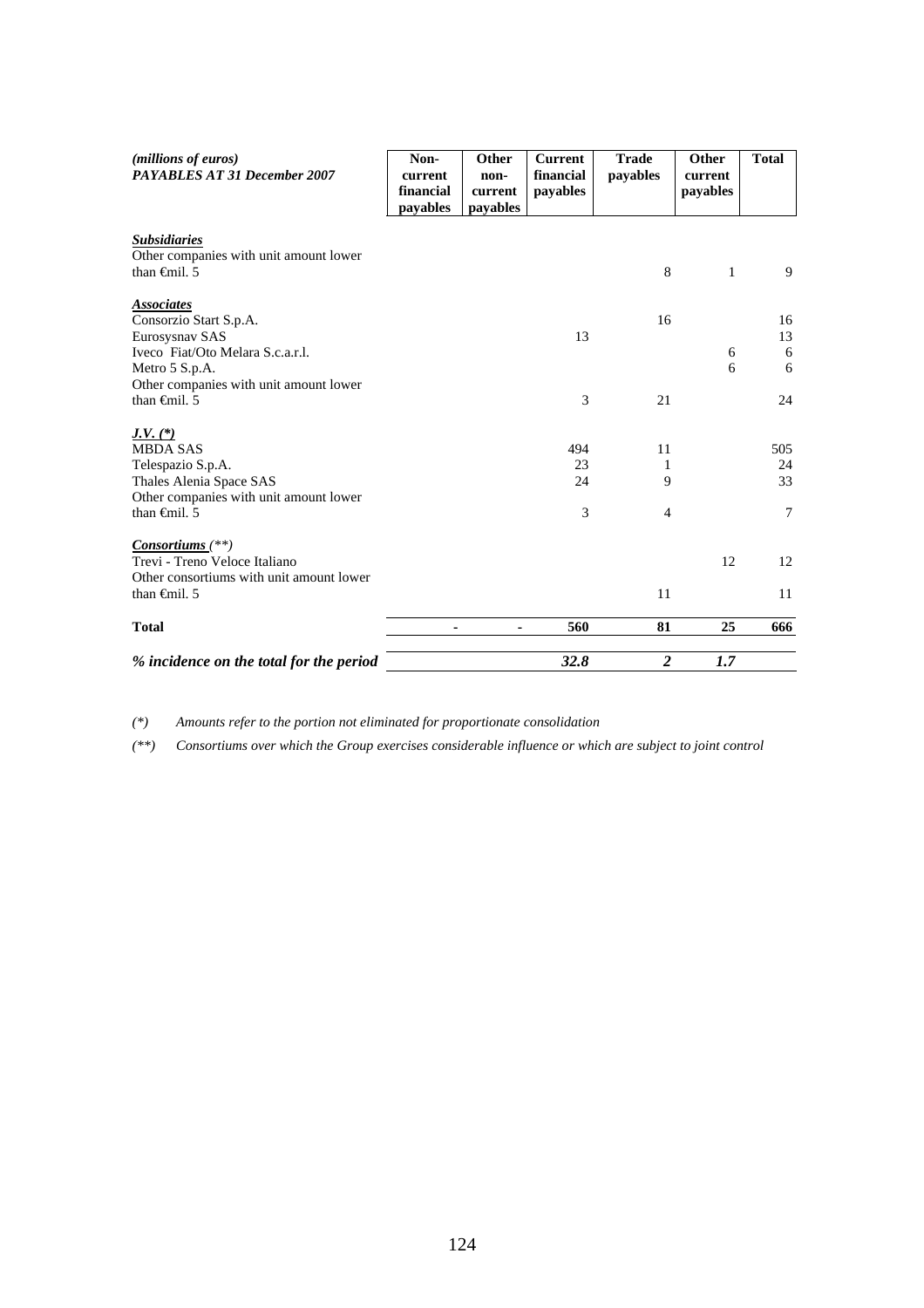| (millions of euros) 30 September 2008    | Revenue        | Other<br>operating | <b>Costs</b>   | <b>Finance</b><br>income | <b>Finance</b><br>costs |
|------------------------------------------|----------------|--------------------|----------------|--------------------------|-------------------------|
|                                          |                | income             |                |                          |                         |
| <b>Subsidiaries</b>                      |                |                    |                |                          |                         |
| Alifana Due S.c.r.l.                     | 3              |                    | 6              |                          |                         |
| Finmeccanica UK Ltd                      |                |                    | 6              |                          |                         |
| Other companies with unit amount lower   |                |                    |                |                          |                         |
| than $\oplus$ finil. 5                   | $\mathbf{1}$   |                    | $\overline{4}$ |                          |                         |
| <b>Associates</b>                        |                |                    |                |                          |                         |
| Eurofighter Jagdflugzeug GmbH            | 389            |                    |                |                          |                         |
| Iveco Fiat/Oro Melara S.c.a.r.l.         | 87             |                    | $\mathbf{1}$   |                          | 3                       |
| NH Industries S.a.r.l.                   | 57             |                    |                |                          |                         |
| Orizzonti - Sistemi Navali S.p.A.        | 41             |                    | 1              |                          |                         |
| Macchi Hurel Dubois SAS                  | 27             |                    |                |                          |                         |
| Euromids SAS                             | 15             |                    |                |                          |                         |
| Abruzzo Engineering S.c.p.a              | 15             |                    |                |                          |                         |
| Eurofighter Simulation Systems GmbH      | 16             |                    |                |                          |                         |
| Eurosysnav SAS                           | 12             |                    |                |                          |                         |
| Consorzio Start S.p.A.                   | $\mathbf{1}$   |                    | 10             |                          |                         |
| Pegaso S.c.r.l                           |                |                    | 9              |                          |                         |
| Automation Integrated Solution S.p.A.    |                |                    | $\tau$         |                          |                         |
| Metro 5 S.p.A.                           | 5              |                    | $\mathbf{1}$   |                          |                         |
| Other companies with unit amount lower   |                |                    |                |                          |                         |
| than $\oplus$ finil. 5                   | 8              | 1                  | $\overline{4}$ |                          |                         |
| $J. V. / (*).$                           |                |                    |                |                          |                         |
| <b>GIE ATR</b>                           | 86             |                    | 8              |                          |                         |
| <b>MBDA SAS</b>                          | 51             |                    |                |                          | 16                      |
| Thales Alenia Space SAS                  | 26             |                    | 3              |                          | $\mathbf{1}$            |
| Other companies with unit amount lower   |                |                    |                |                          |                         |
| than $\oplus$ finil. 5                   | $\mathfrak{Z}$ |                    |                | 1                        |                         |
| Consortiums (**)                         |                |                    |                |                          |                         |
| Saturno                                  | 76             |                    | 4              |                          |                         |
| C.L.S.DEG                                | 5              |                    | $\overline{2}$ |                          |                         |
| Other consortiums with unit amount lower |                |                    |                |                          |                         |
| than $\oplus$ finil. 5                   | 11             |                    |                |                          |                         |
| <b>Total</b>                             | 935            | 1                  | 66             | $\mathbf{1}$             | 20                      |
|                                          |                |                    |                |                          |                         |
| % incidence on the total for the period  | 9.7            | 0.3                | 0.8            | 0.2                      | 3.5                     |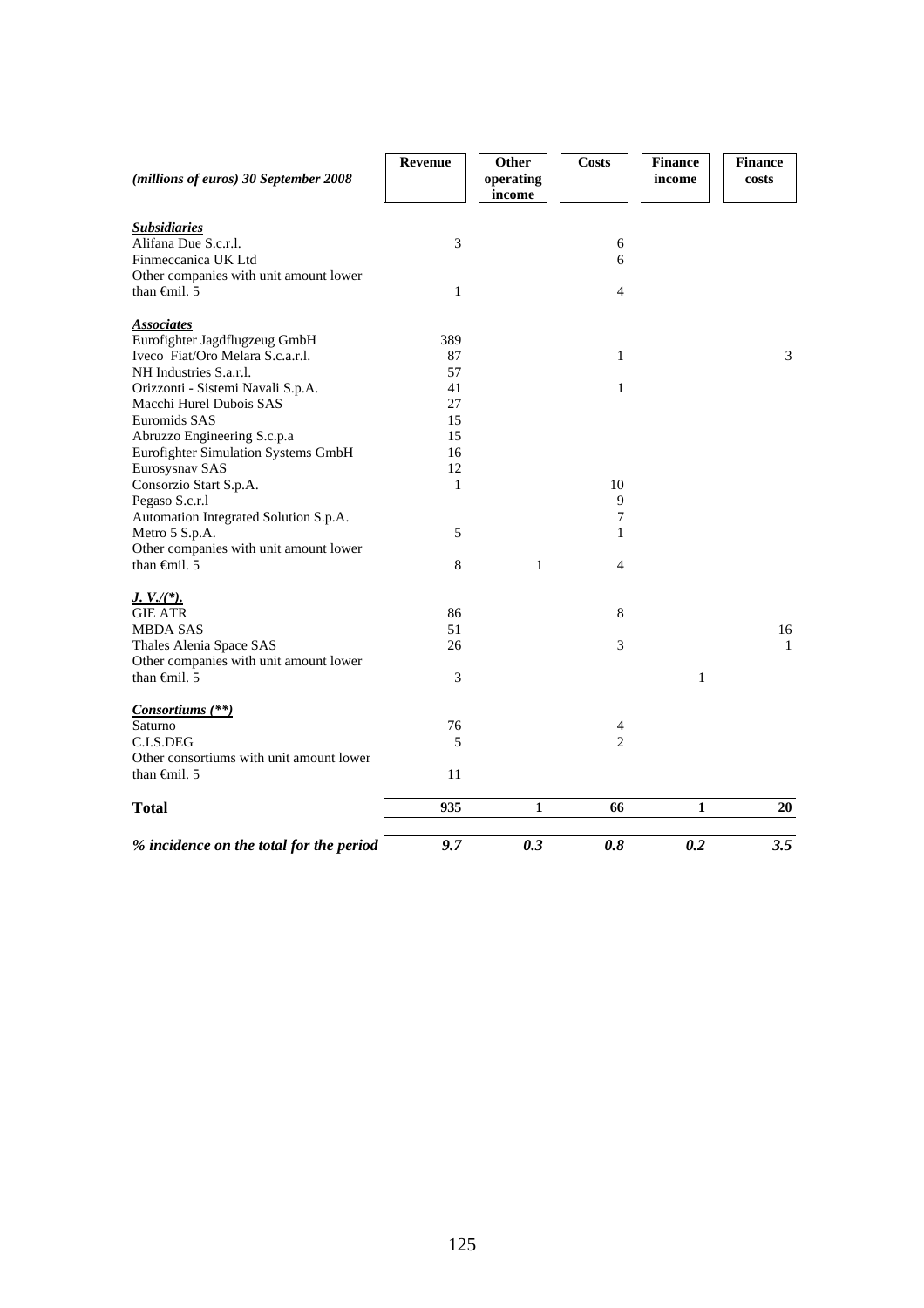| 1<br>$\overline{\mathbf{3}}$ | 6<br>1<br>2<br>6<br>1<br>$\overline{2}$<br>56       | 1<br>$\mathbf{2}$           | 10 <sup>°</sup><br>$\mathbf{I}$<br>15 |
|------------------------------|-----------------------------------------------------|-----------------------------|---------------------------------------|
|                              |                                                     |                             |                                       |
|                              |                                                     |                             |                                       |
|                              |                                                     |                             |                                       |
|                              |                                                     |                             |                                       |
|                              |                                                     |                             |                                       |
|                              |                                                     |                             |                                       |
|                              |                                                     |                             |                                       |
|                              |                                                     |                             |                                       |
|                              |                                                     |                             |                                       |
|                              |                                                     |                             |                                       |
|                              |                                                     |                             |                                       |
|                              |                                                     |                             |                                       |
|                              |                                                     |                             |                                       |
|                              | 5                                                   |                             |                                       |
|                              |                                                     |                             |                                       |
|                              |                                                     |                             |                                       |
|                              |                                                     |                             |                                       |
|                              |                                                     |                             |                                       |
|                              |                                                     |                             |                                       |
|                              |                                                     |                             |                                       |
|                              |                                                     |                             |                                       |
|                              |                                                     |                             |                                       |
|                              |                                                     |                             | $\mathbf{1}$                          |
|                              |                                                     |                             | 3                                     |
|                              |                                                     |                             |                                       |
|                              |                                                     |                             |                                       |
|                              |                                                     |                             |                                       |
|                              | 6                                                   |                             |                                       |
|                              |                                                     |                             |                                       |
| Other                        | <b>Costs</b>                                        | income                      | Finance<br>costs                      |
|                              |                                                     |                             |                                       |
|                              | operating<br>income<br>$\mathbf{1}$<br>$\mathbf{1}$ | 8<br>$\mathbf{1}$<br>9<br>9 | Finance<br>1                          |

(\*) Amounts refer to the portion not eliminated for proportionate consolidation

 $\sim$   $\sim$ 

(\*\*) *Consortiums over which the Group exercises considerable injluence or which are subject to joint contro1* 

Aprile Board of Directors<br>the Charman and Chief Executive Officer<br>(Pter Francesco Guarguaglini)

126

----